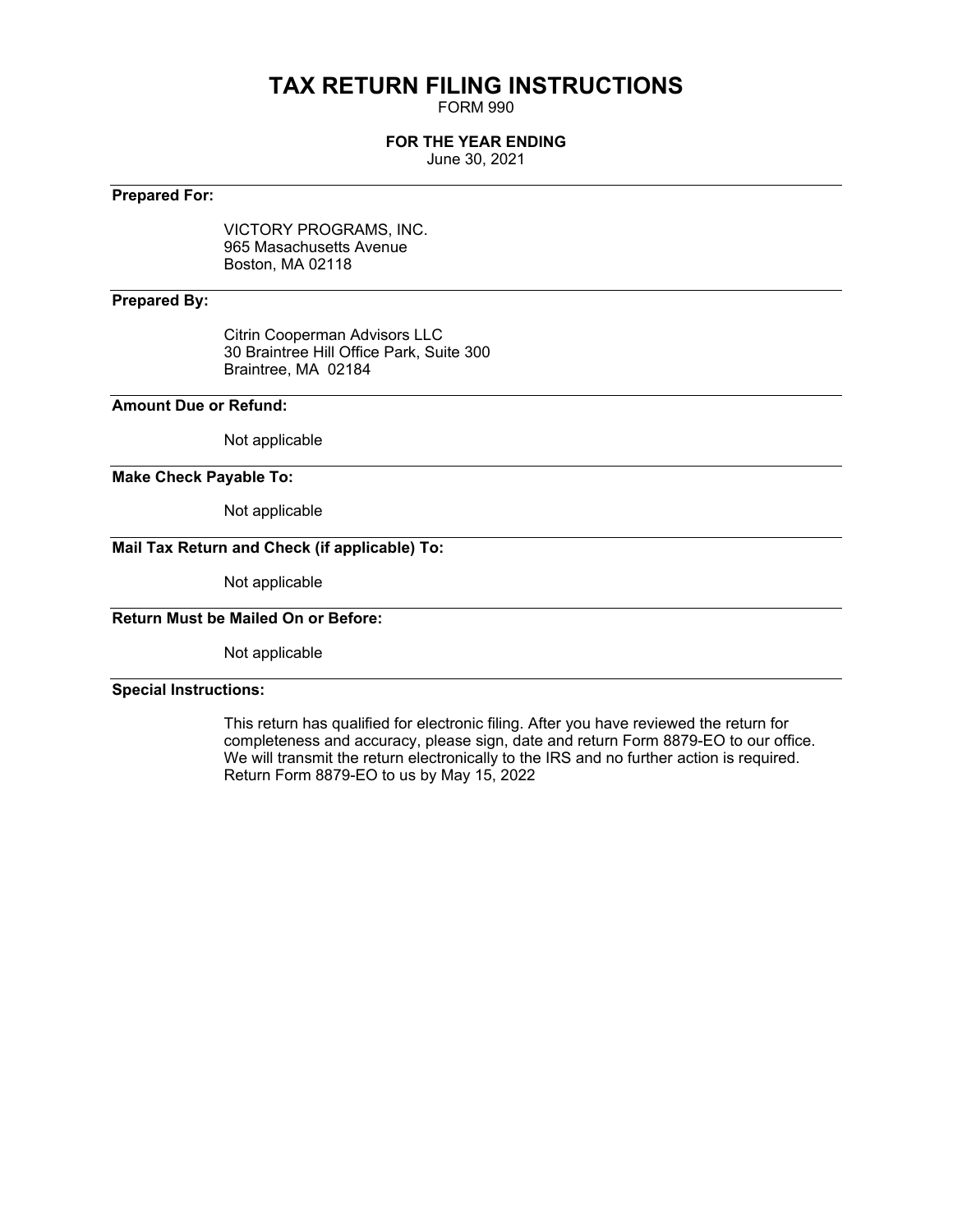| Form 8879-EO                                                                                                                                                                                                                     | for an Exempt Organization                                                                                                                                                                                                                                                                                                                                                                                                                                                                                                                                                                                                                                                                                                                                |                            |                                |
|----------------------------------------------------------------------------------------------------------------------------------------------------------------------------------------------------------------------------------|-----------------------------------------------------------------------------------------------------------------------------------------------------------------------------------------------------------------------------------------------------------------------------------------------------------------------------------------------------------------------------------------------------------------------------------------------------------------------------------------------------------------------------------------------------------------------------------------------------------------------------------------------------------------------------------------------------------------------------------------------------------|----------------------------|--------------------------------|
|                                                                                                                                                                                                                                  | For calendar year 2020, or fiscal year beginning $JUL$ $1$ , 2020, and ending $JUN$ $30$ , 20 $21$                                                                                                                                                                                                                                                                                                                                                                                                                                                                                                                                                                                                                                                        |                            | 2021                           |
| Department of the Treasury                                                                                                                                                                                                       | Do not send to the IRS. Keep for your records.                                                                                                                                                                                                                                                                                                                                                                                                                                                                                                                                                                                                                                                                                                            |                            |                                |
| Internal Revenue Service                                                                                                                                                                                                         | ▶ Go to www.irs.gov/Form8879EO for the latest information.                                                                                                                                                                                                                                                                                                                                                                                                                                                                                                                                                                                                                                                                                                |                            |                                |
| Name of exempt organization or person subject to tax                                                                                                                                                                             |                                                                                                                                                                                                                                                                                                                                                                                                                                                                                                                                                                                                                                                                                                                                                           |                            | Taxpayer identification number |
| VICTORY PROGRAMS, INC.                                                                                                                                                                                                           |                                                                                                                                                                                                                                                                                                                                                                                                                                                                                                                                                                                                                                                                                                                                                           | 04-2575322                 |                                |
| Name and title of officer or person subject to tax                                                                                                                                                                               |                                                                                                                                                                                                                                                                                                                                                                                                                                                                                                                                                                                                                                                                                                                                                           |                            |                                |
| SARAH PORTER                                                                                                                                                                                                                     |                                                                                                                                                                                                                                                                                                                                                                                                                                                                                                                                                                                                                                                                                                                                                           |                            |                                |
| CHIEF EXECUTIVE OFFICER                                                                                                                                                                                                          |                                                                                                                                                                                                                                                                                                                                                                                                                                                                                                                                                                                                                                                                                                                                                           |                            |                                |
| Part I                                                                                                                                                                                                                           | Type of Return and Return Information (Whole Dollars Only)                                                                                                                                                                                                                                                                                                                                                                                                                                                                                                                                                                                                                                                                                                |                            |                                |
|                                                                                                                                                                                                                                  | Check the box for the return for which you are using this Form 8879-EO and enter the applicable amount, if any, from the return. If you<br>check the box on line 1a, 2a, 3a, 4a, 5a, 6a, or 7a below, and the amount on that line for the return being filed with this form was<br>blank, then leave line 1b, 2b, 3b, 4b, 5b, 6b, or 7b, whichever is applicable, blank (do not enter -0-). But, if you entered -0- on the<br>return, then enter -0- on the applicable line below. Do not complete more than one line in Part I.                                                                                                                                                                                                                          |                            |                                |
| 1a Form 990 check here $\blacktriangleright \overline{X}$                                                                                                                                                                        |                                                                                                                                                                                                                                                                                                                                                                                                                                                                                                                                                                                                                                                                                                                                                           |                            |                                |
| 2a Form 990-EZ check here $\blacktriangleright$                                                                                                                                                                                  |                                                                                                                                                                                                                                                                                                                                                                                                                                                                                                                                                                                                                                                                                                                                                           |                            |                                |
| 3a Form 1120-POL check here                                                                                                                                                                                                      |                                                                                                                                                                                                                                                                                                                                                                                                                                                                                                                                                                                                                                                                                                                                                           |                            |                                |
| 4a Form 990-PF check here                                                                                                                                                                                                        |                                                                                                                                                                                                                                                                                                                                                                                                                                                                                                                                                                                                                                                                                                                                                           |                            |                                |
| 5a Form 8868 check here                                                                                                                                                                                                          |                                                                                                                                                                                                                                                                                                                                                                                                                                                                                                                                                                                                                                                                                                                                                           |                            |                                |
| 6a Form 990-T check here                                                                                                                                                                                                         | ▶∣                                                                                                                                                                                                                                                                                                                                                                                                                                                                                                                                                                                                                                                                                                                                                        |                            |                                |
| 7a Form 4720 check here<br>Part II                                                                                                                                                                                               | ▶∣<br>Declaration and Signature Authorization of Officer or Person Subject to Tax                                                                                                                                                                                                                                                                                                                                                                                                                                                                                                                                                                                                                                                                         |                            |                                |
|                                                                                                                                                                                                                                  | Under penalties of perjury, I declare that $\boxed{\mathbf{X}}$ I am an officer of the above organization or $\boxed{\phantom{\mathbf{1}}}$ I am a person subject to tax with respect to                                                                                                                                                                                                                                                                                                                                                                                                                                                                                                                                                                  |                            |                                |
| (name of organization)<br>Subset of the same state of the state of the state of the state of the state of the state of the state of the state of the state of the state of the state of the state of the state of the state of t |                                                                                                                                                                                                                                                                                                                                                                                                                                                                                                                                                                                                                                                                                                                                                           |                            |                                |
| PIN: check one box only                                                                                                                                                                                                          | a payment, I must contact the U.S. Treasury Financial Agent at 1-888-353-4537 no later than 2 business days prior to the payment<br>(settlement) date. I also authorize the financial institutions involved in the processing of the electronic payment of taxes to receive<br>confidential information necessary to answer inquiries and resolve issues related to the payment. I have selected a personal<br>identification number (PIN) as my signature for the electronic return and, if applicable, the consent to electronic funds withdrawal.                                                                                                                                                                                                      |                            | 55555                          |
|                                                                                                                                                                                                                                  | $\boxed{\text{X}}$ authorize CITRIN COOPERMAN ADVISORS LLC                                                                                                                                                                                                                                                                                                                                                                                                                                                                                                                                                                                                                                                                                                | to enter my PIN            | Enter five numbers, but        |
|                                                                                                                                                                                                                                  | <b>ERO</b> firm name                                                                                                                                                                                                                                                                                                                                                                                                                                                                                                                                                                                                                                                                                                                                      |                            | do not enter all zeros         |
|                                                                                                                                                                                                                                  | as my signature on the tax year 2020 electronically filed return. If I have indicated within this return that a copy of the return is being filed with<br>a state agency(ies) regulating charities as part of the IRS Fed/State program, I also authorize the aforementioned ERO to enter my<br>PIN on the return's disclosure consent screen.<br>As an officer or person subject to tax with respect to the organization, I will enter my PIN as my signature on the tax year 2020<br>electronically filed return. If I have indicated within this return that a copy of the return is being filed with a state agency(ies)<br>regulating charities as part of the IRS Fed/State program, I will enter my PIN on the return's disclosure consent screen. |                            |                                |
| Signature of officer or person subject to tax                                                                                                                                                                                    |                                                                                                                                                                                                                                                                                                                                                                                                                                                                                                                                                                                                                                                                                                                                                           | Date $\blacktriangleright$ |                                |
| Part III                                                                                                                                                                                                                         | <b>Certification and Authentication</b>                                                                                                                                                                                                                                                                                                                                                                                                                                                                                                                                                                                                                                                                                                                   |                            |                                |
|                                                                                                                                                                                                                                  | <b>ERO's EFIN/PIN.</b> Enter your six-digit electronic filing identification                                                                                                                                                                                                                                                                                                                                                                                                                                                                                                                                                                                                                                                                              |                            |                                |
|                                                                                                                                                                                                                                  | 04654402184<br>number (EFIN) followed by your five-digit self-selected PIN.<br>Do not enter all zeros                                                                                                                                                                                                                                                                                                                                                                                                                                                                                                                                                                                                                                                     |                            |                                |
| IRS e-file Providers for Business Returns.                                                                                                                                                                                       | I certify that the above numeric entry is my PIN, which is my signature on the 2020 electronically filed return indicated above. I confirm<br>that I am submitting this return in accordance with the requirements of Pub. 4163, Modernized e-File (MeF) Information for Authorized                                                                                                                                                                                                                                                                                                                                                                                                                                                                       |                            |                                |
| ERO's signature $\blacktriangleright$                                                                                                                                                                                            | Date $\triangleright$ 01/21/22                                                                                                                                                                                                                                                                                                                                                                                                                                                                                                                                                                                                                                                                                                                            |                            |                                |
|                                                                                                                                                                                                                                  | <b>ERO Must Retain This Form - See Instructions</b><br>Do Not Submit This Form to the IRS Unless Requested To Do So                                                                                                                                                                                                                                                                                                                                                                                                                                                                                                                                                                                                                                       |                            |                                |
|                                                                                                                                                                                                                                  | LHA For Paperwork Reduction Act Notice, see instructions.                                                                                                                                                                                                                                                                                                                                                                                                                                                                                                                                                                                                                                                                                                 |                            | Form 8879-EO (2020)            |
| 023051 11-03-20                                                                                                                                                                                                                  |                                                                                                                                                                                                                                                                                                                                                                                                                                                                                                                                                                                                                                                                                                                                                           |                            |                                |

**IRS e-file Signature Authorization**

OMB No. 1545-0047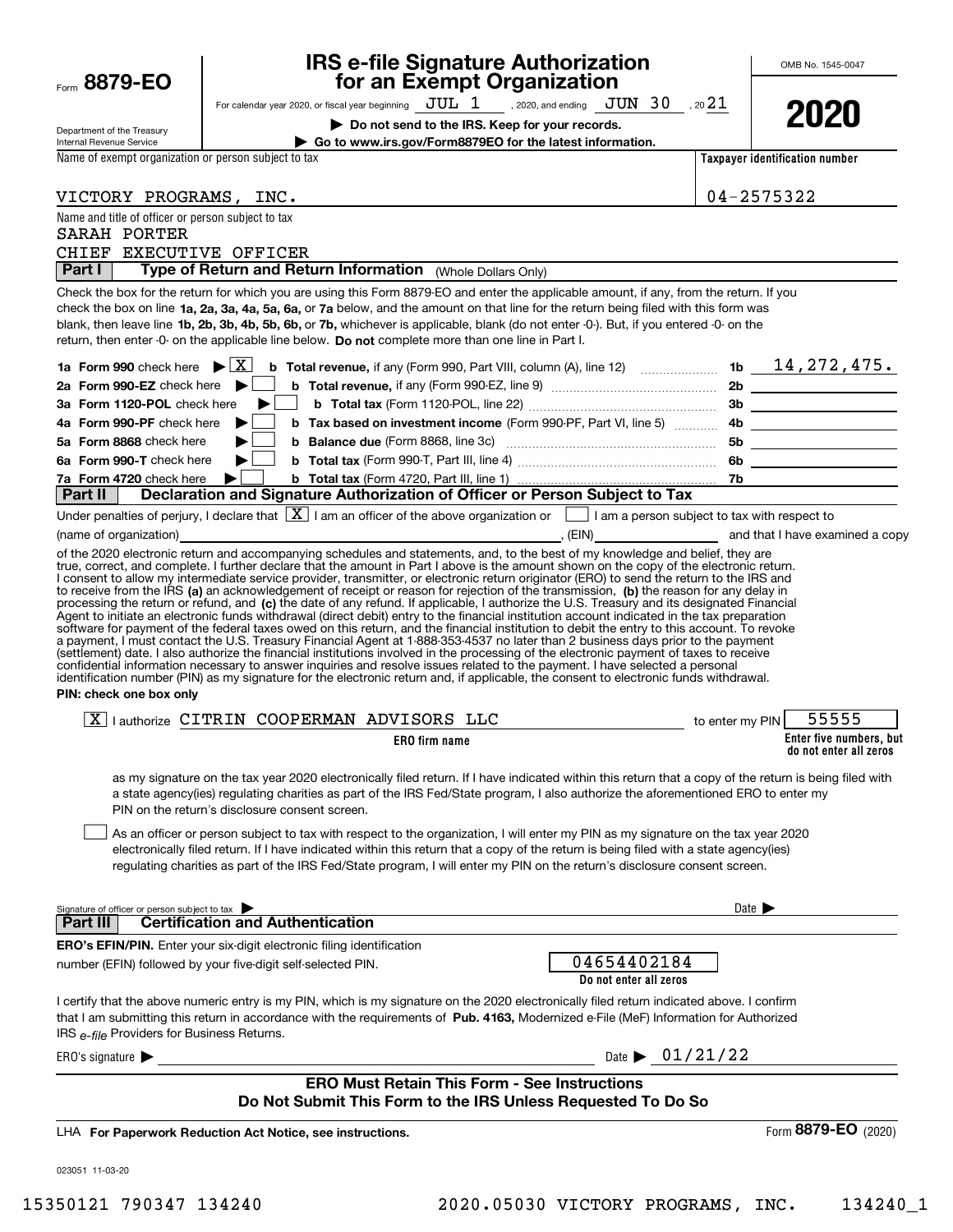| ш<br>Form |
|-----------|
|-----------|

Department of the Treasury Internal Revenue Service

# **Return of Organization Exempt From Income Tax**

**Under section 501(c), 527, or 4947(a)(1) of the Internal Revenue Code (except private foundations) 2020**

**| Do not enter social security numbers on this form as it may be made public.**



| Department or the Treasury<br>Internal Revenue Service | ► Go to www.irs.gov/Form990 for instructions and the latest information.                                                                          |                                                                                                                  | Inspection                                      |
|--------------------------------------------------------|---------------------------------------------------------------------------------------------------------------------------------------------------|------------------------------------------------------------------------------------------------------------------|-------------------------------------------------|
|                                                        | 2020<br>JUL<br>1.<br>A For the 2020 calendar year, or tax year beginning                                                                          | and ending JUN 30, 2021                                                                                          |                                                 |
| <b>B</b> Check if<br>applicable:                       | C Name of organization                                                                                                                            | D Employer identification number                                                                                 |                                                 |
| Address<br>change                                      | VICTORY PROGRAMS, INC.                                                                                                                            |                                                                                                                  |                                                 |
| Name<br>change                                         | Doing business as                                                                                                                                 | $04 - 2575322$                                                                                                   |                                                 |
| Initial<br>  return                                    | Number and street (or P.O. box if mail is not delivered to street address)                                                                        | E Telephone number<br>Room/suite                                                                                 |                                                 |
| Final<br>return/                                       | 965 MASSACHUSETTS AVENUE                                                                                                                          | $617 - 541 - 0222$                                                                                               |                                                 |
| termin-<br>ated                                        | City or town, state or province, country, and ZIP or foreign postal code                                                                          | G Gross receipts \$                                                                                              | 14, 272, 475.                                   |
| Amended<br> return<br>Applica-                         | 02118<br>BOSTON, MA                                                                                                                               | H(a) Is this a group return                                                                                      |                                                 |
| tion<br>pending                                        | F Name and address of principal officer: SARAH PORTER                                                                                             | for subordinates?                                                                                                | $\overline{\ }$ Yes $\overline{\phantom{X}}$ No |
|                                                        | SAME AS C ABOVE                                                                                                                                   | $H(b)$ Are all subordinates included? $\Box$ Yes $\Box$                                                          | l No                                            |
|                                                        | Tax-exempt status: $\boxed{\mathbf{X}}$ 501(c)(3)<br>$4947(a)(1)$ or<br>$501(c)$ (<br>$\blacktriangleleft$ (insert no.)<br>J Website: WWW.VPI.ORG | 527                                                                                                              | If "No," attach a list. See instructions        |
|                                                        | K Form of organization: X Corporation<br>Trust<br>Other $\blacktriangleright$<br>Association                                                      | $H(c)$ Group exemption number $\blacktriangleright$<br>L Year of formation: $1975$ M State of legal domicile: MA |                                                 |
| Part I                                                 | Summary                                                                                                                                           |                                                                                                                  |                                                 |
| 1.                                                     | Briefly describe the organization's mission or most significant activities: VICTORY PROGRAMS OPENS DOORS TO                                       |                                                                                                                  |                                                 |
|                                                        | RECOVERY, HOPE AND COMMUNITY FOR INDIVIDUALS AND FAMILIES FACING                                                                                  |                                                                                                                  |                                                 |
| Governance<br>2                                        | Check this box $\blacktriangleright$ $\Box$ if the organization discontinued its operations or disposed of more than 25% of its net assets.       |                                                                                                                  |                                                 |
| З                                                      | Number of voting members of the governing body (Part VI, line 1a)                                                                                 | 3                                                                                                                | 11                                              |
| 4                                                      |                                                                                                                                                   | $\overline{\mathbf{4}}$                                                                                          | $\overline{11}$                                 |
| 5                                                      |                                                                                                                                                   | 5                                                                                                                | 297                                             |
| <b>Activities &amp;</b>                                |                                                                                                                                                   | $\bf 6$                                                                                                          | 781                                             |
|                                                        |                                                                                                                                                   | 7a                                                                                                               | 0.                                              |
|                                                        |                                                                                                                                                   | 7 <sub>b</sub>                                                                                                   | 0.                                              |
|                                                        |                                                                                                                                                   | <b>Prior Year</b>                                                                                                | <b>Current Year</b>                             |
| 8                                                      | Contributions and grants (Part VIII, line 1h)                                                                                                     | $\overline{2,391,046}$ .                                                                                         | $\overline{2}$ , 883, 254.                      |
| 9                                                      | Program service revenue (Part VIII, line 2g)                                                                                                      | 11,552,221.                                                                                                      | 11, 295, 143.                                   |
| Revenue<br>10                                          |                                                                                                                                                   | 5,262.                                                                                                           | 2,431.                                          |
| 11                                                     | Other revenue (Part VIII, column (A), lines 5, 6d, 8c, 9c, 10c, and 11e)                                                                          | 166,604.                                                                                                         | 91,647.                                         |
| 12                                                     | Total revenue - add lines 8 through 11 (must equal Part VIII, column (A), line 12)                                                                | $\overline{14}$ , 115, 133.                                                                                      | 14, 272, 475.                                   |
| 13                                                     | Grants and similar amounts paid (Part IX, column (A), lines 1-3)                                                                                  | 0.                                                                                                               | 0.                                              |
| 14                                                     | Benefits paid to or for members (Part IX, column (A), line 4)                                                                                     | 0.                                                                                                               | 0.                                              |
| 15                                                     | Salaries, other compensation, employee benefits (Part IX, column (A), lines 5-10)                                                                 | 10,036,883.                                                                                                      | 9,931,627.                                      |
| Expenses                                               |                                                                                                                                                   | 0.                                                                                                               | 0.                                              |
|                                                        | $\blacktriangleright$ 600,361.<br><b>b</b> Total fundraising expenses (Part IX, column (D), line 25)                                              | 3,951,106.                                                                                                       | 3,701,754.                                      |
|                                                        |                                                                                                                                                   | 13,987,989.                                                                                                      | 13,633,381.                                     |
|                                                        | 18 Total expenses. Add lines 13-17 (must equal Part IX, column (A), line 25)                                                                      | 127,144.                                                                                                         | 639,094.                                        |
|                                                        |                                                                                                                                                   | <b>Beginning of Current Year</b>                                                                                 | <b>End of Year</b>                              |
| 20                                                     | Total assets (Part X, line 16)                                                                                                                    | 10,969,280.                                                                                                      | 10,702,976.                                     |
| t Assets or<br>d Balances<br>21                        | Total liabilities (Part X, line 26)                                                                                                               | 8,011,790.                                                                                                       | 7,106,392.                                      |
| 혋<br>22                                                |                                                                                                                                                   | $\overline{2,957,490}$ .                                                                                         | 3,596,584.                                      |
| Part II                                                | <b>Signature Block</b>                                                                                                                            |                                                                                                                  |                                                 |

Under penalties of perjury, I declare that I have examined this return, including accompanying schedules and statements, and to the best of my knowledge and belief, it is true, correct, and complete. Declaration of preparer (other than officer) is based on all information of which preparer has any knowledge.

| Sign     | Signature of officer                                                                                         | Date                                         |  |  |  |  |  |  |  |
|----------|--------------------------------------------------------------------------------------------------------------|----------------------------------------------|--|--|--|--|--|--|--|
| Here     | SARAH PORTER,<br>EXECUTIVE OFFICER<br>CHIEF                                                                  |                                              |  |  |  |  |  |  |  |
|          | Type or print name and title                                                                                 |                                              |  |  |  |  |  |  |  |
|          | Print/Type preparer's name<br>Preparer's signature                                                           | Date<br>PTIN<br>Check                        |  |  |  |  |  |  |  |
| Paid     | JEFFREY<br>ALVANAS                                                                                           | P01988325<br>$01/21/22$ self-employed        |  |  |  |  |  |  |  |
| Preparer | CITRIN COOPERMAN ADVISORS LLC<br>Firm's name                                                                 | $1$ Firm's EIN $\triangleright$ 87 – 2525370 |  |  |  |  |  |  |  |
| Use Only | 30 BRAINTREE HILL OFFICE PARK, SUITE 300<br>Firm's address                                                   |                                              |  |  |  |  |  |  |  |
|          | BRAINTREE, MA 02184                                                                                          | Phone no. $781 - 356 - 2000$                 |  |  |  |  |  |  |  |
|          | $\overline{X}$ Yes<br>No<br>May the IRS discuss this return with the preparer shown above? See instructions  |                                              |  |  |  |  |  |  |  |
|          | Form 990 (2020)<br>LHA For Paperwork Reduction Act Notice, see the separate instructions.<br>032001 12-23-20 |                                              |  |  |  |  |  |  |  |

SEE SCHEDULE O FOR ORGANIZATION MISSION STATEMENT CONTINUATION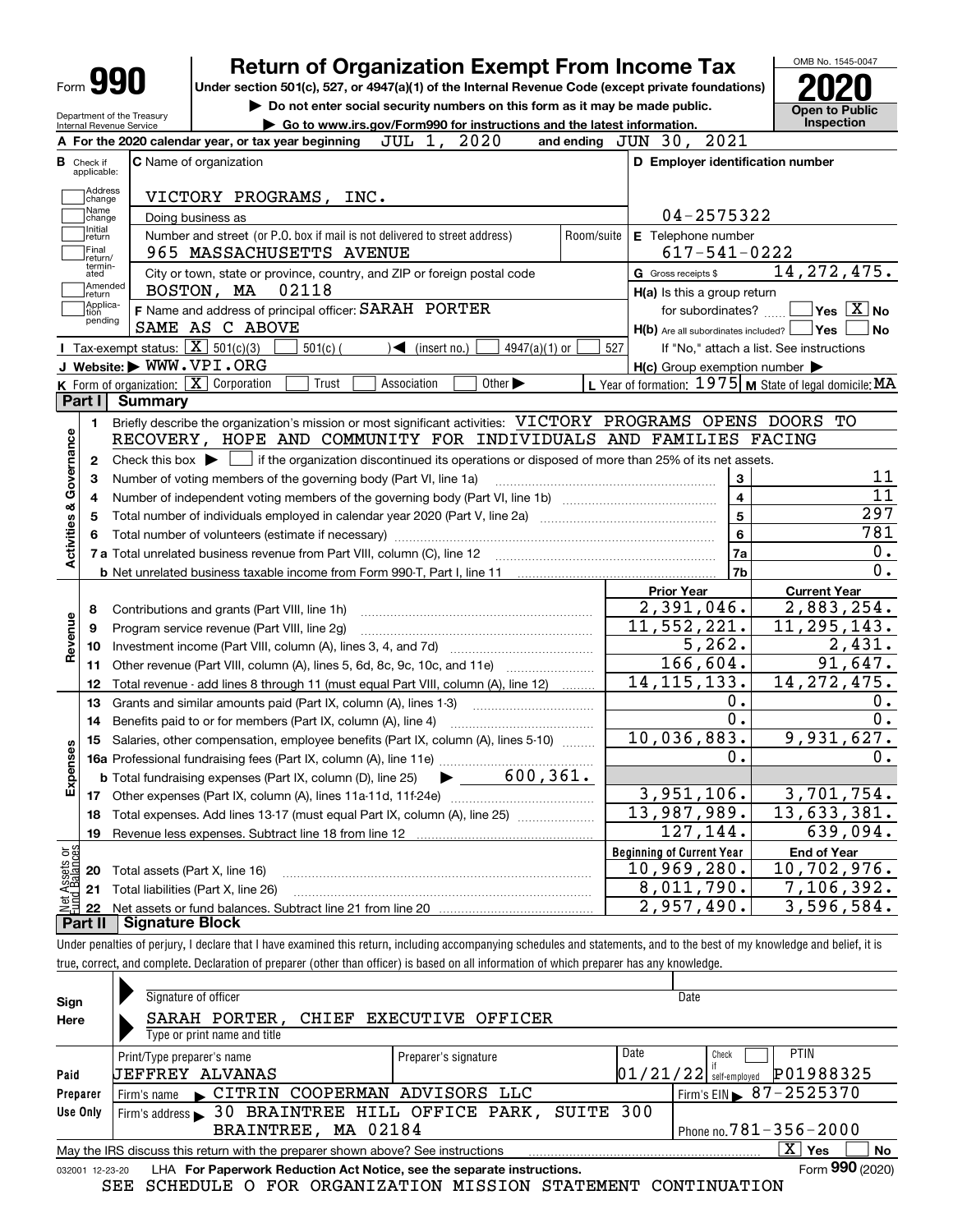|              | VICTORY PROGRAMS, INC.<br>Form 990 (2020)                                                                                                    | 04-2575322<br>Page 2                      |
|--------------|----------------------------------------------------------------------------------------------------------------------------------------------|-------------------------------------------|
|              | <b>Statement of Program Service Accomplishments</b><br>Part III                                                                              |                                           |
|              | Check if Schedule O contains a response or note to any line in this Part III                                                                 | $\boxed{\text{X}}$                        |
| 1            | Briefly describe the organization's mission:<br>VICTORY PROGRAMS OPENS DOORS TO RECOVERY, HOPE AND COMMUNITY FOR                             |                                           |
|              | INDIVIDUALS AND FAMILIES FACING HOMELESSNESS, ADDICTION OR OTHER                                                                             |                                           |
|              | CHRONIC ILLNESS. WE ACCOMPLISH OUR MISSION THROUGH TWO DIVISIONS:                                                                            |                                           |
|              | VICTORY HEALTH AND VICTORY HOUSING. WE SPECIALIZE IN PROVIDING                                                                               |                                           |
| $\mathbf{2}$ | Did the organization undertake any significant program services during the year which were not listed on the                                 |                                           |
|              | prior Form 990 or 990-EZ?                                                                                                                    | $Yes \top X$ No                           |
|              | If "Yes," describe these new services on Schedule O.                                                                                         |                                           |
| 3            | Did the organization cease conducting, or make significant changes in how it conducts, any program services?                                 | $\overline{\ }$ Yes $\overline{\ \ X}$ No |
|              | If "Yes," describe these changes on Schedule O.                                                                                              |                                           |
| 4            | Describe the organization's program service accomplishments for each of its three largest program services, as measured by expenses.         |                                           |
|              | Section 501(c)(3) and 501(c)(4) organizations are required to report the amount of grants and allocations to others, the total expenses, and |                                           |
|              | revenue, if any, for each program service reported.                                                                                          |                                           |
| 4а           | 5, 230, 852. including grants of \$<br>) (Expenses \$<br>(Code:                                                                              | 5, 276, 876.<br>) (Revenue \$             |
|              | RESIDENTIAL SERVICES - THE RESIDENTIAL SERVICES DIVISION PROVIDES                                                                            |                                           |
|              | RECOVERING HOMES AND PROGRAMS FOR INDIVIDUALS AND THEIR FAMILIES                                                                             |                                           |
|              | RECOVERING FROM ADDICTION AND/OR HIV/AIDS.                                                                                                   |                                           |
|              |                                                                                                                                              |                                           |
|              |                                                                                                                                              |                                           |
|              |                                                                                                                                              |                                           |
|              |                                                                                                                                              |                                           |
|              |                                                                                                                                              |                                           |
|              |                                                                                                                                              |                                           |
|              |                                                                                                                                              |                                           |
|              |                                                                                                                                              |                                           |
|              | 3, 347, 750. including grants of \$                                                                                                          | 3,926,435.<br>) (Revenue \$               |
| 4b           | (Expenses \$<br>(Code:<br>SUPPORTIVE HOUSING - THE SUPPORTIVE HOUSING DIVISION PROVIDES                                                      |                                           |
|              | COUNSELING AND CASE MANAGEMENT IN FAMILY SHELTER, TRANSITIONAL AND                                                                           |                                           |
|              | PERMANENT HOUSING PROGRAMS FOR INDIVIDUALS AND FAMILIES WHO MAY ALSO BE                                                                      |                                           |
|              | HOMELESS OR RECOVERING FROM ADDICTION AND/OR HIV/AIDS.                                                                                       |                                           |
|              |                                                                                                                                              |                                           |
|              |                                                                                                                                              |                                           |
|              |                                                                                                                                              |                                           |
|              |                                                                                                                                              |                                           |
|              |                                                                                                                                              |                                           |
|              |                                                                                                                                              |                                           |
|              |                                                                                                                                              |                                           |
|              |                                                                                                                                              |                                           |
| 4с           | 2,662,080. including grants of \$<br>$($ Expenses \$ $\_\_$<br>(Code:                                                                        | 2, 176, 839.<br>) (Revenue \$             |
|              | CLIENT SERVICES - THE CLIENT SERVICES DIVISION PROVIDES MEALS                                                                                |                                           |
|              | PREVENTION, EDUCATION AND TRAINING, CHILD CARE SUPPORT, VOLUNTEER<br>COORDINATION, OUTREACH, SOCIAL ENTERPRISES, SUPPORT AND WELLNESS        |                                           |
|              | SERVICES REGARDING HIV AND ADDICTION TO ADULTS AND FAMILIES IN                                                                               |                                           |
|              | RESIDENTIAL TREATMENT, SHELTERS, PROGRAMS, CORRECTIONAL FACILITIES,                                                                          |                                           |
|              | COMMUNITY HEALTH CENTERS AND HOUSING PROJECTS.                                                                                               |                                           |
|              |                                                                                                                                              |                                           |
|              |                                                                                                                                              |                                           |
|              |                                                                                                                                              |                                           |
|              |                                                                                                                                              |                                           |
|              |                                                                                                                                              |                                           |
|              |                                                                                                                                              |                                           |
|              | 4d Other program services (Describe on Schedule O.)                                                                                          |                                           |
|              | (Expenses \$<br>(Revenue \$<br>including grants of \$                                                                                        |                                           |
|              | 11,240,682.<br>4e Total program service expenses $\blacktriangleright$                                                                       |                                           |
|              |                                                                                                                                              | Form 990 (2020)                           |
|              | 032002 12-23-20                                                                                                                              |                                           |
|              | 2<br>E 0.1 0.1 700017 701010<br>$\frac{1}{2}$                                                                                                |                                           |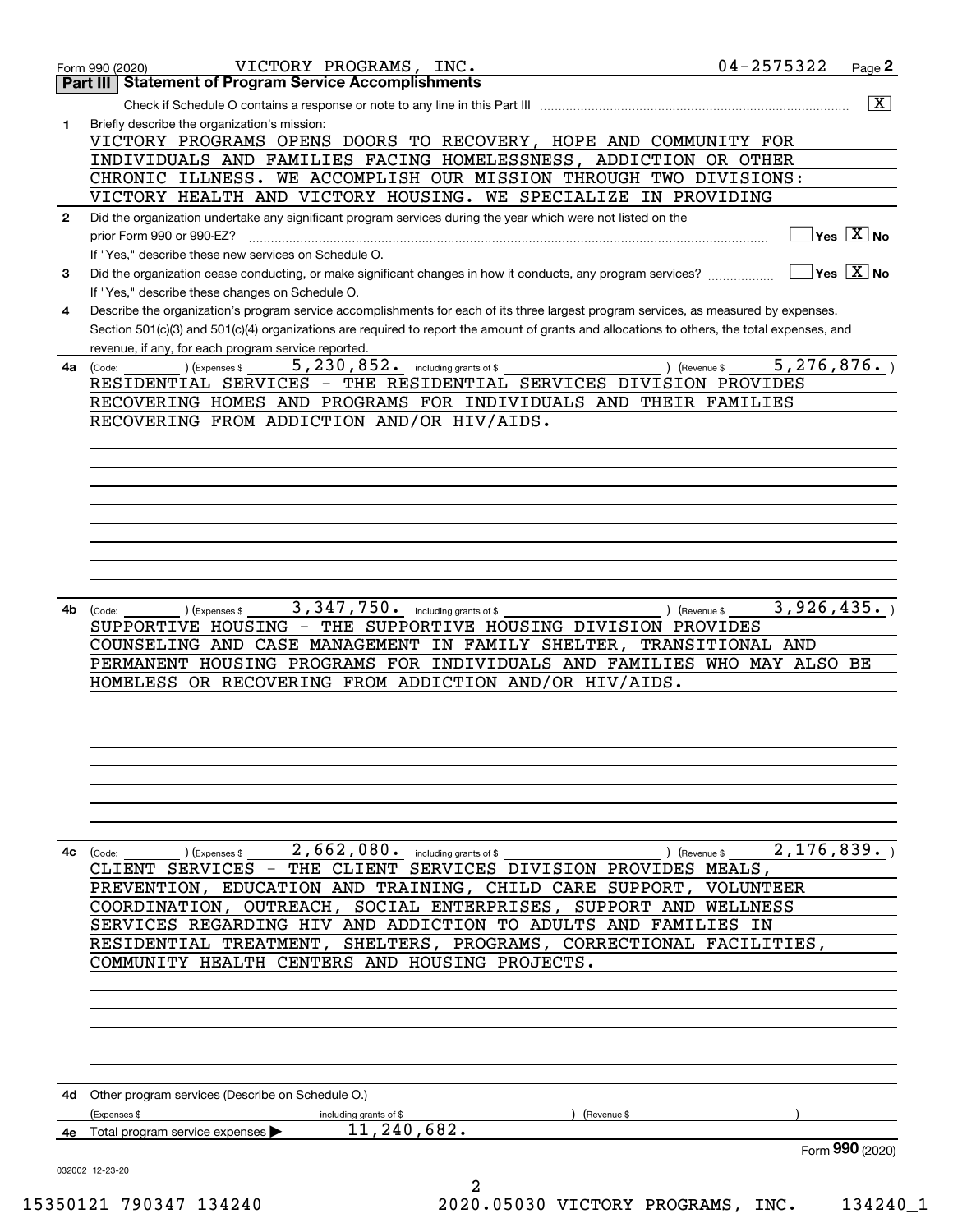Form 990 (2020) VICTORY PROGRAMS, INC. 0 4-2575322 <sub>Page</sub> 3<br>**Part IV** | Checklist of Required Schedules

|     |                                                                                                                                       |                 | Yes $ $     | No              |
|-----|---------------------------------------------------------------------------------------------------------------------------------------|-----------------|-------------|-----------------|
| 1   | Is the organization described in section $501(c)(3)$ or $4947(a)(1)$ (other than a private foundation)?                               |                 |             |                 |
|     |                                                                                                                                       | 1               | x           |                 |
| 2   |                                                                                                                                       | $\overline{2}$  | $\mathbf X$ |                 |
| 3   | Did the organization engage in direct or indirect political campaign activities on behalf of or in opposition to candidates for       |                 |             |                 |
|     |                                                                                                                                       | 3               |             | x               |
| 4   | Section 501(c)(3) organizations. Did the organization engage in lobbying activities, or have a section 501(h) election in effect      |                 |             |                 |
|     |                                                                                                                                       | 4               |             | x               |
| 5   | Is the organization a section 501(c)(4), 501(c)(5), or 501(c)(6) organization that receives membership dues, assessments, or          |                 |             |                 |
|     |                                                                                                                                       | 5               |             | x               |
| 6   | Did the organization maintain any donor advised funds or any similar funds or accounts for which donors have the right to             |                 |             |                 |
|     | provide advice on the distribution or investment of amounts in such funds or accounts? If "Yes," complete Schedule D, Part I          | 6               |             | x               |
| 7   | Did the organization receive or hold a conservation easement, including easements to preserve open space,                             |                 |             |                 |
|     |                                                                                                                                       | $\overline{7}$  |             | x               |
| 8   | Did the organization maintain collections of works of art, historical treasures, or other similar assets? If "Yes," complete          |                 |             | x               |
|     |                                                                                                                                       | 8               |             |                 |
| 9   | Did the organization report an amount in Part X, line 21, for escrow or custodial account liability, serve as a custodian for         |                 |             |                 |
|     | amounts not listed in Part X; or provide credit counseling, debt management, credit repair, or debt negotiation services?             | 9               | X           |                 |
| 10  |                                                                                                                                       |                 |             |                 |
|     | Did the organization, directly or through a related organization, hold assets in donor-restricted endowments                          | 10              |             | x               |
| 11  | If the organization's answer to any of the following questions is "Yes," then complete Schedule D, Parts VI, VII, VIII, IX, or X      |                 |             |                 |
|     | as applicable.                                                                                                                        |                 |             |                 |
|     | a Did the organization report an amount for land, buildings, and equipment in Part X, line 10? If "Yes." complete Schedule D.         |                 |             |                 |
|     |                                                                                                                                       | 11a             | х           |                 |
|     | <b>b</b> Did the organization report an amount for investments - other securities in Part X, line 12, that is 5% or more of its total |                 |             |                 |
|     |                                                                                                                                       | 11b             |             | x               |
|     | c Did the organization report an amount for investments - program related in Part X, line 13, that is 5% or more of its total         |                 |             |                 |
|     |                                                                                                                                       | 11c             |             | x               |
|     | d Did the organization report an amount for other assets in Part X, line 15, that is 5% or more of its total assets reported in       |                 |             |                 |
|     |                                                                                                                                       | 11d             |             | x               |
|     |                                                                                                                                       | 11e             | X           |                 |
| f   | Did the organization's separate or consolidated financial statements for the tax year include a footnote that addresses               |                 |             |                 |
|     | the organization's liability for uncertain tax positions under FIN 48 (ASC 740)? If "Yes," complete Schedule D, Part X                | 11f             | х           |                 |
|     | 12a Did the organization obtain separate, independent audited financial statements for the tax year? If "Yes," complete               |                 |             |                 |
|     |                                                                                                                                       | 12a             | X           |                 |
|     | <b>b</b> Was the organization included in consolidated, independent audited financial statements for the tax year?                    |                 |             |                 |
|     | If "Yes," and if the organization answered "No" to line 12a, then completing Schedule D, Parts XI and XII is optional                 | 12 <sub>b</sub> |             | 41              |
| 13  | Is the organization a school described in section 170(b)(1)(A)(ii)? If "Yes," complete Schedule E                                     | 13              |             | x               |
| 14a | Did the organization maintain an office, employees, or agents outside of the United States?                                           | 14a             |             | X               |
| b   | Did the organization have aggregate revenues or expenses of more than \$10,000 from grantmaking, fundraising, business,               |                 |             |                 |
|     | investment, and program service activities outside the United States, or aggregate foreign investments valued at \$100,000            |                 |             |                 |
|     |                                                                                                                                       | 14b             |             | X               |
| 15  | Did the organization report on Part IX, column (A), line 3, more than \$5,000 of grants or other assistance to or for any             |                 |             |                 |
|     |                                                                                                                                       | 15              |             | X               |
| 16  | Did the organization report on Part IX, column (A), line 3, more than \$5,000 of aggregate grants or other assistance to              |                 |             |                 |
|     |                                                                                                                                       | 16              |             | X               |
| 17  | Did the organization report a total of more than \$15,000 of expenses for professional fundraising services on Part IX,               |                 |             |                 |
|     |                                                                                                                                       | 17              |             | X               |
| 18  | Did the organization report more than \$15,000 total of fundraising event gross income and contributions on Part VIII, lines          |                 |             |                 |
|     |                                                                                                                                       | 18              |             | X               |
| 19  | Did the organization report more than \$15,000 of gross income from gaming activities on Part VIII, line 9a? If "Yes."                |                 |             |                 |
|     |                                                                                                                                       | 19              |             | X,              |
| 20a |                                                                                                                                       | <b>20a</b>      |             | $\mathbf{X}$    |
|     | b If "Yes" to line 20a, did the organization attach a copy of its audited financial statements to this return?                        | 20 <sub>b</sub> |             |                 |
| 21  | Did the organization report more than \$5,000 of grants or other assistance to any domestic organization or                           |                 |             |                 |
|     |                                                                                                                                       | 21              |             | x               |
|     | 032003 12-23-20                                                                                                                       |                 |             | Form 990 (2020) |

032003 12-23-20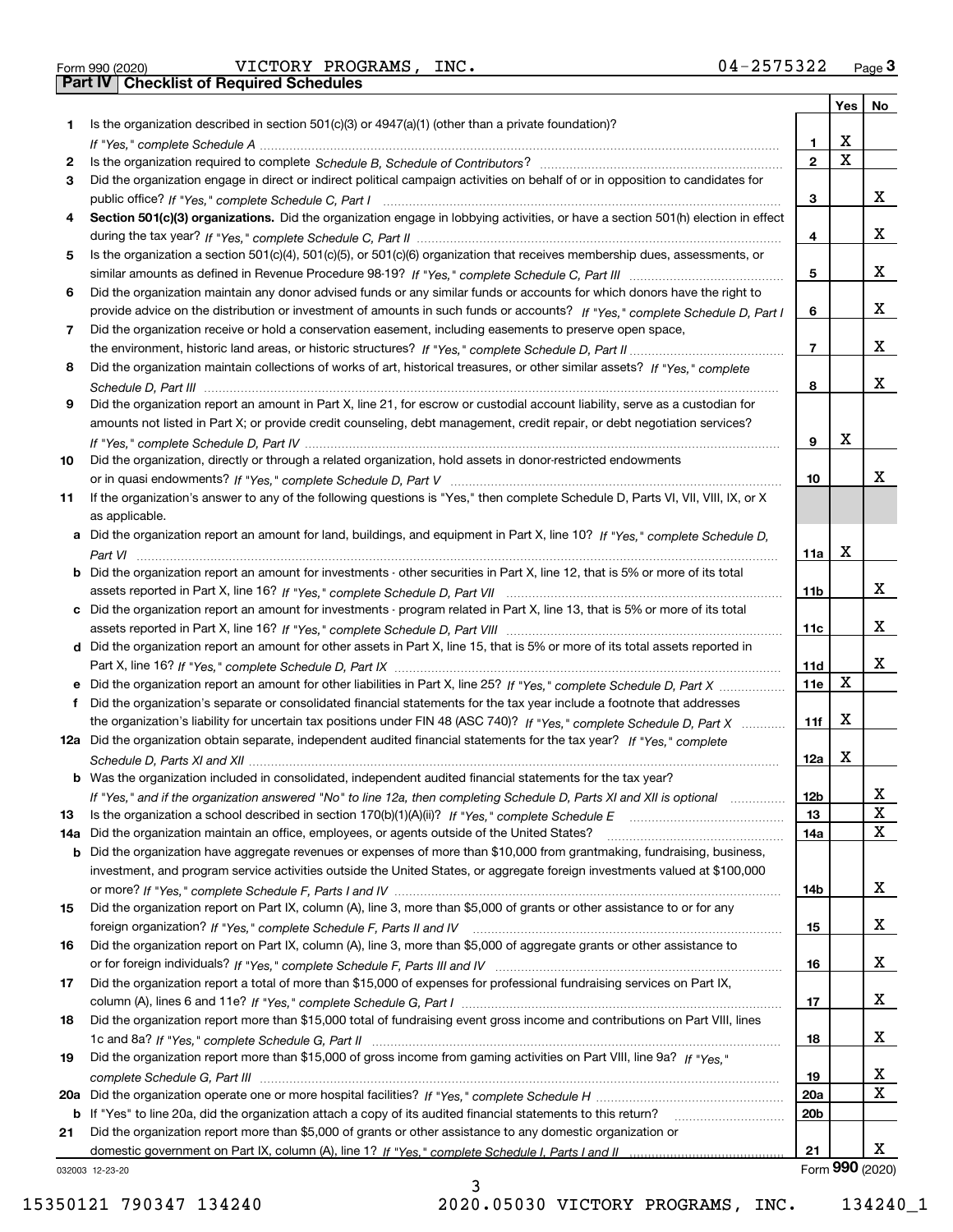Form 990 (2020) VICTORY PROGRAMS, INC. 0 4-2575322 <sub>Page</sub> 4<br>**Part IV | Checklist of Required Schedules** <sub>(continued)</sub>

*(continued)*

|               |                                                                                                                              |                 | Yes | No              |
|---------------|------------------------------------------------------------------------------------------------------------------------------|-----------------|-----|-----------------|
| 22            | Did the organization report more than \$5,000 of grants or other assistance to or for domestic individuals on                |                 |     |                 |
|               |                                                                                                                              | 22              |     | x               |
| 23            | Did the organization answer "Yes" to Part VII, Section A, line 3, 4, or 5 about compensation of the organization's current   |                 |     |                 |
|               | and former officers, directors, trustees, key employees, and highest compensated employees? If "Yes," complete               |                 |     |                 |
|               |                                                                                                                              | 23              |     | x               |
|               | 24a Did the organization have a tax-exempt bond issue with an outstanding principal amount of more than \$100,000 as of the  |                 |     |                 |
|               | last day of the year, that was issued after December 31, 2002? If "Yes," answer lines 24b through 24d and complete           |                 |     |                 |
|               |                                                                                                                              | 24a             |     | x               |
|               | <b>b</b> Did the organization invest any proceeds of tax-exempt bonds beyond a temporary period exception?                   | 24b             |     |                 |
|               | c Did the organization maintain an escrow account other than a refunding escrow at any time during the year to defease       |                 |     |                 |
|               |                                                                                                                              | 24с             |     |                 |
|               |                                                                                                                              | 24d             |     |                 |
|               | 25a Section 501(c)(3), 501(c)(4), and 501(c)(29) organizations. Did the organization engage in an excess benefit             |                 |     |                 |
|               |                                                                                                                              | 25a             |     | x               |
|               | b Is the organization aware that it engaged in an excess benefit transaction with a disqualified person in a prior year, and |                 |     |                 |
|               | that the transaction has not been reported on any of the organization's prior Forms 990 or 990-EZ? If "Yes." complete        |                 |     |                 |
|               | Schedule L. Part I                                                                                                           | 25b             |     | x               |
| 26            | Did the organization report any amount on Part X, line 5 or 22, for receivables from or payables to any current              |                 |     |                 |
|               | or former officer, director, trustee, key employee, creator or founder, substantial contributor, or 35%                      |                 |     |                 |
|               | controlled entity or family member of any of these persons? If "Yes," complete Schedule L, Part II                           | 26              |     | x               |
| 27            | Did the organization provide a grant or other assistance to any current or former officer, director, trustee, key employee,  |                 |     |                 |
|               | creator or founder, substantial contributor or employee thereof, a grant selection committee member, or to a 35% controlled  |                 |     |                 |
|               | entity (including an employee thereof) or family member of any of these persons? If "Yes," complete Schedule L, Part III     | 27              |     | х               |
| 28            | Was the organization a party to a business transaction with one of the following parties (see Schedule L, Part IV            |                 |     |                 |
|               | instructions, for applicable filing thresholds, conditions, and exceptions):                                                 |                 |     |                 |
|               | a A current or former officer, director, trustee, key employee, creator or founder, or substantial contributor? If           |                 |     |                 |
|               |                                                                                                                              | 28a             |     | x               |
|               |                                                                                                                              | 28 <sub>b</sub> |     | $\mathbf X$     |
|               | c A 35% controlled entity of one or more individuals and/or organizations described in lines 28a or 28b? If                  |                 |     |                 |
|               |                                                                                                                              | 28c             |     | x               |
| 29            |                                                                                                                              | 29              | X   |                 |
| 30            | Did the organization receive contributions of art, historical treasures, or other similar assets, or qualified conservation  |                 |     |                 |
|               |                                                                                                                              | 30              |     | x               |
| 31            | Did the organization liquidate, terminate, or dissolve and cease operations? If "Yes," complete Schedule N, Part I           | 31              |     | X               |
| 32            | Did the organization sell, exchange, dispose of, or transfer more than 25% of its net assets? If "Yes," complete             |                 |     |                 |
|               |                                                                                                                              | 32              |     | x               |
| 33            | Did the organization own 100% of an entity disregarded as separate from the organization under Regulations                   |                 |     |                 |
|               |                                                                                                                              | 33              |     | X               |
| 34            | Was the organization related to any tax-exempt or taxable entity? If "Yes," complete Schedule R, Part II, III, or IV, and    |                 |     |                 |
|               |                                                                                                                              | 34              |     | x               |
|               | 35a Did the organization have a controlled entity within the meaning of section 512(b)(13)?                                  | 35a             |     | X               |
|               | b If "Yes" to line 35a, did the organization receive any payment from or engage in any transaction with a controlled entity  |                 |     |                 |
|               |                                                                                                                              | 35b             |     |                 |
| 36            | Section 501(c)(3) organizations. Did the organization make any transfers to an exempt non-charitable related organization?   |                 |     |                 |
|               |                                                                                                                              | 36              |     | x               |
| 37            | Did the organization conduct more than 5% of its activities through an entity that is not a related organization             |                 |     |                 |
|               | and that is treated as a partnership for federal income tax purposes? If "Yes," complete Schedule R, Part VI                 | 37              |     | x               |
| 38            | Did the organization complete Schedule O and provide explanations in Schedule O for Part VI, lines 11b and 19?               |                 |     |                 |
|               | Note: All Form 990 filers are required to complete Schedule O                                                                | 38              | X   |                 |
| <b>Part V</b> | <b>Statements Regarding Other IRS Filings and Tax Compliance</b>                                                             |                 |     |                 |
|               | Check if Schedule O contains a response or note to any line in this Part V                                                   |                 |     |                 |
|               |                                                                                                                              |                 | Yes | No              |
|               | 10<br><b>1a</b> Enter the number reported in Box 3 of Form 1096. Enter -0- if not applicable <i>manumumumum</i><br>1a        |                 |     |                 |
|               | 0<br><b>b</b> Enter the number of Forms W-2G included in line 1a. Enter -0- if not applicable <i>manumumumum</i><br>1b       |                 |     |                 |
|               | c Did the organization comply with backup withholding rules for reportable payments to vendors and reportable gaming         |                 |     |                 |
|               | (gambling) winnings to prize winners?                                                                                        | 1c              |     |                 |
|               | 032004 12-23-20                                                                                                              |                 |     | Form 990 (2020) |
|               | 4                                                                                                                            |                 |     |                 |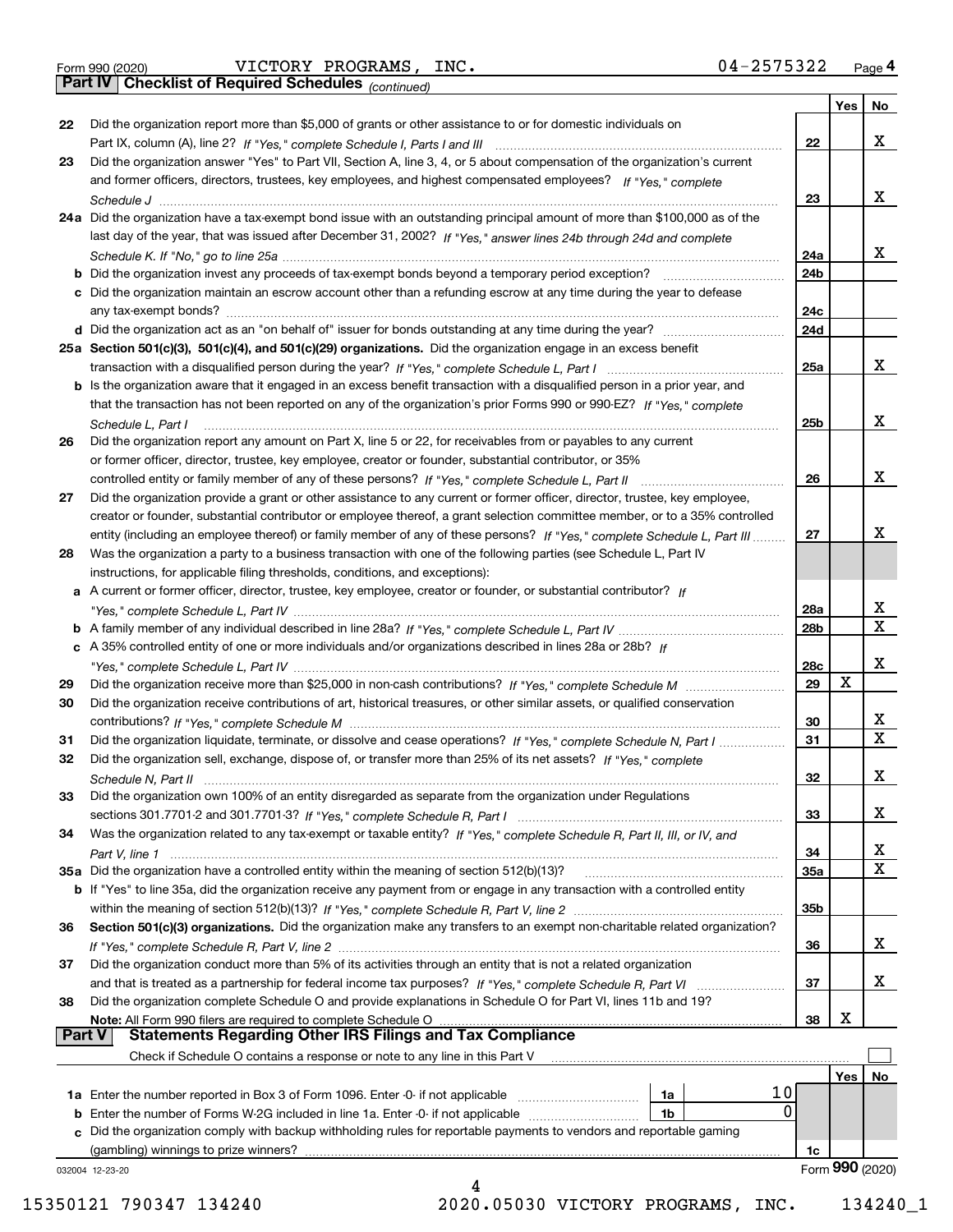|        | 04-2575322<br>VICTORY PROGRAMS, INC.<br>Form 990 (2020)                                                                                                                                    |                |               | $Page$ <sup>5</sup> |
|--------|--------------------------------------------------------------------------------------------------------------------------------------------------------------------------------------------|----------------|---------------|---------------------|
| Part V | Statements Regarding Other IRS Filings and Tax Compliance (continued)                                                                                                                      |                |               |                     |
|        |                                                                                                                                                                                            |                | Yes $ $       | No                  |
|        | 2a Enter the number of employees reported on Form W-3, Transmittal of Wage and Tax Statements,                                                                                             |                |               |                     |
|        | 297<br>filed for the calendar year ending with or within the year covered by this return [11] [11] filed for the calendar year ending with or within the year covered by this return<br>2a |                |               |                     |
|        |                                                                                                                                                                                            | 2 <sub>b</sub> | X             |                     |
|        |                                                                                                                                                                                            |                |               |                     |
|        | 3a Did the organization have unrelated business gross income of \$1,000 or more during the year?                                                                                           | 3a             |               | х                   |
|        |                                                                                                                                                                                            | 3 <sub>b</sub> |               |                     |
|        | 4a At any time during the calendar year, did the organization have an interest in, or a signature or other authority over, a                                                               |                |               |                     |
|        |                                                                                                                                                                                            | 4a             |               | х                   |
|        | <b>b</b> If "Yes," enter the name of the foreign country $\blacktriangleright$                                                                                                             |                |               |                     |
|        | See instructions for filing requirements for FinCEN Form 114, Report of Foreign Bank and Financial Accounts (FBAR).                                                                        |                |               |                     |
|        | 5a Was the organization a party to a prohibited tax shelter transaction at any time during the tax year?                                                                                   | 5a             |               | X                   |
|        |                                                                                                                                                                                            | 5 <sub>b</sub> |               | x                   |
|        |                                                                                                                                                                                            | 5c             |               |                     |
|        | 6a Does the organization have annual gross receipts that are normally greater than \$100,000, and did the organization solicit                                                             |                |               |                     |
|        | any contributions that were not tax deductible as charitable contributions?                                                                                                                | 6a             |               | х                   |
|        | <b>b</b> If "Yes," did the organization include with every solicitation an express statement that such contributions or gifts                                                              |                |               |                     |
|        | were not tax deductible?                                                                                                                                                                   | 6b             |               |                     |
| 7      | Organizations that may receive deductible contributions under section 170(c).                                                                                                              |                |               |                     |
|        | a Did the organization receive a payment in excess of \$75 made partly as a contribution and partly for goods and services provided to the payor?                                          | 7a             | х             |                     |
|        | <b>b</b> If "Yes," did the organization notify the donor of the value of the goods or services provided?                                                                                   | 7b             | X             |                     |
|        | c Did the organization sell, exchange, or otherwise dispose of tangible personal property for which it was required                                                                        |                |               |                     |
|        |                                                                                                                                                                                            | 7c             |               | x                   |
|        | 7d<br>d If "Yes," indicate the number of Forms 8282 filed during the year manufactured in the second of the New York                                                                       |                |               |                     |
|        | e Did the organization receive any funds, directly or indirectly, to pay premiums on a personal benefit contract?                                                                          | 7e<br>7f       |               | х<br>х              |
| Ť.     | Did the organization, during the year, pay premiums, directly or indirectly, on a personal benefit contract?                                                                               |                |               |                     |
| g      | If the organization received a contribution of qualified intellectual property, did the organization file Form 8899 as required?                                                           |                |               |                     |
|        | h If the organization received a contribution of cars, boats, airplanes, or other vehicles, did the organization file a Form 1098-C?                                                       |                |               |                     |
| 8      | Sponsoring organizations maintaining donor advised funds. Did a donor advised fund maintained by the                                                                                       |                |               |                     |
|        | sponsoring organization have excess business holdings at any time during the year?                                                                                                         | 8              |               |                     |
| 9      | Sponsoring organizations maintaining donor advised funds.                                                                                                                                  |                |               |                     |
|        | a Did the sponsoring organization make any taxable distributions under section 4966?                                                                                                       | 9а             |               |                     |
|        | <b>b</b> Did the sponsoring organization make a distribution to a donor, donor advisor, or related person?                                                                                 | 9b             |               |                     |
| 10     | Section 501(c)(7) organizations. Enter:                                                                                                                                                    |                |               |                     |
|        | 10a                                                                                                                                                                                        |                |               |                     |
| b      | Gross receipts, included on Form 990, Part VIII, line 12, for public use of club facilities<br>10b                                                                                         |                |               |                     |
| 11     | Section 501(c)(12) organizations. Enter:                                                                                                                                                   |                |               |                     |
|        | 11a                                                                                                                                                                                        |                |               |                     |
|        | b Gross income from other sources (Do not net amounts due or paid to other sources against                                                                                                 |                |               |                     |
|        | amounts due or received from them.)<br>11b                                                                                                                                                 |                |               |                     |
|        | 12a Section 4947(a)(1) non-exempt charitable trusts. Is the organization filing Form 990 in lieu of Form 1041?                                                                             | 12a            |               |                     |
| b      | If "Yes," enter the amount of tax-exempt interest received or accrued during the year<br>12b                                                                                               |                |               |                     |
| 13     | Section 501(c)(29) qualified nonprofit health insurance issuers.                                                                                                                           |                |               |                     |
|        | a Is the organization licensed to issue qualified health plans in more than one state?                                                                                                     | 13а            |               |                     |
|        | Note: See the instructions for additional information the organization must report on Schedule O.                                                                                          |                |               |                     |
|        | <b>b</b> Enter the amount of reserves the organization is required to maintain by the states in which the<br>13 <sub>b</sub>                                                               |                |               |                     |
|        |                                                                                                                                                                                            |                |               |                     |
|        | 13с<br>Did the organization receive any payments for indoor tanning services during the tax year?                                                                                          | 14a            |               | х                   |
| 14a    |                                                                                                                                                                                            | 14b            |               |                     |
| 15     | Is the organization subject to the section 4960 tax on payment(s) of more than \$1,000,000 in remuneration or                                                                              |                |               |                     |
|        |                                                                                                                                                                                            | 15             |               | х                   |
|        | If "Yes," see instructions and file Form 4720, Schedule N.                                                                                                                                 |                |               |                     |
| 16     | Is the organization an educational institution subject to the section 4968 excise tax on net investment income?                                                                            | 16             |               | х                   |
|        | .<br>If "Yes," complete Form 4720, Schedule O.                                                                                                                                             |                |               |                     |
|        |                                                                                                                                                                                            |                | $\mathbf{QQ}$ |                     |

5

Form (2020) **990**

032005 12-23-20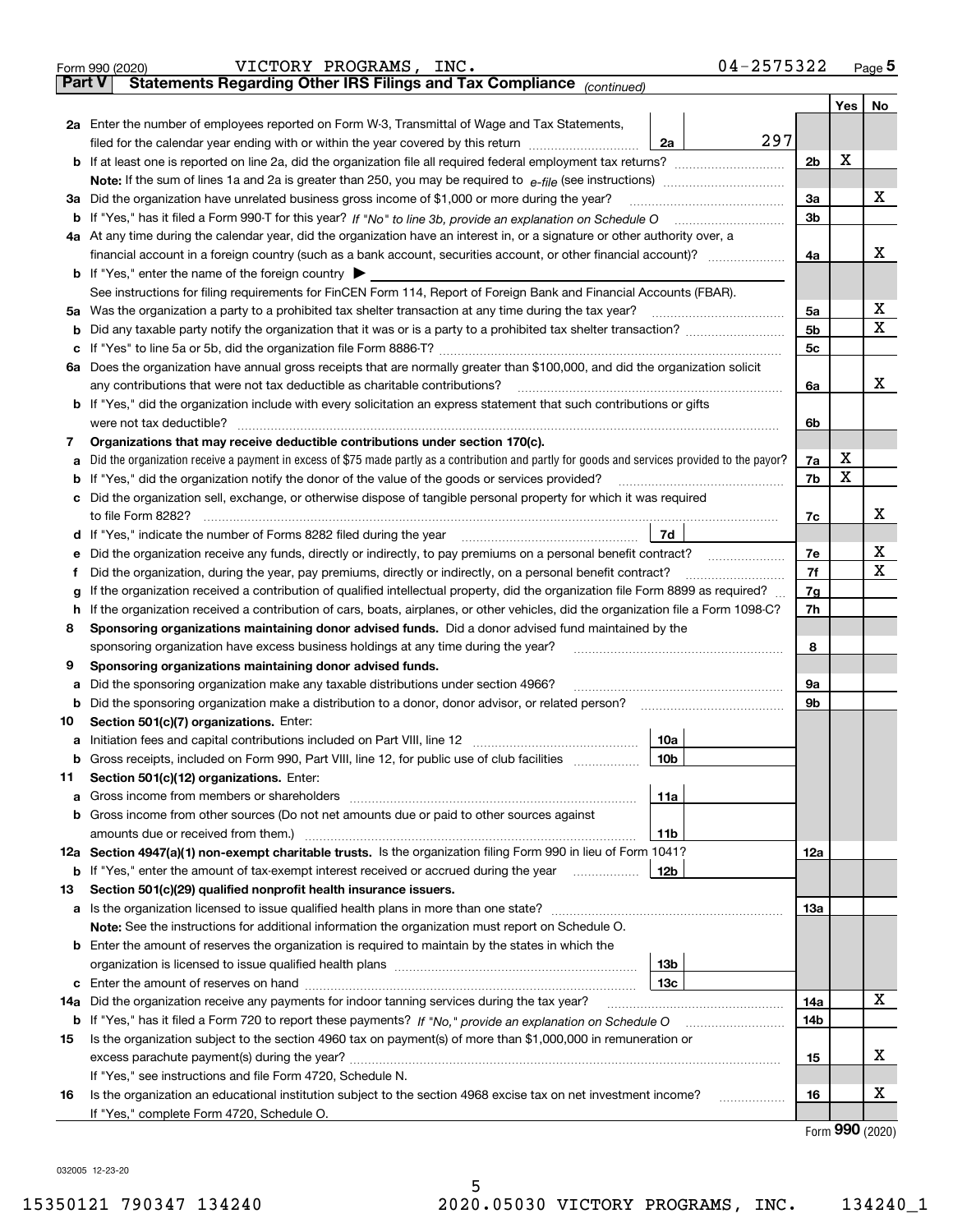|  | Form 990 (2020 |
|--|----------------|
|  |                |

|  | VICTORY PROGRAMS, | INC |
|--|-------------------|-----|
|--|-------------------|-----|

| Form 990 (2020) |                                                                                                                     | VICTORY PROGRAMS, | INC. |    | 04-2575322 |     | Page $6$ |
|-----------------|---------------------------------------------------------------------------------------------------------------------|-------------------|------|----|------------|-----|----------|
| <b>Part VI</b>  | Governance, Management, and Disclosure For each "Yes" response to lines 2 through 7b below, and for a "No" response |                   |      |    |            |     |          |
|                 | to line 8a, 8b, or 10b below, describe the circumstances, processes, or changes on Schedule O. See instructions.    |                   |      |    |            |     |          |
|                 | Check if Schedule O contains a response or note to any line in this Part VI                                         |                   |      |    |            |     |          |
|                 | Section A. Governing Body and Management                                                                            |                   |      |    |            |     |          |
|                 |                                                                                                                     |                   |      |    |            | Yes | No       |
| 1a              | Enter the number of voting members of the governing body at the end of the tax year                                 |                   |      | 1a |            |     |          |
|                 | If there are material differences in voting rights among members of the governing body, or if the governing         |                   |      |    |            |     |          |
|                 | body delegated broad authority to an executive committee or similar committee, explain on Schedule O.               |                   |      |    |            |     |          |
|                 |                                                                                                                     |                   |      |    | - -        |     |          |

|              | <b>b</b> Enter the number of voting members included on line 1a, above, who are independent<br>1b                                 |    |   |   |
|--------------|-----------------------------------------------------------------------------------------------------------------------------------|----|---|---|
| $\mathbf{2}$ | Did any officer, director, trustee, or key employee have a family relationship or a business relationship with any other          |    |   |   |
|              | officer, director, trustee, or key employee?                                                                                      | 2  |   | x |
| 3            | Did the organization delegate control over management duties customarily performed by or under the direct supervision             |    |   |   |
|              | of officers, directors, trustees, or key employees to a management company or other person?                                       | з  |   | х |
| 4            | Did the organization make any significant changes to its governing documents since the prior Form 990 was filed?                  | 4  |   | х |
| 5            | Did the organization become aware during the year of a significant diversion of the organization's assets?                        | 5  |   | х |
| 6            | Did the organization have members or stockholders?                                                                                |    |   | x |
|              | 7a Did the organization have members, stockholders, or other persons who had the power to elect or appoint one or                 |    |   |   |
|              | more members of the governing body?                                                                                               | 7a |   | х |
|              | <b>b</b> Are any governance decisions of the organization reserved to (or subject to approval by) members, stockholders, or       |    |   |   |
|              | persons other than the governing body?                                                                                            | 7b |   | х |
| 8            | Did the organization contemporaneously document the meetings held or written actions undertaken during the year by the following: |    |   |   |
|              | <b>a</b> The governing body?                                                                                                      | 8а | х |   |
|              | <b>b</b> Each committee with authority to act on behalf of the governing body?                                                    | 8b | х |   |
| 9            | Is there any officer, director, trustee, or key employee listed in Part VII, Section A, who cannot be reached at the              |    |   |   |
|              |                                                                                                                                   | 9  |   |   |

|  |  | <b>Section B. Policies</b> (This Section B requests information about policies not required by the Internal Revenue Code.) |  |
|--|--|----------------------------------------------------------------------------------------------------------------------------|--|
|  |  |                                                                                                                            |  |

|     |                                                                                                                                                                                                                                |                 | Yes | No |
|-----|--------------------------------------------------------------------------------------------------------------------------------------------------------------------------------------------------------------------------------|-----------------|-----|----|
|     | <b>10a</b> Did the organization have local chapters, branches, or affiliates?                                                                                                                                                  | <b>10a</b>      |     | X  |
|     | <b>b</b> If "Yes," did the organization have written policies and procedures governing the activities of such chapters, affiliates,                                                                                            |                 |     |    |
|     | and branches to ensure their operations are consistent with the organization's exempt purposes?                                                                                                                                | 10 <sub>b</sub> |     |    |
|     | 11a Has the organization provided a complete copy of this Form 990 to all members of its governing body before filing the form?                                                                                                | 11a             | х   |    |
| b   | Describe in Schedule O the process, if any, used by the organization to review this Form 990.                                                                                                                                  |                 |     |    |
| 12a |                                                                                                                                                                                                                                | 12a             | х   |    |
| b   | Were officers, directors, or trustees, and key employees required to disclose annually interests that could give rise to conflicts?                                                                                            | 12 <sub>b</sub> | X   |    |
| с   | Did the organization regularly and consistently monitor and enforce compliance with the policy? If "Yes." describe                                                                                                             |                 |     |    |
|     | in Schedule O how this was done encourance and an array and a strategies of the state of the strategies of the                                                                                                                 | 12 <sub>c</sub> | х   |    |
| 13  | Did the organization have a written whistleblower policy?                                                                                                                                                                      | 13              | X   |    |
| 14  | Did the organization have a written document retention and destruction policy?                                                                                                                                                 | 14              | X   |    |
| 15  | Did the process for determining compensation of the following persons include a review and approval by independent                                                                                                             |                 |     |    |
|     | persons, comparability data, and contemporaneous substantiation of the deliberation and decision?                                                                                                                              |                 |     |    |
| a   | The organization's CEO, Executive Director, or top management official manufactured contains and contained and the organization's CEO, and the Director, or top management official manufactured and the state of the state of | <b>15a</b>      | х   |    |
|     |                                                                                                                                                                                                                                | 15 <sub>b</sub> | х   |    |
|     | If "Yes" to line 15a or 15b, describe the process in Schedule O (see instructions).                                                                                                                                            |                 |     |    |
|     | 16a Did the organization invest in, contribute assets to, or participate in a joint venture or similar arrangement with a                                                                                                      |                 |     |    |
|     | taxable entity during the year?                                                                                                                                                                                                | <b>16a</b>      |     | x  |
|     | <b>b</b> If "Yes," did the organization follow a written policy or procedure requiring the organization to evaluate its participation                                                                                          |                 |     |    |
|     | in joint venture arrangements under applicable federal tax law, and take steps to safeguard the organization's                                                                                                                 |                 |     |    |
|     | exempt status with respect to such arrangements?                                                                                                                                                                               | <b>16b</b>      |     |    |
|     | <b>Section C. Disclosure</b>                                                                                                                                                                                                   |                 |     |    |
| 17  | List the states with which a copy of this Form 990 is required to be filed $\blacktriangleright$ MA                                                                                                                            |                 |     |    |
| 18  | Section 6104 requires an organization to make its Forms 1023 (1024 or 1024-A, if applicable), 990, and 990-T (Section 501(c)(3)s only) available                                                                               |                 |     |    |
|     | for public inspection. Indicate how you made these available. Check all that apply.                                                                                                                                            |                 |     |    |
|     | $X$ Upon request<br>Own website<br>Another's website<br>Other (explain on Schedule O)                                                                                                                                          |                 |     |    |
| 19  | Describe on Schedule O whether (and if so, how) the organization made its governing documents, conflict of interest policy, and financial                                                                                      |                 |     |    |
|     | statements available to the public during the tax year.                                                                                                                                                                        |                 |     |    |
| 20  | State the name, address, and telephone number of the person who possesses the organization's books and records                                                                                                                 |                 |     |    |

6

|--|

15350121 790347 134240 2020.05030 VICTORY PROGRAMS, INC. 134240\_1

Form (2020) **990**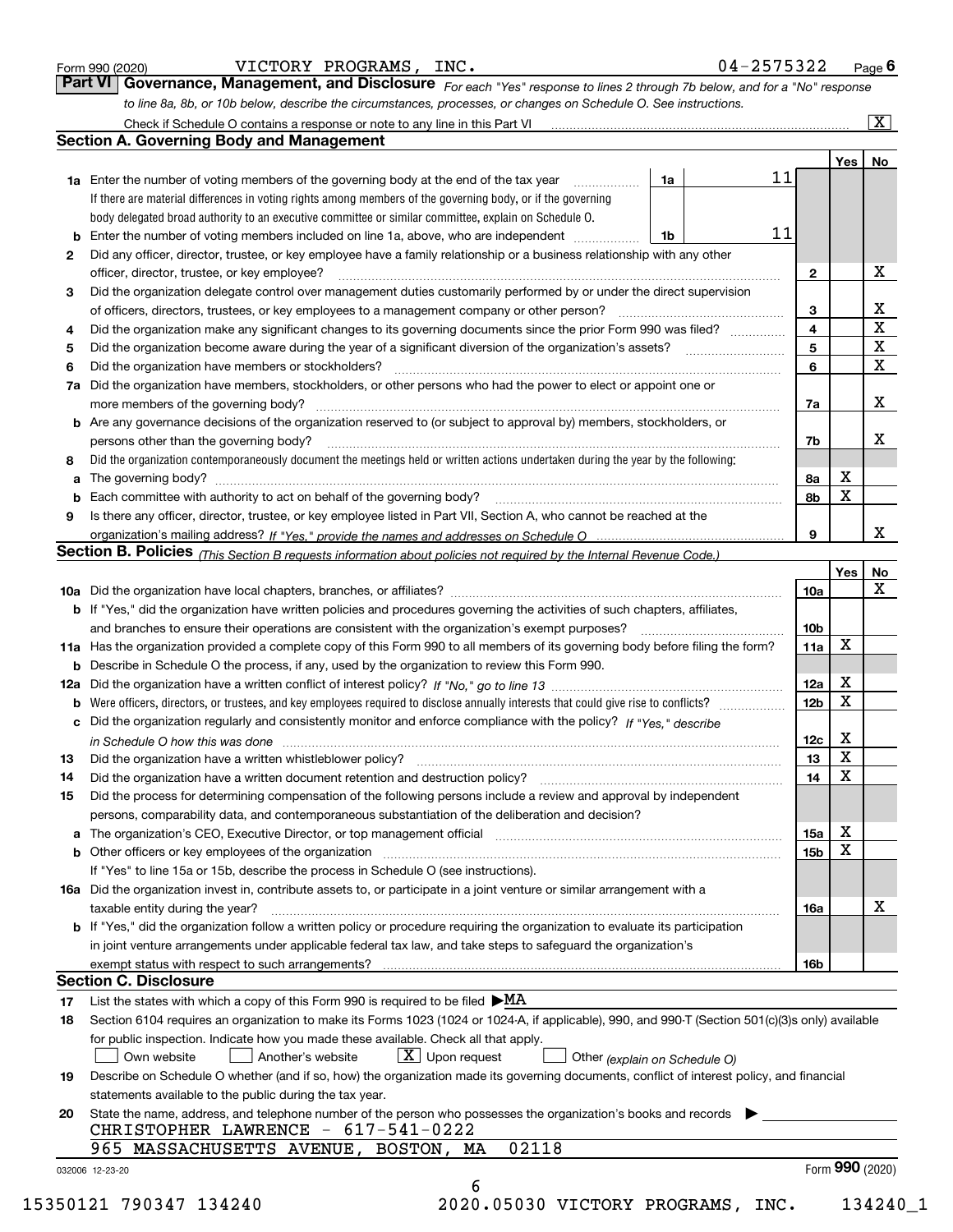|                                                                                                    | • List all of the organization's former directors or trustees that received, in the capacity as a former director or trustee of the organization, |
|----------------------------------------------------------------------------------------------------|---------------------------------------------------------------------------------------------------------------------------------------------------|
| more than \$10,000 of reportable compensation from the organization and any related organizations. |                                                                                                                                                   |
| See instructions for the order in which to list the persons above.                                 |                                                                                                                                                   |

reportable compensation from the organization and any related organizations.

Enter -0- in columns (D), (E), and (F) if no compensation was paid.

Check this box if neither the organization nor any related organization compensated any current officer, director, or trustee.  $\mathcal{L}^{\text{max}}$ 

**•** List the organization's five current highest compensated employees (other than an officer, director, trustee, or key employee) who received report-

**•** List all of the organization's former officers, key employees, and highest compensated employees who received more than \$100,000 of

able compensation (Box 5 of Form W-2 and/or Box 7 of Form 1099-MISC) of more than \$100,000 from the organization and any related organizations.

**1a**  Complete this table for all persons required to be listed. Report compensation for the calendar year ending with or within the organization's tax year. **•** List all of the organization's current officers, directors, trustees (whether individuals or organizations), regardless of amount of compensation.

| (A)                         | (B)                    |                                         |                       |                                 | (C)          |                                   |        | (D)             | (E)             | (F)                          |  |  |
|-----------------------------|------------------------|-----------------------------------------|-----------------------|---------------------------------|--------------|-----------------------------------|--------|-----------------|-----------------|------------------------------|--|--|
| Name and title              | Average                | Position<br>(do not check more than one |                       |                                 |              |                                   |        | Reportable      | Reportable      | Estimated                    |  |  |
|                             | hours per              |                                         |                       | box, unless person is both an   |              |                                   |        | compensation    | compensation    | amount of                    |  |  |
|                             | week                   |                                         |                       | officer and a director/trustee) |              |                                   |        | from            | from related    | other                        |  |  |
|                             | (list any              |                                         |                       |                                 |              |                                   |        | the             | organizations   | compensation                 |  |  |
|                             | hours for              |                                         |                       |                                 |              |                                   |        | organization    | (W-2/1099-MISC) | from the                     |  |  |
|                             | related                |                                         |                       |                                 |              |                                   |        | (W-2/1099-MISC) |                 | organization                 |  |  |
|                             | organizations<br>below |                                         |                       |                                 |              |                                   |        |                 |                 | and related<br>organizations |  |  |
|                             | line)                  | ndividual trustee or director           | Institutional trustee | Officer                         | Key employee | Highest compensated<br>  employee | Former |                 |                 |                              |  |  |
| SARAH PORTER<br>(1)         | 40.00                  |                                         |                       |                                 |              |                                   |        |                 |                 |                              |  |  |
| EXECUTIVE DIRECTOR          |                        |                                         |                       | $\mathbf x$                     |              |                                   |        | 200,000.        | 0.              | 7,892.                       |  |  |
| (2)<br>DEBORAH EDISON       | 40.00                  |                                         |                       |                                 |              |                                   |        |                 |                 |                              |  |  |
| CHIEF DEVELOPMENT OFFICER   |                        |                                         |                       |                                 |              | $\overline{\textbf{X}}$           |        | 107,750.        | 0.              | 18, 197.                     |  |  |
| CHRISTOPHER LAWRENCE<br>(3) | 40.00                  |                                         |                       |                                 |              |                                   |        |                 |                 |                              |  |  |
| CHIEF FINANCIAL OFFICER     |                        |                                         |                       | $\mathbf X$                     |              |                                   |        | 115,705.        | 0.              | 7,120.                       |  |  |
| CECILE DURHAM<br>(4)        | 40.00                  |                                         |                       |                                 |              |                                   |        |                 |                 |                              |  |  |
| CHIEF HR OFFICER            |                        |                                         |                       |                                 |              | $\overline{\textbf{X}}$           |        | 109,659.        | 0.              | 7,120.                       |  |  |
| BERNADETTE PEEBLES<br>(5)   | 40.00                  |                                         |                       |                                 |              |                                   |        |                 |                 |                              |  |  |
| SENIOR DIRECTOR OF PROGRAMS |                        |                                         |                       |                                 |              | $\mathbf X$                       |        | 109,201.        | 0.              | 0.                           |  |  |
| (6)<br>DRUSILLA PRATT-OTTO  | 5.00                   |                                         |                       |                                 |              |                                   |        |                 |                 |                              |  |  |
| <b>CHAIR</b>                |                        | $\rm X$                                 |                       | $\rm X$                         |              |                                   |        | 0.              | 0.              | 0.                           |  |  |
| STEVEN LIPINER<br>(7)       | 5.00                   |                                         |                       |                                 |              |                                   |        |                 |                 |                              |  |  |
| <b>TREASURER</b>            |                        | X                                       |                       | $\rm X$                         |              |                                   |        | 0.              | $0$ .           | 0.                           |  |  |
| (8)<br>ELIZABETH DUGAN      | 5.00                   |                                         |                       |                                 |              |                                   |        |                 |                 |                              |  |  |
| <b>CLERK</b>                |                        | $\mathbf X$                             |                       | $\mathbf x$                     |              |                                   |        | 0.              | 0.              | 0.                           |  |  |
| SARA J. ANDREWS<br>(9)      | 2.00                   |                                         |                       |                                 |              |                                   |        |                 |                 |                              |  |  |
| <b>DIRECTOR</b>             |                        | $\mathbf X$                             |                       |                                 |              |                                   |        | 0.              | 0.              | 0.                           |  |  |
| (10) ELIZABETH BECKHARDT    | 2.00                   |                                         |                       |                                 |              |                                   |        |                 |                 |                              |  |  |
| <b>DIRECTOR</b>             |                        | $\mathbf X$                             |                       |                                 |              |                                   |        | 0.              | $\mathbf 0$ .   | $0_{.}$                      |  |  |
| (11) ERICA BIRKE            | 2.00                   |                                         |                       |                                 |              |                                   |        |                 |                 |                              |  |  |
| <b>DIRECTOR</b>             |                        | X                                       |                       |                                 |              |                                   |        | 0.              | 0.              | $\mathbf 0$ .                |  |  |
| (12) PAMELA C. FEINGOLD     | 2.00                   |                                         |                       |                                 |              |                                   |        |                 |                 |                              |  |  |
| <b>DIRECTOR</b>             |                        | $\mathbf X$                             |                       |                                 |              |                                   |        | 0.              | 0.              | 0.                           |  |  |
| (13) KYLE P. LAWLESS        | 2.00                   |                                         |                       |                                 |              |                                   |        |                 |                 |                              |  |  |
| <b>DIRECTOR</b>             |                        | $\mathbf X$                             |                       |                                 |              |                                   |        | 0.              | 0.              | 0.                           |  |  |
| (14) CRAIG ROBBINS          | 2.00                   |                                         |                       |                                 |              |                                   |        |                 |                 |                              |  |  |
| <b>DIRECTOR</b>             |                        | $\mathbf X$                             |                       |                                 |              |                                   |        | 0.              | $\mathbf 0$ .   | $\mathbf 0$ .                |  |  |
| (15) DAN SCHUTT             | 2.00                   |                                         |                       |                                 |              |                                   |        |                 |                 |                              |  |  |
| <b>DIRECTOR</b>             |                        | $\mathbf X$                             |                       |                                 |              |                                   |        | $0$ .           | 0.              | 0.                           |  |  |
| (16) DAVID WHITMAN          | $\overline{2}$ .00     |                                         |                       |                                 |              |                                   |        |                 |                 |                              |  |  |
| <b>DIRECTOR</b>             |                        | X                                       |                       |                                 |              |                                   |        | 0.              | 0.              | 0.                           |  |  |
|                             |                        |                                         |                       |                                 |              |                                   |        |                 |                 |                              |  |  |
|                             |                        |                                         |                       |                                 |              |                                   |        |                 |                 |                              |  |  |

7

032007 12-23-20

Form (2020) **990**

15350121 790347 134240 2020.05030 VICTORY PROGRAMS, INC. 134240\_1

 $\mathcal{L}^{\text{max}}$ 

**7Part VII Compensation of Officers, Directors, Trustees, Key Employees, Highest Compensated Employees, and Independent Contractors**

 $\bullet$  List all of the organization's  $\,$ current key employees, if any. See instructions for definition of "key employee."

**Section A. Officers, Directors, Trustees, Key Employees, and Highest Compensated Employees** Check if Schedule O contains a response or note to any line in this Part VII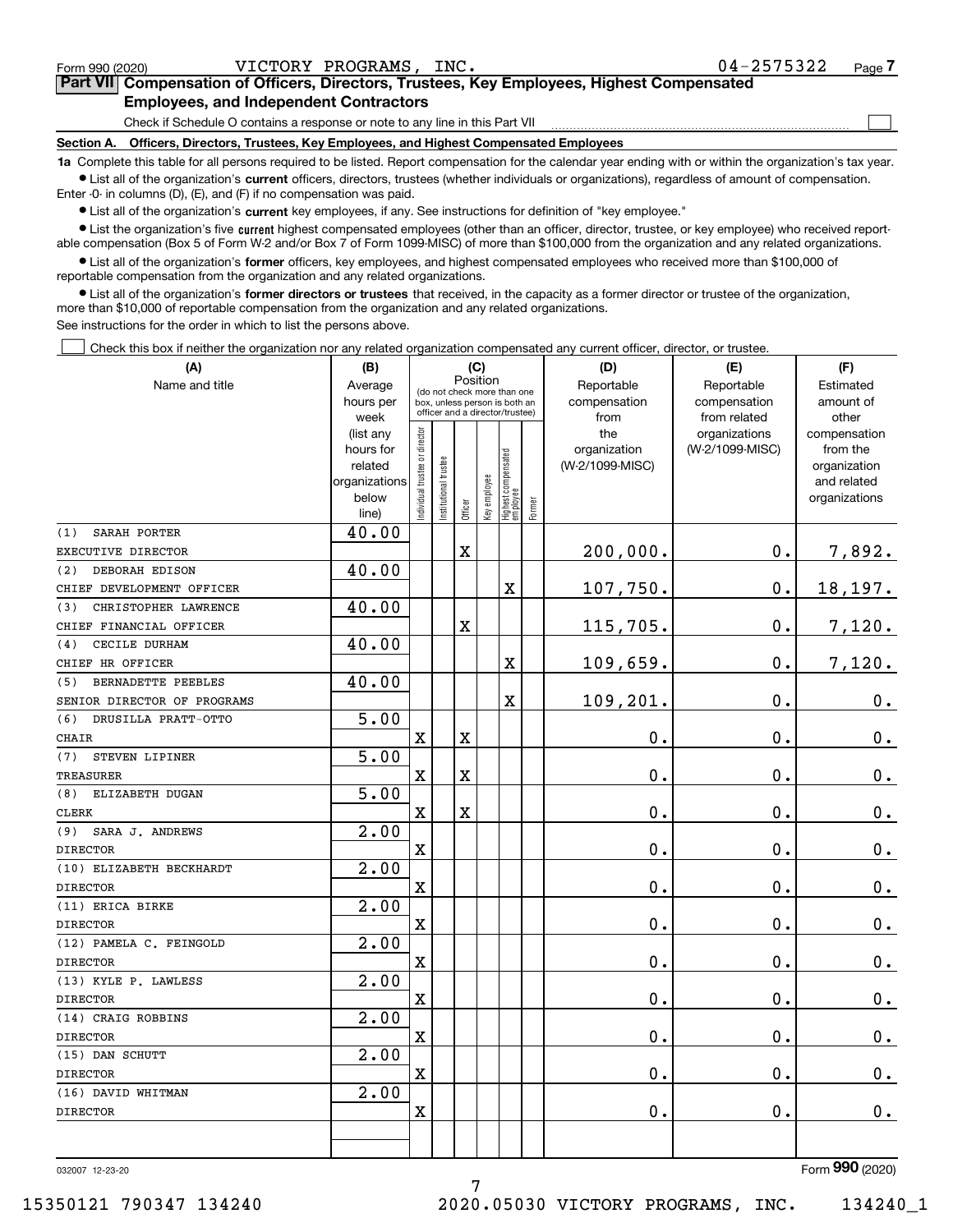|                 | VICTORY PROGRAMS,<br>Form 990 (2020)                                                                                                            |               |                                | INC.                                                         |          |              |                                  |        |                         | 04-2575322      |                  |                 |               | Page 8 |
|-----------------|-------------------------------------------------------------------------------------------------------------------------------------------------|---------------|--------------------------------|--------------------------------------------------------------|----------|--------------|----------------------------------|--------|-------------------------|-----------------|------------------|-----------------|---------------|--------|
| <b>Part VII</b> | Section A. Officers, Directors, Trustees, Key Employees, and Highest Compensated Employees (continued)                                          |               |                                |                                                              |          |              |                                  |        |                         |                 |                  |                 |               |        |
|                 | (A)                                                                                                                                             | (B)           |                                |                                                              | (C)      |              |                                  |        | (D)                     | (E)             |                  |                 | (F)           |        |
|                 | Name and title                                                                                                                                  | Average       |                                |                                                              | Position |              |                                  |        | Reportable              | Reportable      |                  |                 | Estimated     |        |
|                 |                                                                                                                                                 | hours per     |                                | (do not check more than one<br>box, unless person is both an |          |              |                                  |        | compensation            | compensation    |                  |                 | amount of     |        |
|                 |                                                                                                                                                 | week          |                                | officer and a director/trustee)                              |          |              |                                  |        | from                    | from related    |                  |                 | other         |        |
|                 |                                                                                                                                                 | (list any     |                                |                                                              |          |              |                                  |        | the                     | organizations   |                  |                 | compensation  |        |
|                 |                                                                                                                                                 | hours for     | Individual trustee or director |                                                              |          |              |                                  |        | organization            | (W-2/1099-MISC) |                  |                 | from the      |        |
|                 |                                                                                                                                                 | related       |                                | Institutional trustee                                        |          |              |                                  |        | (W-2/1099-MISC)         |                 |                  |                 | organization  |        |
|                 |                                                                                                                                                 | organizations |                                |                                                              |          |              |                                  |        |                         |                 |                  |                 | and related   |        |
|                 |                                                                                                                                                 | below         |                                |                                                              |          | Key employee |                                  |        |                         |                 |                  |                 | organizations |        |
|                 |                                                                                                                                                 | line)         |                                |                                                              | Officer  |              | Highest compensated<br> employee | Former |                         |                 |                  |                 |               |        |
|                 |                                                                                                                                                 |               |                                |                                                              |          |              |                                  |        |                         |                 |                  |                 |               |        |
|                 |                                                                                                                                                 |               |                                |                                                              |          |              |                                  |        |                         |                 |                  |                 |               |        |
|                 |                                                                                                                                                 |               |                                |                                                              |          |              |                                  |        |                         |                 |                  |                 |               |        |
|                 |                                                                                                                                                 |               |                                |                                                              |          |              |                                  |        |                         |                 |                  |                 |               |        |
|                 |                                                                                                                                                 |               |                                |                                                              |          |              |                                  |        |                         |                 |                  |                 |               |        |
|                 |                                                                                                                                                 |               |                                |                                                              |          |              |                                  |        |                         |                 |                  |                 |               |        |
|                 |                                                                                                                                                 |               |                                |                                                              |          |              |                                  |        |                         |                 |                  |                 |               |        |
|                 |                                                                                                                                                 |               |                                |                                                              |          |              |                                  |        |                         |                 |                  |                 |               |        |
|                 |                                                                                                                                                 |               |                                |                                                              |          |              |                                  |        |                         |                 |                  |                 |               |        |
|                 |                                                                                                                                                 |               |                                |                                                              |          |              |                                  |        |                         |                 |                  |                 |               |        |
|                 |                                                                                                                                                 |               |                                |                                                              |          |              |                                  |        |                         |                 |                  |                 |               |        |
|                 |                                                                                                                                                 |               |                                |                                                              |          |              |                                  |        |                         |                 |                  |                 |               |        |
|                 |                                                                                                                                                 |               |                                |                                                              |          |              |                                  |        |                         |                 |                  |                 |               |        |
|                 |                                                                                                                                                 |               |                                |                                                              |          |              |                                  |        |                         |                 |                  |                 |               |        |
|                 |                                                                                                                                                 |               |                                |                                                              |          |              |                                  |        |                         |                 |                  |                 |               |        |
|                 |                                                                                                                                                 |               |                                |                                                              |          |              |                                  |        |                         |                 |                  |                 |               |        |
|                 |                                                                                                                                                 |               |                                |                                                              |          |              |                                  |        |                         |                 |                  |                 |               |        |
|                 |                                                                                                                                                 |               |                                |                                                              |          |              |                                  |        |                         |                 |                  |                 |               |        |
|                 |                                                                                                                                                 |               |                                |                                                              |          |              |                                  |        |                         |                 |                  |                 |               |        |
|                 |                                                                                                                                                 |               |                                |                                                              |          |              |                                  |        | 642, 315.               |                 | $0$ .            |                 | 40,329.       |        |
|                 | c Total from continuation sheets to Part VII, Section A manufactured by                                                                         |               |                                |                                                              |          |              |                                  |        | 0.                      |                 | $\overline{0}$ . |                 |               | 0.     |
|                 |                                                                                                                                                 |               |                                |                                                              |          |              |                                  |        | 642, 315.               |                 | 0.               |                 | 40,329.       |        |
| 2               | Total number of individuals (including but not limited to those listed above) who received more than \$100,000 of reportable                    |               |                                |                                                              |          |              |                                  |        |                         |                 |                  |                 |               |        |
|                 | compensation from the organization $\blacktriangleright$                                                                                        |               |                                |                                                              |          |              |                                  |        |                         |                 |                  |                 |               | 5      |
|                 |                                                                                                                                                 |               |                                |                                                              |          |              |                                  |        |                         |                 |                  |                 | Yes           | No     |
|                 |                                                                                                                                                 |               |                                |                                                              |          |              |                                  |        |                         |                 |                  |                 |               |        |
| 3               | Did the organization list any former officer, director, trustee, key employee, or highest compensated employee on                               |               |                                |                                                              |          |              |                                  |        |                         |                 |                  |                 |               | х      |
|                 | line 1a? If "Yes," complete Schedule J for such individual manufactured contained and the 1a? If "Yes," complete Schedule J for such individual |               |                                |                                                              |          |              |                                  |        |                         |                 |                  | 3               |               |        |
|                 | For any individual listed on line 1a, is the sum of reportable compensation and other compensation from the organization                        |               |                                |                                                              |          |              |                                  |        |                         |                 |                  |                 |               |        |
|                 |                                                                                                                                                 |               |                                |                                                              |          |              |                                  |        |                         |                 |                  | 4               |               | х      |
| 5               | Did any person listed on line 1a receive or accrue compensation from any unrelated organization or individual for services                      |               |                                |                                                              |          |              |                                  |        |                         |                 |                  |                 |               |        |
|                 |                                                                                                                                                 |               |                                |                                                              |          |              |                                  |        |                         |                 |                  | 5               |               | х      |
|                 | <b>Section B. Independent Contractors</b>                                                                                                       |               |                                |                                                              |          |              |                                  |        |                         |                 |                  |                 |               |        |
| 1.              | Complete this table for your five highest compensated independent contractors that received more than \$100,000 of compensation from            |               |                                |                                                              |          |              |                                  |        |                         |                 |                  |                 |               |        |
|                 | the organization. Report compensation for the calendar year ending with or within the organization's tax year.                                  |               |                                |                                                              |          |              |                                  |        |                         |                 |                  |                 |               |        |
|                 | (A)                                                                                                                                             |               |                                |                                                              |          |              |                                  |        | (B)                     |                 |                  | (C)             |               |        |
|                 | Name and business address                                                                                                                       |               |                                | <b>NONE</b>                                                  |          |              |                                  |        | Description of services |                 |                  | Compensation    |               |        |
|                 |                                                                                                                                                 |               |                                |                                                              |          |              |                                  |        |                         |                 |                  |                 |               |        |
|                 |                                                                                                                                                 |               |                                |                                                              |          |              |                                  |        |                         |                 |                  |                 |               |        |
|                 |                                                                                                                                                 |               |                                |                                                              |          |              |                                  |        |                         |                 |                  |                 |               |        |
|                 |                                                                                                                                                 |               |                                |                                                              |          |              |                                  |        |                         |                 |                  |                 |               |        |
|                 |                                                                                                                                                 |               |                                |                                                              |          |              |                                  |        |                         |                 |                  |                 |               |        |
|                 |                                                                                                                                                 |               |                                |                                                              |          |              |                                  |        |                         |                 |                  |                 |               |        |
|                 |                                                                                                                                                 |               |                                |                                                              |          |              |                                  |        |                         |                 |                  |                 |               |        |
|                 |                                                                                                                                                 |               |                                |                                                              |          |              |                                  |        |                         |                 |                  |                 |               |        |
|                 |                                                                                                                                                 |               |                                |                                                              |          |              |                                  |        |                         |                 |                  |                 |               |        |
|                 |                                                                                                                                                 |               |                                |                                                              |          |              |                                  |        |                         |                 |                  |                 |               |        |
|                 |                                                                                                                                                 |               |                                |                                                              |          |              |                                  |        |                         |                 |                  |                 |               |        |
| 2               | Total number of independent contractors (including but not limited to those listed above) who received more than                                |               |                                |                                                              |          |              |                                  |        |                         |                 |                  |                 |               |        |
|                 | \$100,000 of compensation from the organization                                                                                                 |               |                                |                                                              |          | 0            |                                  |        |                         |                 |                  |                 |               |        |
|                 |                                                                                                                                                 |               |                                |                                                              |          |              |                                  |        |                         |                 |                  | Form 990 (2020) |               |        |

032008 12-23-20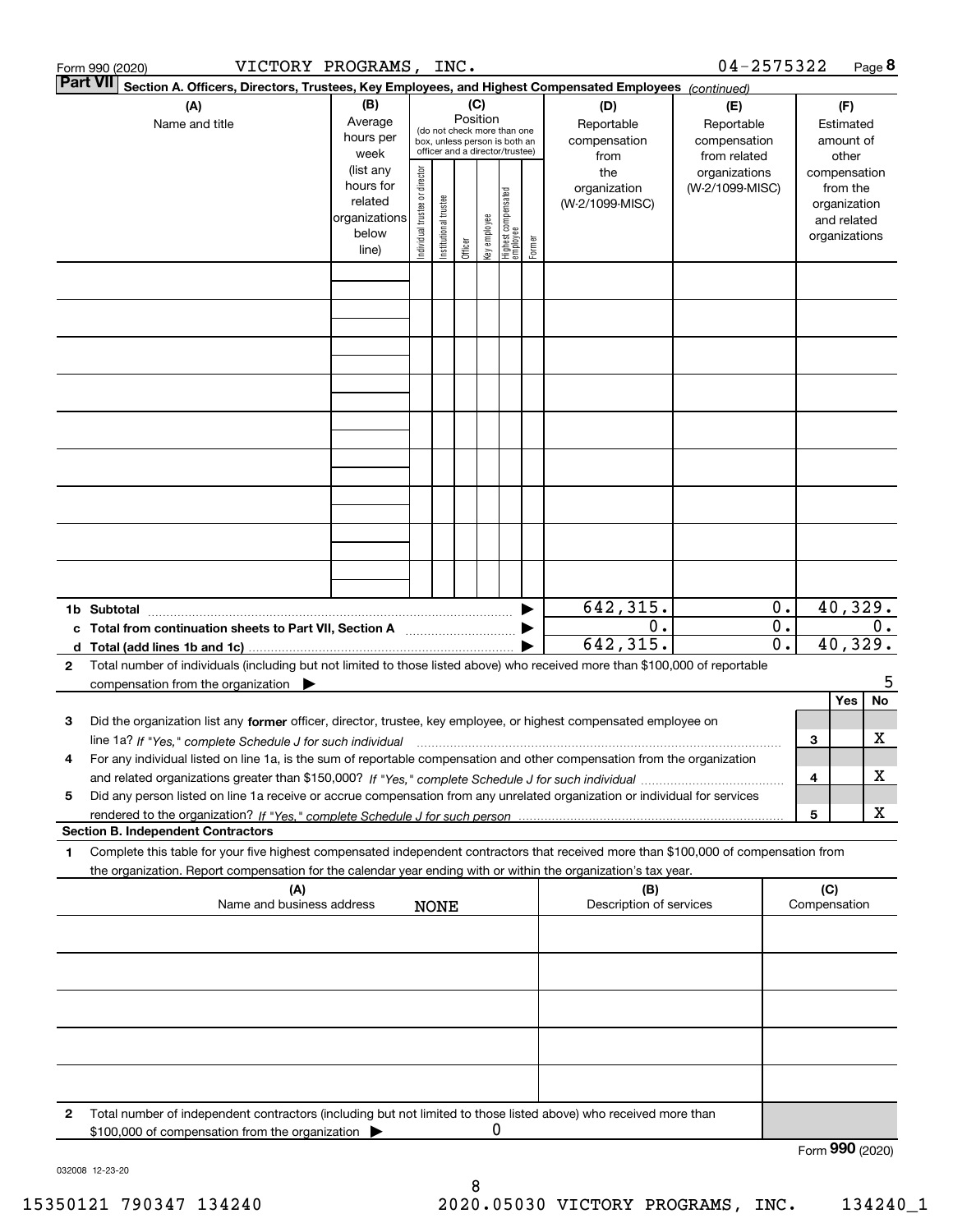| <b>Part VIII</b>                                          |          | Form 990 (2020)<br><b>Statement of Revenue</b>                                | VICTORY PROGRAMS,        |                | INC.                           |                      |                                              | 04-2575322                                        | Page 9                                                          |
|-----------------------------------------------------------|----------|-------------------------------------------------------------------------------|--------------------------|----------------|--------------------------------|----------------------|----------------------------------------------|---------------------------------------------------|-----------------------------------------------------------------|
|                                                           |          | Check if Schedule O contains a response or note to any line in this Part VIII |                          |                |                                |                      |                                              |                                                   |                                                                 |
|                                                           |          |                                                                               |                          |                |                                | (A)<br>Total revenue | (B)<br>Related or exempt<br>function revenue | $\overline{(C)}$<br>Unrelated<br>business revenue | (D)<br>Revenue excluded<br>from tax under<br>sections 512 - 514 |
|                                                           |          | 1 a Federated campaigns                                                       |                          | 1a             | 53,391.                        |                      |                                              |                                                   |                                                                 |
| Contributions, Gifts, Grants<br>and Other Similar Amounts | b        | Membership dues                                                               |                          | 1 <sub>b</sub> |                                |                      |                                              |                                                   |                                                                 |
|                                                           | c        | Fundraising events                                                            |                          | 1 <sub>c</sub> |                                |                      |                                              |                                                   |                                                                 |
|                                                           |          | d Related organizations                                                       | $\overline{\phantom{a}}$ | 1 <sub>d</sub> |                                |                      |                                              |                                                   |                                                                 |
|                                                           | е        | Government grants (contributions)                                             |                          | 1e             | 1, 114, 521.                   |                      |                                              |                                                   |                                                                 |
|                                                           | f        | All other contributions, gifts, grants, and                                   |                          |                |                                |                      |                                              |                                                   |                                                                 |
|                                                           |          | similar amounts not included above                                            |                          | 1f             | 1,715,342.                     |                      |                                              |                                                   |                                                                 |
|                                                           |          | Noncash contributions included in lines 1a-1f                                 |                          | $1g$ \\$       | 215,902.                       |                      |                                              |                                                   |                                                                 |
|                                                           |          |                                                                               |                          |                |                                | 2,883,254.           |                                              |                                                   |                                                                 |
|                                                           |          | CLIENT OFFSETS                                                                |                          |                | <b>Business Code</b><br>623990 | 10,904,694.          | 10,904,694.                                  |                                                   |                                                                 |
| Program Service<br>Revenue                                | 2 a<br>b | PRIVATE CLIENT FEES                                                           |                          |                | 623990                         | 390,449.             | 390,449.                                     |                                                   |                                                                 |
|                                                           |          |                                                                               |                          |                |                                |                      |                                              |                                                   |                                                                 |
|                                                           | с<br>d   |                                                                               |                          |                |                                |                      |                                              |                                                   |                                                                 |
|                                                           |          |                                                                               |                          |                |                                |                      |                                              |                                                   |                                                                 |
|                                                           |          | All other program service revenue                                             |                          |                |                                |                      |                                              |                                                   |                                                                 |
|                                                           | g        |                                                                               |                          |                | ▶                              | 11, 295, 143.        |                                              |                                                   |                                                                 |
|                                                           | 3        | Investment income (including dividends, interest, and                         |                          |                |                                |                      |                                              |                                                   |                                                                 |
|                                                           |          |                                                                               |                          |                |                                | 2,431.               |                                              |                                                   | 2,431.                                                          |
| 4                                                         |          | Income from investment of tax-exempt bond proceeds                            |                          |                |                                |                      |                                              |                                                   |                                                                 |
| 5                                                         |          |                                                                               |                          |                |                                |                      |                                              |                                                   |                                                                 |
|                                                           |          |                                                                               |                          | (i) Real       | (ii) Personal                  |                      |                                              |                                                   |                                                                 |
|                                                           | 6а       | Gross rents<br>.                                                              | 6a                       |                |                                |                      |                                              |                                                   |                                                                 |
|                                                           | b        | Less: rental expenses                                                         | 6 <sub>b</sub>           |                |                                |                      |                                              |                                                   |                                                                 |
|                                                           | с        | Rental income or (loss)                                                       | 6c                       |                |                                |                      |                                              |                                                   |                                                                 |
|                                                           |          | d Net rental income or (loss)                                                 |                          |                |                                |                      |                                              |                                                   |                                                                 |
|                                                           |          | 7 a Gross amount from sales of                                                |                          | (i) Securities | (ii) Other                     |                      |                                              |                                                   |                                                                 |
|                                                           |          | assets other than inventory                                                   | 7a                       |                |                                |                      |                                              |                                                   |                                                                 |
|                                                           |          | <b>b</b> Less: cost or other basis                                            |                          |                |                                |                      |                                              |                                                   |                                                                 |
|                                                           |          | and sales expenses<br>c Gain or (loss)                                        | 7b<br>7c                 |                |                                |                      |                                              |                                                   |                                                                 |
| evenue                                                    |          | d Net gain or (loss)                                                          |                          |                |                                |                      |                                              |                                                   |                                                                 |
| ᄄ                                                         |          | 8 a Gross income from fundraising events (not                                 |                          |                |                                |                      |                                              |                                                   |                                                                 |
| Other                                                     |          | including \$                                                                  |                          | of             |                                |                      |                                              |                                                   |                                                                 |
|                                                           |          | contributions reported on line 1c). See                                       |                          |                |                                |                      |                                              |                                                   |                                                                 |
|                                                           |          |                                                                               |                          | 8a             | 6,640.                         |                      |                                              |                                                   |                                                                 |
|                                                           |          | <b>b</b> Less: direct expenses                                                |                          | 8b             | $\mathbf{0}$ .                 |                      |                                              |                                                   |                                                                 |
|                                                           |          | c Net income or (loss) from fundraising events                                |                          |                |                                | 6,640.               |                                              |                                                   | 6,640.                                                          |
|                                                           |          | 9 a Gross income from gaming activities. See                                  |                          |                |                                |                      |                                              |                                                   |                                                                 |
|                                                           |          |                                                                               |                          | 9a             |                                |                      |                                              |                                                   |                                                                 |
|                                                           |          | <b>b</b> Less: direct expenses                                                |                          | 9 <sub>b</sub> |                                |                      |                                              |                                                   |                                                                 |
|                                                           |          | c Net income or (loss) from gaming activities                                 |                          |                |                                |                      |                                              |                                                   |                                                                 |
|                                                           |          | 10 a Gross sales of inventory, less returns                                   |                          |                |                                |                      |                                              |                                                   |                                                                 |
|                                                           |          |                                                                               |                          | 10a            |                                |                      |                                              |                                                   |                                                                 |
|                                                           |          | <b>b</b> Less: cost of goods sold                                             |                          | 10b            |                                |                      |                                              |                                                   |                                                                 |
|                                                           |          | c Net income or (loss) from sales of inventory                                |                          |                |                                |                      |                                              |                                                   |                                                                 |
|                                                           |          |                                                                               |                          |                | <b>Business Code</b><br>900099 |                      |                                              |                                                   |                                                                 |
|                                                           | 11 a     | FARM SALES                                                                    |                          |                | 900099                         | 66,641.              | 66,641.                                      |                                                   |                                                                 |
| Revenue                                                   | b        | OTHER FEES                                                                    |                          |                |                                | 18,366.              | 18,366.                                      |                                                   |                                                                 |
|                                                           | с        |                                                                               |                          |                |                                |                      |                                              |                                                   |                                                                 |
| Miscellaneous                                             |          |                                                                               |                          |                |                                | 85,007.              |                                              |                                                   |                                                                 |
|                                                           |          |                                                                               |                          |                | ▶                              | 14, 272, 475.        |                                              | 0.                                                | 9,071.                                                          |
| 12                                                        |          |                                                                               |                          |                |                                |                      | 11,380,150.                                  |                                                   | Form 990 (2020)                                                 |

9

032009 12-23-20

**9** 04-2575322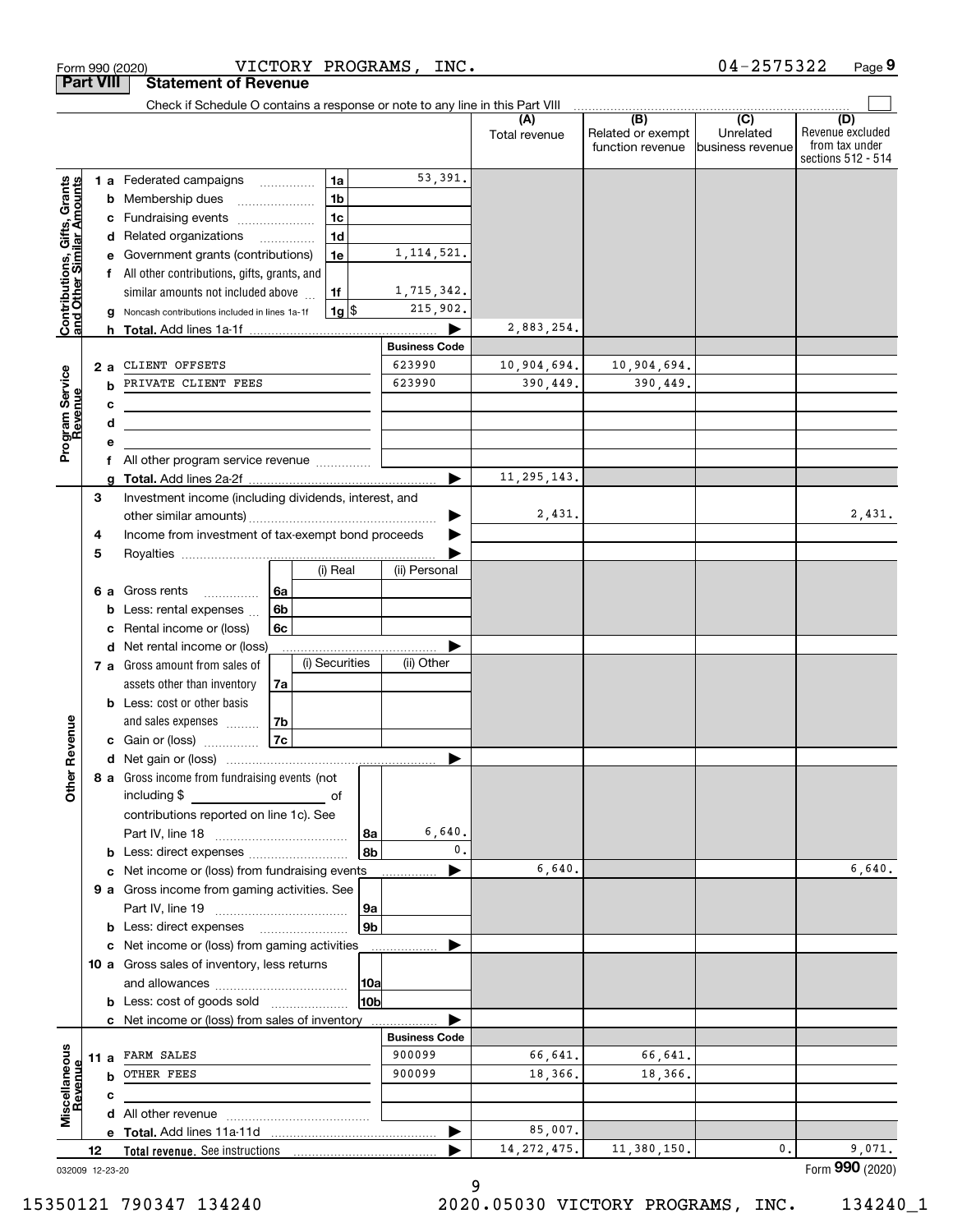|  | Form 990 (2020) |
|--|-----------------|
|  |                 |

Form 990 (2020) Page **Part IX Statement of Functional Expenses** <code>VICTORY PROGRAMS</code> , <code>INC</code> .  $04-2575322$ 

*Section 501(c)(3) and 501(c)(4) organizations must complete all columns. All other organizations must complete column (A).*

|              | Do not include amounts reported on lines 6b,<br>7b, 8b, 9b, and 10b of Part VIII.                  | (A)<br>Total expenses | $\overline{(B)}$<br>Program service<br>expenses | (C)<br>Management and<br>general expenses | (D)<br>Fundraising<br>expenses |
|--------------|----------------------------------------------------------------------------------------------------|-----------------------|-------------------------------------------------|-------------------------------------------|--------------------------------|
| 1.           | Grants and other assistance to domestic organizations                                              |                       |                                                 |                                           |                                |
|              | and domestic governments. See Part IV, line 21                                                     |                       |                                                 |                                           |                                |
| $\mathbf{2}$ | Grants and other assistance to domestic                                                            |                       |                                                 |                                           |                                |
|              | individuals. See Part IV, line 22                                                                  |                       |                                                 |                                           |                                |
| 3            | Grants and other assistance to foreign                                                             |                       |                                                 |                                           |                                |
|              | organizations, foreign governments, and foreign                                                    |                       |                                                 |                                           |                                |
|              | individuals. See Part IV, lines 15 and 16                                                          |                       |                                                 |                                           |                                |
| 4            | Benefits paid to or for members                                                                    |                       |                                                 |                                           |                                |
| 5            | Compensation of current officers, directors,                                                       |                       |                                                 |                                           |                                |
|              | trustees, and key employees                                                                        | 294,631.              | 60,644.                                         | 199,333.                                  | 34,654.                        |
| 6            | Compensation not included above to disqualified                                                    |                       |                                                 |                                           |                                |
|              | persons (as defined under section 4958(f)(1)) and                                                  |                       |                                                 |                                           |                                |
|              | persons described in section 4958(c)(3)(B)                                                         |                       |                                                 |                                           |                                |
| 7            |                                                                                                    | 7,711,819.            | 6, 573, 290.                                    | 859,683.                                  | 278,846.                       |
| 8            | Pension plan accruals and contributions (include                                                   |                       |                                                 |                                           |                                |
|              | section 401(k) and 403(b) employer contributions)                                                  |                       |                                                 |                                           |                                |
| 9            |                                                                                                    | 1,078,073.            | 838,179.                                        | 199,301.                                  | 40,593.                        |
| 10           |                                                                                                    | 847, 104.             | 713, 135.                                       | 104,840.                                  | 29, 129.                       |
| 11           | Fees for services (nonemployees):                                                                  |                       |                                                 |                                           |                                |
|              |                                                                                                    |                       |                                                 |                                           |                                |
|              |                                                                                                    | 8, 245.               | 387.                                            | 7,858.                                    |                                |
|              |                                                                                                    | 38,500.               |                                                 | 38,500.                                   |                                |
|              |                                                                                                    |                       |                                                 |                                           |                                |
|              | e Professional fundraising services. See Part IV, line 17                                          |                       |                                                 |                                           |                                |
| f            | Investment management fees                                                                         |                       |                                                 |                                           |                                |
|              | g Other. (If line 11g amount exceeds 10% of line 25,                                               |                       |                                                 |                                           |                                |
|              | column (A) amount, list line 11g expenses on Sch O.)                                               | 114,667.              | 30,944.                                         | 54,671.                                   | 29,052.                        |
| 12           |                                                                                                    | 1,285.                |                                                 |                                           | $\overline{1,285.}$            |
| 13           |                                                                                                    | 328,405.              | 184,104.                                        | 97, 152.                                  | 47, 149.                       |
| 14           |                                                                                                    |                       |                                                 |                                           |                                |
| 15           |                                                                                                    |                       |                                                 |                                           |                                |
| 16           |                                                                                                    | 1,366,529.            | 1,255,857.                                      | 108,874.                                  | 1,798.                         |
| 17           |                                                                                                    | 13,591.               | 11,258.                                         | 1,992.                                    | 341.                           |
| 18           | Payments of travel or entertainment expenses                                                       |                       |                                                 |                                           |                                |
|              | for any federal, state, or local public officials                                                  |                       |                                                 |                                           |                                |
| 19           | Conferences, conventions, and meetings                                                             | 46,922.               | 40, 333.                                        | $\overline{5,737.}$                       | 852.                           |
| 20           | Interest                                                                                           | 26,478.               | 12,607.                                         | 13,871.                                   |                                |
| 21           |                                                                                                    | 462,986.              | 400,192.                                        | 62,794.                                   |                                |
| 22           | Depreciation, depletion, and amortization                                                          |                       |                                                 |                                           |                                |
| 23           | Insurance                                                                                          |                       |                                                 |                                           |                                |
| 24           | Other expenses. Itemize expenses not covered<br>above (List miscellaneous expenses on line 24e. If |                       |                                                 |                                           |                                |
|              | line 24e amount exceeds 10% of line 25, column (A)                                                 |                       |                                                 |                                           |                                |
|              | amount, list line 24e expenses on Schedule O.)<br>a MEALS                                          | 570,197.              | 570, 181.                                       | $\overline{16}$ .                         |                                |
|              | <b>b DONATED GOODS</b>                                                                             | 215,901.              | 78,854.                                         | 7,500.                                    | 129,547.                       |
| c            | EQUIPMENT RENTAL AND MA                                                                            | 191,717.              | 156,787.                                        | $\overline{27,815}$ .                     | 7,115.                         |
| d            | SUPPLIES AND MATERIALS                                                                             | 179,396.              | 179,396.                                        |                                           |                                |
|              | e All other expenses                                                                               | 136,935.              | 134,534.                                        | 2,401.                                    |                                |
| 25           | Total functional expenses. Add lines 1 through 24e                                                 | 13,633,381.           | 11,240,682.                                     | 1,792,338.                                | 600, 361.                      |
| 26           | Joint costs. Complete this line only if the organization                                           |                       |                                                 |                                           |                                |
|              | reported in column (B) joint costs from a combined                                                 |                       |                                                 |                                           |                                |
|              | educational campaign and fundraising solicitation.                                                 |                       |                                                 |                                           |                                |
|              | Check here $\blacktriangleright$<br>if following SOP 98-2 (ASC 958-720)                            |                       |                                                 |                                           |                                |

10

032010 12-23-20

15350121 790347 134240 2020.05030 VICTORY PROGRAMS, INC. 134240\_1

Form (2020) **990**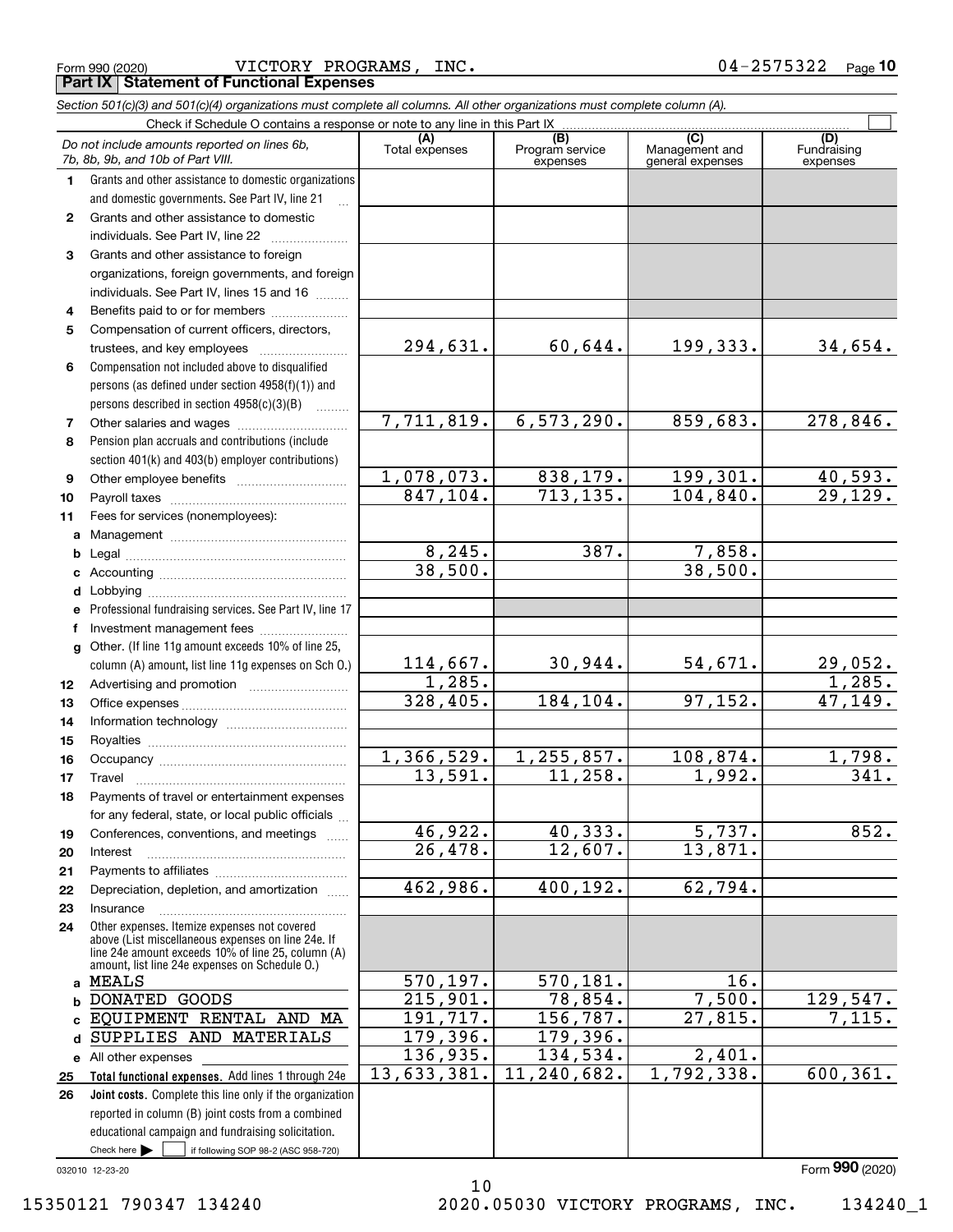Total liabilities and net assets/fund balances

# 11 15350121 790347 134240 2020.05030 VICTORY PROGRAMS, INC. 134240\_1

 $2,957,490.$   $32 \mid 3,596,584.$ 10,969,280. 33 10,702,976.

Form (2020) **990**

|                             |              | Check if Schedule O contains a response or note to any line in this Part X                                                   |                          |                         |                          |                   |                       |
|-----------------------------|--------------|------------------------------------------------------------------------------------------------------------------------------|--------------------------|-------------------------|--------------------------|-------------------|-----------------------|
|                             |              |                                                                                                                              |                          |                         | (A)<br>Beginning of year |                   | (B)<br>End of year    |
|                             | 1            |                                                                                                                              |                          |                         | 2,037,948.               | $\blacksquare$    | 2,070,996.            |
|                             | $\mathbf{2}$ |                                                                                                                              |                          |                         |                          | $\mathbf{2}$      |                       |
|                             | з            |                                                                                                                              |                          |                         | 374,966.                 | $\mathbf{3}$      | 430,917.              |
|                             | 4            |                                                                                                                              | $\overline{1,532,162}$ . | $\overline{\mathbf{4}}$ | 1,481,460.               |                   |                       |
|                             | 5            | Loans and other receivables from any current or former officer, director,                                                    |                          |                         |                          |                   |                       |
|                             |              | trustee, key employee, creator or founder, substantial contributor, or 35%                                                   |                          |                         |                          |                   |                       |
|                             |              | controlled entity or family member of any of these persons                                                                   |                          |                         | 5                        |                   |                       |
|                             | 6            | Loans and other receivables from other disqualified persons (as defined                                                      |                          |                         |                          |                   |                       |
|                             |              | under section 4958(f)(1)), and persons described in section 4958(c)(3)(B)                                                    |                          | .                       |                          | 6                 |                       |
|                             | 7            |                                                                                                                              |                          |                         |                          | $\overline{7}$    |                       |
| Assets                      | 8            |                                                                                                                              |                          |                         | 32,590.                  | 8                 | 20,025.               |
|                             | 9            | Prepaid expenses and deferred charges                                                                                        | 78,713.                  | $\boldsymbol{9}$        | 81,395.                  |                   |                       |
|                             |              | 10a Land, buildings, and equipment: cost or other                                                                            |                          |                         |                          |                   |                       |
|                             |              | basis. Complete Part VI of Schedule D                                                                                        |                          | $10a$ 12, 417, 832.     |                          |                   |                       |
|                             |              | <b>b</b> Less: accumulated depreciation                                                                                      | 10 <sub>b</sub>          | $\overline{6,207,228.}$ | 6, 517, 344.             | 10 <sub>c</sub>   | 6, 210, 604.          |
|                             | 11           |                                                                                                                              |                          |                         | 312, 379.                | 11                | 314,049.              |
|                             | 12           |                                                                                                                              |                          |                         |                          | 12                |                       |
|                             | 13           |                                                                                                                              |                          |                         |                          | 13                |                       |
|                             | 14           |                                                                                                                              |                          |                         |                          | 14                |                       |
|                             | 15           |                                                                                                                              |                          |                         | 83,178.                  | 15                | 93,530.               |
|                             | 16           |                                                                                                                              |                          |                         | 10,969,280.              | 16                | 10,702,976.           |
|                             | 17           |                                                                                                                              |                          | 786, 610.               | 17                       | 1,059,547.        |                       |
|                             | 18           |                                                                                                                              |                          |                         | 18                       |                   |                       |
|                             | 19           | Deferred revenue manual contracts and contracts are all the manual contracts and contracts are all the contracts of          |                          |                         |                          | 19                |                       |
|                             | 20           |                                                                                                                              |                          |                         |                          | 20                |                       |
|                             | 21           | Escrow or custodial account liability. Complete Part IV of Schedule D                                                        |                          |                         | 7,007.                   | 21                | 7,007.                |
|                             | 22           | Loans and other payables to any current or former officer, director,                                                         |                          |                         |                          |                   |                       |
| Liabilities                 |              | trustee, key employee, creator or founder, substantial contributor, or 35%                                                   |                          |                         |                          |                   |                       |
|                             |              | controlled entity or family member of any of these persons                                                                   |                          |                         |                          | 22                |                       |
|                             | 23           | Secured mortgages and notes payable to unrelated third parties                                                               |                          |                         | 6,084,332.               | 23                | 6,010,746.            |
|                             | 24           | Unsecured notes and loans payable to unrelated third parties                                                                 |                          |                         | 1, 114, 521.             | 24                |                       |
|                             | 25           | Other liabilities (including federal income tax, payables to related third                                                   |                          |                         |                          |                   |                       |
|                             |              | parties, and other liabilities not included on lines 17-24). Complete Part X                                                 |                          |                         | 19,320.                  |                   |                       |
|                             |              |                                                                                                                              |                          |                         | 8,011,790.               | 25<br>26          | 29,092.<br>7,106,392. |
|                             | 26           | Total liabilities. Add lines 17 through 25                                                                                   |                          |                         |                          |                   |                       |
|                             |              | Organizations that follow FASB ASC 958, check here $\blacktriangleright \boxed{X}$<br>and complete lines 27, 28, 32, and 33. |                          |                         |                          |                   |                       |
|                             |              | Net assets without donor restrictions                                                                                        |                          | 2,390,369.              | 27                       | <u>3,161,480.</u> |                       |
|                             | 27<br>28     |                                                                                                                              | 567,121.                 | 28                      | 435, 104.                |                   |                       |
|                             |              | Organizations that do not follow FASB ASC 958, check here ▶ □                                                                |                          |                         |                          |                   |                       |
|                             |              | and complete lines 29 through 33.                                                                                            |                          |                         |                          |                   |                       |
|                             | 29           |                                                                                                                              |                          |                         |                          | 29                |                       |
|                             | 30           | Paid-in or capital surplus, or land, building, or equipment fund                                                             |                          |                         |                          | 30                |                       |
| Net Assets or Fund Balances | 31           | Retained earnings, endowment, accumulated income, or other funds                                                             |                          |                         |                          | 31                |                       |
|                             | 32           |                                                                                                                              |                          |                         | $\overline{2,957,490}$ . | 32                | 3,596,584.            |
|                             |              |                                                                                                                              |                          |                         |                          |                   |                       |

Form 990 (2020) VICTORY PROGRAMS,INC. 0 4-2575322 <sub>Page</sub>

**Part X** | Balance Sheet

**11**

 $\mathcal{L}^{\text{max}}$ 

 $\overline{\phantom{0}}$  $\overline{a}$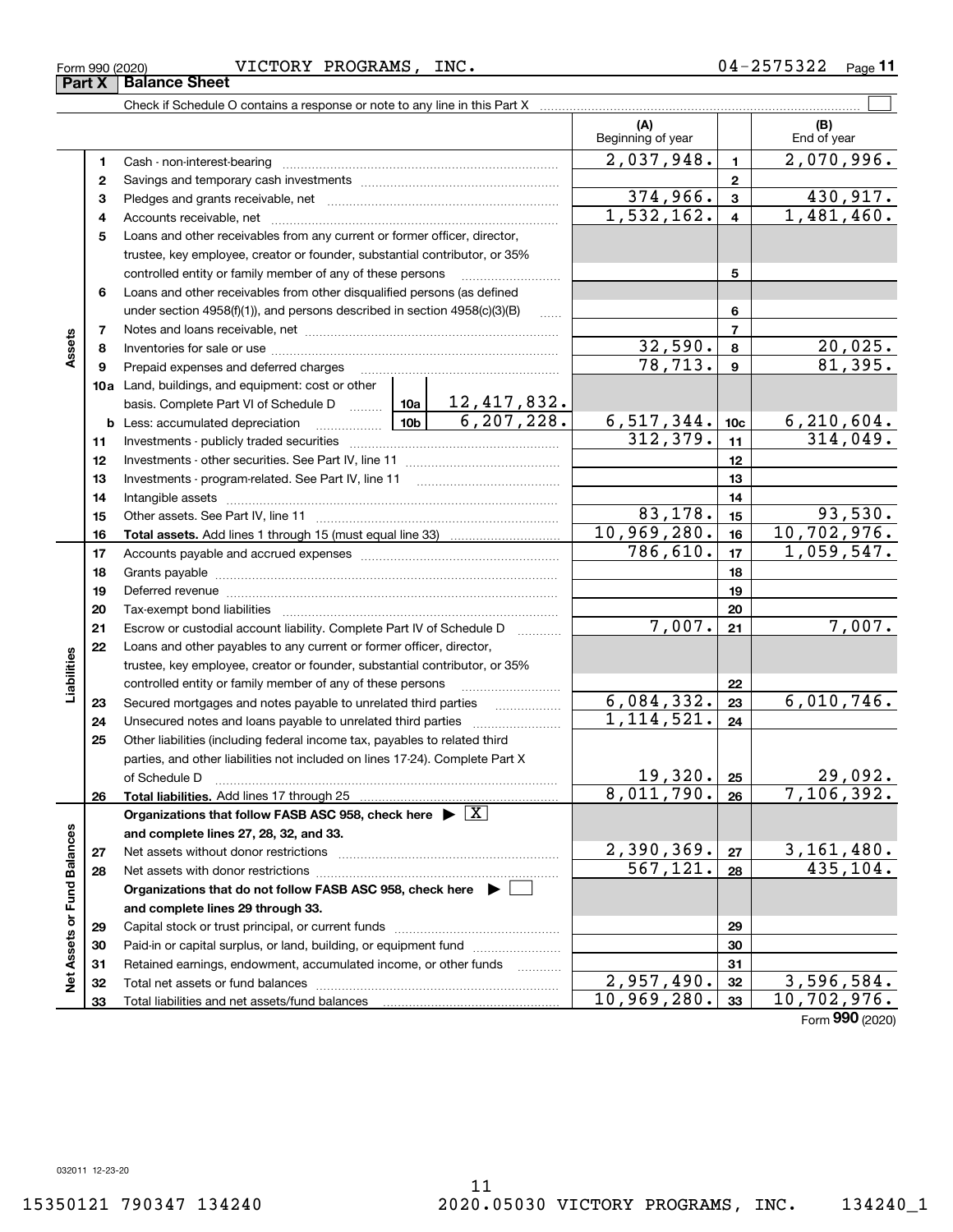|    | VICTORY PROGRAMS, INC.<br>Form 990 (2020)                                                                                                                                                                                      |                         | 04-2575322     |             | Page $12$ |
|----|--------------------------------------------------------------------------------------------------------------------------------------------------------------------------------------------------------------------------------|-------------------------|----------------|-------------|-----------|
|    | <b>Reconciliation of Net Assets</b><br>Part XI                                                                                                                                                                                 |                         |                |             |           |
|    |                                                                                                                                                                                                                                |                         |                |             |           |
|    |                                                                                                                                                                                                                                |                         |                |             |           |
| 1  | Total revenue (must equal Part VIII, column (A), line 12)                                                                                                                                                                      | $\mathbf{1}$            | 14, 272, 475.  |             |           |
| 2  |                                                                                                                                                                                                                                | $\mathbf{2}$            | 13,633,381.    |             |           |
| З  | Revenue less expenses. Subtract line 2 from line 1                                                                                                                                                                             | 3                       |                |             | 639,094.  |
| 4  |                                                                                                                                                                                                                                | $\overline{\mathbf{4}}$ | 2,957,490.     |             |           |
| 5  |                                                                                                                                                                                                                                | 5                       |                |             |           |
| 6  | Donated services and use of facilities [111] matter contracts and the service of facilities [11] matter contracts and use of facilities [11] matter contracts and the service of facilities [11] matter contracts and the serv | 6                       |                |             |           |
| 7  | Investment expenses www.communication.communication.com/www.communication.com/www.communication.com                                                                                                                            | $\overline{7}$          |                |             |           |
| 8  | Prior period adjustments                                                                                                                                                                                                       | 8                       |                |             |           |
| 9  | Other changes in net assets or fund balances (explain on Schedule O)                                                                                                                                                           | 9                       |                |             | 0.        |
| 10 | Net assets or fund balances at end of year. Combine lines 3 through 9 (must equal Part X, line 32,                                                                                                                             |                         |                |             |           |
|    | column (B))                                                                                                                                                                                                                    | 10                      | 3,596,584.     |             |           |
|    | Part XII Financial Statements and Reporting                                                                                                                                                                                    |                         |                |             |           |
|    |                                                                                                                                                                                                                                |                         |                |             | Ιx.       |
|    |                                                                                                                                                                                                                                |                         |                | Yes         | No        |
| 1  | $\boxed{\mathbf{X}}$ Accrual<br>Accounting method used to prepare the Form 990: <u>June</u> Cash<br>Other                                                                                                                      |                         |                |             |           |
|    | If the organization changed its method of accounting from a prior year or checked "Other," explain in Schedule O.                                                                                                              |                         |                |             |           |
|    | 2a Were the organization's financial statements compiled or reviewed by an independent accountant?                                                                                                                             |                         | 2a             |             | х         |
|    | If "Yes," check a box below to indicate whether the financial statements for the year were compiled or reviewed on a                                                                                                           |                         |                |             |           |
|    | separate basis, consolidated basis, or both:                                                                                                                                                                                   |                         |                |             |           |
|    | Separate basis<br><b>Consolidated basis</b><br>Both consolidated and separate basis                                                                                                                                            |                         |                |             |           |
|    | <b>b</b> Were the organization's financial statements audited by an independent accountant?                                                                                                                                    |                         | 2 <sub>b</sub> | X           |           |
|    | If "Yes," check a box below to indicate whether the financial statements for the year were audited on a separate basis,                                                                                                        |                         |                |             |           |
|    | consolidated basis, or both:                                                                                                                                                                                                   |                         |                |             |           |
|    | $\vert$ X $\vert$ Separate basis<br>Consolidated basis<br>Both consolidated and separate basis                                                                                                                                 |                         |                |             |           |
|    | c If "Yes" to line 2a or 2b, does the organization have a committee that assumes responsibility for oversight of the audit,                                                                                                    |                         |                |             |           |
|    |                                                                                                                                                                                                                                |                         | 2c             | x           |           |
|    | If the organization changed either its oversight process or selection process during the tax year, explain on Schedule O.                                                                                                      |                         |                |             |           |
|    | 3a As a result of a federal award, was the organization required to undergo an audit or audits as set forth in the Single Audit                                                                                                |                         |                |             |           |
|    |                                                                                                                                                                                                                                |                         | 3a             | x           |           |
|    | b If "Yes," did the organization undergo the required audit or audits? If the organization did not undergo the required audit                                                                                                  |                         |                |             |           |
|    | or audits, explain why on Schedule O and describe any steps taken to undergo such audits [11] outcommunically contained and the schedule O and describe any steps taken to undergo such audits [11] outcomes contained and the |                         | 3b             | x<br>$\sim$ |           |

Form (2020) **990**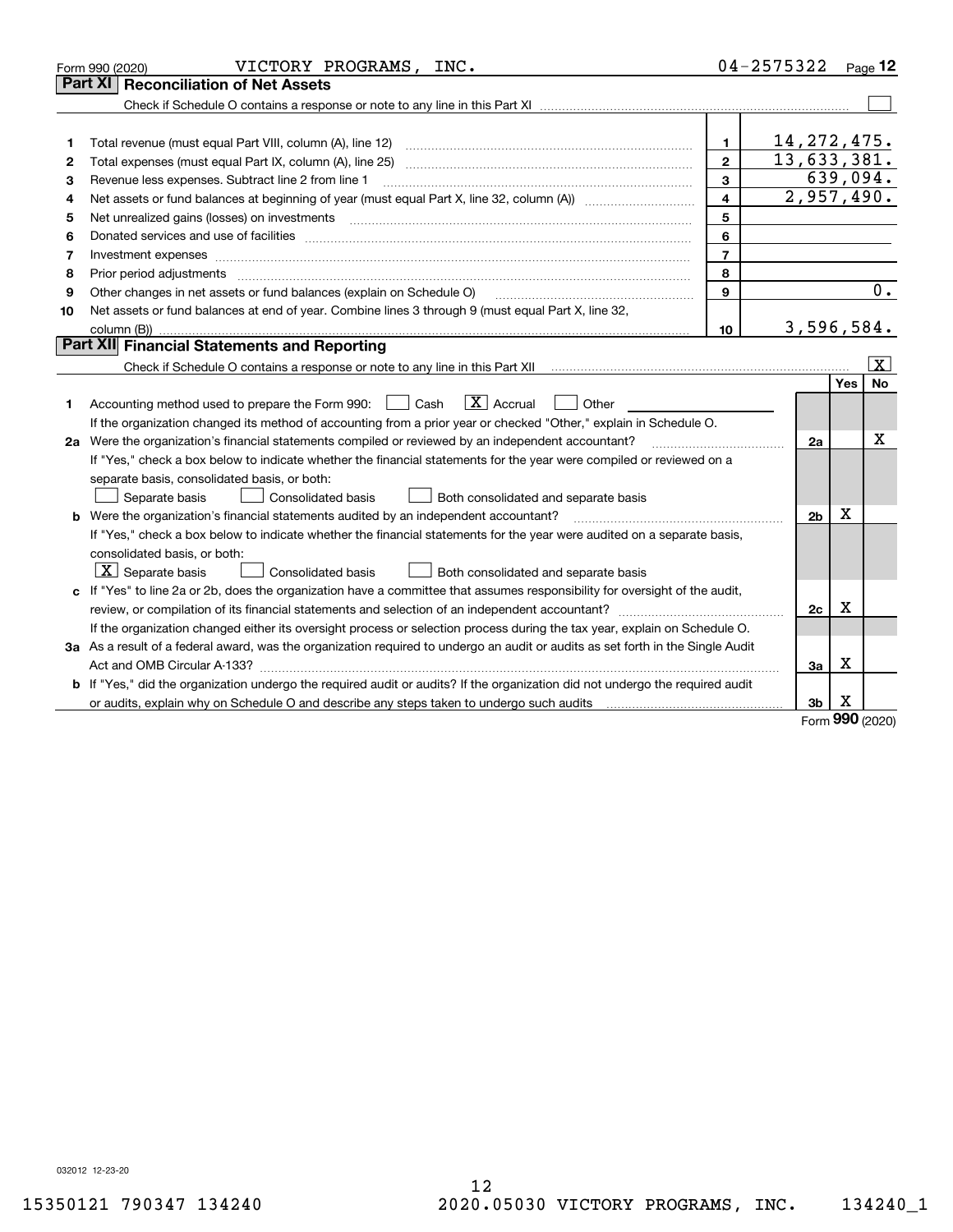| <b>SCHEDULE A</b> |
|-------------------|
|-------------------|

Department of the Treasury Internal Revenue Service

**(Form 990 or 990-EZ)**

# **Public Charity Status and Public Support**

**Complete if the organization is a section 501(c)(3) organization or a section 4947(a)(1) nonexempt charitable trust.**

**| Attach to Form 990 or Form 990-EZ.** 

**| Go to www.irs.gov/Form990 for instructions and the latest information.**

| OMB No. 1545-0047                   |
|-------------------------------------|
| 2020                                |
| <b>Open to Public</b><br>Inspection |

# **Name of the organization Employer identification** number

|                   |                                                                                                                                                                                                                                 | VICTORY PROGRAMS, INC. |                                                       |                             |                                 |                            |  | 04-2575322                 |  |
|-------------------|---------------------------------------------------------------------------------------------------------------------------------------------------------------------------------------------------------------------------------|------------------------|-------------------------------------------------------|-----------------------------|---------------------------------|----------------------------|--|----------------------------|--|
| Part I            | Reason for Public Charity Status. (All organizations must complete this part.) See instructions.                                                                                                                                |                        |                                                       |                             |                                 |                            |  |                            |  |
|                   | The organization is not a private foundation because it is: (For lines 1 through 12, check only one box.)                                                                                                                       |                        |                                                       |                             |                                 |                            |  |                            |  |
| 1                 | A church, convention of churches, or association of churches described in section 170(b)(1)(A)(i).                                                                                                                              |                        |                                                       |                             |                                 |                            |  |                            |  |
| 2                 | A school described in section 170(b)(1)(A)(ii). (Attach Schedule E (Form 990 or 990-EZ).)                                                                                                                                       |                        |                                                       |                             |                                 |                            |  |                            |  |
| 3                 | A hospital or a cooperative hospital service organization described in section 170(b)(1)(A)(iii).                                                                                                                               |                        |                                                       |                             |                                 |                            |  |                            |  |
| 4                 | A medical research organization operated in conjunction with a hospital described in section 170(b)(1)(A)(iii). Enter the hospital's name,                                                                                      |                        |                                                       |                             |                                 |                            |  |                            |  |
|                   | city, and state:                                                                                                                                                                                                                |                        |                                                       |                             |                                 |                            |  |                            |  |
| 5                 | An organization operated for the benefit of a college or university owned or operated by a governmental unit described in                                                                                                       |                        |                                                       |                             |                                 |                            |  |                            |  |
|                   | section 170(b)(1)(A)(iv). (Complete Part II.)                                                                                                                                                                                   |                        |                                                       |                             |                                 |                            |  |                            |  |
| 6                 | A federal, state, or local government or governmental unit described in section 170(b)(1)(A)(v).                                                                                                                                |                        |                                                       |                             |                                 |                            |  |                            |  |
| $\mathbf{X}$<br>7 | An organization that normally receives a substantial part of its support from a governmental unit or from the general public described in                                                                                       |                        |                                                       |                             |                                 |                            |  |                            |  |
|                   | section 170(b)(1)(A)(vi). (Complete Part II.)                                                                                                                                                                                   |                        |                                                       |                             |                                 |                            |  |                            |  |
| 8                 | A community trust described in section 170(b)(1)(A)(vi). (Complete Part II.)                                                                                                                                                    |                        |                                                       |                             |                                 |                            |  |                            |  |
| 9                 | An agricultural research organization described in section 170(b)(1)(A)(ix) operated in conjunction with a land-grant college                                                                                                   |                        |                                                       |                             |                                 |                            |  |                            |  |
|                   | or university or a non-land-grant college of agriculture (see instructions). Enter the name, city, and state of the college or                                                                                                  |                        |                                                       |                             |                                 |                            |  |                            |  |
|                   | university:                                                                                                                                                                                                                     |                        |                                                       |                             |                                 |                            |  |                            |  |
| 10                | An organization that normally receives (1) more than 33 1/3% of its support from contributions, membership fees, and gross receipts from                                                                                        |                        |                                                       |                             |                                 |                            |  |                            |  |
|                   | activities related to its exempt functions, subject to certain exceptions; and (2) no more than 33 1/3% of its support from gross investment                                                                                    |                        |                                                       |                             |                                 |                            |  |                            |  |
|                   | income and unrelated business taxable income (less section 511 tax) from businesses acquired by the organization after June 30, 1975.                                                                                           |                        |                                                       |                             |                                 |                            |  |                            |  |
|                   | See section 509(a)(2). (Complete Part III.)                                                                                                                                                                                     |                        |                                                       |                             |                                 |                            |  |                            |  |
| 11                | An organization organized and operated exclusively to test for public safety. See section 509(a)(4).                                                                                                                            |                        |                                                       |                             |                                 |                            |  |                            |  |
| 12                | An organization organized and operated exclusively for the benefit of, to perform the functions of, or to carry out the purposes of one or                                                                                      |                        |                                                       |                             |                                 |                            |  |                            |  |
|                   | more publicly supported organizations described in section 509(a)(1) or section 509(a)(2). See section 509(a)(3). Check the box in                                                                                              |                        |                                                       |                             |                                 |                            |  |                            |  |
|                   | lines 12a through 12d that describes the type of supporting organization and complete lines 12e, 12f, and 12g.                                                                                                                  |                        |                                                       |                             |                                 |                            |  |                            |  |
| a                 | Type I. A supporting organization operated, supervised, or controlled by its supported organization(s), typically by giving                                                                                                     |                        |                                                       |                             |                                 |                            |  |                            |  |
|                   | the supported organization(s) the power to regularly appoint or elect a majority of the directors or trustees of the supporting                                                                                                 |                        |                                                       |                             |                                 |                            |  |                            |  |
|                   | organization. You must complete Part IV, Sections A and B.                                                                                                                                                                      |                        |                                                       |                             |                                 |                            |  |                            |  |
| b                 | Type II. A supporting organization supervised or controlled in connection with its supported organization(s), by having                                                                                                         |                        |                                                       |                             |                                 |                            |  |                            |  |
|                   | control or management of the supporting organization vested in the same persons that control or manage the supported                                                                                                            |                        |                                                       |                             |                                 |                            |  |                            |  |
|                   | organization(s). You must complete Part IV, Sections A and C.                                                                                                                                                                   |                        |                                                       |                             |                                 |                            |  |                            |  |
| c                 | Type III functionally integrated. A supporting organization operated in connection with, and functionally integrated with,                                                                                                      |                        |                                                       |                             |                                 |                            |  |                            |  |
| d                 | its supported organization(s) (see instructions). You must complete Part IV, Sections A, D, and E.<br>Type III non-functionally integrated. A supporting organization operated in connection with its supported organization(s) |                        |                                                       |                             |                                 |                            |  |                            |  |
|                   | that is not functionally integrated. The organization generally must satisfy a distribution requirement and an attentiveness                                                                                                    |                        |                                                       |                             |                                 |                            |  |                            |  |
|                   | requirement (see instructions). You must complete Part IV, Sections A and D, and Part V.                                                                                                                                        |                        |                                                       |                             |                                 |                            |  |                            |  |
| е                 | Check this box if the organization received a written determination from the IRS that it is a Type I, Type II, Type III                                                                                                         |                        |                                                       |                             |                                 |                            |  |                            |  |
|                   | functionally integrated, or Type III non-functionally integrated supporting organization.                                                                                                                                       |                        |                                                       |                             |                                 |                            |  |                            |  |
| f                 | Enter the number of supported organizations                                                                                                                                                                                     |                        |                                                       |                             |                                 |                            |  |                            |  |
| a                 | Provide the following information about the supported organization(s).                                                                                                                                                          |                        |                                                       |                             |                                 |                            |  |                            |  |
|                   | (i) Name of supported                                                                                                                                                                                                           | (ii) EIN               | (iii) Type of organization                            | in your governing document? | (iv) Is the organization listed | (v) Amount of monetary     |  | (vi) Amount of other       |  |
|                   | organization                                                                                                                                                                                                                    |                        | (described on lines 1-10<br>above (see instructions)) | Yes                         | No                              | support (see instructions) |  | support (see instructions) |  |
|                   |                                                                                                                                                                                                                                 |                        |                                                       |                             |                                 |                            |  |                            |  |
|                   |                                                                                                                                                                                                                                 |                        |                                                       |                             |                                 |                            |  |                            |  |
|                   |                                                                                                                                                                                                                                 |                        |                                                       |                             |                                 |                            |  |                            |  |
|                   |                                                                                                                                                                                                                                 |                        |                                                       |                             |                                 |                            |  |                            |  |
|                   |                                                                                                                                                                                                                                 |                        |                                                       |                             |                                 |                            |  |                            |  |
|                   |                                                                                                                                                                                                                                 |                        |                                                       |                             |                                 |                            |  |                            |  |
|                   |                                                                                                                                                                                                                                 |                        |                                                       |                             |                                 |                            |  |                            |  |
|                   |                                                                                                                                                                                                                                 |                        |                                                       |                             |                                 |                            |  |                            |  |
|                   |                                                                                                                                                                                                                                 |                        |                                                       |                             |                                 |                            |  |                            |  |
|                   |                                                                                                                                                                                                                                 |                        |                                                       |                             |                                 |                            |  |                            |  |
| <b>Total</b>      |                                                                                                                                                                                                                                 |                        |                                                       |                             |                                 |                            |  |                            |  |

LHA For Paperwork Reduction Act Notice, see the Instructions for Form 990 or 990-EZ. <sub>032021</sub> o1-25-21 Schedule A (Form 990 or 990-EZ) 2020 13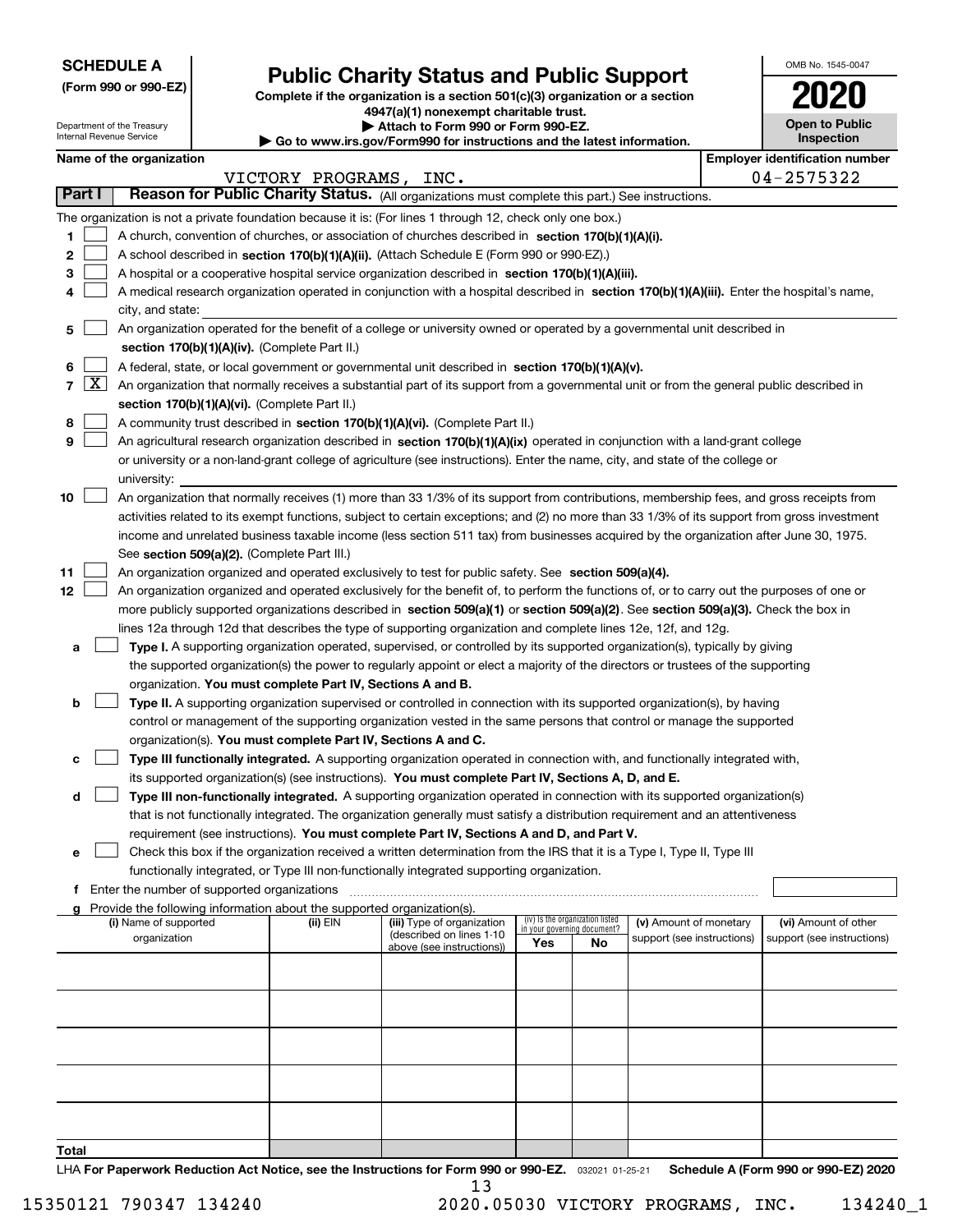#### Schedule A (Form 990 or 990-EZ) 2020 Page

VICTORY PROGRAMS, INC. 04-2575322

04-2575322 Page 2

(Complete only if you checked the box on line 5, 7, or 8 of Part I or if the organization failed to qualify under Part III. If the organization fails to qualify under the tests listed below, please complete Part III.) **Part II Support Schedule for Organizations Described in Sections 170(b)(1)(A)(iv) and 170(b)(1)(A)(vi)**

|     | <b>Section A. Public Support</b>                                                                                                               |                    |                      |            |            |          |                                          |
|-----|------------------------------------------------------------------------------------------------------------------------------------------------|--------------------|----------------------|------------|------------|----------|------------------------------------------|
|     | Calendar year (or fiscal year beginning in) $\blacktriangleright$                                                                              | (a) 2016           | (b) 2017             | $(c)$ 2018 | $(d)$ 2019 | (e) 2020 | (f) Total                                |
|     | 1 Gifts, grants, contributions, and                                                                                                            |                    |                      |            |            |          |                                          |
|     | membership fees received. (Do not                                                                                                              |                    |                      |            |            |          |                                          |
|     | include any "unusual grants.")                                                                                                                 | 11038647.11447178. |                      | 1490054.   | 1694397.   |          | 1768733.27439009.                        |
|     | 2 Tax revenues levied for the organ-                                                                                                           |                    |                      |            |            |          |                                          |
|     | ization's benefit and either paid to                                                                                                           |                    |                      |            |            |          |                                          |
|     | or expended on its behalf                                                                                                                      |                    |                      |            |            |          |                                          |
|     | 3 The value of services or facilities                                                                                                          |                    |                      |            |            |          |                                          |
|     | furnished by a governmental unit to                                                                                                            |                    |                      |            |            |          |                                          |
|     | the organization without charge                                                                                                                |                    |                      |            |            |          |                                          |
|     | 4 Total. Add lines 1 through 3                                                                                                                 | 11038647.11447178. |                      | 1490054.   | 1694397.   |          | 1768733.27439009.                        |
| 5.  | The portion of total contributions                                                                                                             |                    |                      |            |            |          |                                          |
|     | by each person (other than a                                                                                                                   |                    |                      |            |            |          |                                          |
|     | governmental unit or publicly                                                                                                                  |                    |                      |            |            |          |                                          |
|     | supported organization) included                                                                                                               |                    |                      |            |            |          |                                          |
|     | on line 1 that exceeds 2% of the                                                                                                               |                    |                      |            |            |          |                                          |
|     | amount shown on line 11,                                                                                                                       |                    |                      |            |            |          |                                          |
|     | column (f)                                                                                                                                     |                    |                      |            |            |          |                                          |
|     | 6 Public support. Subtract line 5 from line 4.                                                                                                 |                    |                      |            |            |          | 27439009.                                |
|     | <b>Section B. Total Support</b>                                                                                                                |                    |                      |            |            |          |                                          |
|     | Calendar year (or fiscal year beginning in)                                                                                                    | (a) 2016           | (b) 2017             | $(c)$ 2018 | $(d)$ 2019 | (e) 2020 | (f) Total                                |
|     | 7 Amounts from line 4                                                                                                                          | 11038647.11447178. |                      | 1490054.   | 1694397.   |          | 1768733.27439009.                        |
| 8   | Gross income from interest,                                                                                                                    |                    |                      |            |            |          |                                          |
|     | dividends, payments received on                                                                                                                |                    |                      |            |            |          |                                          |
|     | securities loans, rents, royalties,                                                                                                            |                    |                      |            |            |          |                                          |
|     | and income from similar sources                                                                                                                | 2,598.             | 3,516.               | 4,968.     | 5, 262.    | 2,431.   | 18,775.                                  |
|     | <b>9</b> Net income from unrelated business                                                                                                    |                    |                      |            |            |          |                                          |
|     | activities, whether or not the                                                                                                                 |                    |                      |            |            |          |                                          |
|     | business is regularly carried on                                                                                                               |                    |                      |            |            |          |                                          |
|     | 10 Other income. Do not include gain                                                                                                           |                    |                      |            |            |          |                                          |
|     | or loss from the sale of capital                                                                                                               |                    |                      |            |            |          |                                          |
|     | assets (Explain in Part VI.)                                                                                                                   |                    | $54, 480.$ 154, 135. | 53, 314.   | 55, 205.   |          | 85,007. 402,141.                         |
|     | 11 Total support. Add lines 7 through 10                                                                                                       |                    |                      |            |            |          | 27859925.                                |
|     | 12 Gross receipts from related activities, etc. (see instructions)                                                                             |                    |                      |            |            | 12       | 35, 431, 536.                            |
|     | 13 First 5 years. If the Form 990 is for the organization's first, second, third, fourth, or fifth tax year as a section 501(c)(3)             |                    |                      |            |            |          |                                          |
|     | organization, check this box and stop here                                                                                                     |                    |                      |            |            |          |                                          |
|     | <b>Section C. Computation of Public Support Percentage</b>                                                                                     |                    |                      |            |            |          |                                          |
|     |                                                                                                                                                |                    |                      |            |            | 14       | 98.49<br>%                               |
|     |                                                                                                                                                |                    |                      |            |            | 15       | 98.83<br>%                               |
|     | 16a 33 1/3% support test - 2020. If the organization did not check the box on line 13, and line 14 is 33 1/3% or more, check this box and      |                    |                      |            |            |          |                                          |
|     | stop here. The organization qualifies as a publicly supported organization                                                                     |                    |                      |            |            |          | $\blacktriangleright$ $\boxed{\text{X}}$ |
|     | b 33 1/3% support test - 2019. If the organization did not check a box on line 13 or 16a, and line 15 is 33 1/3% or more, check this box       |                    |                      |            |            |          |                                          |
|     | and stop here. The organization qualifies as a publicly supported organization                                                                 |                    |                      |            |            |          |                                          |
|     | 17a 10% -facts-and-circumstances test - 2020. If the organization did not check a box on line 13, 16a, or 16b, and line 14 is 10% or more,     |                    |                      |            |            |          |                                          |
|     | and if the organization meets the facts-and-circumstances test, check this box and stop here. Explain in Part VI how the organization          |                    |                      |            |            |          |                                          |
|     | meets the facts-and-circumstances test. The organization qualifies as a publicly supported organization                                        |                    |                      |            |            |          |                                          |
|     | <b>b 10% -facts-and-circumstances test - 2019.</b> If the organization did not check a box on line 13, 16a, 16b, or 17a, and line 15 is 10% or |                    |                      |            |            |          |                                          |
|     | more, and if the organization meets the facts-and-circumstances test, check this box and stop here. Explain in Part VI how the                 |                    |                      |            |            |          |                                          |
|     | organization meets the facts-and-circumstances test. The organization qualifies as a publicly supported organization                           |                    |                      |            |            |          |                                          |
| 18. | Private foundation. If the organization did not check a box on line 13, 16a, 16b, 17a, or 17b, check this box and see instructions             |                    |                      |            |            |          |                                          |
|     |                                                                                                                                                |                    |                      |            |            |          | Schedule A (Form 990 or 990-EZ) 2020     |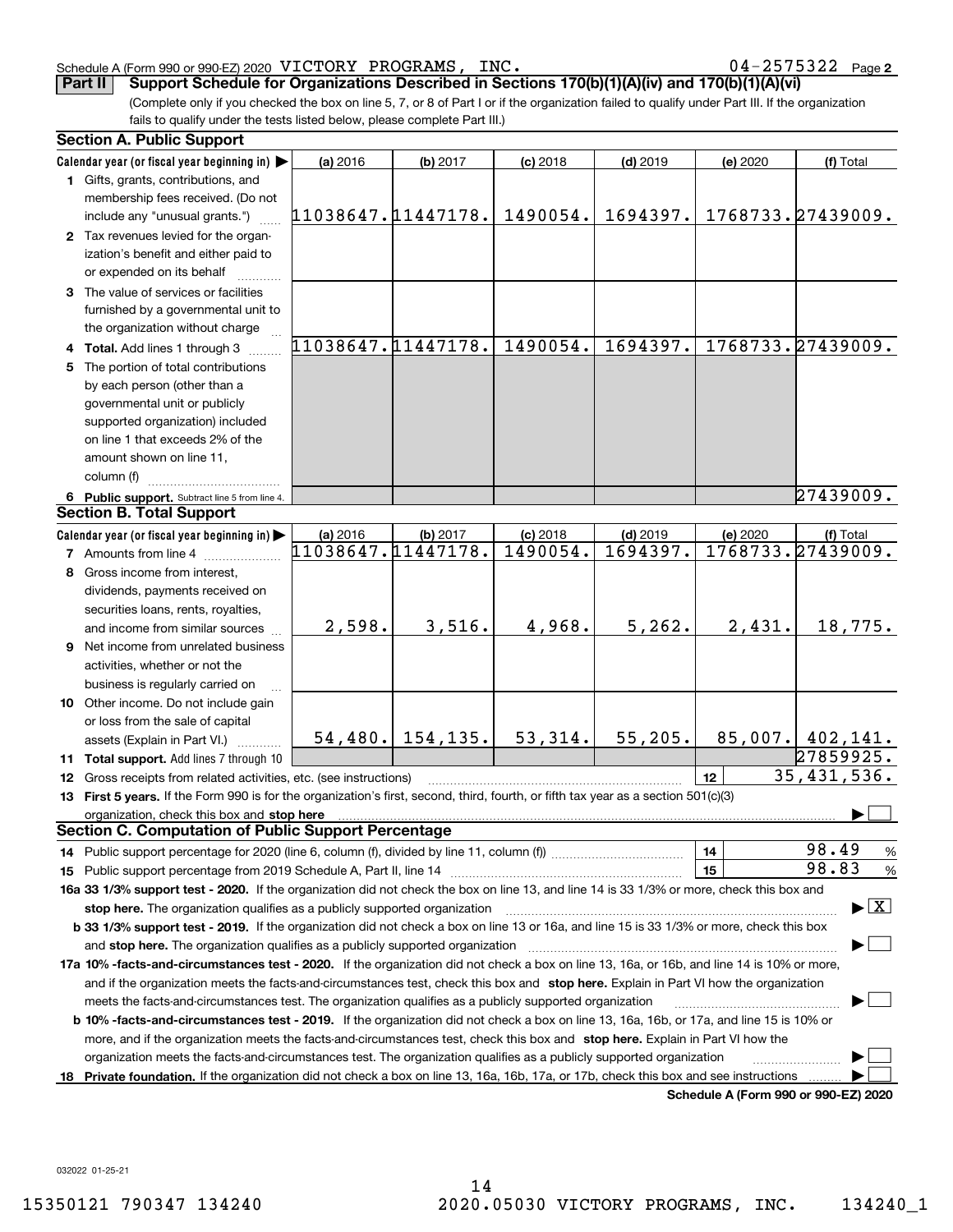### Schedule A (Form 990 or 990-EZ) 2020 Page VICTORY PROGRAMS, INC. 04-2575322

## **Part III Support Schedule for Organizations Described in Section 509(a)(2)**

**3**

(Complete only if you checked the box on line 10 of Part I or if the organization failed to qualify under Part II. If the organization fails to qualify under the tests listed below, please complete Part II.)

|     | <b>Section A. Public Support</b>                                                                                                                                                                                               |          |          |                 |            |          |                                      |
|-----|--------------------------------------------------------------------------------------------------------------------------------------------------------------------------------------------------------------------------------|----------|----------|-----------------|------------|----------|--------------------------------------|
|     | Calendar year (or fiscal year beginning in) $\blacktriangleright$                                                                                                                                                              | (a) 2016 | (b) 2017 | <b>(c)</b> 2018 | $(d)$ 2019 | (e) 2020 | (f) Total                            |
|     | 1 Gifts, grants, contributions, and                                                                                                                                                                                            |          |          |                 |            |          |                                      |
|     | membership fees received. (Do not                                                                                                                                                                                              |          |          |                 |            |          |                                      |
|     | include any "unusual grants.")                                                                                                                                                                                                 |          |          |                 |            |          |                                      |
|     | <b>2</b> Gross receipts from admissions,<br>merchandise sold or services per-<br>formed, or facilities furnished in<br>any activity that is related to the<br>organization's tax-exempt purpose                                |          |          |                 |            |          |                                      |
|     | 3 Gross receipts from activities that<br>are not an unrelated trade or bus-                                                                                                                                                    |          |          |                 |            |          |                                      |
|     | iness under section 513                                                                                                                                                                                                        |          |          |                 |            |          |                                      |
|     | 4 Tax revenues levied for the organ-<br>ization's benefit and either paid to<br>or expended on its behalf<br>.                                                                                                                 |          |          |                 |            |          |                                      |
|     | 5 The value of services or facilities<br>furnished by a governmental unit to                                                                                                                                                   |          |          |                 |            |          |                                      |
|     | the organization without charge                                                                                                                                                                                                |          |          |                 |            |          |                                      |
|     | <b>6 Total.</b> Add lines 1 through 5 $\dots$                                                                                                                                                                                  |          |          |                 |            |          |                                      |
|     | 7a Amounts included on lines 1, 2, and<br>3 received from disqualified persons                                                                                                                                                 |          |          |                 |            |          |                                      |
|     | <b>b</b> Amounts included on lines 2 and 3 received<br>from other than disqualified persons that<br>exceed the greater of \$5,000 or 1% of the<br>amount on line 13 for the year                                               |          |          |                 |            |          |                                      |
|     | c Add lines 7a and 7b                                                                                                                                                                                                          |          |          |                 |            |          |                                      |
|     | 8 Public support. (Subtract line 7c from line 6.)                                                                                                                                                                              |          |          |                 |            |          |                                      |
|     | <b>Section B. Total Support</b>                                                                                                                                                                                                |          |          |                 |            |          |                                      |
|     | Calendar year (or fiscal year beginning in)                                                                                                                                                                                    | (a) 2016 | (b) 2017 | <b>(c)</b> 2018 | $(d)$ 2019 | (e) 2020 | (f) Total                            |
|     | 9 Amounts from line 6                                                                                                                                                                                                          |          |          |                 |            |          |                                      |
|     | 10a Gross income from interest,<br>dividends, payments received on<br>securities loans, rents, royalties,<br>and income from similar sources                                                                                   |          |          |                 |            |          |                                      |
|     | <b>b</b> Unrelated business taxable income<br>(less section 511 taxes) from businesses<br>acquired after June 30, 1975 [10001]                                                                                                 |          |          |                 |            |          |                                      |
|     | c Add lines 10a and 10b                                                                                                                                                                                                        |          |          |                 |            |          |                                      |
|     | 11 Net income from unrelated business<br>activities not included in line 10b,<br>whether or not the business is<br>regularly carried on                                                                                        |          |          |                 |            |          |                                      |
|     | <b>12</b> Other income. Do not include gain<br>or loss from the sale of capital<br>assets (Explain in Part VI.)                                                                                                                |          |          |                 |            |          |                                      |
|     | 13 Total support. (Add lines 9, 10c, 11, and 12.)                                                                                                                                                                              |          |          |                 |            |          |                                      |
|     | 14 First 5 years. If the Form 990 is for the organization's first, second, third, fourth, or fifth tax year as a section 501(c)(3) organization,                                                                               |          |          |                 |            |          |                                      |
|     | check this box and stop here measurements and content to the state of the state of the state of the state of the state of the state of the state of the state of the state of the state of the state of the state of the state |          |          |                 |            |          |                                      |
|     | <b>Section C. Computation of Public Support Percentage</b>                                                                                                                                                                     |          |          |                 |            |          |                                      |
|     |                                                                                                                                                                                                                                |          |          |                 |            | 15       | %                                    |
| 16. | Public support percentage from 2019 Schedule A, Part III, line 15                                                                                                                                                              |          |          |                 |            | 16       | %                                    |
|     | <b>Section D. Computation of Investment Income Percentage</b>                                                                                                                                                                  |          |          |                 |            |          |                                      |
|     | 17 Investment income percentage for 2020 (line 10c, column (f), divided by line 13, column (f))                                                                                                                                |          |          |                 |            | 17       | %                                    |
|     | 18 Investment income percentage from 2019 Schedule A, Part III, line 17                                                                                                                                                        |          |          |                 |            | 18       | %                                    |
|     | 19a 33 1/3% support tests - 2020. If the organization did not check the box on line 14, and line 15 is more than 33 1/3%, and line 17 is not                                                                                   |          |          |                 |            |          |                                      |
|     | more than 33 1/3%, check this box and stop here. The organization qualifies as a publicly supported organization                                                                                                               |          |          |                 |            |          | $\sim$ 1                             |
|     | b 33 1/3% support tests - 2019. If the organization did not check a box on line 14 or line 19a, and line 16 is more than 33 1/3%, and                                                                                          |          |          |                 |            |          |                                      |
|     | line 18 is not more than 33 1/3%, check this box and stop here. The organization qualifies as a publicly supported organization                                                                                                |          |          |                 |            |          |                                      |
| 20  | Private foundation. If the organization did not check a box on line 14, 19a, or 19b, check this box and see instructions                                                                                                       |          |          |                 |            |          |                                      |
|     | 032023 01-25-21                                                                                                                                                                                                                |          | 15       |                 |            |          | Schedule A (Form 990 or 990-EZ) 2020 |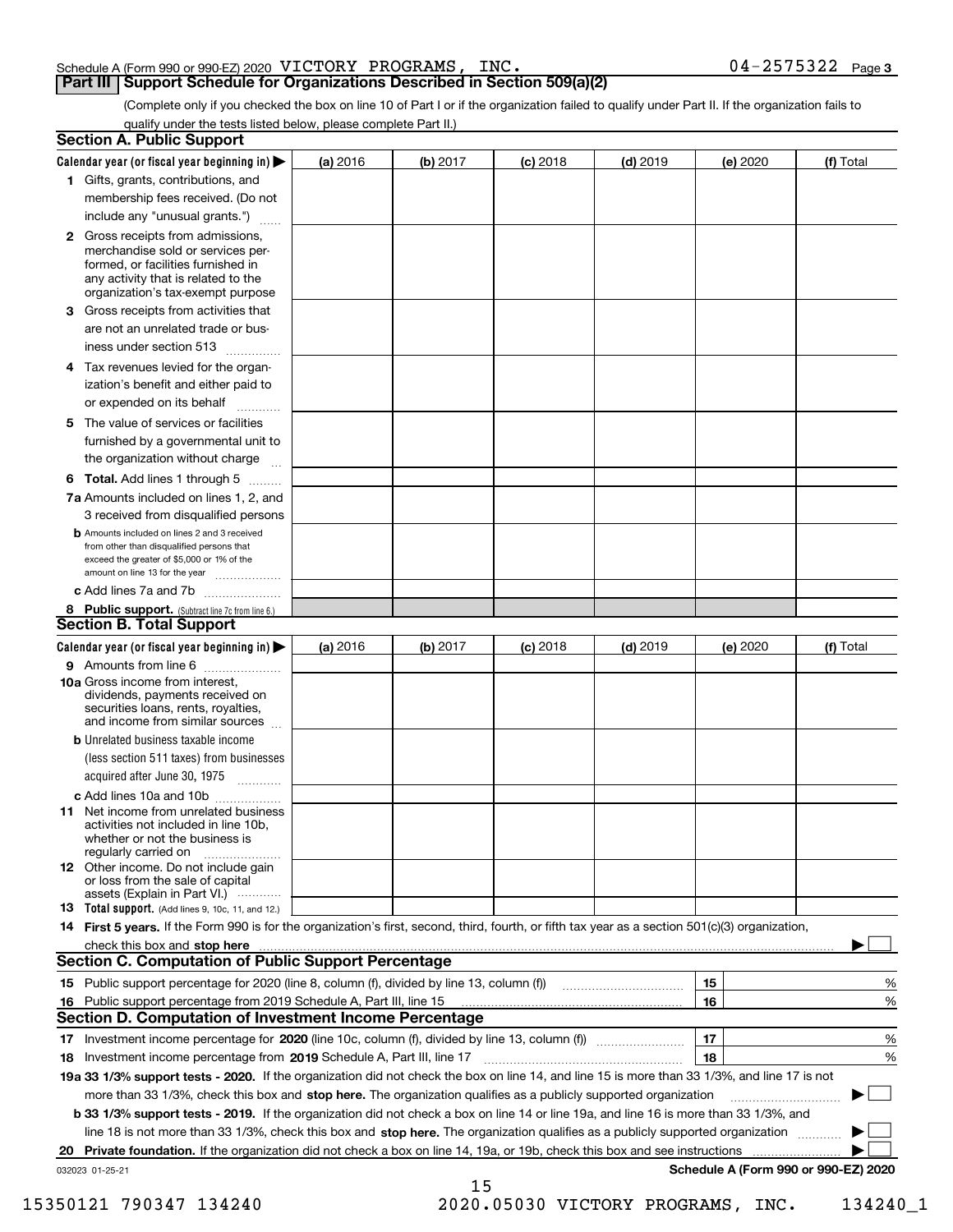**1**

**2**

**3a**

**3b**

**3c**

**4a**

**4b**

**4c**

**5a**

**5b5c**

**6**

**7**

**8**

**9a**

**9b**

**9c**

**10a**

**10b**

**YesNo**

# **Part IV Supporting Organizations**

(Complete only if you checked a box in line 12 on Part I. If you checked box 12a, Part I, complete Sections A and B. If you checked box 12b, Part I, complete Sections A and C. If you checked box 12c, Part I, complete Sections A, D, and E. If you checked box 12d, Part I, complete Sections A and D, and complete Part V.)

#### **Section A. All Supporting Organizations**

- **1** Are all of the organization's supported organizations listed by name in the organization's governing documents? If "No," describe in **Part VI** how the supported organizations are designated. If designated by *class or purpose, describe the designation. If historic and continuing relationship, explain.*
- **2** Did the organization have any supported organization that does not have an IRS determination of status under section 509(a)(1) or (2)? If "Yes," explain in Part VI how the organization determined that the supported *organization was described in section 509(a)(1) or (2).*
- **3a** Did the organization have a supported organization described in section 501(c)(4), (5), or (6)? If "Yes," answer *lines 3b and 3c below.*
- **b** Did the organization confirm that each supported organization qualified under section 501(c)(4), (5), or (6) and satisfied the public support tests under section 509(a)(2)? If "Yes," describe in **Part VI** when and how the *organization made the determination.*
- **c**Did the organization ensure that all support to such organizations was used exclusively for section 170(c)(2)(B) purposes? If "Yes," explain in **Part VI** what controls the organization put in place to ensure such use.
- **4a***If* Was any supported organization not organized in the United States ("foreign supported organization")? *"Yes," and if you checked box 12a or 12b in Part I, answer lines 4b and 4c below.*
- **b** Did the organization have ultimate control and discretion in deciding whether to make grants to the foreign supported organization? If "Yes," describe in **Part VI** how the organization had such control and discretion *despite being controlled or supervised by or in connection with its supported organizations.*
- **c** Did the organization support any foreign supported organization that does not have an IRS determination under sections 501(c)(3) and 509(a)(1) or (2)? If "Yes," explain in **Part VI** what controls the organization used *to ensure that all support to the foreign supported organization was used exclusively for section 170(c)(2)(B) purposes.*
- **5a** Did the organization add, substitute, or remove any supported organizations during the tax year? If "Yes," answer lines 5b and 5c below (if applicable). Also, provide detail in **Part VI,** including (i) the names and EIN *numbers of the supported organizations added, substituted, or removed; (ii) the reasons for each such action; (iii) the authority under the organization's organizing document authorizing such action; and (iv) how the action was accomplished (such as by amendment to the organizing document).*
- **b** Type I or Type II only. Was any added or substituted supported organization part of a class already designated in the organization's organizing document?
- **cSubstitutions only.**  Was the substitution the result of an event beyond the organization's control?
- **6** Did the organization provide support (whether in the form of grants or the provision of services or facilities) to **Part VI.** *If "Yes," provide detail in* support or benefit one or more of the filing organization's supported organizations? anyone other than (i) its supported organizations, (ii) individuals that are part of the charitable class benefited by one or more of its supported organizations, or (iii) other supporting organizations that also
- **7**Did the organization provide a grant, loan, compensation, or other similar payment to a substantial contributor *If "Yes," complete Part I of Schedule L (Form 990 or 990-EZ).* regard to a substantial contributor? (as defined in section 4958(c)(3)(C)), a family member of a substantial contributor, or a 35% controlled entity with
- **8** Did the organization make a loan to a disqualified person (as defined in section 4958) not described in line 7? *If "Yes," complete Part I of Schedule L (Form 990 or 990-EZ).*
- **9a** Was the organization controlled directly or indirectly at any time during the tax year by one or more in section 509(a)(1) or (2))? If "Yes," *provide detail in* <code>Part VI.</code> disqualified persons, as defined in section 4946 (other than foundation managers and organizations described
- **b** Did one or more disqualified persons (as defined in line 9a) hold a controlling interest in any entity in which the supporting organization had an interest? If "Yes," provide detail in P**art VI**.
- **c**Did a disqualified person (as defined in line 9a) have an ownership interest in, or derive any personal benefit from, assets in which the supporting organization also had an interest? If "Yes," provide detail in P**art VI.**
- **10a** Was the organization subject to the excess business holdings rules of section 4943 because of section supporting organizations)? If "Yes," answer line 10b below. 4943(f) (regarding certain Type II supporting organizations, and all Type III non-functionally integrated
- **b** Did the organization have any excess business holdings in the tax year? (Use Schedule C, Form 4720, to *determine whether the organization had excess business holdings.)*

16

032024 01-25-21

**Schedule A (Form 990 or 990-EZ) 2020**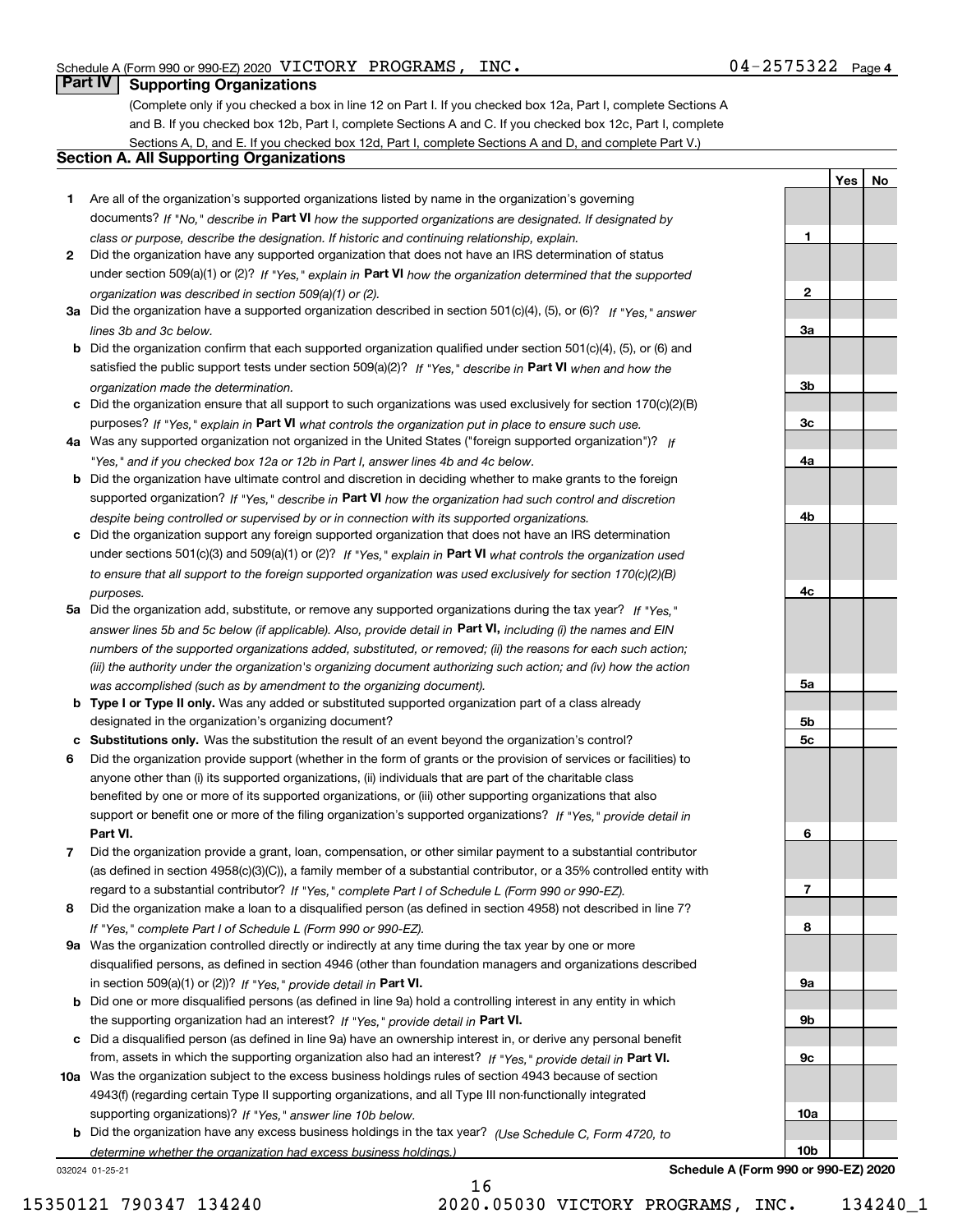|    | Part IV | <b>Supporting Organizations (continued)</b>                                                                                                                                                                                                                 |                 |     |    |
|----|---------|-------------------------------------------------------------------------------------------------------------------------------------------------------------------------------------------------------------------------------------------------------------|-----------------|-----|----|
|    |         |                                                                                                                                                                                                                                                             |                 | Yes | No |
| 11 |         | Has the organization accepted a gift or contribution from any of the following persons?                                                                                                                                                                     |                 |     |    |
|    |         | a A person who directly or indirectly controls, either alone or together with persons described in lines 11b and                                                                                                                                            |                 |     |    |
|    |         | 11c below, the governing body of a supported organization?                                                                                                                                                                                                  | 11a             |     |    |
|    |         | <b>b</b> A family member of a person described in line 11a above?                                                                                                                                                                                           | 11 <sub>b</sub> |     |    |
|    |         | c A 35% controlled entity of a person described in line 11a or 11b above? If "Yes" to line 11a, 11b, or 11c, provide                                                                                                                                        |                 |     |    |
|    |         | detail in Part VI.                                                                                                                                                                                                                                          | 11c             |     |    |
|    |         | <b>Section B. Type I Supporting Organizations</b>                                                                                                                                                                                                           |                 |     |    |
|    |         |                                                                                                                                                                                                                                                             |                 | Yes | No |
| 1. |         | Did the governing body, members of the governing body, officers acting in their official capacity, or membership of one or<br>more supported organizations have the power to regularly appoint or elect at least a majority of the organization's officers, |                 |     |    |
|    |         | directors, or trustees at all times during the tax year? If "No," describe in Part VI how the supported organization(s)<br>effectively operated, supervised, or controlled the organization's activities. If the organization had more than one supported   |                 |     |    |
|    |         | organization, describe how the powers to appoint and/or remove officers, directors, or trustees were allocated among the                                                                                                                                    |                 |     |    |
|    |         | supported organizations and what conditions or restrictions, if any, applied to such powers during the tax year.                                                                                                                                            | 1               |     |    |
| 2  |         | Did the organization operate for the benefit of any supported organization other than the supported                                                                                                                                                         |                 |     |    |
|    |         | organization(s) that operated, supervised, or controlled the supporting organization? If "Yes," explain in                                                                                                                                                  |                 |     |    |
|    |         | Part VI how providing such benefit carried out the purposes of the supported organization(s) that operated,                                                                                                                                                 |                 |     |    |
|    |         | supervised, or controlled the supporting organization.<br>Section C. Type II Supporting Organizations                                                                                                                                                       | $\overline{2}$  |     |    |
|    |         |                                                                                                                                                                                                                                                             |                 |     |    |
|    |         |                                                                                                                                                                                                                                                             |                 | Yes | No |
| 1. |         | Were a majority of the organization's directors or trustees during the tax year also a majority of the directors                                                                                                                                            |                 |     |    |
|    |         | or trustees of each of the organization's supported organization(s)? If "No," describe in Part VI how control                                                                                                                                               |                 |     |    |
|    |         | or management of the supporting organization was vested in the same persons that controlled or managed                                                                                                                                                      | 1               |     |    |
|    |         | the supported organization(s).<br>Section D. All Type III Supporting Organizations                                                                                                                                                                          |                 |     |    |
|    |         |                                                                                                                                                                                                                                                             |                 | Yes | No |
| 1. |         | Did the organization provide to each of its supported organizations, by the last day of the fifth month of the                                                                                                                                              |                 |     |    |
|    |         | organization's tax year, (i) a written notice describing the type and amount of support provided during the prior tax                                                                                                                                       |                 |     |    |
|    |         | year, (ii) a copy of the Form 990 that was most recently filed as of the date of notification, and (iii) copies of the                                                                                                                                      |                 |     |    |
|    |         | organization's governing documents in effect on the date of notification, to the extent not previously provided?                                                                                                                                            | 1               |     |    |
| 2  |         | Were any of the organization's officers, directors, or trustees either (i) appointed or elected by the supported                                                                                                                                            |                 |     |    |
|    |         | organization(s) or (ii) serving on the governing body of a supported organization? If "No," explain in Part VI how                                                                                                                                          |                 |     |    |
|    |         | the organization maintained a close and continuous working relationship with the supported organization(s).                                                                                                                                                 | $\mathbf{2}$    |     |    |
| 3  |         | By reason of the relationship described in line 2, above, did the organization's supported organizations have a                                                                                                                                             |                 |     |    |
|    |         | significant voice in the organization's investment policies and in directing the use of the organization's                                                                                                                                                  |                 |     |    |
|    |         | income or assets at all times during the tax year? If "Yes," describe in Part VI the role the organization's                                                                                                                                                |                 |     |    |
|    |         | supported organizations played in this regard.                                                                                                                                                                                                              | 3               |     |    |
|    |         | Section E. Type III Functionally Integrated Supporting Organizations                                                                                                                                                                                        |                 |     |    |
| 1  |         | Check the box next to the method that the organization used to satisfy the Integral Part Test during the year (see instructions).                                                                                                                           |                 |     |    |
| а  |         | The organization satisfied the Activities Test. Complete line 2 below.                                                                                                                                                                                      |                 |     |    |
| b  |         | The organization is the parent of each of its supported organizations. Complete line 3 below.                                                                                                                                                               |                 |     |    |
| c  |         | The organization supported a governmental entity. Describe in Part VI how you supported a governmental entity (see instructions).                                                                                                                           |                 |     |    |
| 2  |         | Activities Test. Answer lines 2a and 2b below.                                                                                                                                                                                                              |                 | Yes | No |
| а  |         | Did substantially all of the organization's activities during the tax year directly further the exempt purposes of                                                                                                                                          |                 |     |    |
|    |         | the supported organization(s) to which the organization was responsive? If "Yes." then in Part VI identify                                                                                                                                                  |                 |     |    |
|    |         | those supported organizations and explain how these activities directly furthered their exempt purposes,                                                                                                                                                    |                 |     |    |
|    |         | how the organization was responsive to those supported organizations, and how the organization determined                                                                                                                                                   |                 |     |    |
|    |         | that these activities constituted substantially all of its activities.                                                                                                                                                                                      | 2a              |     |    |
| b  |         | Did the activities described in line 2a, above, constitute activities that, but for the organization's involvement,                                                                                                                                         |                 |     |    |
|    |         | one or more of the organization's supported organization(s) would have been engaged in? If "Yes," explain in                                                                                                                                                |                 |     |    |

**Part VI**  *the reasons for the organization's position that its supported organization(s) would have engaged in these activities but for the organization's involvement.*

**3** Parent of Supported Organizations. Answer lines 3a and 3b below.

**a** Did the organization have the power to regularly appoint or elect a majority of the officers, directors, or trustees of each of the supported organizations? If "Yes" or "No" provide details in P**art VI.** 

**b** Did the organization exercise a substantial degree of direction over the policies, programs, and activities of each of its supported organizations? If "Yes," describe in Part VI the role played by the organization in this regard.

17

032025 01-25-21

**Schedule A (Form 990 or 990-EZ) 2020**

**2b**

**3a**

**3b**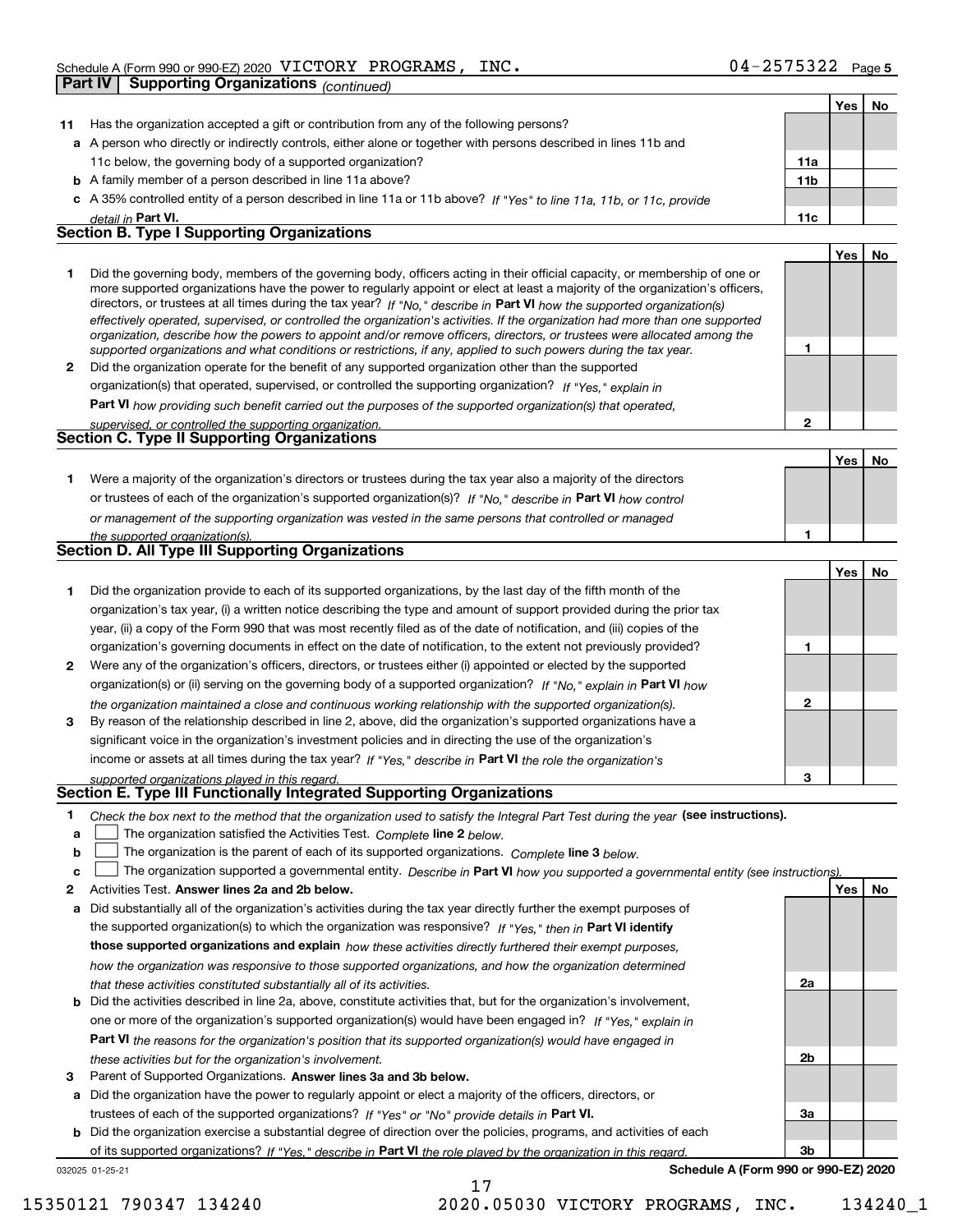#### Schedule A (Form 990 or 990-EZ) 2020 Page VICTORY PROGRAMS, INC. 04-2575322 **Part V Type III Non-Functionally Integrated 509(a)(3) Supporting Organizations**

**1**1 Check here if the organization satisfied the Integral Part Test as a qualifying trust on Nov. 20, 1970 (explain in Part VI). See instructions. All other Type III non-functionally integrated supporting organizations must complete Sections A through E.

|   | Section A - Adjusted Net Income                                                                                                   |                | (A) Prior Year | (B) Current Year<br>(optional) |
|---|-----------------------------------------------------------------------------------------------------------------------------------|----------------|----------------|--------------------------------|
| 1 | Net short-term capital gain                                                                                                       | 1              |                |                                |
| 2 | Recoveries of prior-year distributions                                                                                            | $\overline{2}$ |                |                                |
| 3 | Other gross income (see instructions)                                                                                             | 3              |                |                                |
| 4 | Add lines 1 through 3.                                                                                                            | 4              |                |                                |
| 5 | Depreciation and depletion                                                                                                        | 5              |                |                                |
| 6 | Portion of operating expenses paid or incurred for production or                                                                  |                |                |                                |
|   | collection of gross income or for management, conservation, or                                                                    |                |                |                                |
|   | maintenance of property held for production of income (see instructions)                                                          | 6              |                |                                |
| 7 | Other expenses (see instructions)                                                                                                 | $\overline{7}$ |                |                                |
| 8 | Adjusted Net Income (subtract lines 5, 6, and 7 from line 4)                                                                      | 8              |                |                                |
|   | <b>Section B - Minimum Asset Amount</b>                                                                                           |                | (A) Prior Year | (B) Current Year<br>(optional) |
| 1 | Aggregate fair market value of all non-exempt-use assets (see                                                                     |                |                |                                |
|   | instructions for short tax year or assets held for part of year):                                                                 |                |                |                                |
|   | <b>a</b> Average monthly value of securities                                                                                      | 1a             |                |                                |
|   | <b>b</b> Average monthly cash balances                                                                                            | 1b             |                |                                |
|   | c Fair market value of other non-exempt-use assets                                                                                | 1c             |                |                                |
|   | d Total (add lines 1a, 1b, and 1c)                                                                                                | 1d             |                |                                |
|   | e Discount claimed for blockage or other factors                                                                                  |                |                |                                |
|   | (explain in detail in Part VI):                                                                                                   |                |                |                                |
| 2 | Acquisition indebtedness applicable to non-exempt-use assets                                                                      | $\mathbf{2}$   |                |                                |
| 3 | Subtract line 2 from line 1d.                                                                                                     | 3              |                |                                |
| 4 | Cash deemed held for exempt use. Enter 0.015 of line 3 (for greater amount,                                                       |                |                |                                |
|   | see instructions)                                                                                                                 | 4              |                |                                |
| 5 | Net value of non-exempt-use assets (subtract line 4 from line 3)                                                                  | 5              |                |                                |
| 6 | Multiply line 5 by 0.035.                                                                                                         | 6              |                |                                |
| 7 | Recoveries of prior-year distributions                                                                                            | $\overline{7}$ |                |                                |
| 8 | Minimum Asset Amount (add line 7 to line 6)                                                                                       | 8              |                |                                |
|   | <b>Section C - Distributable Amount</b>                                                                                           |                |                | <b>Current Year</b>            |
| 1 | Adjusted net income for prior year (from Section A, line 8, column A)                                                             | 1              |                |                                |
| 2 | Enter 0.85 of line 1.                                                                                                             | $\overline{2}$ |                |                                |
| з | Minimum asset amount for prior year (from Section B, line 8, column A)                                                            | 3              |                |                                |
| 4 | Enter greater of line 2 or line 3.                                                                                                | 4              |                |                                |
| 5 | Income tax imposed in prior year                                                                                                  | 5              |                |                                |
| 6 | <b>Distributable Amount.</b> Subtract line 5 from line 4, unless subject to                                                       |                |                |                                |
|   | emergency temporary reduction (see instructions).                                                                                 | 6              |                |                                |
| 7 | Check here if the current year is the organization's first as a non-functionally integrated Type III supporting organization (see |                |                |                                |

instructions).

**Schedule A (Form 990 or 990-EZ) 2020**

032026 01-25-21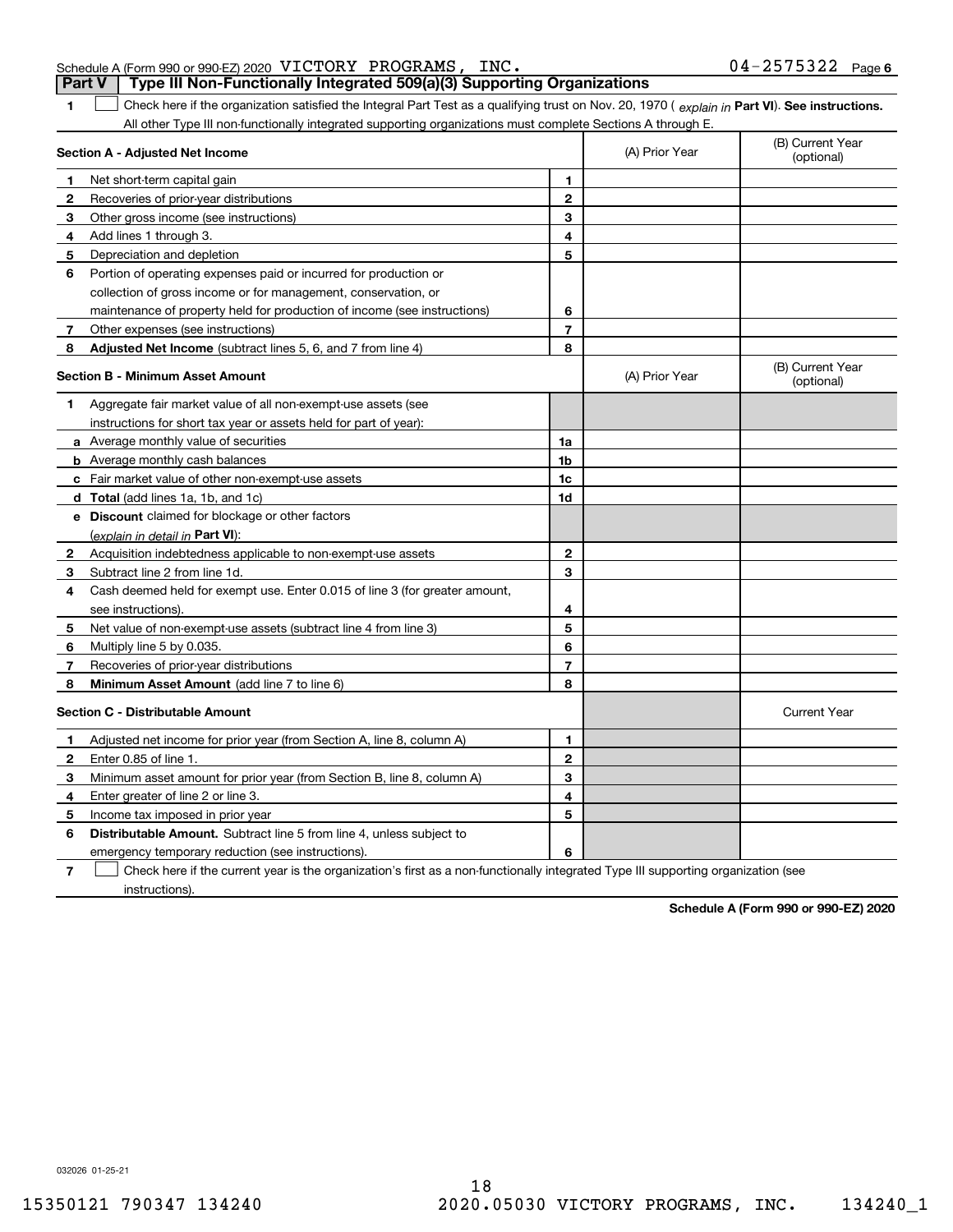Schedule A (Form 990 or 990-EZ) 2020 Page VICTORY PROGRAMS, INC. 04-2575322

| <b>Part V</b> | Type III Non-Functionally Integrated 509(a)(3) Supporting Organizations                    |                             | (continued)                           |                                         |  |
|---------------|--------------------------------------------------------------------------------------------|-----------------------------|---------------------------------------|-----------------------------------------|--|
|               | <b>Section D - Distributions</b>                                                           |                             |                                       | <b>Current Year</b>                     |  |
| 1             | Amounts paid to supported organizations to accomplish exempt purposes                      |                             |                                       | 1                                       |  |
| 2             | Amounts paid to perform activity that directly furthers exempt purposes of supported       |                             |                                       |                                         |  |
|               | organizations, in excess of income from activity                                           |                             |                                       | 2                                       |  |
| 3             | Administrative expenses paid to accomplish exempt purposes of supported organizations      |                             | 3                                     |                                         |  |
| 4             | Amounts paid to acquire exempt-use assets                                                  |                             |                                       | 4                                       |  |
| 5             | Qualified set-aside amounts (prior IRS approval required - provide details in Part VI)     |                             |                                       | 5                                       |  |
| 6             | Other distributions (describe in Part VI). See instructions.                               |                             |                                       | 6                                       |  |
| 7             | Total annual distributions. Add lines 1 through 6.                                         |                             |                                       | 7                                       |  |
| 8             | Distributions to attentive supported organizations to which the organization is responsive |                             |                                       |                                         |  |
|               | (provide details in Part VI). See instructions.                                            |                             |                                       | 8                                       |  |
| 9             | Distributable amount for 2020 from Section C, line 6                                       |                             |                                       | 9                                       |  |
| 10            | Line 8 amount divided by line 9 amount                                                     |                             | 10                                    |                                         |  |
|               |                                                                                            | (i)                         | (ii)                                  | (iii)                                   |  |
|               | <b>Section E - Distribution Allocations</b> (see instructions)                             | <b>Excess Distributions</b> | <b>Underdistributions</b><br>Pre-2020 | <b>Distributable</b><br>Amount for 2020 |  |
| 1             | Distributable amount for 2020 from Section C, line 6                                       |                             |                                       |                                         |  |
| 2             | Underdistributions, if any, for years prior to 2020 (reason-                               |                             |                                       |                                         |  |
|               | able cause required - explain in Part VI). See instructions.                               |                             |                                       |                                         |  |
| 3             | Excess distributions carryover, if any, to 2020                                            |                             |                                       |                                         |  |
|               | <b>a</b> From 2015                                                                         |                             |                                       |                                         |  |
|               | <b>b</b> From 2016                                                                         |                             |                                       |                                         |  |
|               | c From 2017                                                                                |                             |                                       |                                         |  |
|               | <b>d</b> From 2018                                                                         |                             |                                       |                                         |  |
|               | e From 2019                                                                                |                             |                                       |                                         |  |
|               | f Total of lines 3a through 3e                                                             |                             |                                       |                                         |  |
|               | g Applied to underdistributions of prior years                                             |                             |                                       |                                         |  |
|               | <b>h</b> Applied to 2020 distributable amount                                              |                             |                                       |                                         |  |
|               | Carryover from 2015 not applied (see instructions)                                         |                             |                                       |                                         |  |
|               | Remainder. Subtract lines 3g, 3h, and 3i from line 3f.                                     |                             |                                       |                                         |  |
| 4             | Distributions for 2020 from Section D,                                                     |                             |                                       |                                         |  |
|               | line $7:$                                                                                  |                             |                                       |                                         |  |
|               | a Applied to underdistributions of prior years                                             |                             |                                       |                                         |  |
|               | <b>b</b> Applied to 2020 distributable amount                                              |                             |                                       |                                         |  |
|               | c Remainder. Subtract lines 4a and 4b from line 4.                                         |                             |                                       |                                         |  |
| 5             | Remaining underdistributions for years prior to 2020, if                                   |                             |                                       |                                         |  |
|               | any. Subtract lines 3g and 4a from line 2. For result greater                              |                             |                                       |                                         |  |
|               | than zero, explain in Part VI. See instructions.                                           |                             |                                       |                                         |  |
| 6             | Remaining underdistributions for 2020. Subtract lines 3h                                   |                             |                                       |                                         |  |
|               | and 4b from line 1. For result greater than zero, explain in                               |                             |                                       |                                         |  |
|               | Part VI. See instructions.                                                                 |                             |                                       |                                         |  |
| 7             | Excess distributions carryover to 2021. Add lines 3j                                       |                             |                                       |                                         |  |
|               | and 4c.                                                                                    |                             |                                       |                                         |  |
| 8             | Breakdown of line 7:                                                                       |                             |                                       |                                         |  |
|               | a Excess from 2016                                                                         |                             |                                       |                                         |  |
|               | <b>b</b> Excess from 2017                                                                  |                             |                                       |                                         |  |
|               | c Excess from 2018                                                                         |                             |                                       |                                         |  |
|               | d Excess from 2019                                                                         |                             |                                       |                                         |  |
|               | e Excess from 2020                                                                         |                             |                                       |                                         |  |

**Schedule A (Form 990 or 990-EZ) 2020**

032027 01-25-21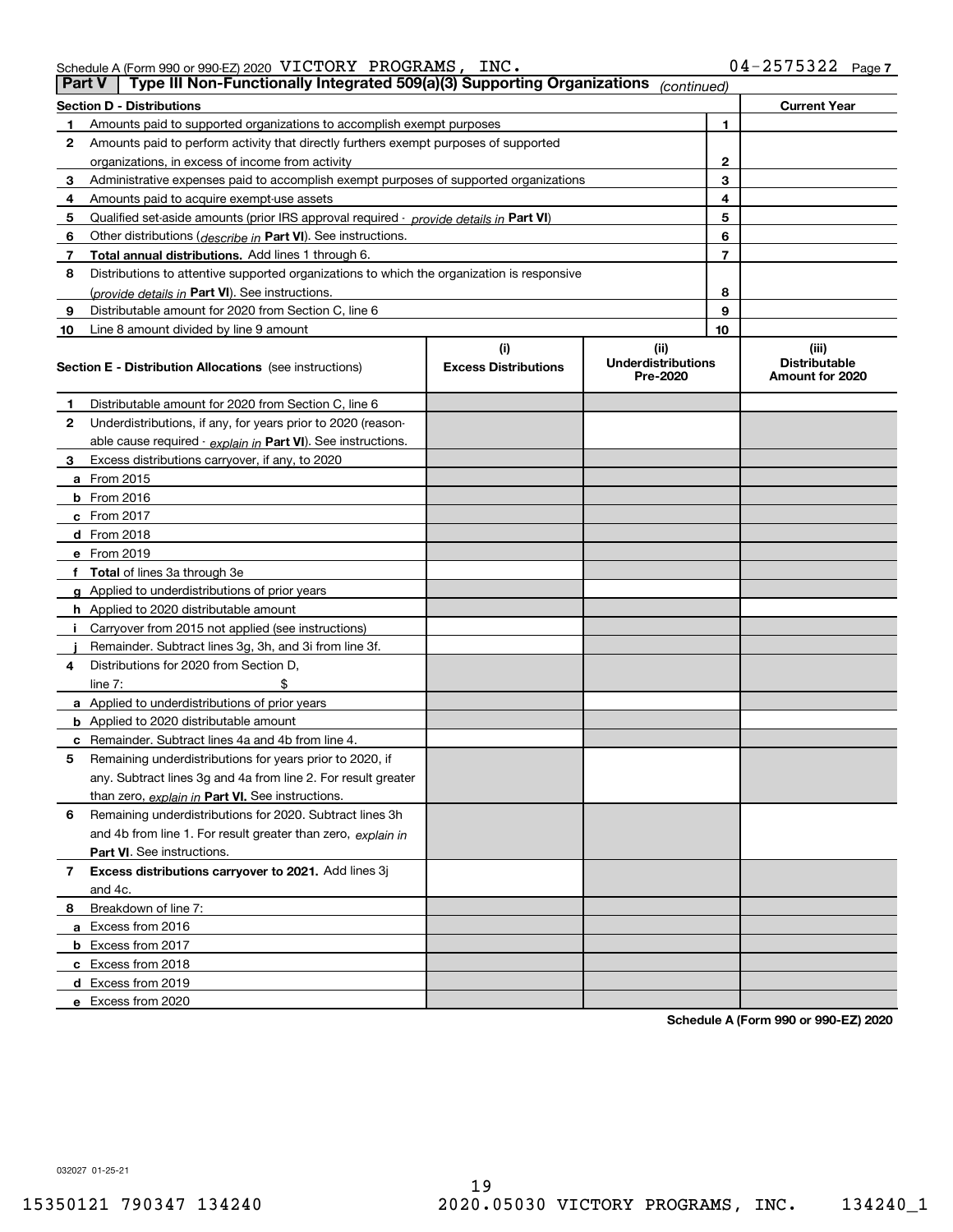Schedule A (Form 990 or 990-EZ) 2020 Page VICTORY PROGRAMS, INC.

Part VI | Supplemental Information. Provide the explanations required by Part II, line 10; Part II, line 17a or 17b; Part III, line 12; Part IV, Section A, lines 1, 2, 3b, 3c, 4b, 4c, 5a, 6, 9a, 9b, 9c, 11a, 11b, and 11c; Part IV, Section B, lines 1 and 2; Part IV, Section C, line 1; Part IV, Section D, lines 2 and 3; Part IV, Section E, lines 1c, 2a, 2b, 3a, and 3b; Part V, line 1; Part V, Section B, line 1e; Part V, Section D, lines 5, 6, and 8; and Part V, Section E, lines 2, 5, and 6. Also complete this part for any additional information. (See instructions.)

SCHEDULE A, PART II, LINE 10, EXPLANATION FOR OTHER INCOME:

|                 | OTHER INCOME    |                 |                                                                                                                     |                                      |
|-----------------|-----------------|-----------------|---------------------------------------------------------------------------------------------------------------------|--------------------------------------|
|                 | 2016 AMOUNT: \$ | 54,480.         |                                                                                                                     |                                      |
|                 | 2017 AMOUNT: \$ | <u>154,135.</u> |                                                                                                                     |                                      |
|                 | 2018 AMOUNT: \$ | 53,314.         | <u> 1989 - Johann John Stone, markin film yn y brening yn y brening yn y brening yn y brening yn y brening yn y</u> |                                      |
|                 | 2019 AMOUNT: \$ | 55,205.         |                                                                                                                     |                                      |
|                 | 2020 AMOUNT: \$ | 85,007.         |                                                                                                                     |                                      |
|                 |                 |                 |                                                                                                                     |                                      |
|                 |                 |                 |                                                                                                                     |                                      |
|                 |                 |                 |                                                                                                                     |                                      |
|                 |                 |                 |                                                                                                                     |                                      |
|                 |                 |                 |                                                                                                                     |                                      |
|                 |                 |                 |                                                                                                                     |                                      |
|                 |                 |                 |                                                                                                                     |                                      |
|                 |                 |                 |                                                                                                                     |                                      |
|                 |                 |                 |                                                                                                                     |                                      |
|                 |                 |                 |                                                                                                                     |                                      |
|                 |                 |                 |                                                                                                                     |                                      |
|                 |                 |                 |                                                                                                                     |                                      |
|                 |                 |                 |                                                                                                                     |                                      |
|                 |                 |                 |                                                                                                                     |                                      |
|                 |                 |                 |                                                                                                                     |                                      |
|                 |                 |                 |                                                                                                                     |                                      |
|                 |                 |                 |                                                                                                                     |                                      |
|                 |                 |                 |                                                                                                                     |                                      |
|                 |                 |                 |                                                                                                                     |                                      |
|                 |                 |                 |                                                                                                                     |                                      |
| 032028 01-25-21 |                 |                 | 20                                                                                                                  | Schedule A (Form 990 or 990-EZ) 2020 |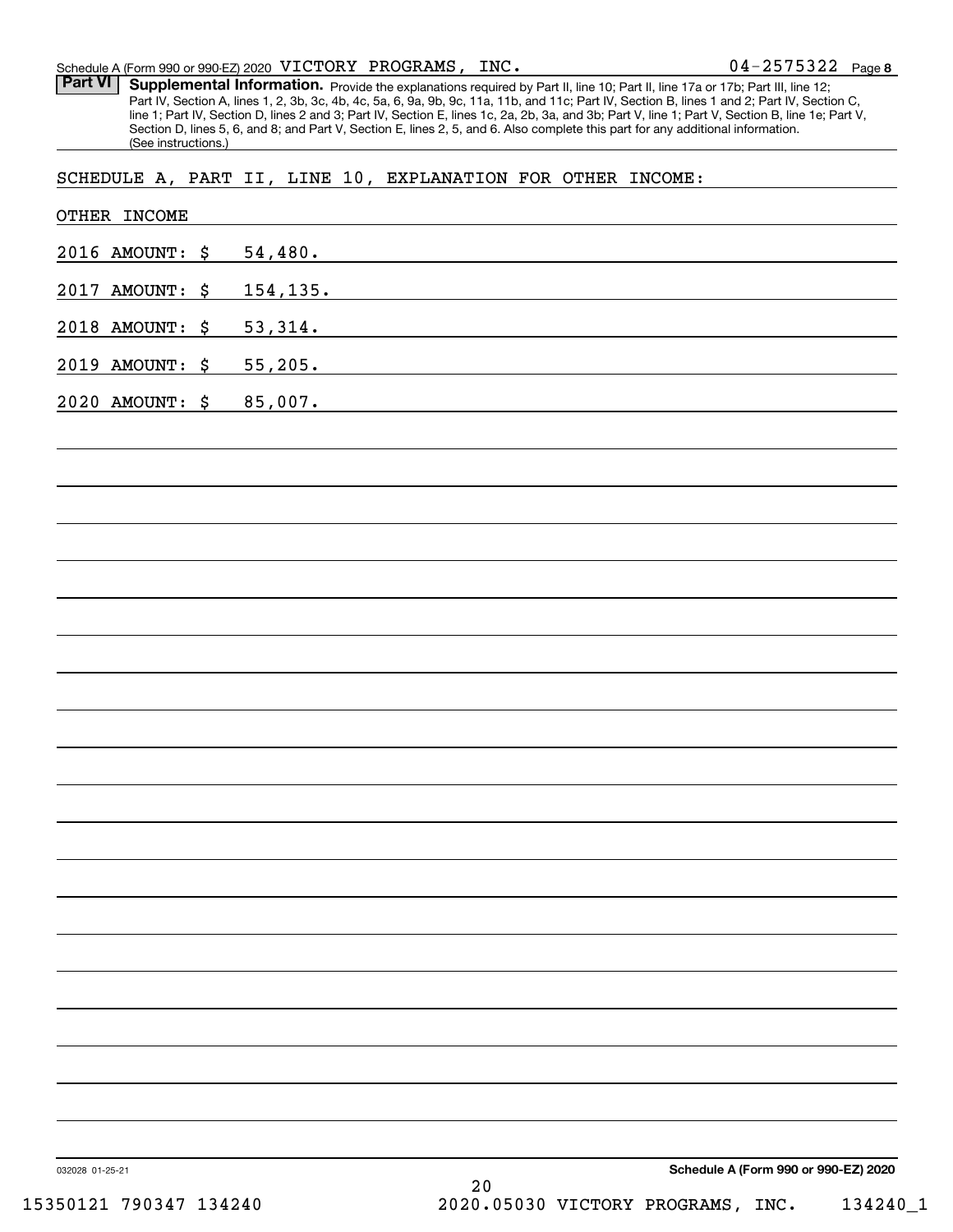Department of the Treasury Internal Revenue Service **(Form 990, 990-EZ, or 990-PF)**

Name of the organization

# **Schedule B Schedule of Contributors**

**| Attach to Form 990, Form 990-EZ, or Form 990-PF. | Go to www.irs.gov/Form990 for the latest information.** OMB No. 1545-0047

**2020**

**Employer identification number**

| 2575322 |  |
|---------|--|
|---------|--|

|                                       | VICTORY PROGRAMS, INC. |  |
|---------------------------------------|------------------------|--|
| <b>Organization type (check one):</b> |                        |  |

| Section:                                                                           |
|------------------------------------------------------------------------------------|
| $\boxed{\textbf{X}}$ 501(c)( 3) (enter number) organization                        |
| $4947(a)(1)$ nonexempt charitable trust <b>not</b> treated as a private foundation |
| 527 political organization                                                         |
| 501(c)(3) exempt private foundation                                                |
| 4947(a)(1) nonexempt charitable trust treated as a private foundation              |
| 501(c)(3) taxable private foundation                                               |
|                                                                                    |

Check if your organization is covered by the **General Rule** or a **Special Rule. Note:**  Only a section 501(c)(7), (8), or (10) organization can check boxes for both the General Rule and a Special Rule. See instructions.

#### **General Rule**

 $\mathcal{L}^{\text{max}}$ 

For an organization filing Form 990, 990-EZ, or 990-PF that received, during the year, contributions totaling \$5,000 or more (in money or property) from any one contributor. Complete Parts I and II. See instructions for determining a contributor's total contributions.

#### **Special Rules**

any one contributor, during the year, total contributions of the greater of  $\,$  (1) \$5,000; or **(2)** 2% of the amount on (i) Form 990, Part VIII, line 1h;  $\boxed{\textbf{X}}$  For an organization described in section 501(c)(3) filing Form 990 or 990-EZ that met the 33 1/3% support test of the regulations under sections 509(a)(1) and 170(b)(1)(A)(vi), that checked Schedule A (Form 990 or 990-EZ), Part II, line 13, 16a, or 16b, and that received from or (ii) Form 990-EZ, line 1. Complete Parts I and II.

For an organization described in section 501(c)(7), (8), or (10) filing Form 990 or 990-EZ that received from any one contributor, during the year, total contributions of more than \$1,000 exclusively for religious, charitable, scientific, literary, or educational purposes, or for the prevention of cruelty to children or animals. Complete Parts I (entering "N/A" in column (b) instead of the contributor name and address), II, and III.  $\mathcal{L}^{\text{max}}$ 

purpose. Don't complete any of the parts unless the **General Rule** applies to this organization because it received *nonexclusively* year, contributions <sub>exclusively</sub> for religious, charitable, etc., purposes, but no such contributions totaled more than \$1,000. If this box is checked, enter here the total contributions that were received during the year for an  $\;$ exclusively religious, charitable, etc., For an organization described in section 501(c)(7), (8), or (10) filing Form 990 or 990-EZ that received from any one contributor, during the religious, charitable, etc., contributions totaling \$5,000 or more during the year  $\Box$ — $\Box$   $\Box$  $\mathcal{L}^{\text{max}}$ 

**Caution:**  An organization that isn't covered by the General Rule and/or the Special Rules doesn't file Schedule B (Form 990, 990-EZ, or 990-PF),  **must** but it answer "No" on Part IV, line 2, of its Form 990; or check the box on line H of its Form 990-EZ or on its Form 990-PF, Part I, line 2, to certify that it doesn't meet the filing requirements of Schedule B (Form 990, 990-EZ, or 990-PF).

**For Paperwork Reduction Act Notice, see the instructions for Form 990, 990-EZ, or 990-PF. Schedule B (Form 990, 990-EZ, or 990-PF) (2020)** LHA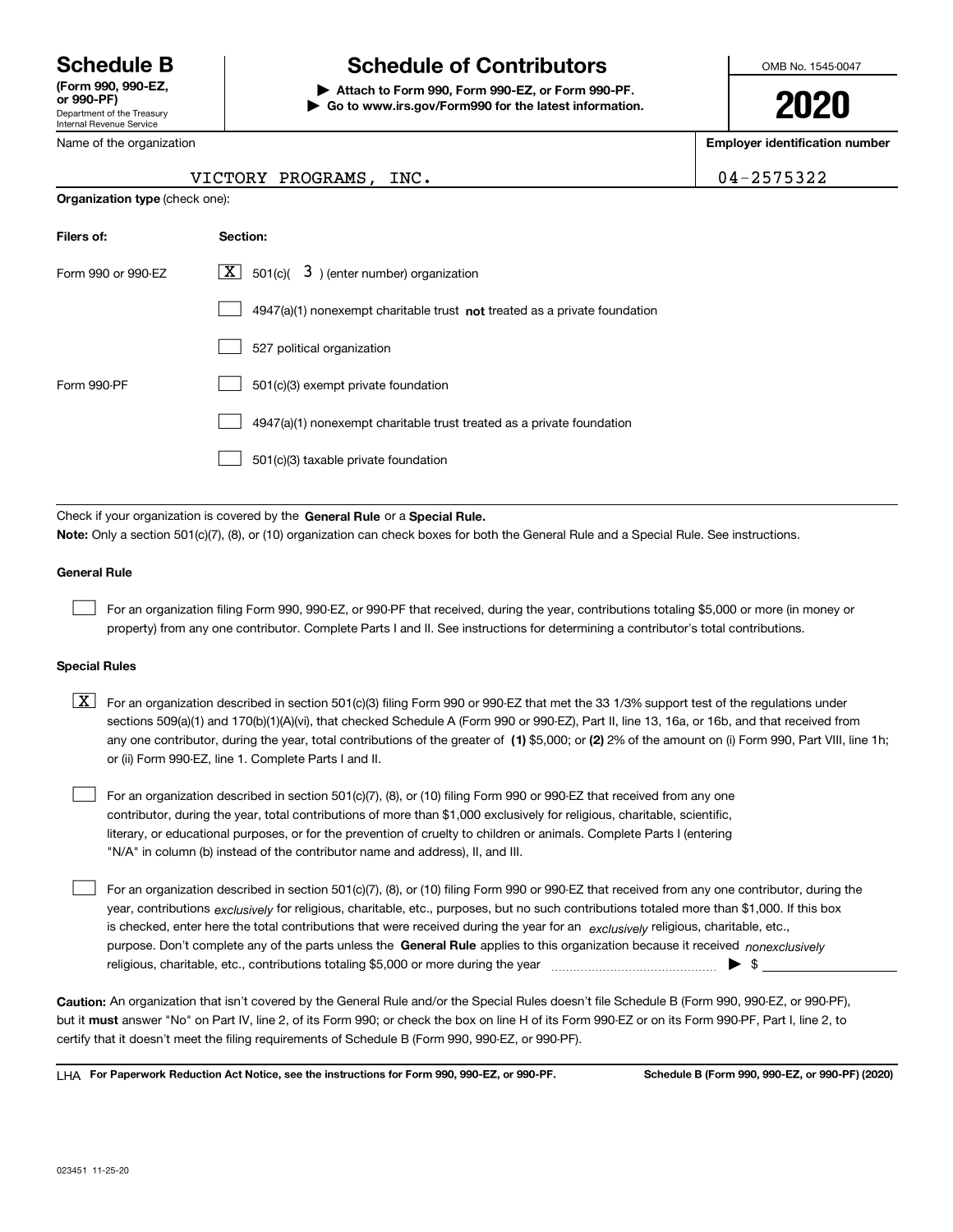## VICTORY PROGRAMS, INC. 2575322

| Schedule B (Form 990, 990-EZ, or 990-PF) (2020)                                                                 |                                     |                                       |                |                             |  |  |
|-----------------------------------------------------------------------------------------------------------------|-------------------------------------|---------------------------------------|----------------|-----------------------------|--|--|
|                                                                                                                 | Name of organization                | <b>Employer identification number</b> |                |                             |  |  |
|                                                                                                                 | VICTORY PROGRAMS.<br>INC.           |                                       | $04 - 2575322$ |                             |  |  |
| Part I<br><b>Contributors</b> (see instructions). Use duplicate copies of Part I if additional space is needed. |                                     |                                       |                |                             |  |  |
| (a)<br>No.                                                                                                      | (b)<br>Name, address, and $ZIP + 4$ | (c)<br><b>Total contributions</b>     |                | (d)<br>Type of contribution |  |  |

| 1               | COMMONWEALTH OF MA ATTORNEY GENERAL'S<br>OFFICE |                                   | Person                                                                                                                              |
|-----------------|-------------------------------------------------|-----------------------------------|-------------------------------------------------------------------------------------------------------------------------------------|
|                 | ONE ASHBURTON PLACE                             | 100,000.<br>\$                    | Payroll<br>Noncash                                                                                                                  |
|                 | BOSTON, MA 02108                                |                                   | (Complete Part II for<br>noncash contributions.)                                                                                    |
| (a)<br>No.      | (b)<br>Name, address, and ZIP + 4               | (c)<br><b>Total contributions</b> | (d)<br>Type of contribution                                                                                                         |
|                 |                                                 | \$                                | Person<br>Payroll<br>Noncash<br>(Complete Part II for<br>noncash contributions.)                                                    |
| (a)<br>No.      | (b)<br>Name, address, and ZIP + 4               | (c)<br><b>Total contributions</b> | (d)<br>Type of contribution                                                                                                         |
|                 |                                                 | \$                                | Person<br>Payroll<br>Noncash<br>(Complete Part II for<br>noncash contributions.)                                                    |
| (a)<br>No.      | (b)<br>Name, address, and ZIP + 4               | (c)<br><b>Total contributions</b> | (d)<br>Type of contribution                                                                                                         |
|                 |                                                 | \$                                | Person<br>Payroll<br>Noncash<br>(Complete Part II for<br>noncash contributions.)                                                    |
| (a)<br>No.      | (b)<br>Name, address, and ZIP + 4               | (c)<br><b>Total contributions</b> | (d)<br>Type of contribution                                                                                                         |
|                 |                                                 | \$                                | $\overline{\phantom{0}}$<br>Person<br>Payroll<br>Noncash<br>(Complete Part II for<br>noncash contributions.)                        |
| (a)<br>No.      | (b)<br>Name, address, and ZIP + 4               | (c)<br><b>Total contributions</b> | (d)<br>Type of contribution                                                                                                         |
| 023452 11-25-20 |                                                 | \$                                | Person<br>Payroll<br>Noncash<br>(Complete Part II for<br>noncash contributions.)<br>Schedule B (Form 990, 990-EZ, or 990-PF) (2020) |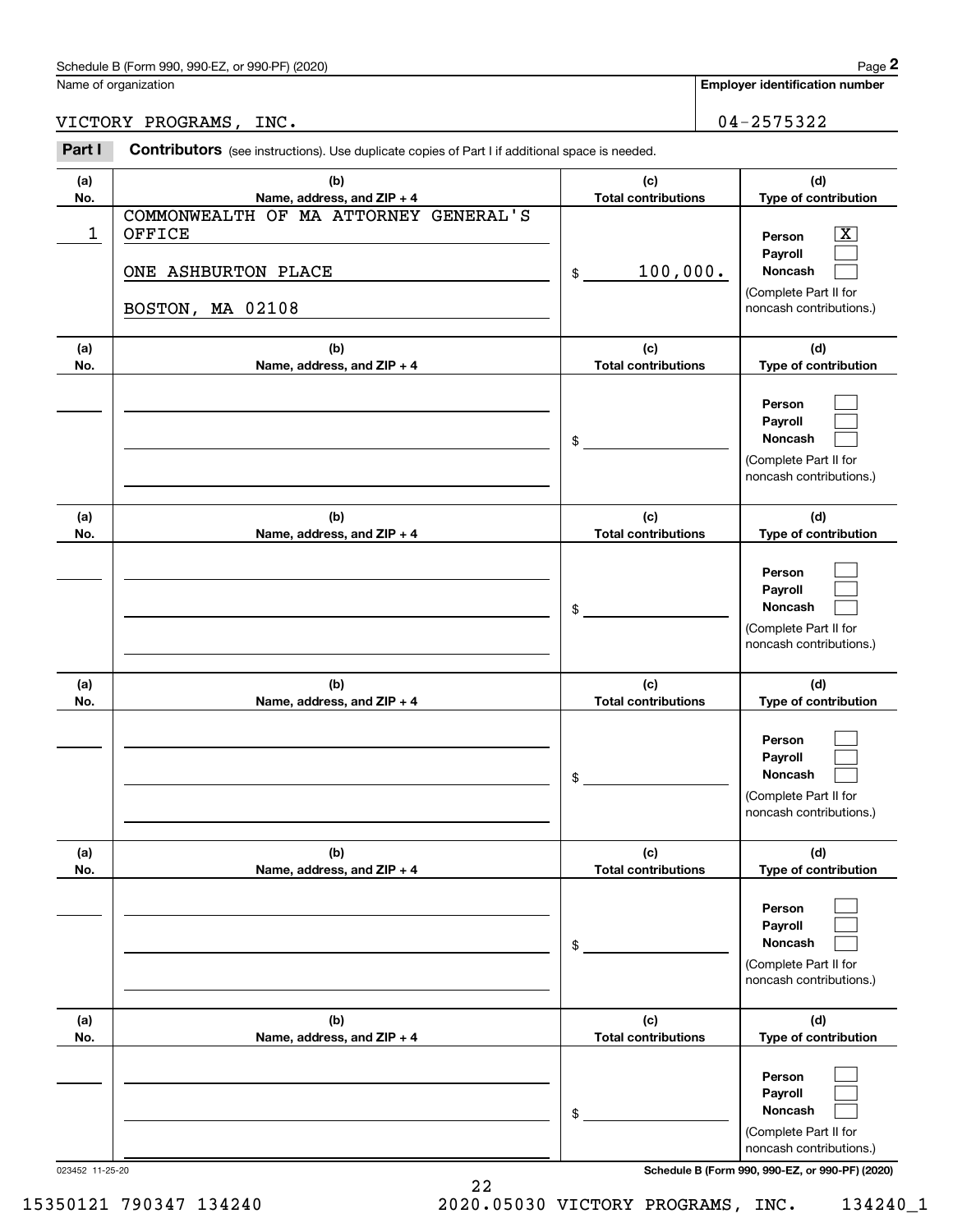**Employer identification number**

# VICTORY PROGRAMS, INC. 2575322

Chedule B (Form 990, 990-EZ, or 990-PF) (2020)<br>
lame of organization<br> **3Part II Noncash Property** (see instructions). Use duplicate copies of Part II if additional space is needed.<br> **3Part II Noncash Property** (see ins

| (a)<br>No.<br>from<br>Part I | (b)<br>Description of noncash property given | (c)<br>FMV (or estimate)<br>(See instructions.) | (d)<br>Date received                            |
|------------------------------|----------------------------------------------|-------------------------------------------------|-------------------------------------------------|
|                              |                                              | $\frac{1}{2}$                                   |                                                 |
| (a)<br>No.<br>from<br>Part I | (b)<br>Description of noncash property given | (c)<br>FMV (or estimate)<br>(See instructions.) | (d)<br>Date received                            |
|                              |                                              | $\mathfrak s$                                   |                                                 |
| (a)<br>No.<br>from<br>Part I | (b)<br>Description of noncash property given | (c)<br>FMV (or estimate)<br>(See instructions.) | (d)<br>Date received                            |
|                              |                                              | $\mathfrak s$                                   |                                                 |
| (a)<br>No.<br>from<br>Part I | (b)<br>Description of noncash property given | (c)<br>FMV (or estimate)<br>(See instructions.) | (d)<br>Date received                            |
|                              |                                              | $\sim$                                          |                                                 |
| (a)<br>No.<br>from<br>Part I | (b)<br>Description of noncash property given | (c)<br>FMV (or estimate)<br>(See instructions.) | (d)<br>Date received                            |
|                              |                                              | \$                                              |                                                 |
| (a)<br>No.<br>from<br>Part I | (b)<br>Description of noncash property given | (c)<br>FMV (or estimate)<br>(See instructions.) | (d)<br>Date received                            |
| 023453 11-25-20              |                                              | \$                                              | Schedule B (Form 990, 990-EZ, or 990-PF) (2020) |

23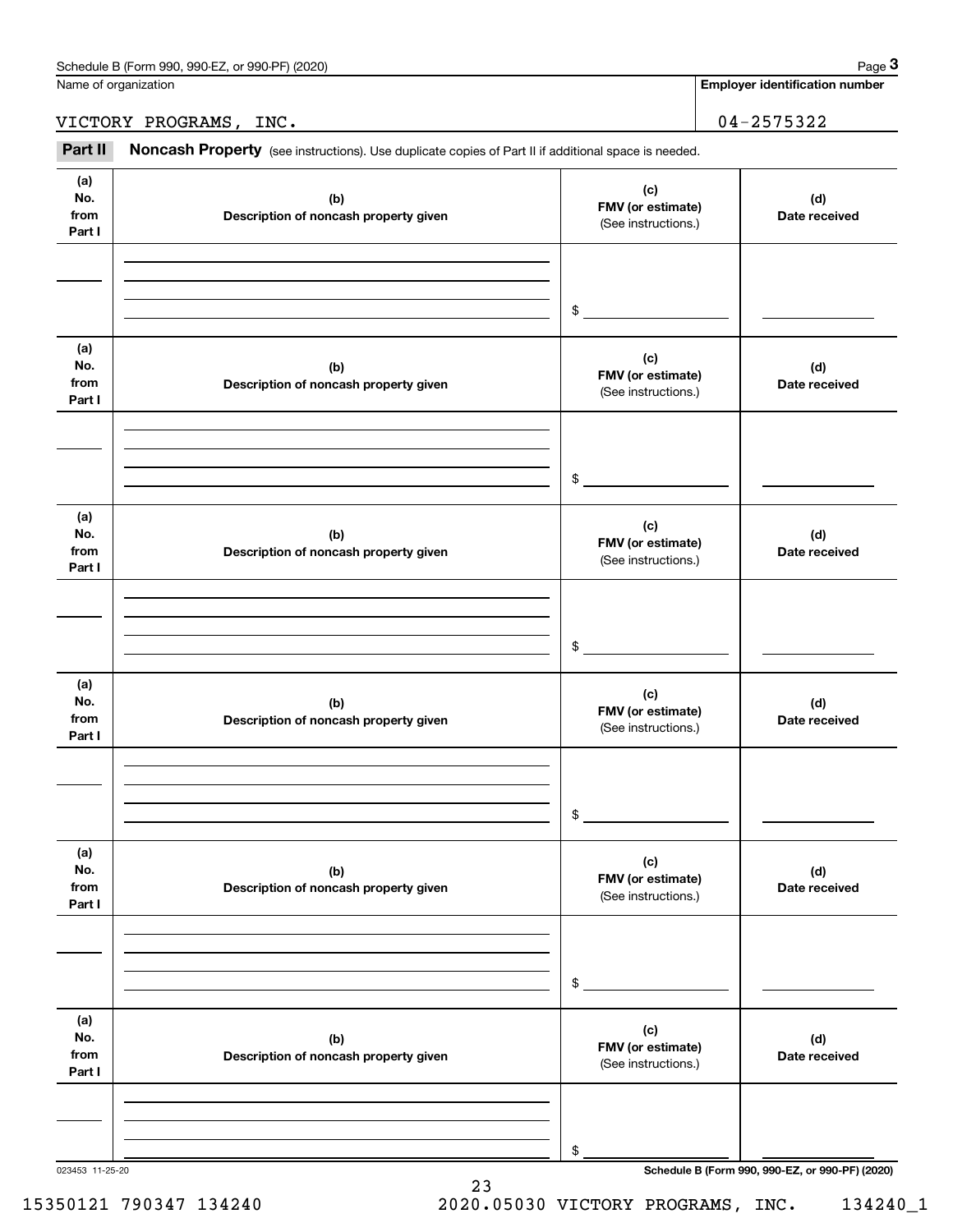|                           | Schedule B (Form 990, 990-EZ, or 990-PF) (2020)                                                                                                                                                                                                                                                 |                      | Page 4                                                                                                                                                         |
|---------------------------|-------------------------------------------------------------------------------------------------------------------------------------------------------------------------------------------------------------------------------------------------------------------------------------------------|----------------------|----------------------------------------------------------------------------------------------------------------------------------------------------------------|
| Name of organization      |                                                                                                                                                                                                                                                                                                 |                      | <b>Employer identification number</b>                                                                                                                          |
|                           | VICTORY PROGRAMS, INC.                                                                                                                                                                                                                                                                          |                      | 04-2575322                                                                                                                                                     |
| Part III                  | from any one contributor. Complete columns (a) through (e) and the following line entry. For organizations<br>completing Part III, enter the total of exclusively religious, charitable, etc., contributions of \$1,000 or less for the year. (Enter this info. once.) $\blacktriangleright$ \$ |                      | Exclusively religious, charitable, etc., contributions to organizations described in section 501(c)(7), (8), or (10) that total more than \$1,000 for the year |
|                           | Use duplicate copies of Part III if additional space is needed.                                                                                                                                                                                                                                 |                      |                                                                                                                                                                |
| (a) No.<br>from<br>Part I | (b) Purpose of gift                                                                                                                                                                                                                                                                             | (c) Use of gift      | (d) Description of how gift is held                                                                                                                            |
|                           |                                                                                                                                                                                                                                                                                                 |                      |                                                                                                                                                                |
|                           |                                                                                                                                                                                                                                                                                                 |                      |                                                                                                                                                                |
|                           |                                                                                                                                                                                                                                                                                                 | (e) Transfer of gift |                                                                                                                                                                |
|                           | Transferee's name, address, and ZIP + 4                                                                                                                                                                                                                                                         |                      | Relationship of transferor to transferee                                                                                                                       |
|                           |                                                                                                                                                                                                                                                                                                 |                      |                                                                                                                                                                |
| (a) No.<br>from           |                                                                                                                                                                                                                                                                                                 |                      |                                                                                                                                                                |
| Part I                    | (b) Purpose of gift                                                                                                                                                                                                                                                                             | (c) Use of gift      | (d) Description of how gift is held                                                                                                                            |
|                           |                                                                                                                                                                                                                                                                                                 |                      |                                                                                                                                                                |
|                           |                                                                                                                                                                                                                                                                                                 | (e) Transfer of gift |                                                                                                                                                                |
|                           | Transferee's name, address, and ZIP + 4                                                                                                                                                                                                                                                         |                      | Relationship of transferor to transferee                                                                                                                       |
|                           |                                                                                                                                                                                                                                                                                                 |                      |                                                                                                                                                                |
|                           |                                                                                                                                                                                                                                                                                                 |                      |                                                                                                                                                                |
| (a) No.<br>from<br>Part I | (b) Purpose of gift                                                                                                                                                                                                                                                                             | (c) Use of gift      | (d) Description of how gift is held                                                                                                                            |
|                           |                                                                                                                                                                                                                                                                                                 |                      |                                                                                                                                                                |
|                           |                                                                                                                                                                                                                                                                                                 | (e) Transfer of gift |                                                                                                                                                                |
|                           | Transferee's name, address, and $ZIP + 4$                                                                                                                                                                                                                                                       |                      | Relationship of transferor to transferee                                                                                                                       |
|                           |                                                                                                                                                                                                                                                                                                 |                      |                                                                                                                                                                |
|                           |                                                                                                                                                                                                                                                                                                 |                      |                                                                                                                                                                |
| (a) No.<br>from<br>Part I | (b) Purpose of gift                                                                                                                                                                                                                                                                             | (c) Use of gift      | (d) Description of how gift is held                                                                                                                            |
|                           |                                                                                                                                                                                                                                                                                                 |                      |                                                                                                                                                                |
|                           |                                                                                                                                                                                                                                                                                                 |                      |                                                                                                                                                                |
|                           |                                                                                                                                                                                                                                                                                                 | (e) Transfer of gift |                                                                                                                                                                |
|                           | Transferee's name, address, and $ZIP + 4$                                                                                                                                                                                                                                                       |                      | Relationship of transferor to transferee                                                                                                                       |
|                           |                                                                                                                                                                                                                                                                                                 |                      |                                                                                                                                                                |
|                           |                                                                                                                                                                                                                                                                                                 |                      |                                                                                                                                                                |

24

**Schedule B (Form 990, 990-EZ, or 990-PF) (2020)**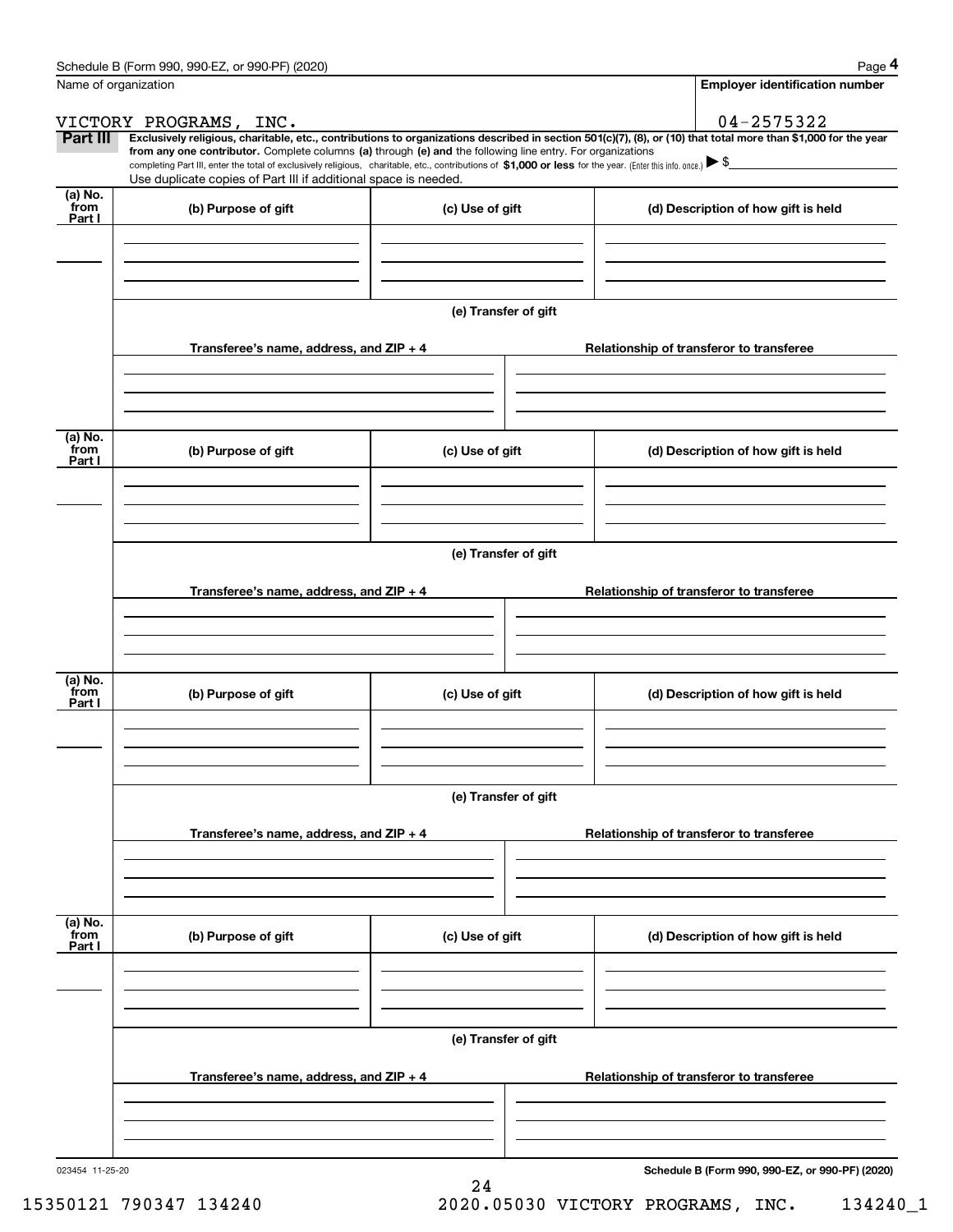|         | <b>SCHEDULE D</b>              |                                                                                                        | <b>Supplemental Financial Statements</b>                                                                                                                                                                                                |                |                              | OMB No. 1545-0047                                   |
|---------|--------------------------------|--------------------------------------------------------------------------------------------------------|-----------------------------------------------------------------------------------------------------------------------------------------------------------------------------------------------------------------------------------------|----------------|------------------------------|-----------------------------------------------------|
|         | (Form 990)                     |                                                                                                        | Complete if the organization answered "Yes" on Form 990,                                                                                                                                                                                |                |                              |                                                     |
|         | Department of the Treasury     |                                                                                                        | Part IV, line 6, 7, 8, 9, 10, 11a, 11b, 11c, 11d, 11e, 11f, 12a, or 12b.<br>Attach to Form 990.                                                                                                                                         |                |                              | Open to Public                                      |
|         | Internal Revenue Service       |                                                                                                        | Go to www.irs.gov/Form990 for instructions and the latest information.                                                                                                                                                                  |                |                              | <b>Inspection</b>                                   |
|         | Name of the organization       | VICTORY PROGRAMS, INC.                                                                                 |                                                                                                                                                                                                                                         |                |                              | <b>Employer identification number</b><br>04-2575322 |
| Part I  |                                |                                                                                                        | Organizations Maintaining Donor Advised Funds or Other Similar Funds or Accounts. Complete if the                                                                                                                                       |                |                              |                                                     |
|         |                                | organization answered "Yes" on Form 990, Part IV, line 6.                                              |                                                                                                                                                                                                                                         |                |                              |                                                     |
|         |                                |                                                                                                        | (a) Donor advised funds                                                                                                                                                                                                                 |                | (b) Funds and other accounts |                                                     |
| 1       |                                |                                                                                                        |                                                                                                                                                                                                                                         |                |                              |                                                     |
| 2       |                                | Aggregate value of contributions to (during year)                                                      |                                                                                                                                                                                                                                         |                |                              |                                                     |
| з       |                                |                                                                                                        |                                                                                                                                                                                                                                         |                |                              |                                                     |
| 4       |                                |                                                                                                        |                                                                                                                                                                                                                                         |                |                              |                                                     |
| 5       |                                |                                                                                                        | Did the organization inform all donors and donor advisors in writing that the assets held in donor advised funds                                                                                                                        |                |                              |                                                     |
|         |                                |                                                                                                        |                                                                                                                                                                                                                                         |                |                              | Yes<br>No                                           |
| 6       |                                |                                                                                                        | Did the organization inform all grantees, donors, and donor advisors in writing that grant funds can be used only<br>for charitable purposes and not for the benefit of the donor or donor advisor, or for any other purpose conferring |                |                              |                                                     |
|         | impermissible private benefit? |                                                                                                        |                                                                                                                                                                                                                                         |                |                              | Yes<br>No.                                          |
| Part II |                                |                                                                                                        | Conservation Easements. Complete if the organization answered "Yes" on Form 990, Part IV, line 7.                                                                                                                                       |                |                              |                                                     |
| 1.      |                                | Purpose(s) of conservation easements held by the organization (check all that apply).                  |                                                                                                                                                                                                                                         |                |                              |                                                     |
|         |                                | Preservation of land for public use (for example, recreation or education)                             | Preservation of a historically important land area                                                                                                                                                                                      |                |                              |                                                     |
|         |                                | Protection of natural habitat                                                                          | Preservation of a certified historic structure                                                                                                                                                                                          |                |                              |                                                     |
|         |                                | Preservation of open space                                                                             |                                                                                                                                                                                                                                         |                |                              |                                                     |
| 2       |                                |                                                                                                        | Complete lines 2a through 2d if the organization held a qualified conservation contribution in the form of a conservation easement on the last                                                                                          |                |                              |                                                     |
|         | day of the tax year.           |                                                                                                        |                                                                                                                                                                                                                                         |                |                              | Held at the End of the Tax Year                     |
| а       |                                |                                                                                                        |                                                                                                                                                                                                                                         | 2a             |                              |                                                     |
|         |                                | Total acreage restricted by conservation easements                                                     |                                                                                                                                                                                                                                         | 2 <sub>b</sub> |                              |                                                     |
| с       |                                |                                                                                                        | Number of conservation easements on a certified historic structure included in (a) manufacture included in (a)                                                                                                                          | 2 <sub>c</sub> |                              |                                                     |
| d       |                                |                                                                                                        | Number of conservation easements included in (c) acquired after 7/25/06, and not on a historic structure                                                                                                                                |                |                              |                                                     |
|         |                                |                                                                                                        |                                                                                                                                                                                                                                         | 2d             |                              |                                                     |
| з       | $\vee$ ear                     |                                                                                                        | Number of conservation easements modified, transferred, released, extinguished, or terminated by the organization during the tax                                                                                                        |                |                              |                                                     |
| 4       |                                | Number of states where property subject to conservation easement is located                            |                                                                                                                                                                                                                                         |                |                              |                                                     |
| 5       |                                | Does the organization have a written policy regarding the periodic monitoring, inspection, handling of |                                                                                                                                                                                                                                         |                |                              |                                                     |
|         |                                | violations, and enforcement of the conservation easements it holds?                                    |                                                                                                                                                                                                                                         |                |                              | Yes<br>No                                           |
| 6       |                                |                                                                                                        | Staff and volunteer hours devoted to monitoring, inspecting, handling of violations, and enforcing conservation easements during the year                                                                                               |                |                              |                                                     |
|         |                                |                                                                                                        |                                                                                                                                                                                                                                         |                |                              |                                                     |
| 7       |                                |                                                                                                        | Amount of expenses incurred in monitoring, inspecting, handling of violations, and enforcing conservation easements during the year                                                                                                     |                |                              |                                                     |
|         | $\blacktriangleright$ \$       |                                                                                                        |                                                                                                                                                                                                                                         |                |                              |                                                     |
| 8       |                                |                                                                                                        | Does each conservation easement reported on line 2(d) above satisfy the requirements of section 170(h)(4)(B)(i)                                                                                                                         |                |                              |                                                     |
|         |                                |                                                                                                        |                                                                                                                                                                                                                                         |                |                              | Yes<br>No                                           |
| 9       |                                |                                                                                                        | In Part XIII, describe how the organization reports conservation easements in its revenue and expense statement and                                                                                                                     |                |                              |                                                     |
|         |                                |                                                                                                        | balance sheet, and include, if applicable, the text of the footnote to the organization's financial statements that describes the                                                                                                       |                |                              |                                                     |
|         | Part III                       | organization's accounting for conservation easements.                                                  | Organizations Maintaining Collections of Art, Historical Treasures, or Other Similar Assets.                                                                                                                                            |                |                              |                                                     |
|         |                                | Complete if the organization answered "Yes" on Form 990, Part IV, line 8.                              |                                                                                                                                                                                                                                         |                |                              |                                                     |
|         |                                |                                                                                                        | 1a If the organization elected, as permitted under FASB ASC 958, not to report in its revenue statement and balance sheet works                                                                                                         |                |                              |                                                     |
|         |                                |                                                                                                        | of art, historical treasures, or other similar assets held for public exhibition, education, or research in furtherance of public                                                                                                       |                |                              |                                                     |
|         |                                |                                                                                                        | service, provide in Part XIII the text of the footnote to its financial statements that describes these items.                                                                                                                          |                |                              |                                                     |
|         |                                |                                                                                                        | <b>b</b> If the organization elected, as permitted under FASB ASC 958, to report in its revenue statement and balance sheet works of                                                                                                    |                |                              |                                                     |
|         |                                |                                                                                                        | art, historical treasures, or other similar assets held for public exhibition, education, or research in furtherance of public service,                                                                                                 |                |                              |                                                     |
|         |                                | provide the following amounts relating to these items:                                                 |                                                                                                                                                                                                                                         |                |                              |                                                     |
|         |                                |                                                                                                        |                                                                                                                                                                                                                                         |                |                              |                                                     |
|         |                                | (ii) Assets included in Form 990, Part X                                                               |                                                                                                                                                                                                                                         |                |                              | $\triangleright$ \$                                 |
| 2       |                                |                                                                                                        | If the organization received or held works of art, historical treasures, or other similar assets for financial gain, provide                                                                                                            |                |                              |                                                     |
|         |                                | the following amounts required to be reported under FASB ASC 958 relating to these items:              |                                                                                                                                                                                                                                         |                |                              |                                                     |
| а       |                                |                                                                                                        |                                                                                                                                                                                                                                         |                |                              |                                                     |
|         |                                |                                                                                                        |                                                                                                                                                                                                                                         |                |                              |                                                     |
|         |                                | LHA For Paperwork Reduction Act Notice, see the Instructions for Form 990.                             |                                                                                                                                                                                                                                         |                |                              | Schedule D (Form 990) 2020                          |
|         | 032051 12-01-20                |                                                                                                        | っに                                                                                                                                                                                                                                      |                |                              |                                                     |

| 25       |  |  |  |
|----------|--|--|--|
| ON NENSN |  |  |  |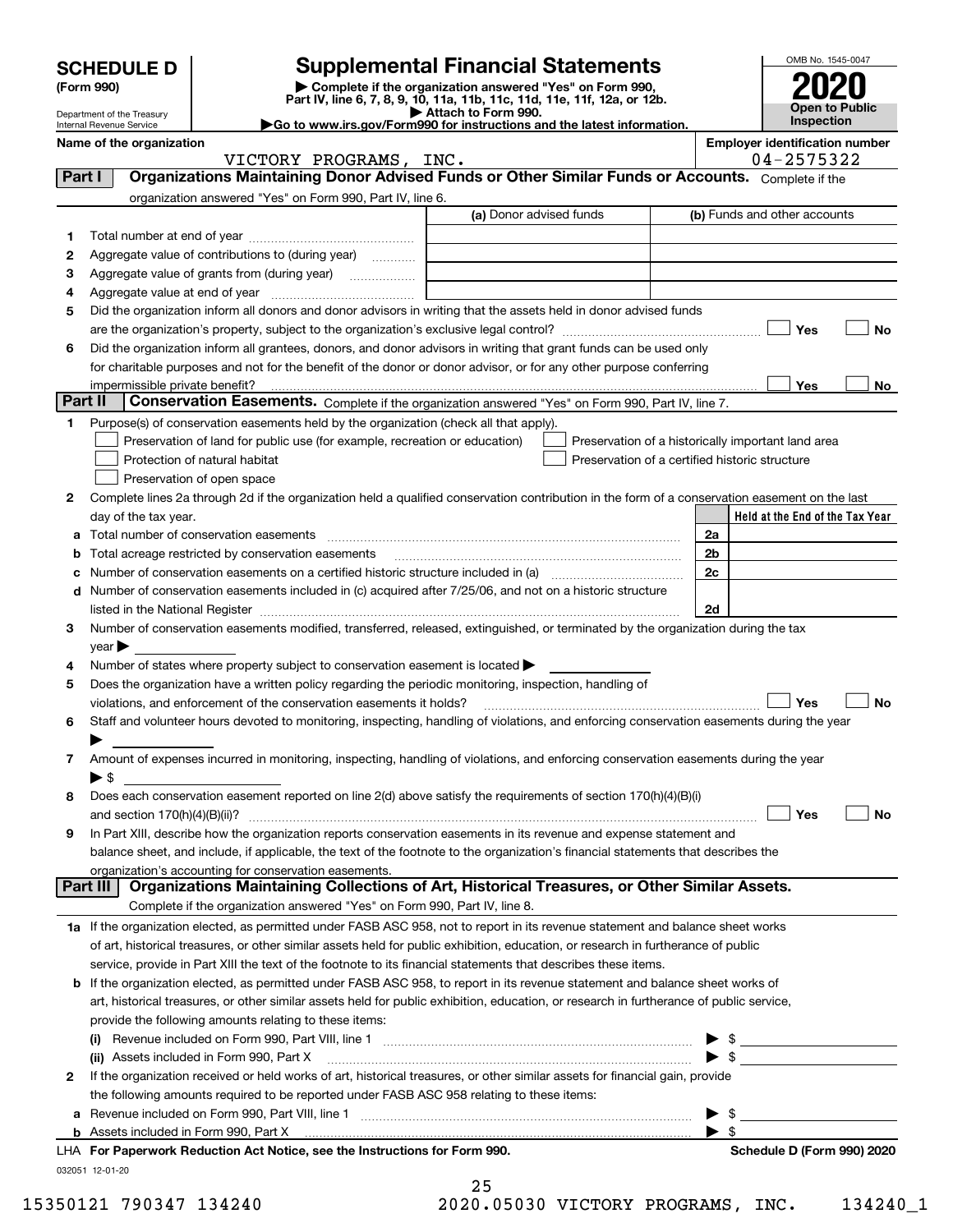|        | Schedule D (Form 990) 2020                                                                                                                                                                                                                                                                                                  | VICTORY PROGRAMS, INC. |   |                |                                                                                                                                                                                                                               |                 |   |                        | $04 - 2575322$ Page 2       |
|--------|-----------------------------------------------------------------------------------------------------------------------------------------------------------------------------------------------------------------------------------------------------------------------------------------------------------------------------|------------------------|---|----------------|-------------------------------------------------------------------------------------------------------------------------------------------------------------------------------------------------------------------------------|-----------------|---|------------------------|-----------------------------|
|        | Part III<br>Organizations Maintaining Collections of Art, Historical Treasures, or Other Similar Assets (continued)                                                                                                                                                                                                         |                        |   |                |                                                                                                                                                                                                                               |                 |   |                        |                             |
| 3      | Using the organization's acquisition, accession, and other records, check any of the following that make significant use of its                                                                                                                                                                                             |                        |   |                |                                                                                                                                                                                                                               |                 |   |                        |                             |
|        | collection items (check all that apply):                                                                                                                                                                                                                                                                                    |                        |   |                |                                                                                                                                                                                                                               |                 |   |                        |                             |
| a      | Public exhibition                                                                                                                                                                                                                                                                                                           |                        |   |                | Loan or exchange program                                                                                                                                                                                                      |                 |   |                        |                             |
| b      | Scholarly research                                                                                                                                                                                                                                                                                                          |                        |   |                | Other and the contract of the contract of the contract of the contract of the contract of the contract of the contract of the contract of the contract of the contract of the contract of the contract of the contract of the |                 |   |                        |                             |
| с      | Preservation for future generations                                                                                                                                                                                                                                                                                         |                        |   |                |                                                                                                                                                                                                                               |                 |   |                        |                             |
| 4      | Provide a description of the organization's collections and explain how they further the organization's exempt purpose in Part XIII.                                                                                                                                                                                        |                        |   |                |                                                                                                                                                                                                                               |                 |   |                        |                             |
| 5      | During the year, did the organization solicit or receive donations of art, historical treasures, or other similar assets                                                                                                                                                                                                    |                        |   |                |                                                                                                                                                                                                                               |                 |   |                        |                             |
|        | to be sold to raise funds rather than to be maintained as part of the organization's collection?                                                                                                                                                                                                                            |                        |   |                |                                                                                                                                                                                                                               |                 |   | Yes                    | $N_{0}$                     |
|        | Escrow and Custodial Arrangements. Complete if the organization answered "Yes" on Form 990, Part IV, line 9, or<br><b>Part IV</b><br>reported an amount on Form 990, Part X, line 21.                                                                                                                                       |                        |   |                |                                                                                                                                                                                                                               |                 |   |                        |                             |
|        |                                                                                                                                                                                                                                                                                                                             |                        |   |                |                                                                                                                                                                                                                               |                 |   |                        |                             |
|        | 1a Is the organization an agent, trustee, custodian or other intermediary for contributions or other assets not included                                                                                                                                                                                                    |                        |   |                |                                                                                                                                                                                                                               |                 |   | Yes                    | $\lfloor$ X $\rfloor$ No    |
|        | on Form 990, Part X? [11] matter contracts and contracts and contracts are contracted to the contract of the contract of the contract of the contract of the contract of the contract of the contract of the contract of the c<br><b>b</b> If "Yes," explain the arrangement in Part XIII and complete the following table: |                        |   |                |                                                                                                                                                                                                                               |                 |   |                        |                             |
|        |                                                                                                                                                                                                                                                                                                                             |                        |   |                |                                                                                                                                                                                                                               |                 |   | Amount                 |                             |
| c      | Beginning balance <u>www.marent.com married was contracted</u> and the contracted and the contracted and the contracted                                                                                                                                                                                                     |                        |   |                |                                                                                                                                                                                                                               | 1c              |   |                        |                             |
|        |                                                                                                                                                                                                                                                                                                                             |                        |   |                |                                                                                                                                                                                                                               | 1d              |   |                        |                             |
| е      | Distributions during the year manufactured and an account of the year manufactured and the year manufactured and the year manufactured and the year manufactured and the year manufactured and the year manufactured and the y                                                                                              |                        |   |                |                                                                                                                                                                                                                               | 1e              |   |                        |                             |
|        |                                                                                                                                                                                                                                                                                                                             |                        |   |                |                                                                                                                                                                                                                               | 1f              |   |                        |                             |
|        | 2a Did the organization include an amount on Form 990, Part X, line 21, for escrow or custodial account liability?                                                                                                                                                                                                          |                        |   |                |                                                                                                                                                                                                                               |                 | . | $\boxed{\text{X}}$ Yes | No                          |
|        | <b>b</b> If "Yes," explain the arrangement in Part XIII. Check here if the explanation has been provided on Part XIII                                                                                                                                                                                                       |                        |   |                |                                                                                                                                                                                                                               |                 |   |                        | $\overline{\textnormal{x}}$ |
| Part V | Endowment Funds. Complete if the organization answered "Yes" on Form 990, Part IV, line 10.                                                                                                                                                                                                                                 |                        |   |                |                                                                                                                                                                                                                               |                 |   |                        |                             |
|        |                                                                                                                                                                                                                                                                                                                             | (a) Current year       |   | (b) Prior year | (c) Two years back $\vert$ (d) Three years back $\vert$ (e) Four years back                                                                                                                                                   |                 |   |                        |                             |
|        | 1a Beginning of year balance                                                                                                                                                                                                                                                                                                |                        |   |                |                                                                                                                                                                                                                               |                 |   |                        |                             |
| b      |                                                                                                                                                                                                                                                                                                                             |                        |   |                |                                                                                                                                                                                                                               |                 |   |                        |                             |
|        | Net investment earnings, gains, and losses                                                                                                                                                                                                                                                                                  |                        |   |                |                                                                                                                                                                                                                               |                 |   |                        |                             |
|        |                                                                                                                                                                                                                                                                                                                             |                        |   |                |                                                                                                                                                                                                                               |                 |   |                        |                             |
|        | e Other expenditures for facilities                                                                                                                                                                                                                                                                                         |                        |   |                |                                                                                                                                                                                                                               |                 |   |                        |                             |
|        | and programs                                                                                                                                                                                                                                                                                                                |                        |   |                |                                                                                                                                                                                                                               |                 |   |                        |                             |
|        | f Administrative expenses                                                                                                                                                                                                                                                                                                   |                        |   |                |                                                                                                                                                                                                                               |                 |   |                        |                             |
| g      | End of year balance <i>manually contained</i>                                                                                                                                                                                                                                                                               |                        |   |                |                                                                                                                                                                                                                               |                 |   |                        |                             |
| 2      | Provide the estimated percentage of the current year end balance (line 1g, column (a)) held as:                                                                                                                                                                                                                             |                        |   |                |                                                                                                                                                                                                                               |                 |   |                        |                             |
| а      | Board designated or quasi-endowment                                                                                                                                                                                                                                                                                         |                        | % |                |                                                                                                                                                                                                                               |                 |   |                        |                             |
| b      | Permanent endowment >                                                                                                                                                                                                                                                                                                       | %                      |   |                |                                                                                                                                                                                                                               |                 |   |                        |                             |
| c      | Term endowment $\blacktriangleright$                                                                                                                                                                                                                                                                                        | %                      |   |                |                                                                                                                                                                                                                               |                 |   |                        |                             |
|        | The percentages on lines 2a, 2b, and 2c should equal 100%.                                                                                                                                                                                                                                                                  |                        |   |                |                                                                                                                                                                                                                               |                 |   |                        |                             |
|        | 3a Are there endowment funds not in the possession of the organization that are held and administered for the organization                                                                                                                                                                                                  |                        |   |                |                                                                                                                                                                                                                               |                 |   |                        |                             |
|        | by:                                                                                                                                                                                                                                                                                                                         |                        |   |                |                                                                                                                                                                                                                               |                 |   |                        | Yes<br>No                   |
|        | (i)                                                                                                                                                                                                                                                                                                                         |                        |   |                |                                                                                                                                                                                                                               |                 |   | 3a(i)                  |                             |
|        |                                                                                                                                                                                                                                                                                                                             |                        |   |                |                                                                                                                                                                                                                               |                 |   | 3a(ii)<br>3b           |                             |
|        | Describe in Part XIII the intended uses of the organization's endowment funds.                                                                                                                                                                                                                                              |                        |   |                |                                                                                                                                                                                                                               |                 |   |                        |                             |
|        | <b>Part VI</b><br>Land, Buildings, and Equipment.                                                                                                                                                                                                                                                                           |                        |   |                |                                                                                                                                                                                                                               |                 |   |                        |                             |
|        | Complete if the organization answered "Yes" on Form 990, Part IV, line 11a. See Form 990, Part X, line 10.                                                                                                                                                                                                                  |                        |   |                |                                                                                                                                                                                                                               |                 |   |                        |                             |
|        | Description of property                                                                                                                                                                                                                                                                                                     | (a) Cost or other      |   |                | (b) Cost or other                                                                                                                                                                                                             | (c) Accumulated |   | (d) Book value         |                             |
|        |                                                                                                                                                                                                                                                                                                                             | basis (investment)     |   | basis (other)  |                                                                                                                                                                                                                               | depreciation    |   |                        |                             |
|        |                                                                                                                                                                                                                                                                                                                             |                        |   |                | 215,067.                                                                                                                                                                                                                      |                 |   |                        | 215,067.                    |
| b      |                                                                                                                                                                                                                                                                                                                             |                        |   |                | 11,012,071.                                                                                                                                                                                                                   | 5,362,962.      |   |                        | 5,649,109.                  |
|        |                                                                                                                                                                                                                                                                                                                             |                        |   |                | 107,096.                                                                                                                                                                                                                      | 107,096.        |   |                        | 0.                          |
|        |                                                                                                                                                                                                                                                                                                                             |                        |   |                | 571,208.                                                                                                                                                                                                                      | 363,122.        |   |                        | 208,086.                    |
|        |                                                                                                                                                                                                                                                                                                                             |                        |   |                | 512,390.                                                                                                                                                                                                                      | 374,048.        |   |                        | 138,342.                    |
|        | Total. Add lines 1a through 1e. (Column (d) must equal Form 990. Part X, column (B), line 10c.)                                                                                                                                                                                                                             |                        |   |                |                                                                                                                                                                                                                               |                 |   |                        | 6, 210, 604.                |

**Schedule D (Form 990) 2020**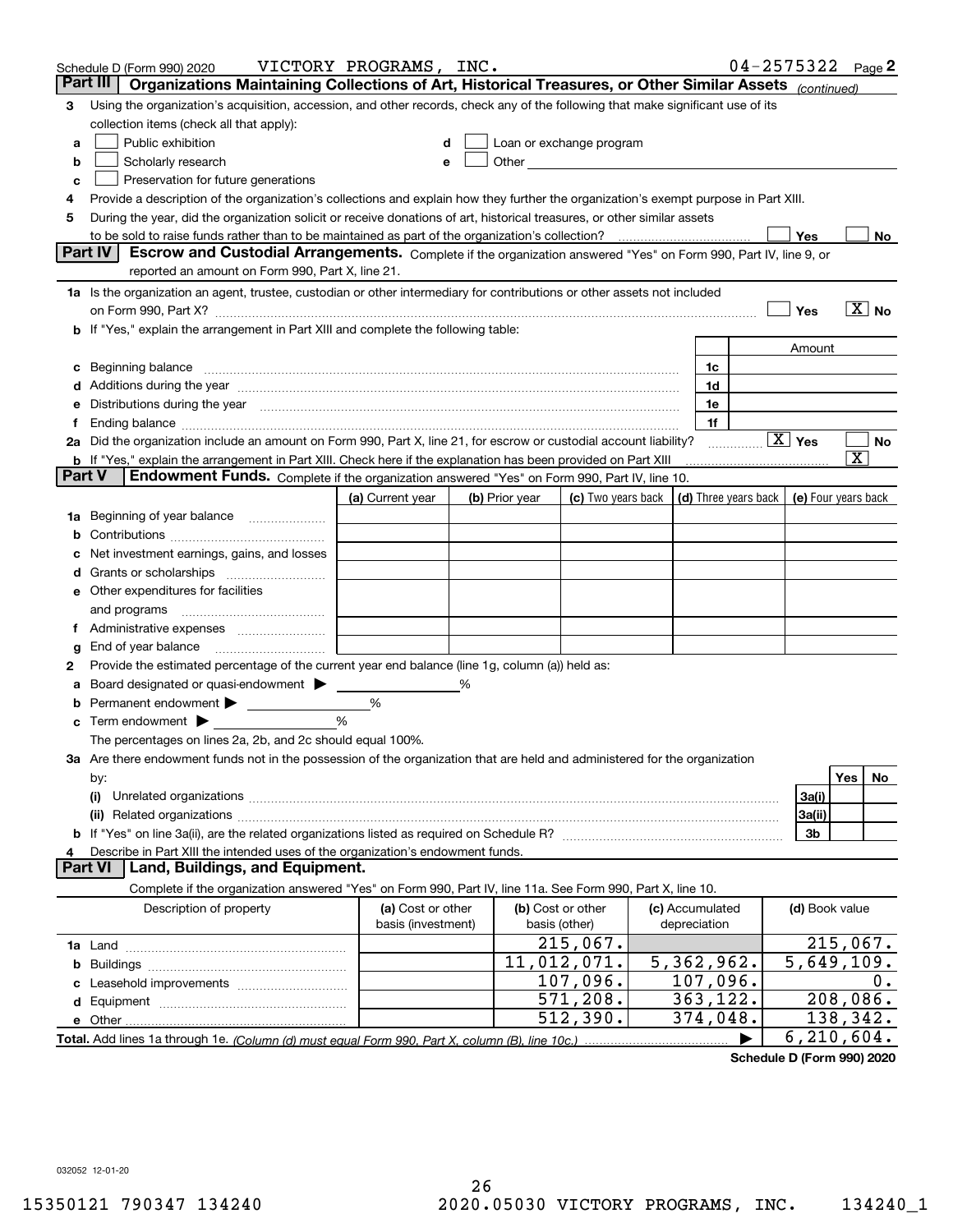| VICTORY PROGRAMS, INC.<br>Schedule D (Form 990) 2020                                                              |                 |                                                           | 04-2575322 $_{Page}$ 3 |
|-------------------------------------------------------------------------------------------------------------------|-----------------|-----------------------------------------------------------|------------------------|
| <b>Part VII</b><br><b>Investments - Other Securities.</b>                                                         |                 |                                                           |                        |
| Complete if the organization answered "Yes" on Form 990, Part IV, line 11b. See Form 990, Part X, line 12.        |                 |                                                           |                        |
| (a) Description of security or category (including name of security)                                              | (b) Book value  | (c) Method of valuation: Cost or end-of-year market value |                        |
|                                                                                                                   |                 |                                                           |                        |
| (2) Closely held equity interests                                                                                 |                 |                                                           |                        |
| (3) Other                                                                                                         |                 |                                                           |                        |
|                                                                                                                   |                 |                                                           |                        |
| (A)                                                                                                               |                 |                                                           |                        |
| (B)                                                                                                               |                 |                                                           |                        |
| (C)                                                                                                               |                 |                                                           |                        |
| (D)                                                                                                               |                 |                                                           |                        |
| (E)                                                                                                               |                 |                                                           |                        |
| (F)                                                                                                               |                 |                                                           |                        |
| (G)                                                                                                               |                 |                                                           |                        |
| (H)                                                                                                               |                 |                                                           |                        |
| Total. (Col. (b) must equal Form 990, Part X, col. (B) line 12.)                                                  |                 |                                                           |                        |
| Part VIII Investments - Program Related.                                                                          |                 |                                                           |                        |
| Complete if the organization answered "Yes" on Form 990, Part IV, line 11c. See Form 990, Part X, line 13.        |                 |                                                           |                        |
| (a) Description of investment                                                                                     | (b) Book value  | (c) Method of valuation: Cost or end-of-year market value |                        |
| (1)                                                                                                               |                 |                                                           |                        |
| (2)                                                                                                               |                 |                                                           |                        |
| (3)                                                                                                               |                 |                                                           |                        |
| (4)                                                                                                               |                 |                                                           |                        |
| (5)                                                                                                               |                 |                                                           |                        |
| (6)                                                                                                               |                 |                                                           |                        |
| (7)                                                                                                               |                 |                                                           |                        |
|                                                                                                                   |                 |                                                           |                        |
| (8)                                                                                                               |                 |                                                           |                        |
| (9)                                                                                                               |                 |                                                           |                        |
| Total. (Col. (b) must equal Form 990, Part X, col. (B) line 13.)<br>Part IX<br><b>Other Assets.</b>               |                 |                                                           |                        |
| Complete if the organization answered "Yes" on Form 990, Part IV, line 11d. See Form 990, Part X, line 15.        |                 |                                                           |                        |
|                                                                                                                   | (a) Description |                                                           | (b) Book value         |
| (1)                                                                                                               |                 |                                                           |                        |
| (2)                                                                                                               |                 |                                                           |                        |
| (3)                                                                                                               |                 |                                                           |                        |
| (4)                                                                                                               |                 |                                                           |                        |
| (5)                                                                                                               |                 |                                                           |                        |
| (6)                                                                                                               |                 |                                                           |                        |
| (7)                                                                                                               |                 |                                                           |                        |
| (8)                                                                                                               |                 |                                                           |                        |
| (9)                                                                                                               |                 |                                                           |                        |
| Total. (Column (b) must equal Form 990. Part X, col. (B) line 15.)                                                |                 |                                                           |                        |
| <b>Other Liabilities.</b><br>Part <sub>X</sub>                                                                    |                 |                                                           |                        |
| Complete if the organization answered "Yes" on Form 990, Part IV, line 11e or 11f. See Form 990, Part X, line 25. |                 |                                                           |                        |
| (a) Description of liability<br>1.                                                                                |                 |                                                           | (b) Book value         |
| (1)<br>Federal income taxes                                                                                       |                 |                                                           |                        |
| SECURITY DEPOSITS<br>(2)                                                                                          |                 |                                                           | 29,092.                |
| (3)                                                                                                               |                 |                                                           |                        |
| (4)                                                                                                               |                 |                                                           |                        |
|                                                                                                                   |                 |                                                           |                        |
| (5)                                                                                                               |                 |                                                           |                        |
| (6)                                                                                                               |                 |                                                           |                        |
| (7)                                                                                                               |                 |                                                           |                        |
| (8)                                                                                                               |                 |                                                           |                        |
| (9)                                                                                                               |                 |                                                           |                        |
| Total. (Column (b) must equal Form 990, Part X, col. (B) line 25.)                                                |                 |                                                           | 29,092.                |

**2.** Liability for uncertain tax positions. In Part XIII, provide the text of the footnote to the organization's financial statements that reports the organization's liability for uncertain tax positions under FASB ASC 740. Check here if the text of the footnote has been provided in Part XIII  $\boxed{\text{X}}$ 

**Schedule D (Form 990) 2020**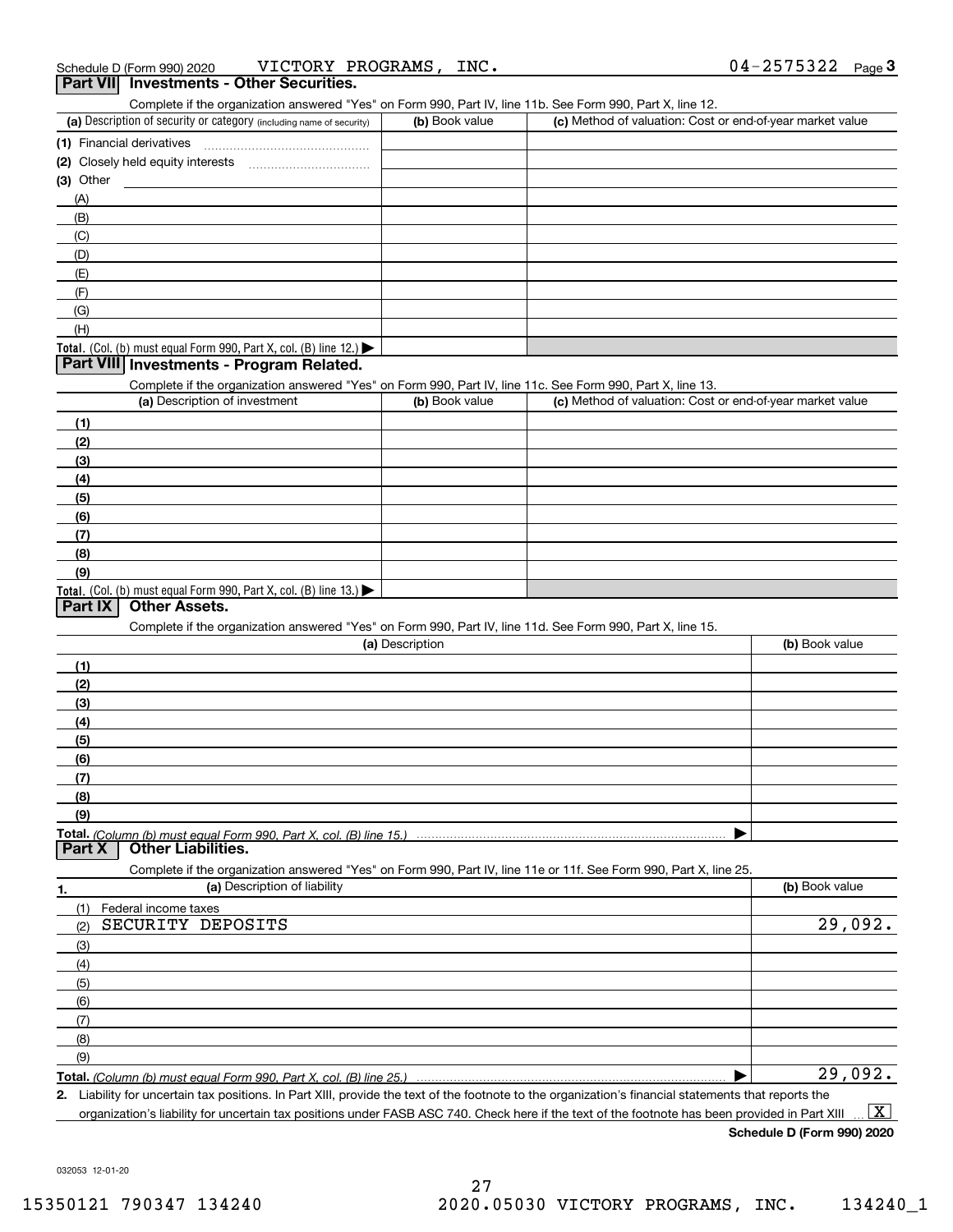|    | VICTORY PROGRAMS, INC.<br>Schedule D (Form 990) 2020                                                                                                                                                                                |                |          |                | $04 - 2575322$ Page 4 |
|----|-------------------------------------------------------------------------------------------------------------------------------------------------------------------------------------------------------------------------------------|----------------|----------|----------------|-----------------------|
|    | Reconciliation of Revenue per Audited Financial Statements With Revenue per Return.<br>Part XI                                                                                                                                      |                |          |                |                       |
|    | Complete if the organization answered "Yes" on Form 990, Part IV, line 12a.                                                                                                                                                         |                |          |                |                       |
| 1  | Total revenue, gains, and other support per audited financial statements                                                                                                                                                            |                |          | $\blacksquare$ | 14, 297, 774.         |
| 2  | Amounts included on line 1 but not on Form 990, Part VIII, line 12:                                                                                                                                                                 |                |          |                |                       |
|    | Net unrealized gains (losses) on investments [11] matter contracts and the unrealized gains (losses) on investments                                                                                                                 | 2a             |          |                |                       |
| b  |                                                                                                                                                                                                                                     | 2 <sub>b</sub> | 25, 299. |                |                       |
| c  | Recoveries of prior year grants [11] Recoveries of prior year grants [11] Recoveries of prior year grants                                                                                                                           | 2c             |          |                |                       |
| d  | Other (Describe in Part XIII.)                                                                                                                                                                                                      | 2d             |          |                |                       |
| е  | Add lines 2a through 2d                                                                                                                                                                                                             |                |          | <b>2e</b>      | 25,299.               |
| 3  |                                                                                                                                                                                                                                     |                |          | $\mathbf{3}$   | 14, 272, 475.         |
|    | Amounts included on Form 990, Part VIII, line 12, but not on line 1:                                                                                                                                                                |                |          |                |                       |
| a  | Investment expenses not included on Form 990, Part VIII, line 7b                                                                                                                                                                    | 4a             |          |                |                       |
| b  | Other (Describe in Part XIII.) <b>Construction Contract Construction</b> Chemical Construction Chemical Chemical Chemical Chemical Chemical Chemical Chemical Chemical Chemical Chemical Chemical Chemical Chemical Chemical Chemic | 4b             |          |                |                       |
|    | Add lines 4a and 4b                                                                                                                                                                                                                 |                |          | 4c             |                       |
| 5  |                                                                                                                                                                                                                                     |                |          | 5              | 14, 272, 475.         |
|    | Part XII   Reconciliation of Expenses per Audited Financial Statements With Expenses per Return.                                                                                                                                    |                |          |                |                       |
|    | Complete if the organization answered "Yes" on Form 990, Part IV, line 12a.                                                                                                                                                         |                |          |                |                       |
| 1. | Total expenses and losses per audited financial statements [11] [12] contain an intervention and contain a statements [13] [13] and the statements [13] [13] and the statements [13] and the statements [13] and the statement      |                |          | $\mathbf{1}$   | 13,658,680.           |
| 2  | Amounts included on line 1 but not on Form 990, Part IX, line 25:                                                                                                                                                                   |                |          |                |                       |
| a  |                                                                                                                                                                                                                                     | 2a             | 25, 299. |                |                       |
| b  |                                                                                                                                                                                                                                     | 2 <sub>b</sub> |          |                |                       |
| c  |                                                                                                                                                                                                                                     | 2c             |          |                |                       |
|    | Other (Describe in Part XIII.) (2000) (2000) (2000) (2010) (2010) (2010) (2010) (2010) (2010) (2010) (2010) (20                                                                                                                     | 2d             |          |                |                       |
| e  |                                                                                                                                                                                                                                     |                |          |                |                       |
|    | Add lines 2a through 2d <b>contained a contained a contained a contained a</b> contained a contained a contained a contained a contained a contained a contained a contained a contained a contained a contained a contained a cont |                |          | 2e             | 25, 299.              |
| 3  |                                                                                                                                                                                                                                     |                |          | $\mathbf{R}$   | 13,633,381.           |
| 4  | Amounts included on Form 990, Part IX, line 25, but not on line 1:                                                                                                                                                                  |                |          |                |                       |
| a  |                                                                                                                                                                                                                                     | 4a             |          |                |                       |
| b  |                                                                                                                                                                                                                                     | 4b             |          |                |                       |
|    | Add lines 4a and 4b                                                                                                                                                                                                                 |                |          | 4c             |                       |
|    | Part XIII Supplemental Information.                                                                                                                                                                                                 |                |          | 5              | 13,633,381.           |

Provide the descriptions required for Part II, lines 3, 5, and 9; Part III, lines 1a and 4; Part IV, lines 1b and 2b; Part V, line 4; Part X, line 2; Part XI, lines 2d and 4b; and Part XII, lines 2d and 4b. Also complete this part to provide any additional information.

#### PART IV, LINE 2B:

| THE ORGANIZATION ACTS AS AN INTERMEDIARY FOR DHCD FLEX FUNDS. UNDER THE     |
|-----------------------------------------------------------------------------|
| TERMS OF THE AGREEMENT, THE ORGANIZATION IS TO DISTRIBUTE FUNDS TO PAY FOR  |
| THE RENTS OF QUALIFIED PROGRAM PARTICIPANTS FOR UP TO 18 MONTHS. THE        |
| ORGANIZATION HAS NO VARIANCE POWER OVER THE FUNDS AND AMOUNTS HELD ON       |
| BEHALF OF ELIGIBLE PROGRAM PARTICIPANTS ARE INCLUDED IN OTHER ASSETS ON     |
| THE ACCOMPANYING STATEMENT OF FINANCIAL POSITION. A CORRESPONDING           |
| LIABILITY IS INCLUDED IN OTHER CURRENT LIABILITIES ON THE ACCOMPANYING      |
| STATEMENT OF FINANCIAL POSITION. THE FUNDS HELD ON<br>BEHALF OF DHCD AMOUNT |
| TO \$26,523 AT JUNE 30, 2021.                                               |
|                                                                             |

28

PART X, LINE 2: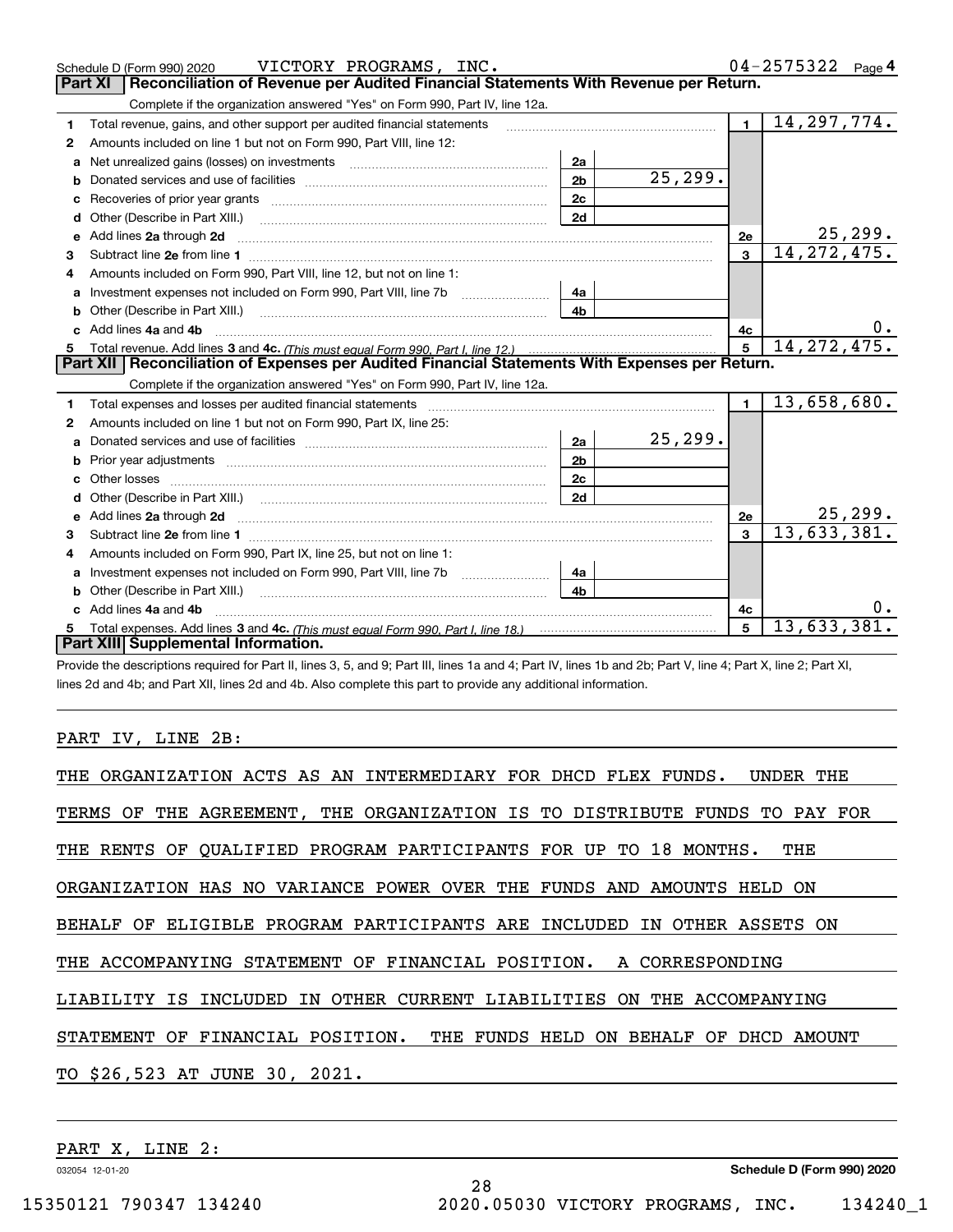| Schedule D (Form 990) 2020 VICTORY PROGRAMS, INC. 04-2575322 Page 5       |  |
|---------------------------------------------------------------------------|--|
| <b>Part XIII Supplemental Information</b> (continued)                     |  |
| THE ORGANIZATION ACCOUNTS FOR UNCERTAIN TAX POSITIONS IN ACCORDANCE WITH  |  |
| FASB ASC TOPIC INCOME TAXES. THIS TOPIC PRESCRIBES A RECOGNITION          |  |
| THRESHOLD AND MEASUREMENT PROCESS FOR FINANCIAL STATEMENT RECOGNITION OF  |  |
| UNCERTAIN TAX POSITIONS TAKEN OR EXPECTED TO BE TAKEN IN A TAX RETURN.    |  |
| THIS TOPIC ALSO PROVIDES GUIDANCE ON RECOGNITION, DERECOGNITION,          |  |
| CLASSIFICATION, INTEREST AND PENALTIES, ACCOUNTING IN INTERIM PERIODS,    |  |
| DISCLOSURE AND TRANSITION. AT JUNE 30, 2021, MANAGEMENT BELIEVES THAT THE |  |
| ORGANIZATION HAS NO MATERIAL UNCERTAIN TAX POSITIONS. THE ORGANIZATION    |  |
| FILES INFORMATIONAL TAX RETURNS IN THE U.S. FEDERAL AND MASSACHUSETTS     |  |
| STATE JURISDICTIONS.                                                      |  |
|                                                                           |  |
|                                                                           |  |
|                                                                           |  |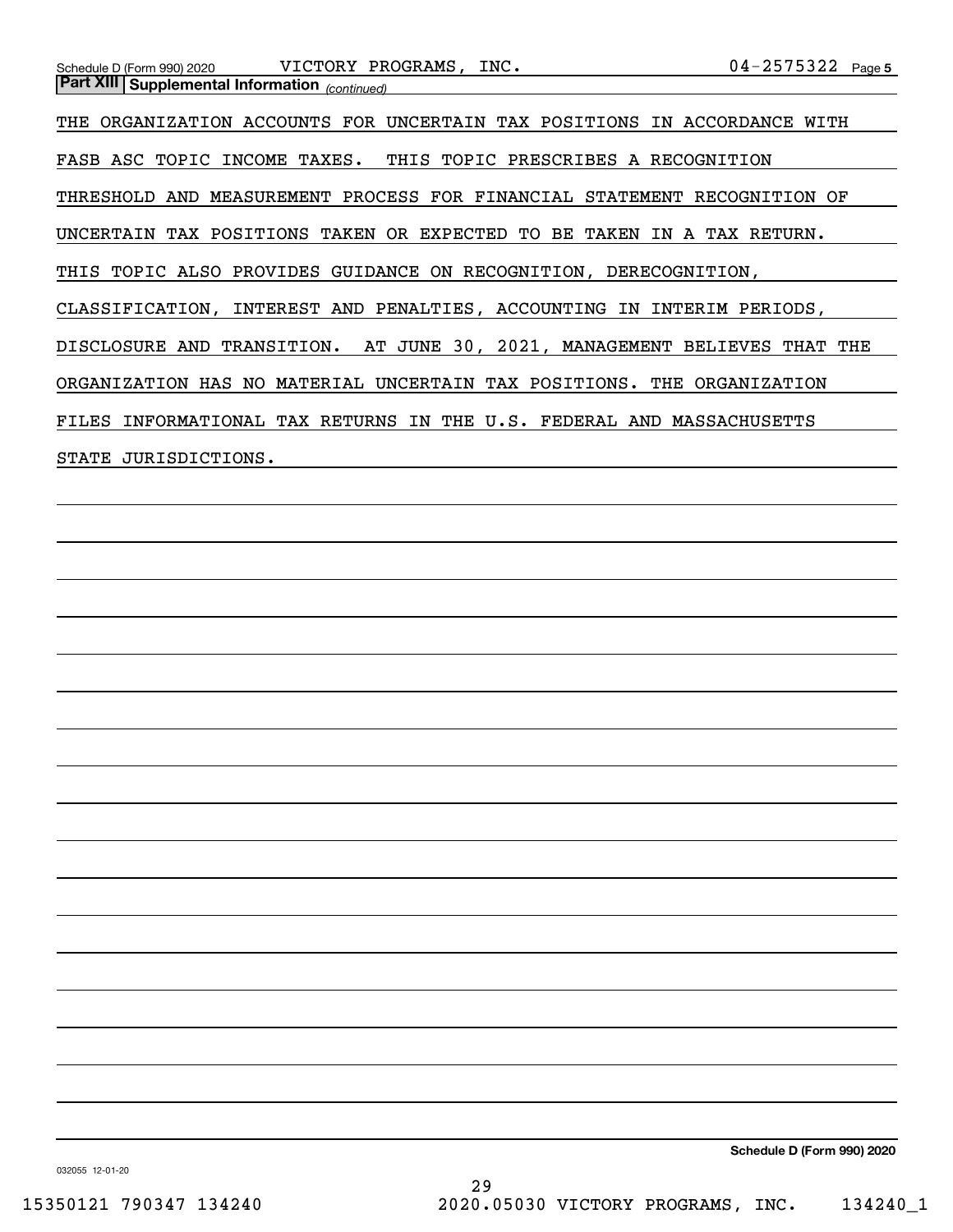|        | <b>Compensation Information</b><br><b>SCHEDULE J</b>                                                                                                                                                                                 |                                       | OMB No. 1545-0047     |            |                         |  |
|--------|--------------------------------------------------------------------------------------------------------------------------------------------------------------------------------------------------------------------------------------|---------------------------------------|-----------------------|------------|-------------------------|--|
|        | (Form 990)<br>For certain Officers, Directors, Trustees, Key Employees, and Highest                                                                                                                                                  |                                       |                       |            |                         |  |
|        | <b>Compensated Employees</b>                                                                                                                                                                                                         |                                       |                       |            |                         |  |
|        | Complete if the organization answered "Yes" on Form 990, Part IV, line 23.                                                                                                                                                           |                                       | <b>Open to Public</b> |            |                         |  |
|        | Attach to Form 990.<br>Department of the Treasury<br>Go to www.irs.gov/Form990 for instructions and the latest information.<br>Internal Revenue Service                                                                              |                                       | Inspection            |            |                         |  |
|        | Name of the organization                                                                                                                                                                                                             | <b>Employer identification number</b> |                       |            |                         |  |
|        | VICTORY PROGRAMS, INC.                                                                                                                                                                                                               | 04-2575322                            |                       |            |                         |  |
| Part I | <b>Questions Regarding Compensation</b>                                                                                                                                                                                              |                                       |                       |            |                         |  |
|        |                                                                                                                                                                                                                                      |                                       |                       | <b>Yes</b> | No                      |  |
|        | <b>1a</b> Check the appropriate box(es) if the organization provided any of the following to or for a person listed on Form 990,                                                                                                     |                                       |                       |            |                         |  |
|        | Part VII, Section A, line 1a. Complete Part III to provide any relevant information regarding these items.                                                                                                                           |                                       |                       |            |                         |  |
|        | First-class or charter travel<br>Housing allowance or residence for personal use                                                                                                                                                     |                                       |                       |            |                         |  |
|        | Payments for business use of personal residence<br>Travel for companions                                                                                                                                                             |                                       |                       |            |                         |  |
|        | Health or social club dues or initiation fees<br>Tax indemnification and gross-up payments                                                                                                                                           |                                       |                       |            |                         |  |
|        | Discretionary spending account<br>Personal services (such as maid, chauffeur, chef)                                                                                                                                                  |                                       |                       |            |                         |  |
|        |                                                                                                                                                                                                                                      |                                       |                       |            |                         |  |
|        | <b>b</b> If any of the boxes on line 1a are checked, did the organization follow a written policy regarding payment or                                                                                                               |                                       |                       |            |                         |  |
|        | reimbursement or provision of all of the expenses described above? If "No," complete Part III to explain                                                                                                                             |                                       | 1b                    |            |                         |  |
| 2      | Did the organization require substantiation prior to reimbursing or allowing expenses incurred by all directors,                                                                                                                     |                                       |                       |            |                         |  |
|        | trustees, and officers, including the CEO/Executive Director, regarding the items checked on line 1a?                                                                                                                                |                                       | $\mathbf{2}$          |            |                         |  |
|        |                                                                                                                                                                                                                                      |                                       |                       |            |                         |  |
| З      | Indicate which, if any, of the following the organization used to establish the compensation of the organization's                                                                                                                   |                                       |                       |            |                         |  |
|        | CEO/Executive Director. Check all that apply. Do not check any boxes for methods used by a related organization to                                                                                                                   |                                       |                       |            |                         |  |
|        | establish compensation of the CEO/Executive Director, but explain in Part III.                                                                                                                                                       |                                       |                       |            |                         |  |
|        | Compensation committee<br>Written employment contract                                                                                                                                                                                |                                       |                       |            |                         |  |
|        | Compensation survey or study<br>Independent compensation consultant                                                                                                                                                                  |                                       |                       |            |                         |  |
|        | Form 990 of other organizations<br>Approval by the board or compensation committee                                                                                                                                                   |                                       |                       |            |                         |  |
|        |                                                                                                                                                                                                                                      |                                       |                       |            |                         |  |
|        | During the year, did any person listed on Form 990, Part VII, Section A, line 1a, with respect to the filing                                                                                                                         |                                       |                       |            |                         |  |
|        | organization or a related organization:                                                                                                                                                                                              |                                       |                       |            |                         |  |
| а      | Receive a severance payment or change-of-control payment?                                                                                                                                                                            |                                       | 4a                    |            | х                       |  |
| b      | Participate in or receive payment from a supplemental nonqualified retirement plan?                                                                                                                                                  |                                       | 4b                    |            | $\overline{\textbf{X}}$ |  |
| с      | Participate in or receive payment from an equity-based compensation arrangement?                                                                                                                                                     |                                       | 4c                    |            | $\overline{\mathbf{x}}$ |  |
|        | If "Yes" to any of lines 4a-c, list the persons and provide the applicable amounts for each item in Part III.                                                                                                                        |                                       |                       |            |                         |  |
|        |                                                                                                                                                                                                                                      |                                       |                       |            |                         |  |
|        | Only section 501(c)(3), 501(c)(4), and 501(c)(29) organizations must complete lines 5-9.                                                                                                                                             |                                       |                       |            |                         |  |
|        | For persons listed on Form 990, Part VII, Section A, line 1a, did the organization pay or accrue any compensation                                                                                                                    |                                       |                       |            |                         |  |
|        | contingent on the revenues of:                                                                                                                                                                                                       |                                       |                       |            |                         |  |
|        | a The organization? <b>Constitution</b> and the organization? <b>Constitution</b> and the organization?                                                                                                                              |                                       | 5а                    |            | х                       |  |
|        |                                                                                                                                                                                                                                      |                                       | 5b                    |            | $\overline{\mathbf{x}}$ |  |
|        | If "Yes" on line 5a or 5b, describe in Part III.                                                                                                                                                                                     |                                       |                       |            |                         |  |
| 6.     | For persons listed on Form 990, Part VII, Section A, line 1a, did the organization pay or accrue any compensation                                                                                                                    |                                       |                       |            |                         |  |
|        | contingent on the net earnings of:                                                                                                                                                                                                   |                                       |                       |            |                         |  |
|        | a The organization? <b>Entitled Strategies and Strategies and Strategies and Strategies and Strategies and Strategies and Strategies and Strategies and Strategies and Strategies and Strategies and Strategies and Strategies a</b> |                                       | 6a                    |            | х                       |  |
|        |                                                                                                                                                                                                                                      |                                       | 6b                    |            | $\overline{\mathbf{x}}$ |  |
|        | If "Yes" on line 6a or 6b, describe in Part III.                                                                                                                                                                                     |                                       |                       |            |                         |  |
|        | 7 For persons listed on Form 990, Part VII, Section A, line 1a, did the organization provide any nonfixed payments                                                                                                                   |                                       |                       |            |                         |  |
|        |                                                                                                                                                                                                                                      |                                       | $\overline{7}$        |            | х                       |  |
| 8      | Were any amounts reported on Form 990, Part VII, paid or accrued pursuant to a contract that was subject to the                                                                                                                      |                                       |                       |            |                         |  |
|        | initial contract exception described in Regulations section 53.4958-4(a)(3)? If "Yes," describe in Part III                                                                                                                          |                                       | 8                     |            | х                       |  |
| 9      | If "Yes" on line 8, did the organization also follow the rebuttable presumption procedure described in                                                                                                                               |                                       |                       |            |                         |  |
|        |                                                                                                                                                                                                                                      |                                       | 9                     |            |                         |  |
|        | For Danorwork Poduction Act Notice, see the Instructions for Form 000                                                                                                                                                                | Schodule I (Form 000) 2020            |                       |            |                         |  |

LHA For Paperwork Reduction Act Notice, see the Instructions for Form 990. Schedule J (Form 990) 2020

032111 12-07-20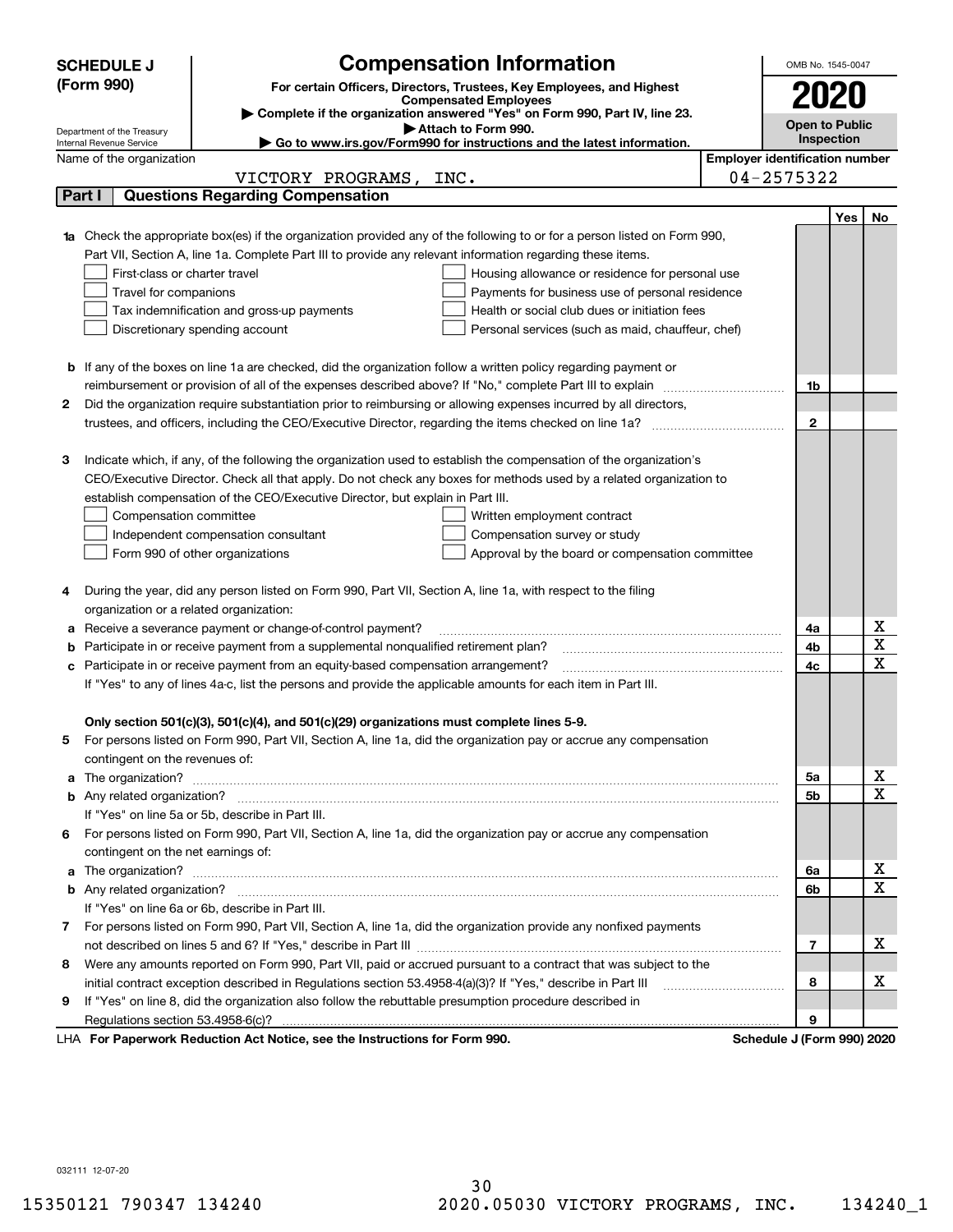04-2575322

**2**

# **Part II Officers, Directors, Trustees, Key Employees, and Highest Compensated Employees.**  Schedule J (Form 990) 2020 Page Use duplicate copies if additional space is needed.

For each individual whose compensation must be reported on Schedule J, report compensation from the organization on row (i) and from related organizations, described in the instructions, on row (ii). Do not list any individuals that aren't listed on Form 990, Part VII.

**Note:**  The sum of columns (B)(i)-(iii) for each listed individual must equal the total amount of Form 990, Part VII, Section A, line 1a, applicable column (D) and (E) amounts for that individual.

|                     |                    | (B) Breakdown of W-2 and/or 1099-MISC compensation |                                           |                                           | (C) Retirement and<br>other deferred | (D) Nontaxable<br>benefits | (E) Total of columns<br>$(B)(i)-(D)$ | (F) Compensation<br>in column (B)         |
|---------------------|--------------------|----------------------------------------------------|-------------------------------------------|-------------------------------------------|--------------------------------------|----------------------------|--------------------------------------|-------------------------------------------|
| (A) Name and Title  |                    | (i) Base<br>compensation                           | (ii) Bonus &<br>incentive<br>compensation | (iii) Other<br>reportable<br>compensation | compensation                         |                            |                                      | reported as deferred<br>on prior Form 990 |
| SARAH PORTER<br>(1) | (i)                | 200,000.                                           | $\overline{0}$ .                          | $\overline{0}$ .                          | $\overline{0}$ .                     | 7,892.                     | 207,892.                             | 0.                                        |
| EXECUTIVE DIRECTOR  | <u>(ii)</u>        | $\overline{0}$ .                                   | $\overline{0}$ .                          | $\overline{0}$ .                          | $\overline{0}$ .                     | $\overline{0}$ .           | $\overline{0}$ .                     | $\overline{0}$ .                          |
|                     | (i)                |                                                    |                                           |                                           |                                      |                            |                                      |                                           |
|                     | <u>(ii)</u>        |                                                    |                                           |                                           |                                      |                            |                                      |                                           |
|                     | (i)                |                                                    |                                           |                                           |                                      |                            |                                      |                                           |
|                     | <u>(ii)</u>        |                                                    |                                           |                                           |                                      |                            |                                      |                                           |
|                     | (i)                |                                                    |                                           |                                           |                                      |                            |                                      |                                           |
|                     | (ii)               |                                                    |                                           |                                           |                                      |                            |                                      |                                           |
|                     | $(\sf{i})$         |                                                    |                                           |                                           |                                      |                            |                                      |                                           |
|                     | (ii)               |                                                    |                                           |                                           |                                      |                            |                                      |                                           |
|                     | $(\sf{i})$<br>(ii) |                                                    |                                           |                                           |                                      |                            |                                      |                                           |
|                     | $(\sf{i})$         |                                                    |                                           |                                           |                                      |                            |                                      |                                           |
|                     | <u>(ii)</u>        |                                                    |                                           |                                           |                                      |                            |                                      |                                           |
|                     | $(\sf{i})$         |                                                    |                                           |                                           |                                      |                            |                                      |                                           |
|                     | <u>(ii)</u>        |                                                    |                                           |                                           |                                      |                            |                                      |                                           |
|                     | $(\sf{i})$         |                                                    |                                           |                                           |                                      |                            |                                      |                                           |
|                     | <u>(ii)</u>        |                                                    |                                           |                                           |                                      |                            |                                      |                                           |
|                     | (i)                |                                                    |                                           |                                           |                                      |                            |                                      |                                           |
|                     | (ii)               |                                                    |                                           |                                           |                                      |                            |                                      |                                           |
|                     | (i)                |                                                    |                                           |                                           |                                      |                            |                                      |                                           |
|                     | (ii)               |                                                    |                                           |                                           |                                      |                            |                                      |                                           |
|                     | (i)                |                                                    |                                           |                                           |                                      |                            |                                      |                                           |
|                     | <u>(ii)</u>        |                                                    |                                           |                                           |                                      |                            |                                      |                                           |
|                     | (i)                |                                                    |                                           |                                           |                                      |                            |                                      |                                           |
|                     | (ii)               |                                                    |                                           |                                           |                                      |                            |                                      |                                           |
|                     | (i)<br>(ii)        |                                                    |                                           |                                           |                                      |                            |                                      |                                           |
|                     | (i)                |                                                    |                                           |                                           |                                      |                            |                                      |                                           |
|                     | <u>(ii)</u>        |                                                    |                                           |                                           |                                      |                            |                                      |                                           |
|                     | (i)                |                                                    |                                           |                                           |                                      |                            |                                      |                                           |
|                     | $\overline{}}$     |                                                    |                                           |                                           |                                      |                            |                                      |                                           |
|                     |                    |                                                    |                                           |                                           |                                      |                            |                                      |                                           |

**Schedule J (Form 990) 2020**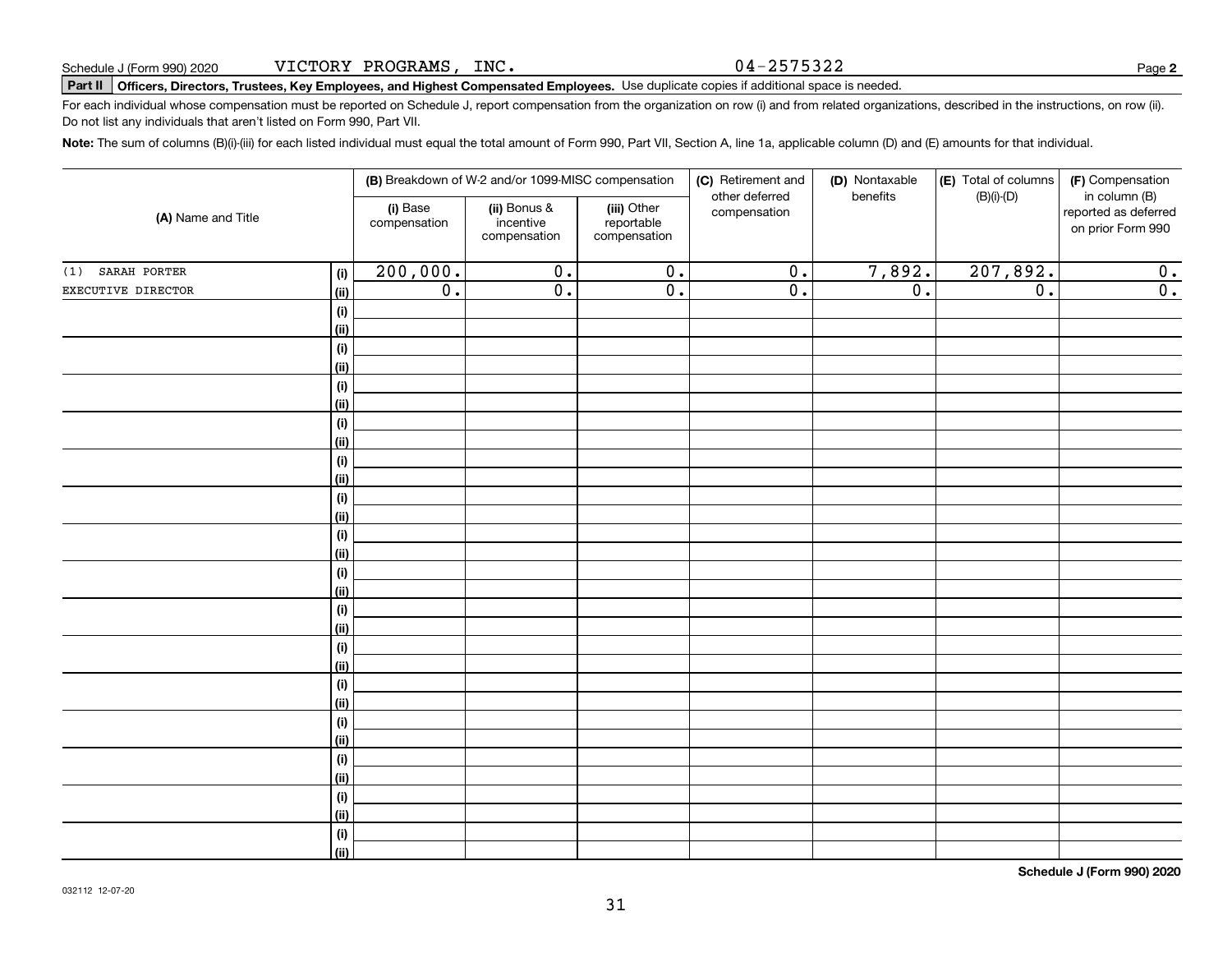#### **Part III Supplemental Information**

Schedule J (Form 990) 2020 VICTORY PROGRAMS, INC.<br>Part III Supplemental Information<br>Provide the information, explanation, or descriptions required for Part I, lines 1a, 1b, 3, 4a, 4b, 4c, 5a, 5b, 6a, 6b, 7, and 8, and for

**Schedule J (Form 990) 2020**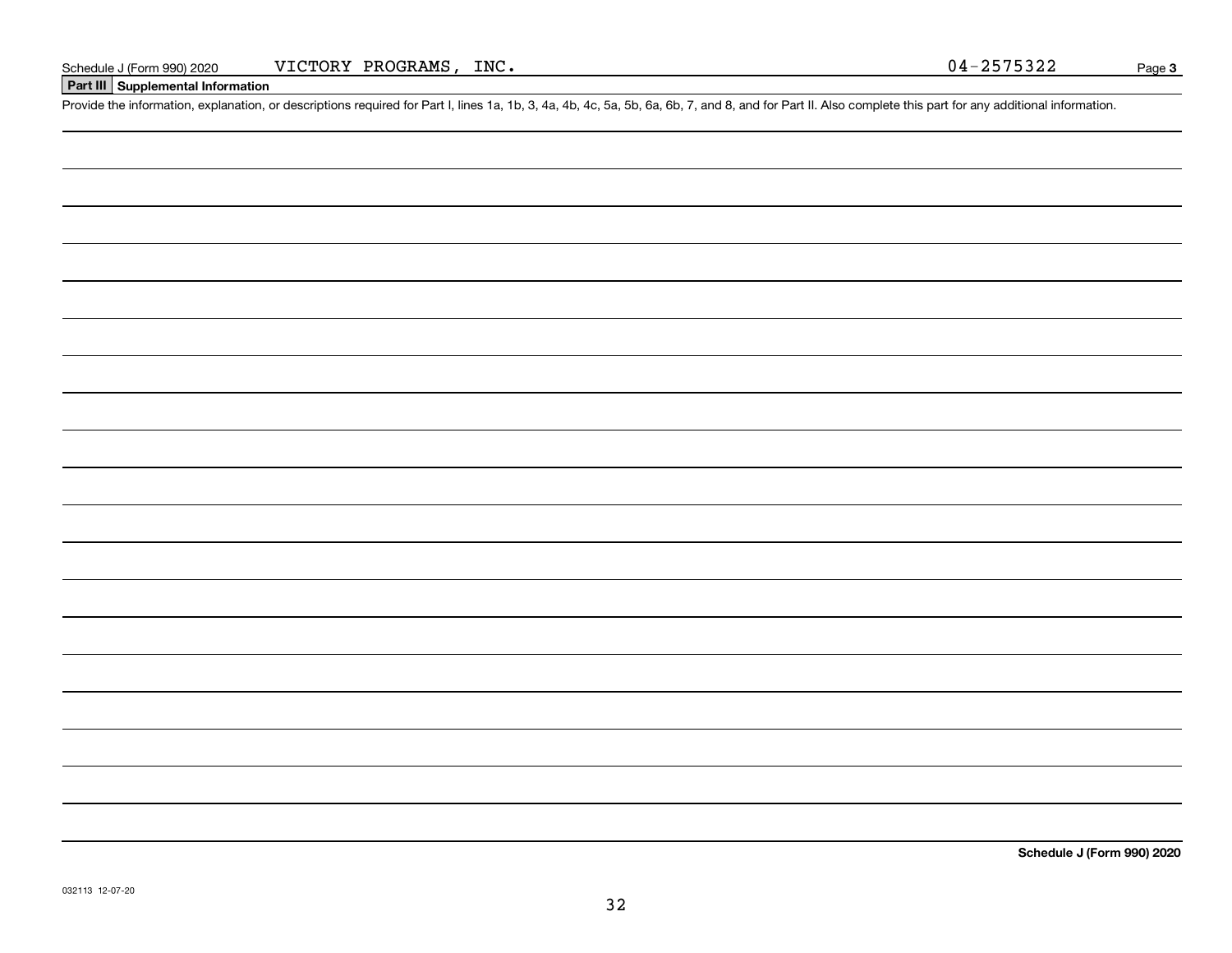#### **SCHEDULE M (Form 990)**

# **Noncash Contributions**

OMB No. 1545-0047

| Department of the Treasury |
|----------------------------|
| Internal Revenue Service   |

**Complete if the organizations answered "Yes" on Form 990, Part IV, lines 29 or 30.** <sup>J</sup>**2020 Attach to Form 990.** J

 $\blacktriangleright$ 

 **Go to www.irs.gov/Form990 for instructions and the latest information.**

| 0                            |
|------------------------------|
| Open to Public<br>Inspection |

| Name of the organization |  |
|--------------------------|--|

|  | <b>Employer identification number</b> |
|--|---------------------------------------|
|  | 04-2575322                            |

|         | VICTORY PROGRAMS, INC. |  |
|---------|------------------------|--|
| onertv: |                        |  |

| Part I | <b>Types of Property</b>                                                                                                                                                                                                                             |                               |                                      |                                                                                                      |                                                              |     |     |    |
|--------|------------------------------------------------------------------------------------------------------------------------------------------------------------------------------------------------------------------------------------------------------|-------------------------------|--------------------------------------|------------------------------------------------------------------------------------------------------|--------------------------------------------------------------|-----|-----|----|
|        |                                                                                                                                                                                                                                                      | (a)<br>Check if<br>applicable | (b)<br>Number of<br>contributions or | (c)<br>Noncash contribution<br>amounts reported on<br>items contributed Form 990, Part VIII, line 1g | (d)<br>Method of determining<br>noncash contribution amounts |     |     |    |
| 1      |                                                                                                                                                                                                                                                      |                               |                                      |                                                                                                      |                                                              |     |     |    |
| 2      |                                                                                                                                                                                                                                                      |                               |                                      |                                                                                                      |                                                              |     |     |    |
| 3      | Art - Fractional interests                                                                                                                                                                                                                           |                               |                                      |                                                                                                      |                                                              |     |     |    |
| 4      |                                                                                                                                                                                                                                                      |                               |                                      |                                                                                                      |                                                              |     |     |    |
| 5      | Clothing and household goods                                                                                                                                                                                                                         |                               |                                      |                                                                                                      |                                                              |     |     |    |
| 6      |                                                                                                                                                                                                                                                      |                               |                                      |                                                                                                      |                                                              |     |     |    |
| 7      |                                                                                                                                                                                                                                                      |                               |                                      |                                                                                                      |                                                              |     |     |    |
| 8      |                                                                                                                                                                                                                                                      |                               |                                      |                                                                                                      |                                                              |     |     |    |
| 9      |                                                                                                                                                                                                                                                      |                               |                                      |                                                                                                      |                                                              |     |     |    |
| 10     | Securities - Closely held stock                                                                                                                                                                                                                      |                               |                                      |                                                                                                      |                                                              |     |     |    |
| 11     | Securities - Partnership, LLC, or                                                                                                                                                                                                                    |                               |                                      |                                                                                                      |                                                              |     |     |    |
|        | trust interests                                                                                                                                                                                                                                      |                               |                                      |                                                                                                      |                                                              |     |     |    |
| 12     | Securities - Miscellaneous                                                                                                                                                                                                                           |                               |                                      |                                                                                                      |                                                              |     |     |    |
| 13     | Qualified conservation contribution -                                                                                                                                                                                                                |                               |                                      |                                                                                                      |                                                              |     |     |    |
|        | Historic structures                                                                                                                                                                                                                                  |                               |                                      |                                                                                                      |                                                              |     |     |    |
| 14     | Qualified conservation contribution - Other                                                                                                                                                                                                          |                               |                                      |                                                                                                      |                                                              |     |     |    |
| 15     | Real estate - Residential                                                                                                                                                                                                                            |                               |                                      |                                                                                                      |                                                              |     |     |    |
| 16     | Real estate - Commercial                                                                                                                                                                                                                             |                               |                                      |                                                                                                      |                                                              |     |     |    |
| 17     |                                                                                                                                                                                                                                                      |                               |                                      |                                                                                                      |                                                              |     |     |    |
| 18     |                                                                                                                                                                                                                                                      |                               |                                      |                                                                                                      |                                                              |     |     |    |
| 19     |                                                                                                                                                                                                                                                      | $\mathbf X$                   | 1                                    |                                                                                                      | 57,766. FAIR MARKET VALUE                                    |     |     |    |
| 20     | Drugs and medical supplies                                                                                                                                                                                                                           |                               |                                      |                                                                                                      |                                                              |     |     |    |
| 21     |                                                                                                                                                                                                                                                      |                               |                                      |                                                                                                      |                                                              |     |     |    |
| 22     |                                                                                                                                                                                                                                                      |                               |                                      |                                                                                                      |                                                              |     |     |    |
| 23     |                                                                                                                                                                                                                                                      |                               |                                      |                                                                                                      |                                                              |     |     |    |
| 24     |                                                                                                                                                                                                                                                      |                               |                                      |                                                                                                      |                                                              |     |     |    |
| 25     | $($ OTHER PROGRAM $)$<br>Other $\blacktriangleright$                                                                                                                                                                                                 | $\mathbf X$                   | $\overline{1}$                       |                                                                                                      | 158,136. FAIR MARKET VALUE                                   |     |     |    |
| 26     | Other $\blacktriangleright$                                                                                                                                                                                                                          |                               |                                      |                                                                                                      |                                                              |     |     |    |
| 27     | Other $\blacktriangleright$                                                                                                                                                                                                                          |                               |                                      |                                                                                                      |                                                              |     |     |    |
| 28     | Other $\blacktriangleright$                                                                                                                                                                                                                          |                               |                                      |                                                                                                      |                                                              |     |     |    |
| 29     | Number of Forms 8283 received by the organization during the tax year for contributions                                                                                                                                                              |                               |                                      |                                                                                                      |                                                              |     |     |    |
|        | for which the organization completed Form 8283, Part V, Donee Acknowledgement                                                                                                                                                                        |                               |                                      | 29<br>.                                                                                              |                                                              |     |     |    |
|        |                                                                                                                                                                                                                                                      |                               |                                      |                                                                                                      |                                                              |     | Yes | No |
|        | 30a During the year, did the organization receive by contribution any property reported in Part I, lines 1 through 28, that it                                                                                                                       |                               |                                      |                                                                                                      |                                                              |     |     |    |
|        | must hold for at least three years from the date of the initial contribution, and which isn't required to be used for                                                                                                                                |                               |                                      |                                                                                                      |                                                              |     |     |    |
|        | exempt purposes for the entire holding period?<br>30a                                                                                                                                                                                                |                               |                                      |                                                                                                      |                                                              |     |     | х  |
|        | <b>b</b> If "Yes," describe the arrangement in Part II.                                                                                                                                                                                              |                               |                                      |                                                                                                      |                                                              |     |     |    |
|        | Does the organization have a gift acceptance policy that requires the review of any nonstandard contributions?<br>31<br>31<br>.<br>32a Does the organization hire or use third parties or related organizations to solicit, process, or sell noncash |                               |                                      |                                                                                                      |                                                              |     |     | X  |
|        |                                                                                                                                                                                                                                                      |                               |                                      |                                                                                                      |                                                              |     |     | x  |
|        | contributions?                                                                                                                                                                                                                                       |                               |                                      |                                                                                                      |                                                              | 32a |     |    |
|        | <b>b</b> If "Yes," describe in Part II.<br>If the organization didn't report an amount in column (c) for a type of property for which column (a) is checked,                                                                                         |                               |                                      |                                                                                                      |                                                              |     |     |    |
| 33     |                                                                                                                                                                                                                                                      |                               |                                      |                                                                                                      |                                                              |     |     |    |
|        | describe in Part II.                                                                                                                                                                                                                                 |                               |                                      |                                                                                                      |                                                              |     |     |    |

For Paperwork Reduction Act Notice, see the Instructions for Form 990. Schedule M (Form 990) 2020 LHA

032141 11-23-20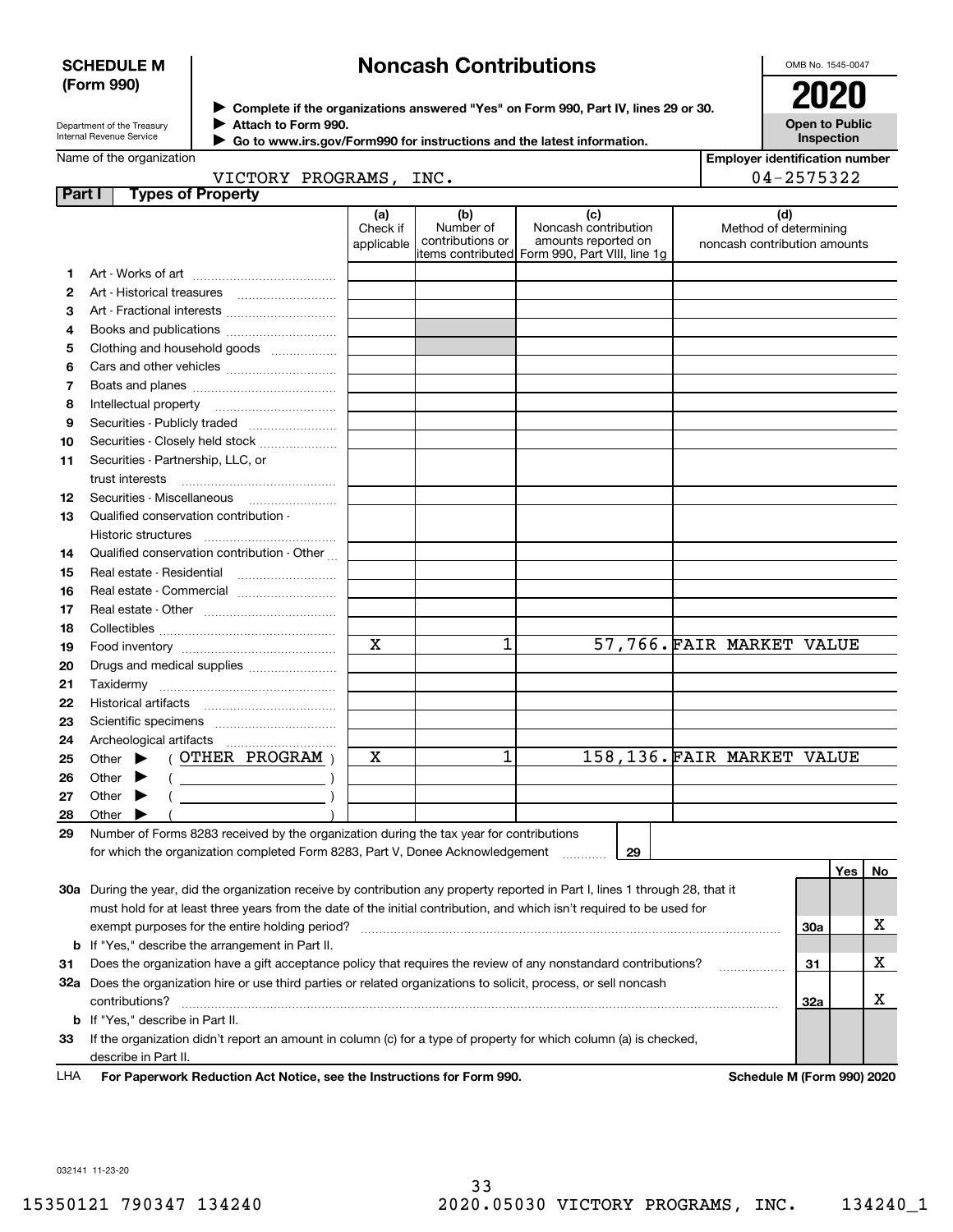**2**

| Part II   Supplemental Information. Provide the information required by Part I, lines 30b, 32b, and 33, and whether the organization   |
|----------------------------------------------------------------------------------------------------------------------------------------|
| is reporting in Part I, column (b), the number of contributions, the number of items received, or a combination of both. Also complete |
| this part for any additional information.                                                                                              |

| 032142 11-23-20 | Schedule M (Form 990) 2020 |
|-----------------|----------------------------|
|                 |                            |
|                 |                            |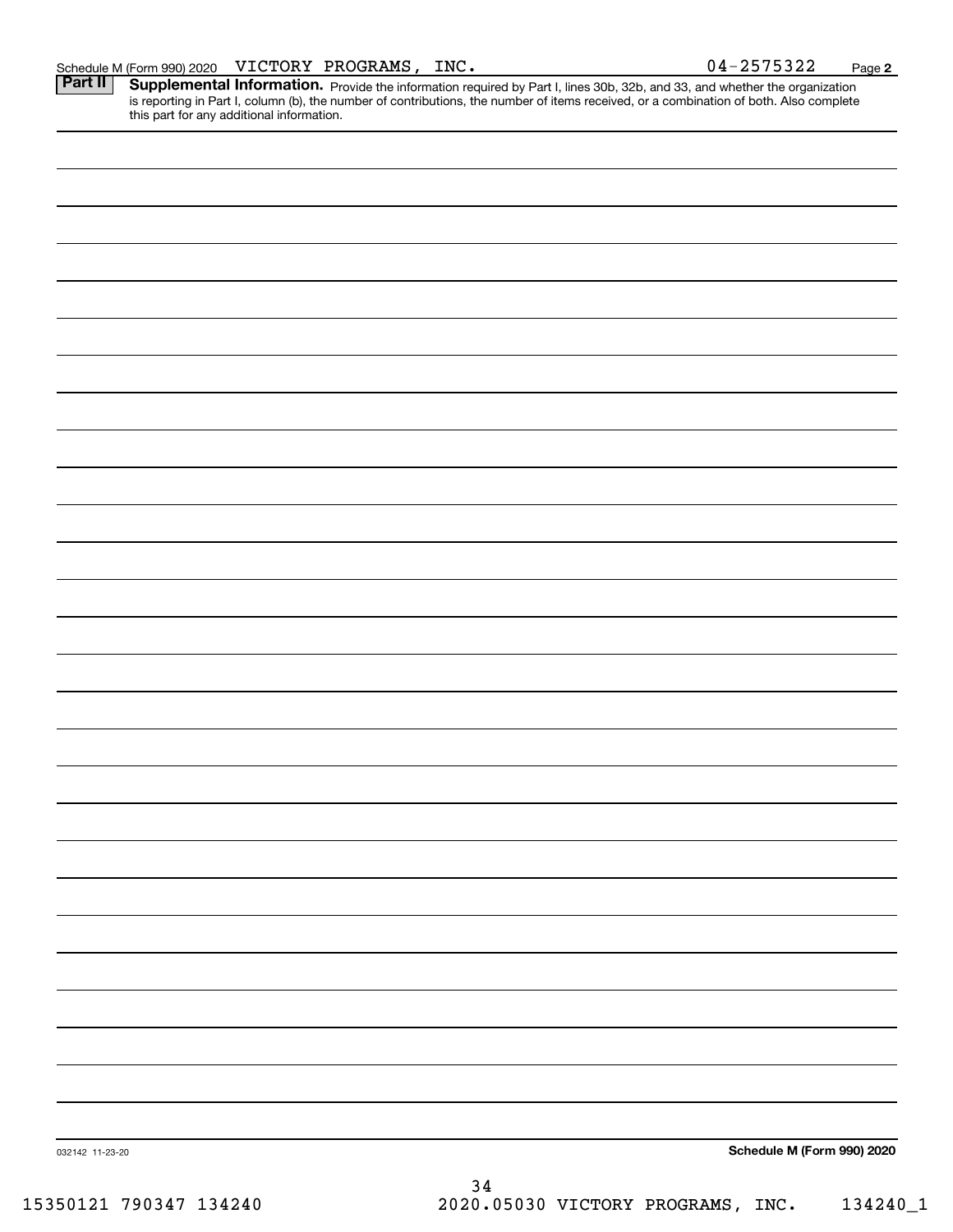**(Form 990 or 990-EZ)**

Department of the Treasury Internal Revenue Service Name of the organization

**Complete to provide information for responses to specific questions on Form 990 or 990-EZ or to provide any additional information. SCHEDULE O Supplemental Information to Form 990 or 990-EZ**

**| Attach to Form 990 or 990-EZ. | Go to www.irs.gov/Form990 for the latest information.**

**Open to Public InspectionEmployer identification number 2020**

OMB No. 1545-0047

VICTORY PROGRAMS, INC. 104-2575322

FORM 990, PART I, LINE 1, DESCRIPTION OF ORGANIZATION MISSION:

HOMELESSNESS, ADDICTION OR OTHER CHRONIC ILLNESS. WE ACCOMPLISH OUR

MISSION THROUGH TWO DIVISIONS: VICTORY HEALTH AND VICTORY HOUSING. WE

SPECIALIZE IN PROVIDING INNOVATIVE CARE AND SERVICES FOR VULNERABLE

POPULATIONS IN AN URBAN SETTING, OUR PROGRAMMING INCLUDES RESIDENTIAL

TREATMENT AND SUPPORTIVE HOUSING SERVICES TO MORE THAN 1,000 MEN, WOMEN

AND CHILDREN EACH YEAR.

FORM 990, PART III, LINE 1, DESCRIPTION OF ORGANIZATION MISSION:

INNOVATIVE CARE AND SERVICES FOR VULNERABLE POPULATIONS IN AN URBAN

SETTING, OUR PROGRAMMING INCLUDES RESIDENTIAL TREATMENT AND SUPPORTIVE

HOUSING SERVICES TO MORE THAN 1,000 MEN, WOMEN AND CHILDREN EACH YEAR.

FORM 990, PART VI, SECTION B, LINE 11B:

A MEETING WITH THE FINANCE COMMITTEE WILL BE HELD AFTER THE 990 IS

COMPLETED TO REVIEW THE 990.

FORM 990, PART VI, SECTION B, LINE 12C:

BOARD MEMBERS SIGN A CONFLICT OF INTEREST DISCLOSURE DOCUMENT EACH YEAR.

FORM 990, PART VI, SECTION B, LINE 15:

THE ORGANIZATION USES COMPARABLE DATA FROM OTHER SIMILAR ORGANIZATIONS.

FORM 990, PART VI, SECTION C, LINE 18:

FORM 1023 IS AVAILABLE UPON REQUEST AND THE FORM 990 IS AVAILABLE UPON

REQUEST.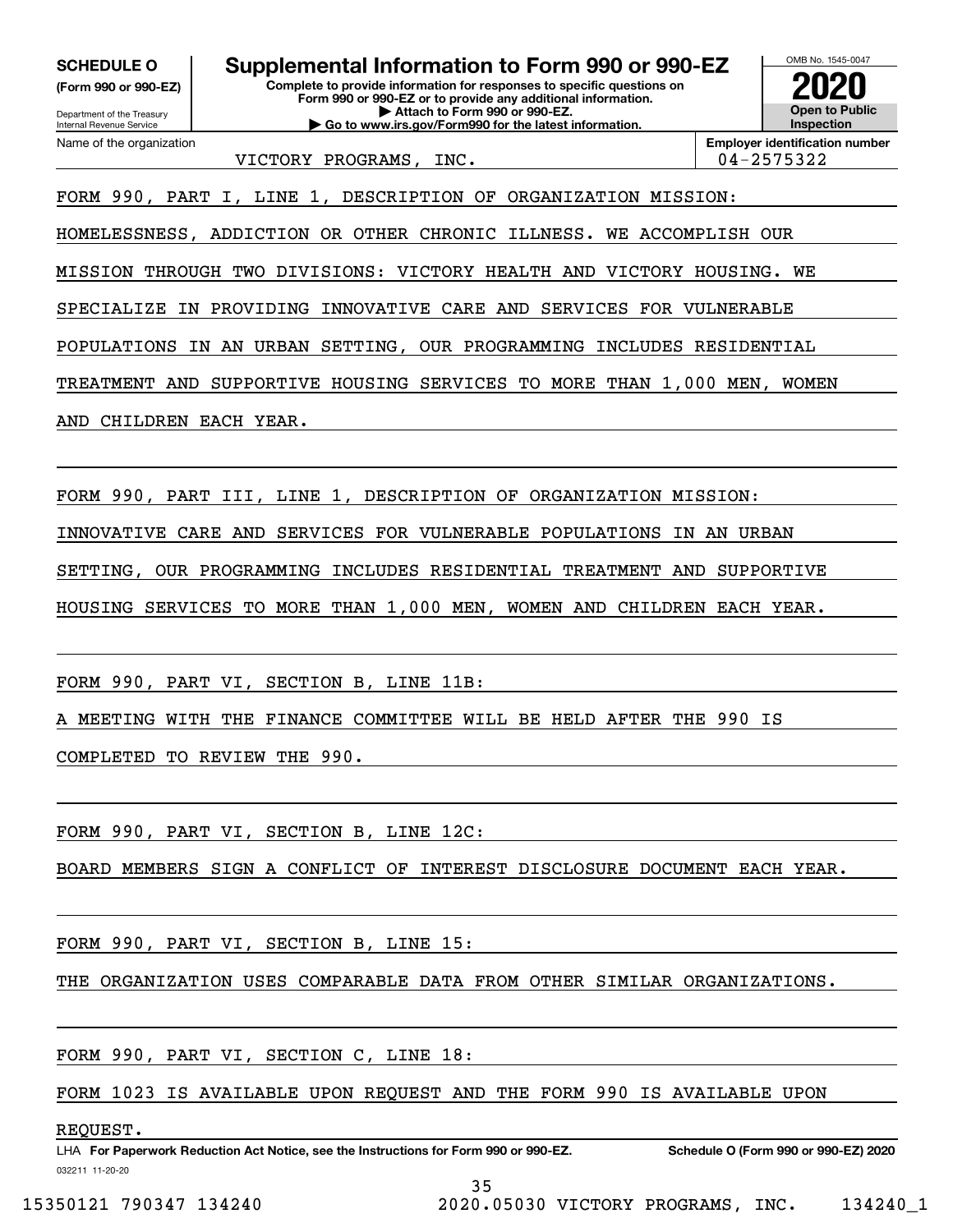| Schedule O (Form 990 or 990-EZ) 2020 |
|--------------------------------------|
|--------------------------------------|

FORM 990, PART VI, SECTION C, LINE 19:

THE ORGANIZATION'S GOVERNING DOCUMENTS, CONFLICT OF INTEREST POLICY AND

FINANCIAL STATEMENTS ARE AVAILABLE UPON REQUEST.

FORM 990, PART XII, LINE 2C:

THERE HAVE BEEN NO CHANGES FROM THE PRIOR YEAR IN THE METHODS USED BY

THE COMMITTEE RESPONSIBLE FOR OVERSIGHT OF THE AUDIT OF ITS FINANCIAL

STATEMENTS AND SELECTION OF AN INDEPENDENT ACCOUNTANT.

**Schedule O (Form 990 or 990-EZ) 2020**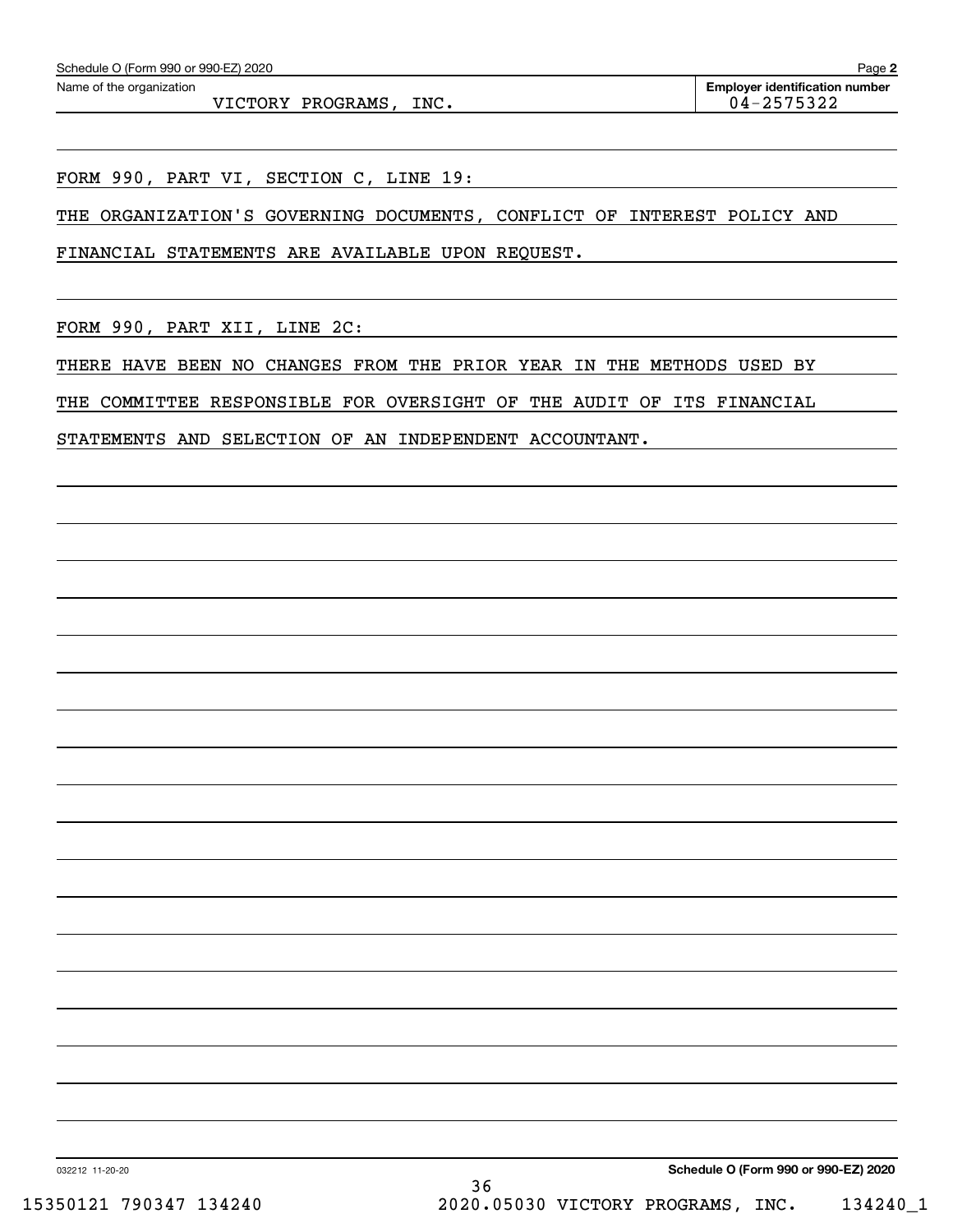# **TAX RETURN FILING INSTRUCTIONS**

MASSACHUSETTS FORM PC

#### **FOR THE YEAR ENDING**

June 30, 2021

# **Prepared For:**

VICTORY PROGRAMS, INC. 965 Masachusetts Avenue Boston, MA 02118

### **Prepared By:**

Citrin Cooperman Advisors LLC 30 Braintree Hill Office Park, Suite 300 Braintree, MA 02184

# **Amount of Tax:**

Balance due of \$1,000

#### **Make Check Payable To:**

Not applicable

#### **Mail Tax Return To:**

Non-Profit Org/Public Charities Div Office of the Attorney General One Ashburton Place Boston, MA 02108

# **Return Must Be Mailed On Or Before:**

May 16, 2022

## **Special Instructions:**

The report should be signed and dated by an authorized individual(s).

Payment for the balance due must be made electronically via the Commonwealth of Massachusetts website at:

https://www.paybill.com/maagocharities

All the necessary attachments should be included with Form PC before filing.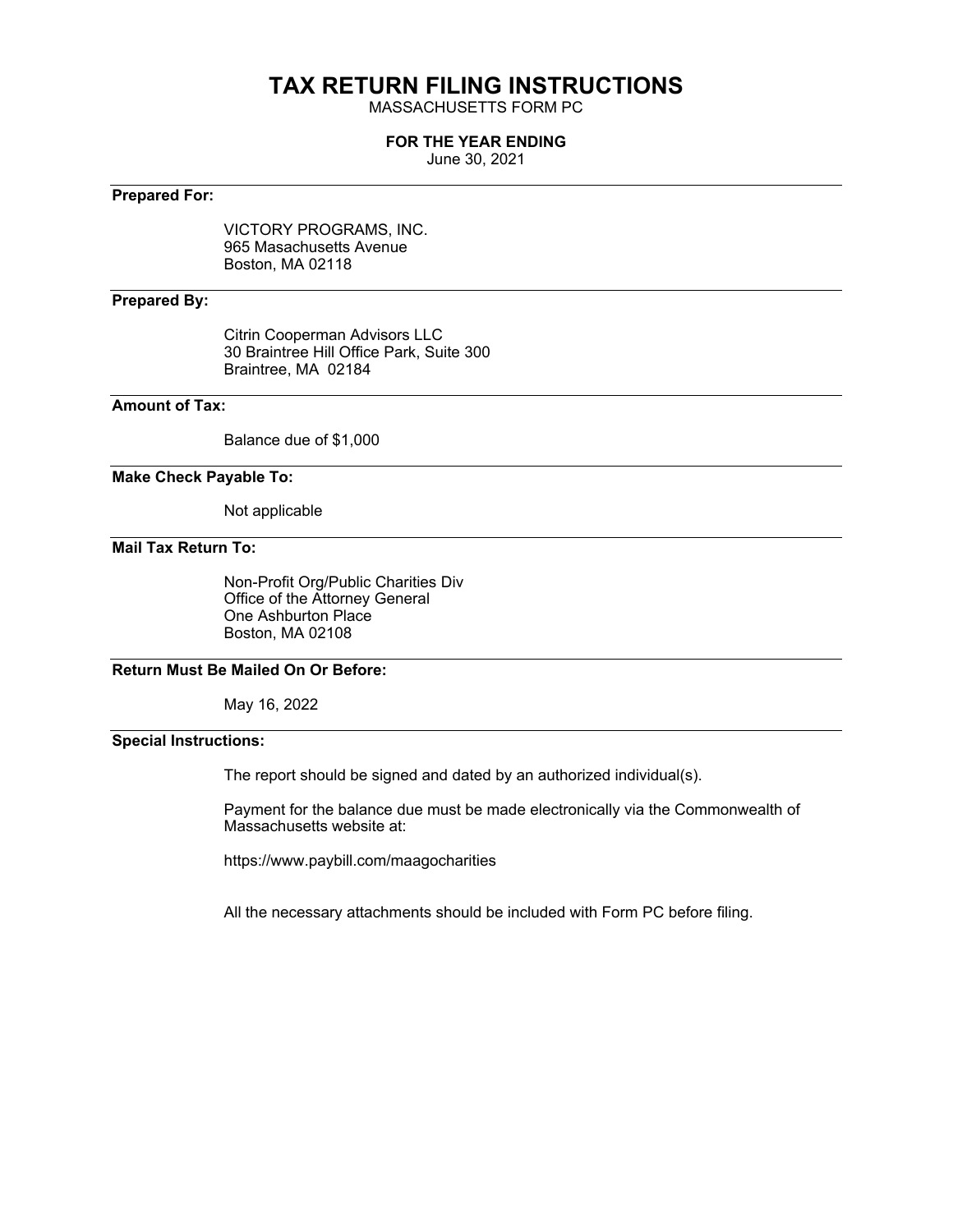|                                                                                                                                                                                                                                                       | <b>ONE ASHBURTON PLACE</b>                              | <b>BOSTON, MASSACHUSETTS 02108</b>  | (617) 727-2200, ext. 2101<br>www.mass.gov/ago/charities  |
|-------------------------------------------------------------------------------------------------------------------------------------------------------------------------------------------------------------------------------------------------------|---------------------------------------------------------|-------------------------------------|----------------------------------------------------------|
|                                                                                                                                                                                                                                                       |                                                         | Form PC                             |                                                          |
|                                                                                                                                                                                                                                                       |                                                         |                                     | Check all items attached                                 |
| Report for the Fiscal Period: 07/01/20 to 06/30/21                                                                                                                                                                                                    |                                                         |                                     | (if applicable)<br>Filing Fee or Printout of             |
| AG Account #: 009155 Federal ID #: 04-2575322                                                                                                                                                                                                         | $\boxed{\mathbf{X}}$ Electronic Payment<br>Confirmation |                                     |                                                          |
| Electronic Payment Confirmation #:                                                                                                                                                                                                                    |                                                         |                                     | $X$ Copy of IRS Return                                   |
| Attach printout of electronic payment confirmation.                                                                                                                                                                                                   |                                                         |                                     | $\mid$ $X$ $\mid$ Audited Financial<br>Statements/Review |
| <b>Electronic Payment Date:</b>                                                                                                                                                                                                                       |                                                         |                                     | <b>Amended Articles/</b><br>By-Laws                      |
| When did the organization first engage in                                                                                                                                                                                                             |                                                         |                                     | $X$ Schedule A-1                                         |
| 07/01/1975<br>charitable work in Massachusetts?                                                                                                                                                                                                       |                                                         |                                     | $\overline{X}$ Schedule A-2                              |
| Has the organization applied for or been granted                                                                                                                                                                                                      |                                                         |                                     | Schedule RO<br>Schedule VCO                              |
| IRS tax exempt status?                                                                                                                                                                                                                                |                                                         | $\boxed{\text{X}}$ Yes<br>l No      | Probate Account                                          |
| If yes, date of application OR date of determination letter:                                                                                                                                                                                          |                                                         | 07/01/1975                          |                                                          |
| IRS Exemption under 501(c):                                                                                                                                                                                                                           |                                                         | 3                                   |                                                          |
| If exempt under 501(c), are contributions to the organization<br>tax deductible as charitable contributions?                                                                                                                                          |                                                         | $\boxed{\text{X}}$ Yes<br><b>No</b> |                                                          |
| <b>Organization Data</b>                                                                                                                                                                                                                              |                                                         |                                     |                                                          |
| Name: VICTORY PROGRAMS, INC.                                                                                                                                                                                                                          |                                                         |                                     |                                                          |
|                                                                                                                                                                                                                                                       |                                                         |                                     |                                                          |
|                                                                                                                                                                                                                                                       |                                                         |                                     |                                                          |
|                                                                                                                                                                                                                                                       |                                                         |                                     |                                                          |
|                                                                                                                                                                                                                                                       |                                                         | State: MA                           | ZIP: 02118                                               |
|                                                                                                                                                                                                                                                       |                                                         | Fax Number: 617-541-0094            |                                                          |
| Mailing Address: 965 MASSACHUSETTS AVENUE<br>City: BOSTON<br>Phone Number: $617 - 541 - 0222$<br>Email:                                                                                                                                               |                                                         | Website: WWW.VPI.ORG                |                                                          |
|                                                                                                                                                                                                                                                       |                                                         |                                     |                                                          |
|                                                                                                                                                                                                                                                       |                                                         |                                     |                                                          |
|                                                                                                                                                                                                                                                       |                                                         |                                     |                                                          |
| Category                                                                                                                                                                                                                                              | Code                                                    | Category                            | Code                                                     |
| County (Table 1)                                                                                                                                                                                                                                      | 13                                                      | Organization Purpose Code 1         | 15                                                       |
| Type of Organization (Table 2)                                                                                                                                                                                                                        | 7                                                       | Organization Purpose Code 2         | 10                                                       |
| In the table below, please enter the appropriate codes from the corresponding tables found in the instructions.<br>Enter up to 2 codes from Table 3 for your organization's main purpose(s)<br>Please check box if final return prior to dissolution: |                                                         |                                     |                                                          |
|                                                                                                                                                                                                                                                       |                                                         |                                     | Office Use Only: Payment Received                        |

**THE COMMONWEALTH OF MASSACHUSETTS**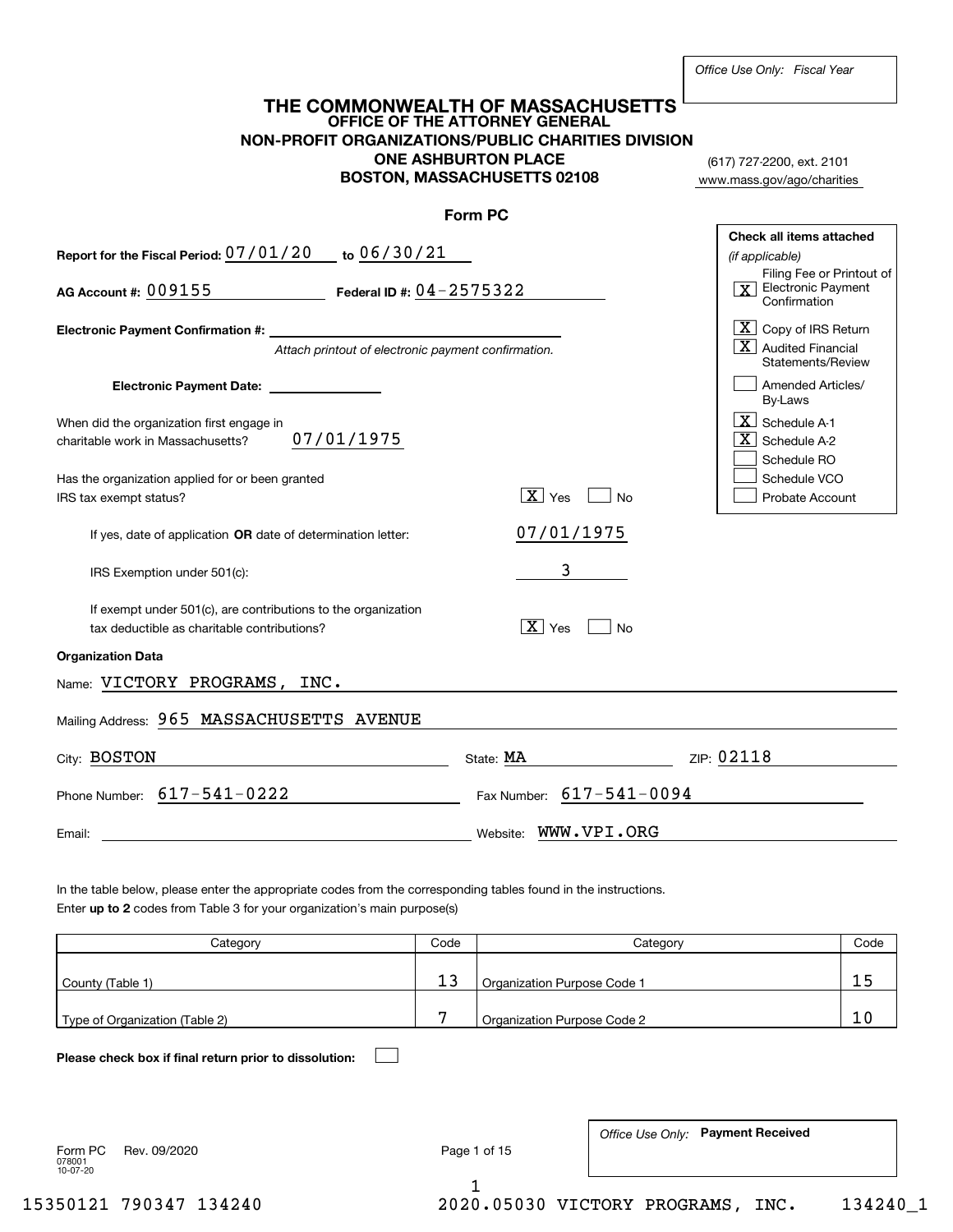*All questions must be completed in their entirety whether or not similar questions are answered in an attached federal form. See instructions and definition section for guidance.*

1. On what date was the organization created?  $\,$   $\,07$  /  $01$  /  $1975$ 

#### 2.Where was the organization created?  $\, {\rm MASSACHUSETTS}$

#### *(check one)* 3. What is the form of organization?

| $\overline{\mathbf{X}}$<br>Corporation | <b>Testamentary Trust</b> |
|----------------------------------------|---------------------------|
|                                        |                           |
| Unincorporated Association             | Inter Vivos Trust         |
|                                        |                           |

Other (please describe):

4. Was your organization related to any other organization(s) during the reporting year (see definition "Related Organization")? If yes, please *complete the Schedule RO on pages 13 and 14.* Yes X es <u>| X |</u> No

#### 5. Enter your summary of financial data:

|           | <b>Financial Data</b>                                      | <b>Amounts</b> |
|-----------|------------------------------------------------------------|----------------|
| А.        | Contributions, gifts, grants, and similar amounts received | 2,883,254.     |
| <b>B.</b> | Gross support and revenue                                  | 14, 272, 475.  |
| C.        | Program services and similar amounts paid out              | 11,240,682.    |
| D.        | Fundraising expenses                                       | 600, 361.      |
| Е.        | Management and general expenses                            | 1,792,338.     |
| F.        | Payments to affiliates                                     | 0.             |
| G.        | Total expenses                                             | 13,633,381.    |
| Η.        | Net assets or fund balances at the end of the year         | 3,596,584.     |

6. List the total compensation you provided to your five highest paid employees:

| Name/Title                           | Hrs/<br><b>Week</b> | Salary and<br><b>Other Income</b> | <b>Benefit Plans</b> | Other<br><b>Compensation</b> |
|--------------------------------------|---------------------|-----------------------------------|----------------------|------------------------------|
| SARAH PORTER                         |                     |                                   |                      |                              |
| <b>EXECUTIVE DIRECTOR</b>            | 40.00               | 173, 269.                         | 7,892.               | 0.1                          |
| CHRISTOPHER LAWRENCE                 |                     |                                   |                      |                              |
| 2. CHIEF FINANCIAL OFFICER           | 40.00               | 121, 362.                         | 7,120.               | 0.1                          |
| <b>CECILE DURHAM</b>                 |                     |                                   |                      |                              |
| HR OFFICER<br>3. CHIEF               | 40.00               | 113,084.                          | 7,120.               | 0.1                          |
| DEBORAH EDISON                       |                     |                                   |                      |                              |
| DEVELOPMENT<br>OFFICER<br>4. CHIEF   | 40.00               | 132, 149.                         | 18,197.              | 0.1                          |
| SIMMONS DIXON<br><b>TAMMY</b>        |                     |                                   |                      |                              |
| 5. DIRECTORY OF<br>VICTORY<br>HEALTH | 40.00               | 94,070.                           | 14,316.              | 0.1                          |

*If yes, please* 7. Was any compensation provided to any of the individuals listed in question 6 above which was not quantified in your response to 6? *provide explanation (attach separate sheet).*  $Yes$   $\boxed{X}$ es  $\mid$   $\rm X\mid$  No

078002 10-07-20

2

Form PC Page 2 of 15 Rev. 09/2020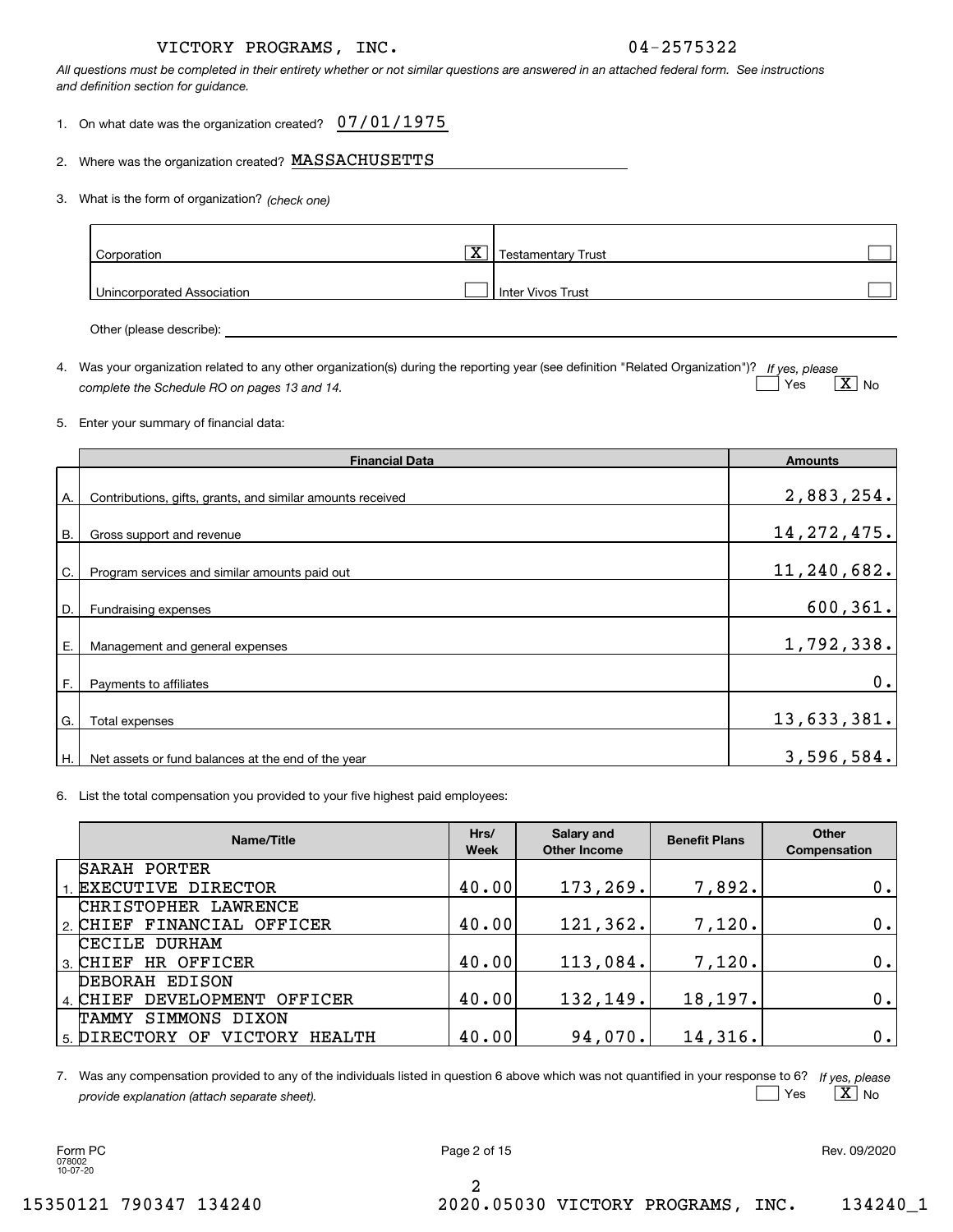8. List the name, amount of compensation paid, and the nature of services rendered by each of the organization's five highest paid consultants providing professional services (e.g. attorneys, architects, accountants, management companies, investment advisors, professional solicitors, professional fundraising counsel).

| Name/Title                         | <b>Amount of Compensation</b> | <b>Type(s) of Service</b> |
|------------------------------------|-------------------------------|---------------------------|
|                                    |                               | DESIGN AND                |
| ROUNDEL 47 LLC                     |                               | 33, 392. CONSTRUCTION     |
|                                    |                               | CONSULTING COMM.          |
| 2 CARISA CUNNINGHAM COMMUNICATIONS |                               | 15,000. AND FUNDRAISING   |
|                                    |                               | <b>EQUITY LEADERSHIP</b>  |
| 3. TRINITY BOSTON CONNECTS         |                               | 9,270. TRAINING           |
|                                    |                               |                           |
| 4 AXIS BUSINESS SOLUTIONS          |                               | 8,000. MIS/IT CONSULTING  |
|                                    |                               | CONSULTING                |
| 5. CAMBRIDGE CONCORD ASSOC         |                               | 7,000. STRATEGIC/SUCCESSI |

). Bank(s) in which the organization's funds are deposited *(include bank addresses and phone number)* 9.

| <b>Bank</b>                                                                                       | <b>Address</b>                     |                           | <b>Phone Number</b> |  |
|---------------------------------------------------------------------------------------------------|------------------------------------|---------------------------|---------------------|--|
| SEE STATEMENT 1                                                                                   |                                    |                           |                     |  |
|                                                                                                   |                                    |                           |                     |  |
|                                                                                                   |                                    |                           |                     |  |
| 10. What is the organization's accounting method?                                                 | $\boxed{\text{X}}$ Accrual<br>Cash |                           |                     |  |
|                                                                                                   |                                    |                           |                     |  |
| 11. If organization's mailing address is a P.O. Box, list the organization's full street address: |                                    |                           |                     |  |
|                                                                                                   |                                    |                           |                     |  |
|                                                                                                   |                                    |                           |                     |  |
| 12. Contact Person Name: SARAH PORTER                                                             |                                    |                           |                     |  |
| Street Address: 965 MASSACHUSETTS AVE                                                             |                                    |                           |                     |  |
| City: BOSTON                                                                                      |                                    | State: MA ZIP Code: 02118 |                     |  |
|                                                                                                   |                                    |                           |                     |  |

Phone Number: 617-541-0222

3

Form PC Page 3 of 15 Rev. 09/2020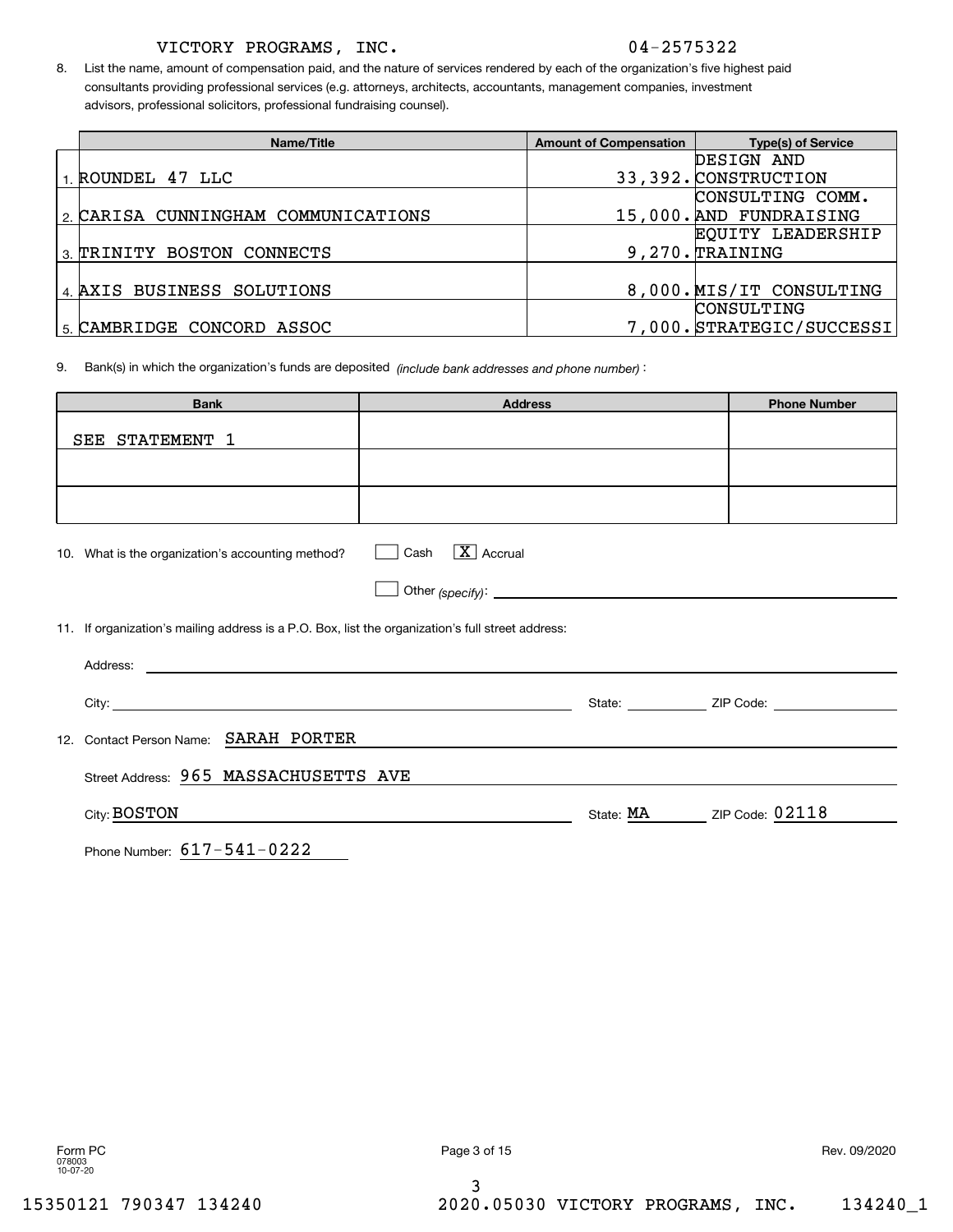- 13. During the fiscal year reported here, did your organization solicit contributions or have funds solicited on its behalf?
- 14. At any time during the fiscal year following the year reported here, will your organization, or others acting on its behalf, solicit contributions?  $X$  Yes No *If you answered yes to Question 13 or 14, you must complete Schedule A-1 and/or Schedule A-2 unless you are exempt from*
	- *the solicitation certificate requirement.*
- 15. If you are claiming an exemption from the solicitation certificate requirement, please indicate by checking the box to the right to identify which exemption applies to your organization.

| a religious organization                                                                                                       |  |
|--------------------------------------------------------------------------------------------------------------------------------|--|
| an organization which: (a) does not raise more than \$5,000 during a calendar year OR does not receive contributions from      |  |
| more than ten persons during a calendar year; AND (b) carries out all of its activities, including fundraising, through unpaid |  |
| volunteers. (The conditions at both (a) and (b) must be met for your organization to qualify for this exemption.)              |  |

- 16. Attach a list of names, addresses (street and/or mailing), and telephone numbers of other offices/chapters/branches/affiliates.
- 17. Attach a list of names, titles, and addresses (street and/or mailing) of officers, directors, trustees, and the principal salaried executives of organization.

#### STATEMENT 2

- 18. Attach a list of names, titles, and addresses (street and/or mailing) of any individual(s) authorized to sign checks, and any individual(s) responsible for: custody of funds; distribution of funds; fundraising; and custody of financial records. STATEMENT 3
- 19. Has this organization or any of its officers, directors, employees or fundraisers solicited funds in any other state?  $\Box$  Yes  $\Box$  No

*If yes attach list of states where solicitation was conducted, including registered agency, dates of registration, registration numbers, any other names under which the organization was/is registered, and the dates and type (mail, telephone, door to door, special events, etc.) of the solicitation conducted.*

| 2575322 |  |  |  |  |
|---------|--|--|--|--|
|         |  |  |  |  |

 $X$  Yes

| ı<br>v.n |  |
|----------|--|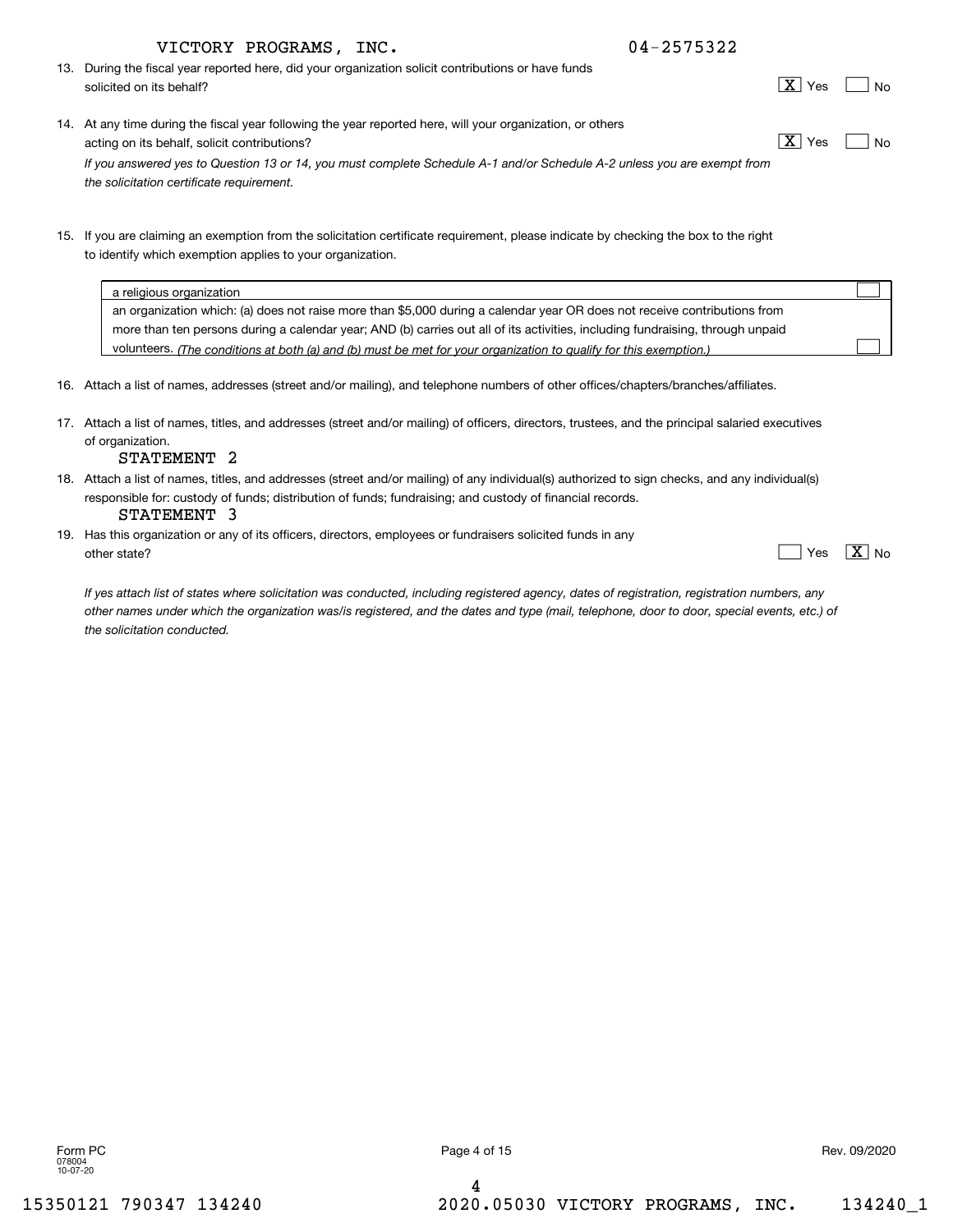| FORM PC                                                           |  |  | BANK IN WHICH FUNDS ARE DEPOSITED | STATEMENT 1        |
|-------------------------------------------------------------------|--|--|-----------------------------------|--------------------|
| NAME AND ADDRESS                                                  |  |  |                                   | PHONE NUMBER       |
| HINGHAM SAVINGS<br>55 MAIN STREET<br>HINGHAM, MA 02043            |  |  |                                   | $781 - 749 - 2262$ |
| <b>EASTERN BANK</b><br>PO BOX 391<br>LYNN, MA 01903               |  |  |                                   | $800 - 333 - 8000$ |
| FIDELITY INVESTMENTS<br>155 CONGRESS STREET<br>BOSTON, MA 02110   |  |  |                                   | $800 - 343 - 2140$ |
| BOSTON PRIVATE BANK<br>TEN POST OFFICE SQUARE<br>BOSTON, MA 02109 |  |  |                                   | $617 - 912 - 1900$ |
| EAST BOSTON SAVINGS BANK<br>455 W BROADWAY<br>S BOSTON, MA 02127  |  |  |                                   | $877 - 223 - 8880$ |

}}}}}}}}}}}}}}}}}}}}}} }}}}}}}}}}

~~~~~~~~~~~~~~~~~~~~~~~~~~~~~~~~~~~~~~~~~~~~~~~~~~~~~~~~~~~~~~~~~~~~~~~~~~~~~~~~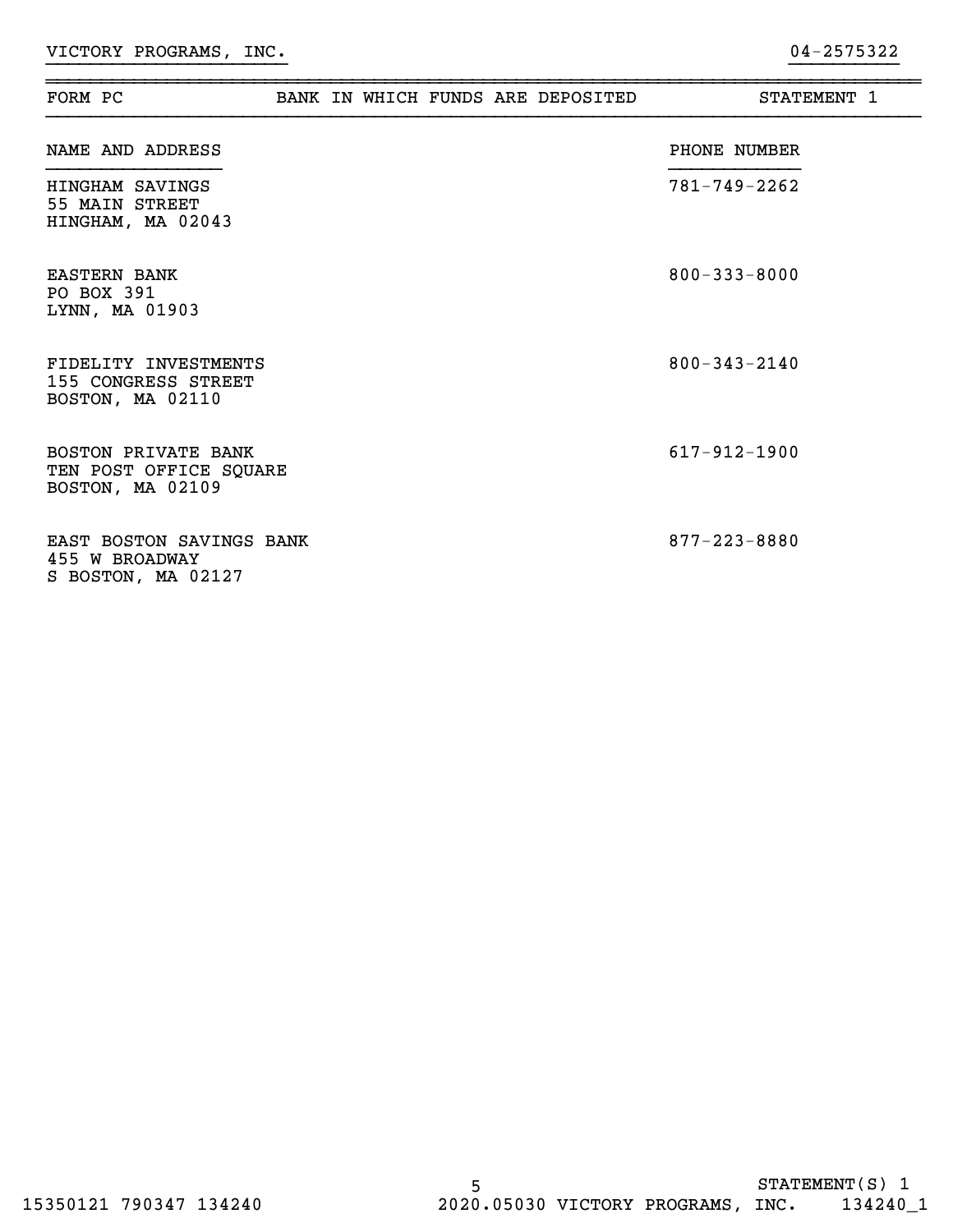| FORM PC                                                              |  | OFFICERS, DIRECTORS, TRUSTEES AND EXECUTIVES | STATEMENT <sub>2</sub> |
|----------------------------------------------------------------------|--|----------------------------------------------|------------------------|
| NAME AND ADDRESS                                                     |  | TITLE                                        |                        |
| SARAH PORTER<br>965 MASSACHUSETTS AVENUE<br>BOSTON, MA 02118         |  | EXECUTIVE DIRECTOR                           |                        |
| CHRISTOPHER LAWRENCE<br>965 MASSACHUSETTS AVENUE<br>BOSTON, MA 02118 |  | CHIEF FINANCIAL OFFICER                      |                        |
| DRUSILLA PRATT-OTTO<br>965 MASSACHUSETTS AVENUE<br>BOSTON, MA 02118  |  | CHAIR                                        |                        |
| STEVEN LIPINER<br>965 MASSACHUSETTS AVENUE<br>BOSTON, MA 02118       |  | TREASURER                                    |                        |
| ELIZABETH DUGAN<br>965 MASSACHUSETTS AVENUE<br>BOSTON, MA 02118      |  | CLERK                                        |                        |
| SARA J. ANDREWS<br>965 MASSACHUSETTS AVENUE<br>BOSTON, MA 02118      |  | <b>DIRECTOR</b>                              |                        |
| ELIZABETH BECKHARDT<br>965 MASSACHUSETTS AVENUE<br>BOSTON, MA 02118  |  | <b>DIRECTOR</b>                              |                        |
| ERICA BIRKE<br>965 MASSACHUSETTS AVENUE<br>BOSTON, MA 02118          |  | <b>DIRECTOR</b>                              |                        |
| PAMELA C. FEINGOLD<br>965 MASSACHUSETTS AVENUE<br>BOSTON, MA 02118   |  | <b>DIRECTOR</b>                              |                        |
| KYLE P. LAWLESS<br>965 MASSACHUSETTS AVENUE<br>BOSTON, MA 02118      |  | <b>DIRECTOR</b>                              |                        |
| CRAIG ROBBINS<br>965 MASSACHUSETTS AVENUE<br>BOSTON, MA 02118        |  | <b>DIRECTOR</b>                              |                        |
|                                                                      |  |                                              |                        |

}}}}}}}}}}}}}}}}}}}}}} }}}}}}}}}}

~~~~~~~~~~~~~~~~~~~~~~~~~~~~~~~~~~~~~~~~~~~~~~~~~~~~~~~~~~~~~~~~~~~~~~~~~~~~~~~~

6 STATEMENT(S) 2 15350121 790347 134240 2020.05030 VICTORY PROGRAMS, INC. 134240\_1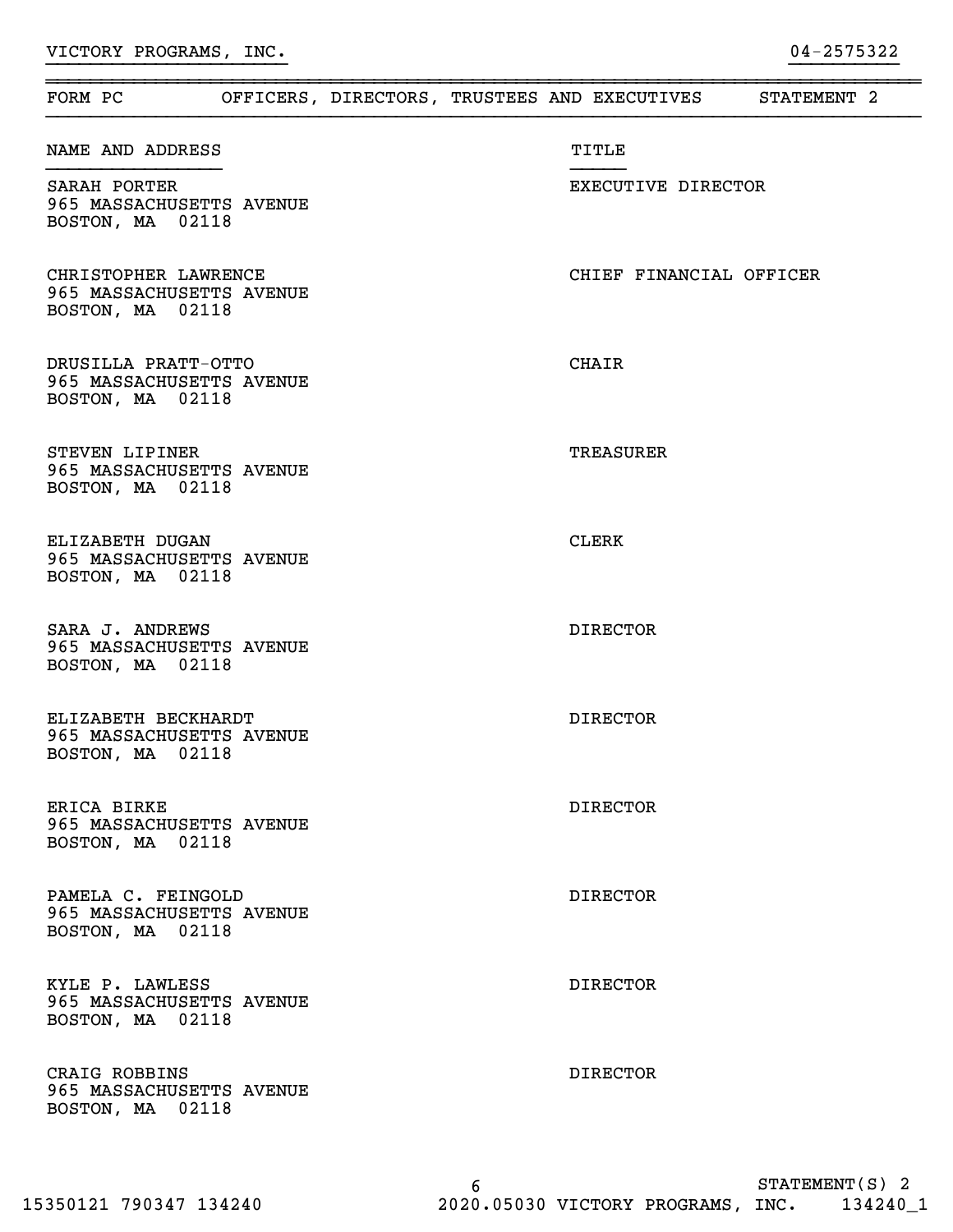#### VICTORY PROGRAMS, INC. 2002. The set of the set of the set of the set of the set of the set of the set of the set of the set of the set of the set of the set of the set of the set of the set of the set of the set of the se

DAN SCHUTT DIRECTOR 965 MASSACHUSETTS AVENUE BOSTON, MA 02118

DAVID WHITMAN DIRECTOR 965 MASSACHUSETTS AVENUE BOSTON, MA 02118

~~~~~~~~~~~~~~~~~~~~~~~~~~~~~~~~~~~~~~~~~~~~~~~~~~~~~~~~~~~~~~~~~~~~~~~~~~~~~~~~FORM PC PAGE 4, LINE 18 STATEMENT 3 NAME AND ADDRESS AREA OF RESPONSIBILITY }}}}}}}}}}}}}}}} }}}}}}}}}}}}}}}}}}}}}} SARAH PORTER **RESPONSIBLE FOR CUSTODY OF FUNDS** 965 MASSACHUSETTS AVE BOSTON, MA 02118 CHRISTOPHER LAWRENCE RESPONSIBLE FOR CUSTODY OF FUNDS 965 MASSACHUSETTS AVE BOSTON, MA 02118 SARAH PORTER **RESPONSIBLE FOR DISTRIBUTION OF FUNDS** 965 MASSACHUSETTS AVE BOSTON, MA 02118 CHRISTOPHER LAWRENCE **RESPONSIBLE FOR DISTRIBUTION OF FUNDS** 965 MASSACHUSETTS AVE BOSTON, MA 02118 DEBORAH EDISON RESPONSIBLE FOR FUNDRAISING 965 MASSACHUSETTS AVE BOSTON, MA 02118 CHRISTOPHER LAWRENCE CUSTODY OF FINANCIAL RECORDS 965 MASSACHUSETTS AVE BOSTON, MA 02118 SARAH PORTER CUSTODY OF FINANCIAL RECORDS 965 MASSACHUSETTS AVE BOSTON, MA 02118 SARAH PORTER **AUTHORIZED TO SIGN CHECKS** 965 MASSACHUSETTS AVE BOSTON, MA 02118

}}}}}}}}}}}}}}}}}}}}}} }}}}}}}}}}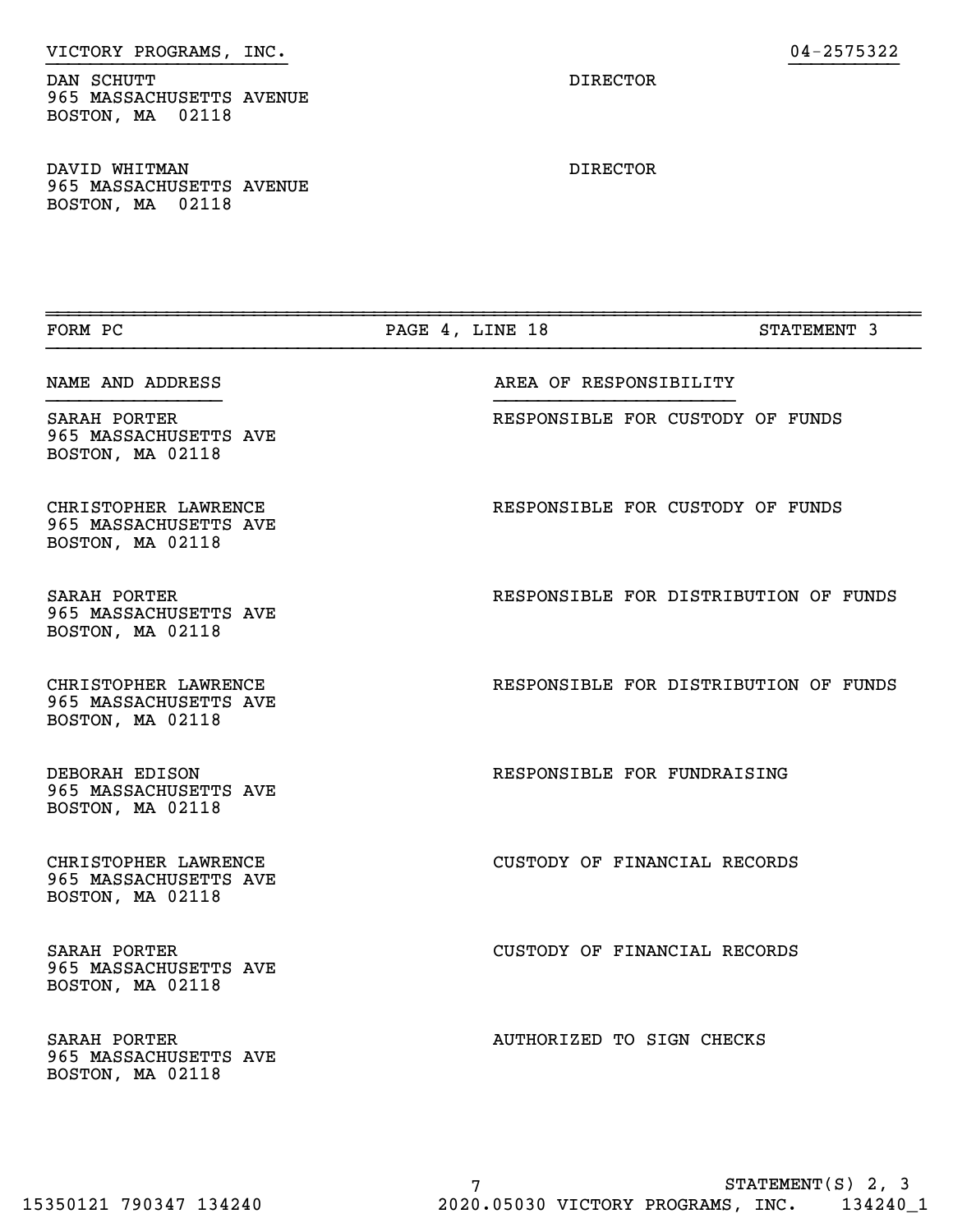|     | VICTORY PROGRAMS, INC.                                                                                                                                                                                                                                                                                                                | 04-2575322 |     |                       |
|-----|---------------------------------------------------------------------------------------------------------------------------------------------------------------------------------------------------------------------------------------------------------------------------------------------------------------------------------------|------------|-----|-----------------------|
|     | 20. Has this organization or any of its officers, directors, or employees:                                                                                                                                                                                                                                                            |            |     |                       |
|     | If yes, please attach an explanation.                                                                                                                                                                                                                                                                                                 |            |     |                       |
| (a) | Been enjoined or otherwise prohibited by a government agency/court from operating<br>or soliciting contributions?                                                                                                                                                                                                                     |            | Yes | $ \mathbf{X} $ No     |
| (b) | Ever been refused registration or had its registration or tax exemption denied, suspended,<br>modified or revoked by a governmental agency?                                                                                                                                                                                           |            | Yes | $\boxed{\text{X}}$ No |
| (c) | Been the subject of a proceeding regarding any solicitation or registration?                                                                                                                                                                                                                                                          |            | Yes | $ \mathbf{X} $ No     |
| (d) | Entered into a voluntary agreement of compliance or consent judgment with,<br>any government agency or in a case before a court or administrative agency?                                                                                                                                                                             |            | Yes | $\boxed{\text{X}}$ No |
|     | 21. Have any restrictions been removed during the year from donor-restricted funds?<br>If yes, please attach an explanation.                                                                                                                                                                                                          |            | Yes | $ X $ No.             |
|     | 22. Have donor-restricted funds been loaned to unrestricted funds?<br>If yes, please attach an explanation.                                                                                                                                                                                                                           |            | Yes | $ X $ No              |
|     | 23. This question involves "Termination of Employment or Changes of Control Compensatory Arrangements" with certain "Related<br>Parties" (see instructions and definition sections). Report only if payments made or promised to any individual are in excess<br>of four months salary or \$100,000, whichever dollar amount is less. |            |     |                       |
| (a) | Did you make actual payments or otherwise transfer value under such an arrangement to any individual described<br>in Related Party definition, sections (a) or (b), which payments are not reported in Question 6 or 7 above?                                                                                                         |            | Yes | $\boxed{\text{X}}$ No |
| (b) | Do you have an agreement with any individual described in Related Party definition, sections (a) or (b), containing<br>such an agreement?                                                                                                                                                                                             |            | Yes | $\sqrt{X}$ No         |

*If you answered for Question 23(a) or 23(b) above, please attach an explanation identifying the individual(s) involved, stating the yes amount of any payments made or value transferred, and describing the terms of each agreement.*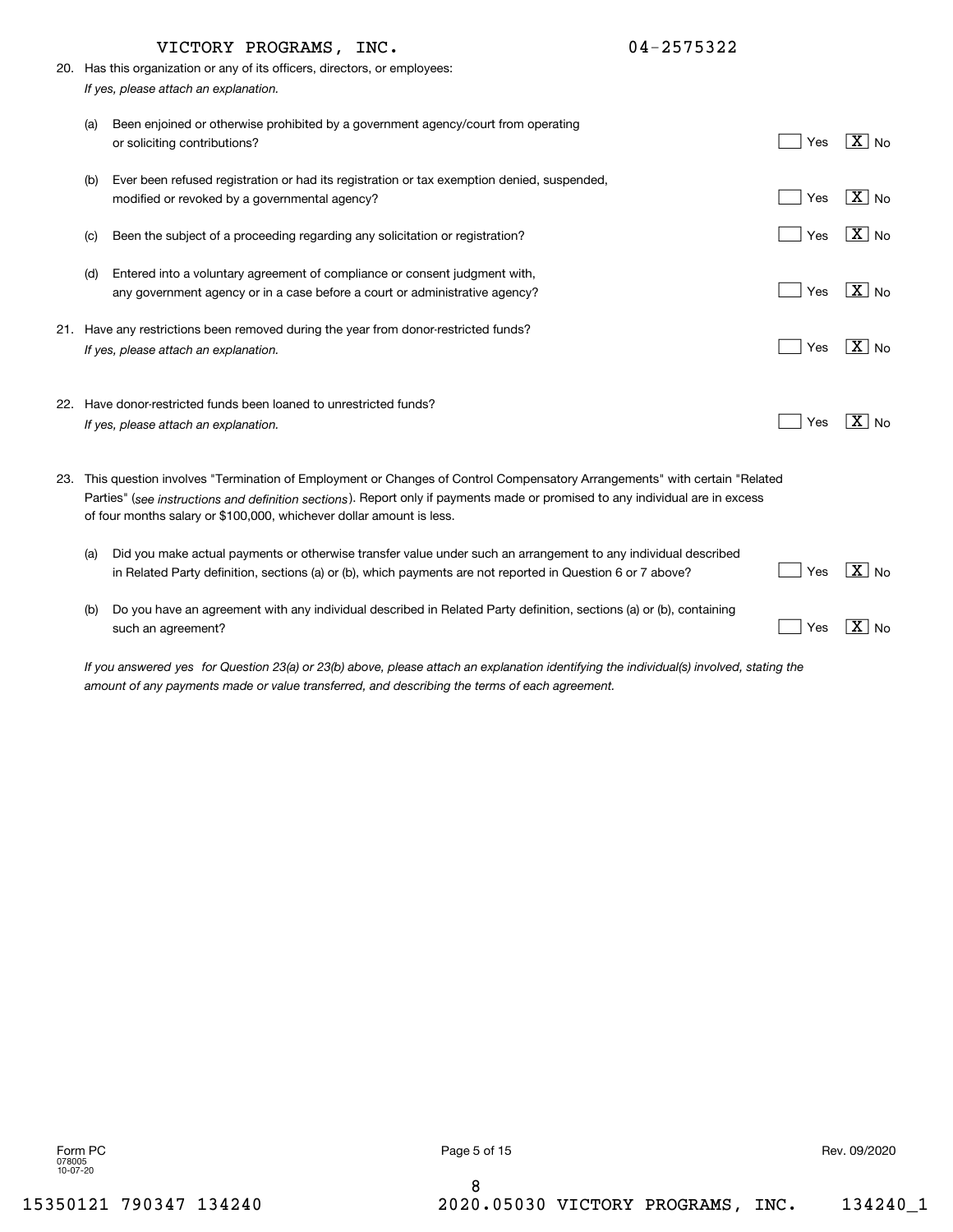24. This question applies to related party transactions, which include transactions with officers, directors, trustees, certain employees, relative, and organizations they own or control. Please consult the instructions and definition sections for the definition of a "Related Party" and "Indebtedness" before answering. Note that transactions involving related parties must be reported even when there is no accounting recognition (e.g. in-kind gifts, waiver or interest not otherwise reported).

If the answer to any part of Question 24 is yes, attach a schedule stating the name and address of the related party, the nature of the *transaction, the value or the amounts involved in the transaction, and the procedure followed in authorizing the transaction.*

|    | During the year:                                                                                                                                                                                                                            |     |                   |
|----|---------------------------------------------------------------------------------------------------------------------------------------------------------------------------------------------------------------------------------------------|-----|-------------------|
| А. | Has your organization sold or transferred assets to or purchased assets from or exchanged assets with a<br>related party?                                                                                                                   | Yes | $\overline{X}$ No |
| В. | Has your organization leased assets to or leased assets from a related party?                                                                                                                                                               | Yes | $\overline{X}$ No |
| C. | Has your organization been indebted to a related party?                                                                                                                                                                                     | Yes | $\overline{X}$ No |
| D. | Has your organization allowed a related party to be indebted to it?                                                                                                                                                                         | Yes | $\overline{X}$ No |
| Е. | Has your organization made or held an investment in a related party?                                                                                                                                                                        | Yes | $\overline{X}$ No |
| F. | Has your organization furnished goods, services, or facilities to a related party?                                                                                                                                                          | Yes | $\overline{X}$ No |
| G. | Has your organization acquired goods, services, or facilities from a related party who received compensation<br>or other value in return?                                                                                                   | Yes | $\overline{X}$ No |
| Η. | Has your organization paid or became obligated to pay wages, salary, or other compensation to a related party?                                                                                                                              | Yes | $\overline{X}$ No |
| Ι. | Has your organization transferred income or assets to or for use by a related party?                                                                                                                                                        | Yes | $\overline{X}$ No |
| J. | Was your organization a party to any transaction in which any of its officers, directors, or trustees has a material<br>financial interest, or did any officer, director or trustee receive anything of value not reported as compensation? | Yes | $\overline{X}$ No |
| Κ. | Has your organization invested in any corporate stock of a company in which any officer, director, or trustee owns<br>more than 10% of the outstanding shares?                                                                              | Yes | $\overline{X}$ No |
| L. | Is any property of the organization held in the name of or commingled with the property of any other person<br>or organization?                                                                                                             | Yes | $\overline{X}$ No |
| М. | Did your organization make a grant award or contribution to any other organization in which any of this organization's<br>officers, directors or trustees has a relationship?                                                               | Yes | $\overline{X}$ No |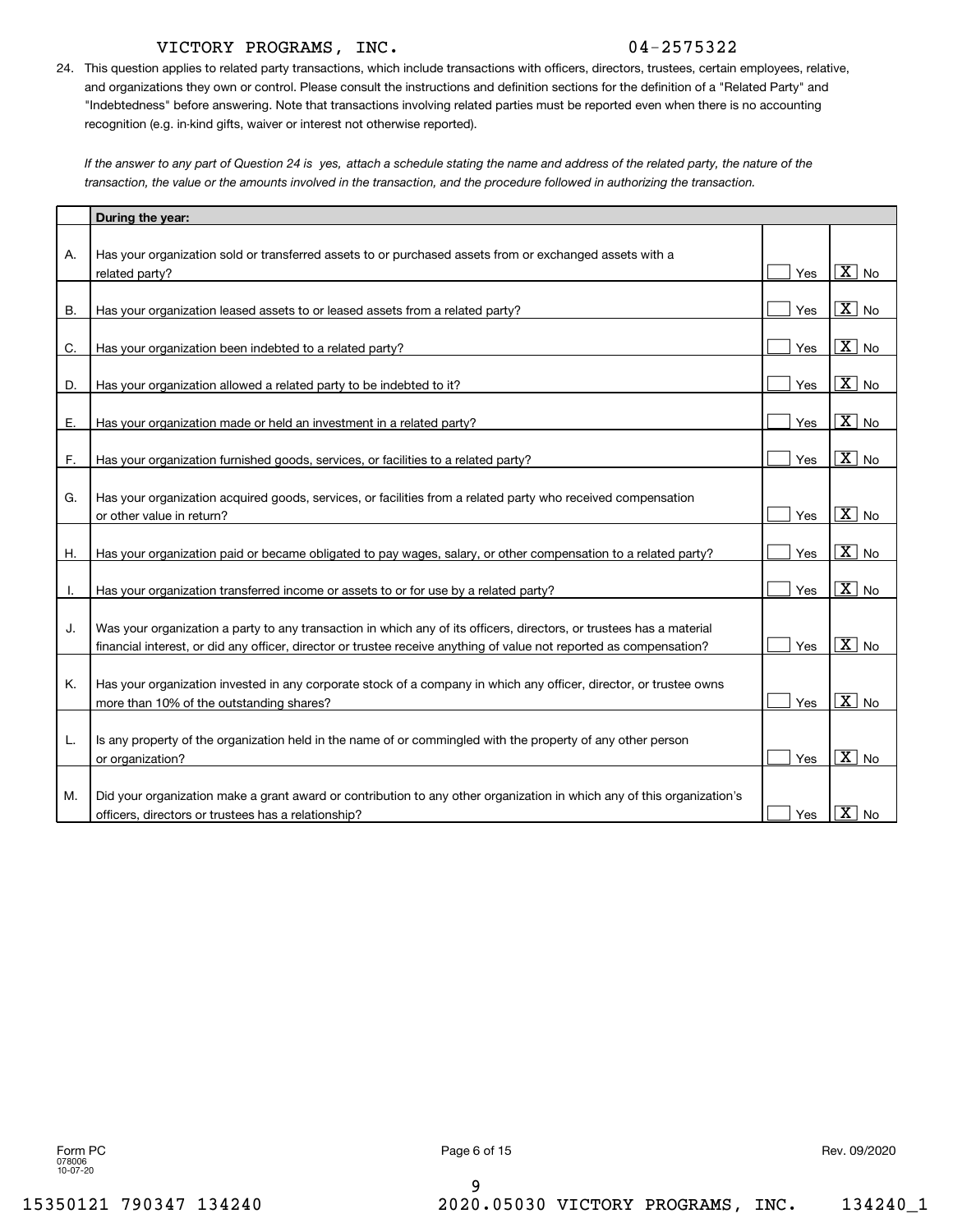| <b>Signature Required</b>                                                                                                                                         |                                                                                                                                                                                                                                |  |  |  |  |  |
|-------------------------------------------------------------------------------------------------------------------------------------------------------------------|--------------------------------------------------------------------------------------------------------------------------------------------------------------------------------------------------------------------------------|--|--|--|--|--|
| Under penalty of perjury, I declare that the information furnished in this report, including all attachments, is true and<br>correct to the best of my knowledge. |                                                                                                                                                                                                                                |  |  |  |  |  |
|                                                                                                                                                                   | Date: the contract of the contract of the contract of the contract of the contract of the contract of the contract of the contract of the contract of the contract of the contract of the contract of the contract of the cont |  |  |  |  |  |
| Printed Name: SARAH PORTER                                                                                                                                        |                                                                                                                                                                                                                                |  |  |  |  |  |
| Title: CHIEF EXECUTIVE OFFICER                                                                                                                                    |                                                                                                                                                                                                                                |  |  |  |  |  |
| Name of Preparer: CITRIN COOPERMAN ADVISORS LLC                                                                                                                   |                                                                                                                                                                                                                                |  |  |  |  |  |
| Address 30 BRAINTREE HILL OFFICE PARK, SUITE 300                                                                                                                  |                                                                                                                                                                                                                                |  |  |  |  |  |
| State MA ZIP Code 02184<br>City BRAINTREE                                                                                                                         |                                                                                                                                                                                                                                |  |  |  |  |  |
| Phone Number 781-356-2000                                                                                                                                         |                                                                                                                                                                                                                                |  |  |  |  |  |
|                                                                                                                                                                   |                                                                                                                                                                                                                                |  |  |  |  |  |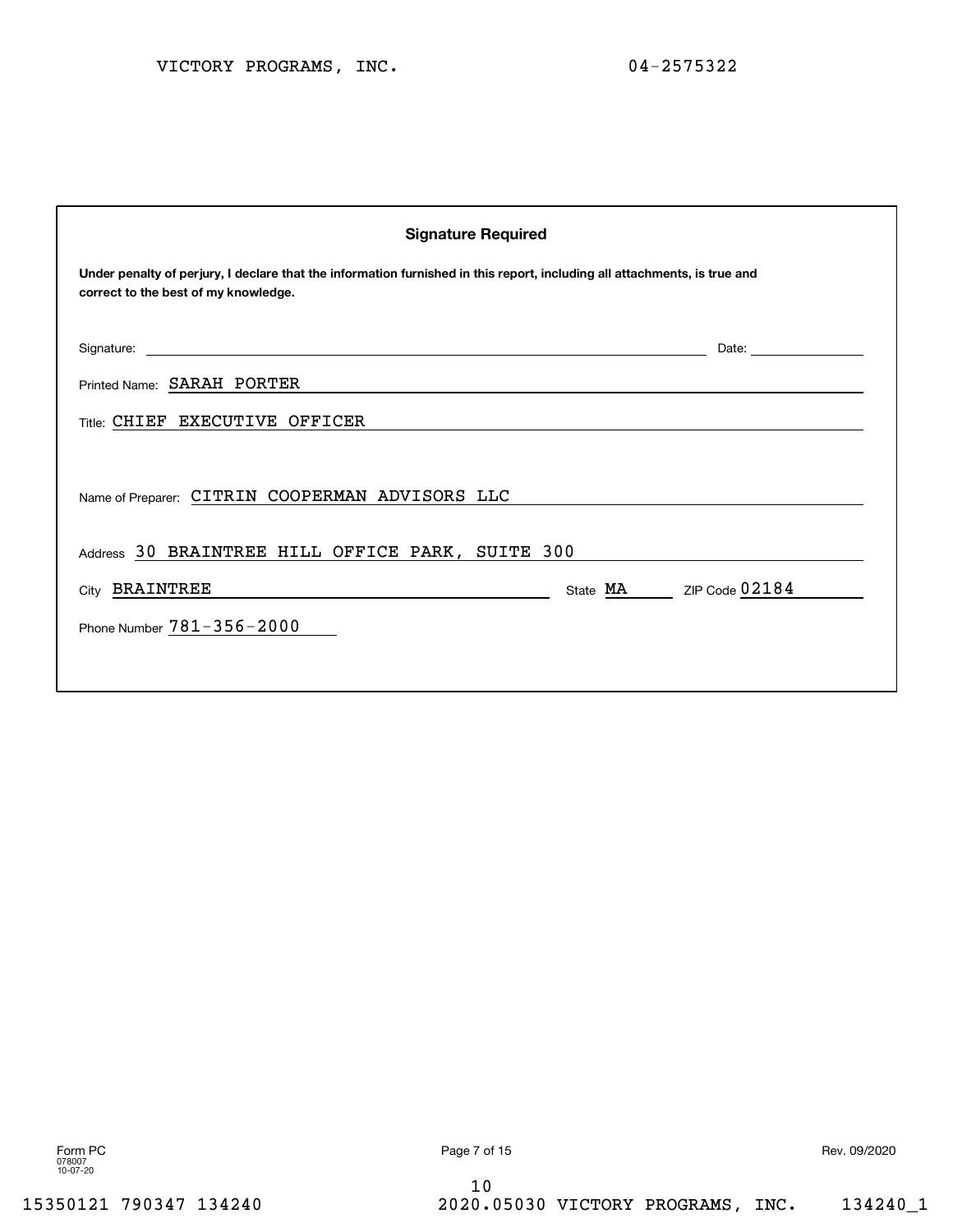# **Schedule A-1**

# **Solicitation Activities During Fiscal Year Covered By This Report**

List any names which will be used by the organization in connection with the solicitation of funds, other than the official name which appears on page 1.

Types of solicitation activities in which you expect to engage *(check all that apply*):

| Mass Mailing                                  | Via the Internet        | $\overline{z}$                        |
|-----------------------------------------------|-------------------------|---------------------------------------|
| Door-to-door                                  |                         | Raffle, beano, bingo or gaming event  |
| Entertainment event                           |                         | Sale of goods other than by telephone |
| Telemarketing without sale of goods or ads    | Individual Mailings     | ত                                     |
| Telemarketing with sale of goods              | Corporate solicitations | $\overline{\texttt{x}}$               |
| Telemarketing with sale of ads                | <b>Grant Proposals</b>  | $\overline{\mathbf{v}}$               |
| $Q_{\text{L}}$ $\sim$ $\sim$ $\sim$<br>$\sim$ |                         |                                       |

**D** Other (specify):

ldentify the method or methods you expect to use for the fundraising ( *check all that apply*):

| Professional solicitor*           | Own emplovees | -43 |
|-----------------------------------|---------------|-----|
| Professional fundraising counsel* | ' Volunteers  |     |
| i Commercial co-venturer*         |               |     |

#### \* Provide applicable names and addresses:

|                                                                                                                                                       | State ________________________ | ZIP Code <u>___________________</u>  |
|-------------------------------------------------------------------------------------------------------------------------------------------------------|--------------------------------|--------------------------------------|
|                                                                                                                                                       |                                |                                      |
|                                                                                                                                                       |                                |                                      |
|                                                                                                                                                       | State _______________________  | ZIP Code <u>____________________</u> |
| Commercial Co-Venturer Name:<br><u> 1980 - Andrea State Barbara, amerikan personal di sebagai personal di sebagai personal di sebagai personal di</u> |                                |                                      |
|                                                                                                                                                       |                                |                                      |
|                                                                                                                                                       |                                |                                      |
| City                                                                                                                                                  | State                          | ZIP Code                             |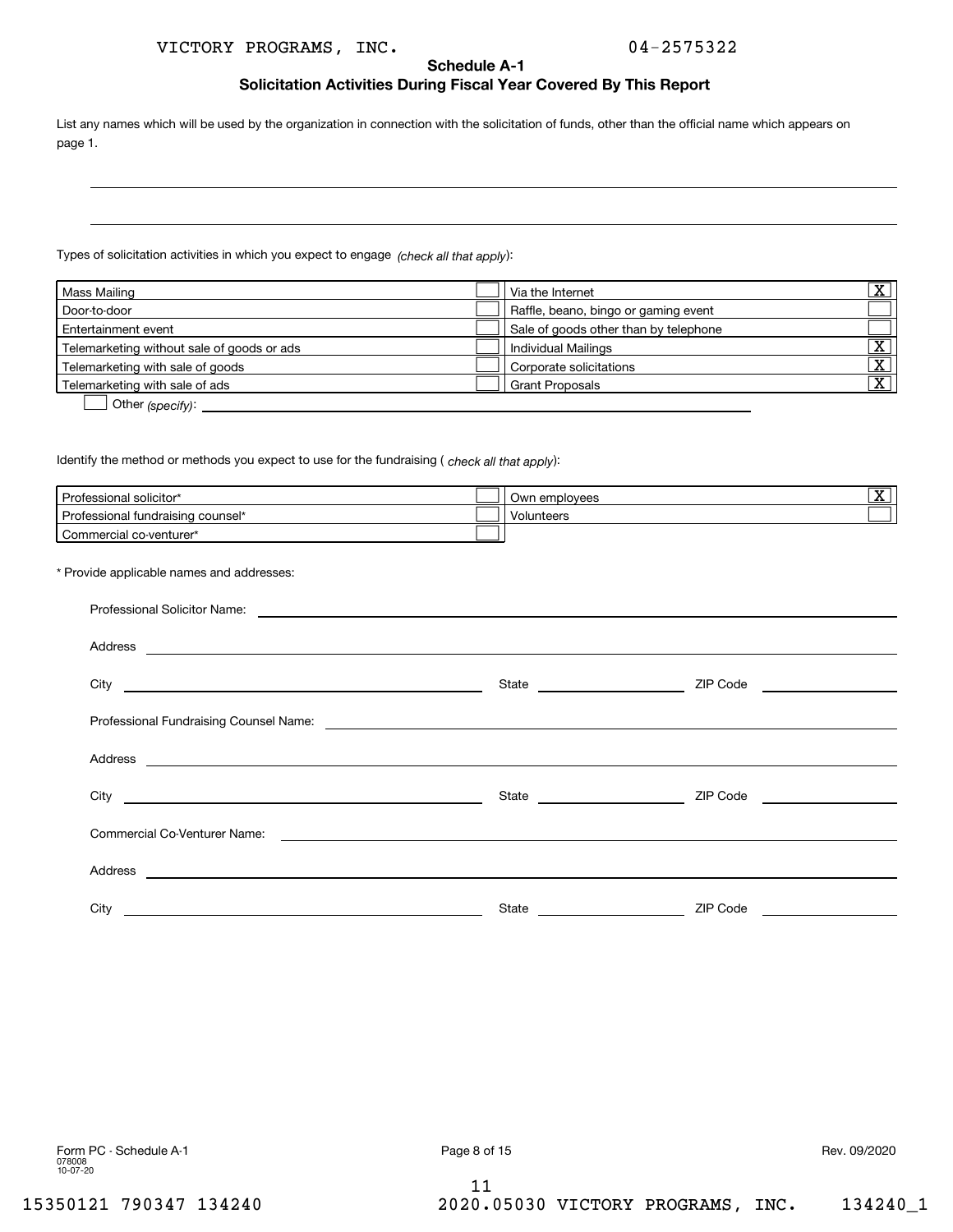| VICTORY PROGRAMS, INC.                                                                                                                                                                                                                  |                                                                                                                        | 04-2575322              |                                         |
|-----------------------------------------------------------------------------------------------------------------------------------------------------------------------------------------------------------------------------------------|------------------------------------------------------------------------------------------------------------------------|-------------------------|-----------------------------------------|
| Schedule A-1 ctd.<br><b>Solicitation Activities During Fiscal Year Covered By This Report</b>                                                                                                                                           |                                                                                                                        |                         |                                         |
|                                                                                                                                                                                                                                         |                                                                                                                        |                         |                                         |
| Identify the individuals who will have final responsibility for the charity's custody of contributions:<br>SARAH PORTER                                                                                                                 |                                                                                                                        |                         |                                         |
| Name and Title: CHIEF EXECUTIVE OFFICER                                                                                                                                                                                                 | and the control of the control of the control of the control of the control of the control of the control of the       |                         |                                         |
| Address 965 MASSACHUSETTS AVE                                                                                                                                                                                                           | <u> 1989 - Andrea Santa Andrea Andrea Santa Andrea Andrea Andrea Andrea Andrea Andrea Andrea Andrea Andrea Andre</u>   |                         |                                         |
| City <b>BOSTON</b> 21P Code 22118                                                                                                                                                                                                       |                                                                                                                        |                         |                                         |
| CHRISTOPHER LAWRENCE                                                                                                                                                                                                                    |                                                                                                                        |                         |                                         |
| Address 965 MASSACHUSETTS AVE                                                                                                                                                                                                           | <u> 1989 - Johann Stoff, deutscher Stoffen und der Stoffen und der Stoffen und der Stoffen und der Stoffen und der</u> |                         |                                         |
| City BOSTON State MA ZIP Code 02118                                                                                                                                                                                                     |                                                                                                                        |                         |                                         |
|                                                                                                                                                                                                                                         |                                                                                                                        |                         |                                         |
|                                                                                                                                                                                                                                         |                                                                                                                        |                         |                                         |
|                                                                                                                                                                                                                                         |                                                                                                                        |                         |                                         |
| Identify the individuals who will have final responsibility for the charity's distribution of contributions:<br>SARAH PORTER                                                                                                            |                                                                                                                        |                         |                                         |
| Name and Title: CHIEF EXECUTIVE OFFICER                                                                                                                                                                                                 | and the control of the control of the control of the control of the control of the control of the control of the       |                         |                                         |
| Address 965 MASSACHUSETTS AVE                                                                                                                                                                                                           | and the control of the control of the control of the control of the control of the control of the control of the       |                         |                                         |
| City <b>BOSTON</b> Case <b>BOSTON</b> CHARA CONSIDER THE COMBINEER OF STATE STATE STATE STATE STATE STATE STATE STATE STATE STATE STATE STATE STATE STATE STATE STATE STATE STATE STATE STATE STATE STATE STATE STATE STATE STATE STATE |                                                                                                                        |                         |                                         |
| CHRISTOPHER LAWRENCE<br>Name and Title: CHIEF FINANCIAL OFFICER                                                                                                                                                                         |                                                                                                                        |                         |                                         |
| Address 965 MASSACHUSETTS AVE                                                                                                                                                                                                           |                                                                                                                        |                         |                                         |
| City BOSTON City BOSTON                                                                                                                                                                                                                 |                                                                                                                        | State MA ZIP Code 02118 |                                         |
| Name and Title: <u>example and the second contract of the second contract of the second contract of the second contract of the second contract of the second contract of the second contract of the second contract of the secon</u>    |                                                                                                                        |                         |                                         |
|                                                                                                                                                                                                                                         |                                                                                                                        |                         |                                         |
|                                                                                                                                                                                                                                         | State                                                                                                                  | ZIP Code                | <u> 1989 - Johann Barbara, martxa a</u> |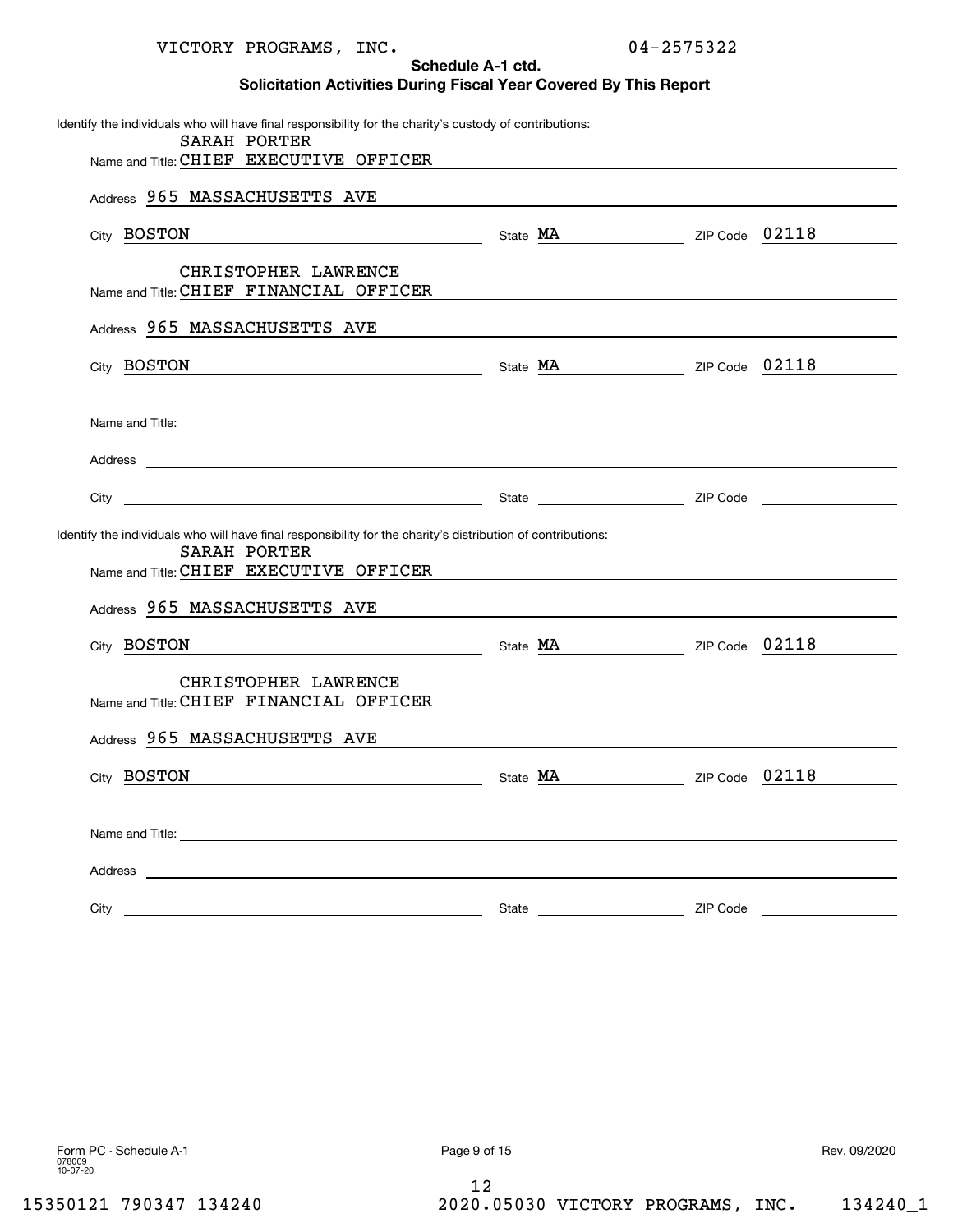# **Schedule A-2**

## **Solicitation Activities Planned for Fiscal Year Which Follows the Reporting Year**

List any names which will be used by the organization in connection with the solicitation of funds, other than the official name which appears on page 1.

Types of solicitation activities in which you expect to engage *(check all that apply*):

| Mass Mailing                               | l Via the Internet                    | $\overline{\mathbf{v}}$<br>▵ |
|--------------------------------------------|---------------------------------------|------------------------------|
| Door-to-door                               | Raffle, beano, bingo or gaming event  |                              |
| Entertainment event                        | Sale of goods other than by telephone |                              |
| Telemarketing without sale of goods or ads | l Individual Mailings                 | ᢦ<br>▵                       |
| Telemarketing with sale of goods           | Corporate solicitations               | $\overline{\textbf{v}}$<br>▵ |
| Telemarketing with sale of ads             | l Grant Proposals                     | ᢦ                            |
| $Q_{\text{L}}$<br>$\sim$                   |                                       |                              |

**b** Other (specify):

ldentify the method or methods you expect to use for the fundraising ( *check all that apply*):

| Professional solicitor*             | Own employees | ᠊ᢦᡔ<br>-41 |
|-------------------------------------|---------------|------------|
| I Professional fundraising counsel* | Volunteers    |            |
| Commercial co-venturer*             |               |            |

#### \* Provide applicable names and addresses:

|                                                                                                                                                                                                                                                                      |                                | ZIP Code _____________________ |
|----------------------------------------------------------------------------------------------------------------------------------------------------------------------------------------------------------------------------------------------------------------------|--------------------------------|--------------------------------|
|                                                                                                                                                                                                                                                                      |                                |                                |
|                                                                                                                                                                                                                                                                      |                                |                                |
|                                                                                                                                                                                                                                                                      | State ________________________ | ZIP Code _____________________ |
| Commercial Co-Venturer Name:<br><u> 1989 - Andrea State Barbara, amerikan personal dan personal dan personal dan personal dan personal dan personal dan personal dan personal dan personal dan personal dan personal dan personal dan personal dan personal dan </u> |                                |                                |
|                                                                                                                                                                                                                                                                      |                                |                                |
| City                                                                                                                                                                                                                                                                 | State                          | ZIP Code                       |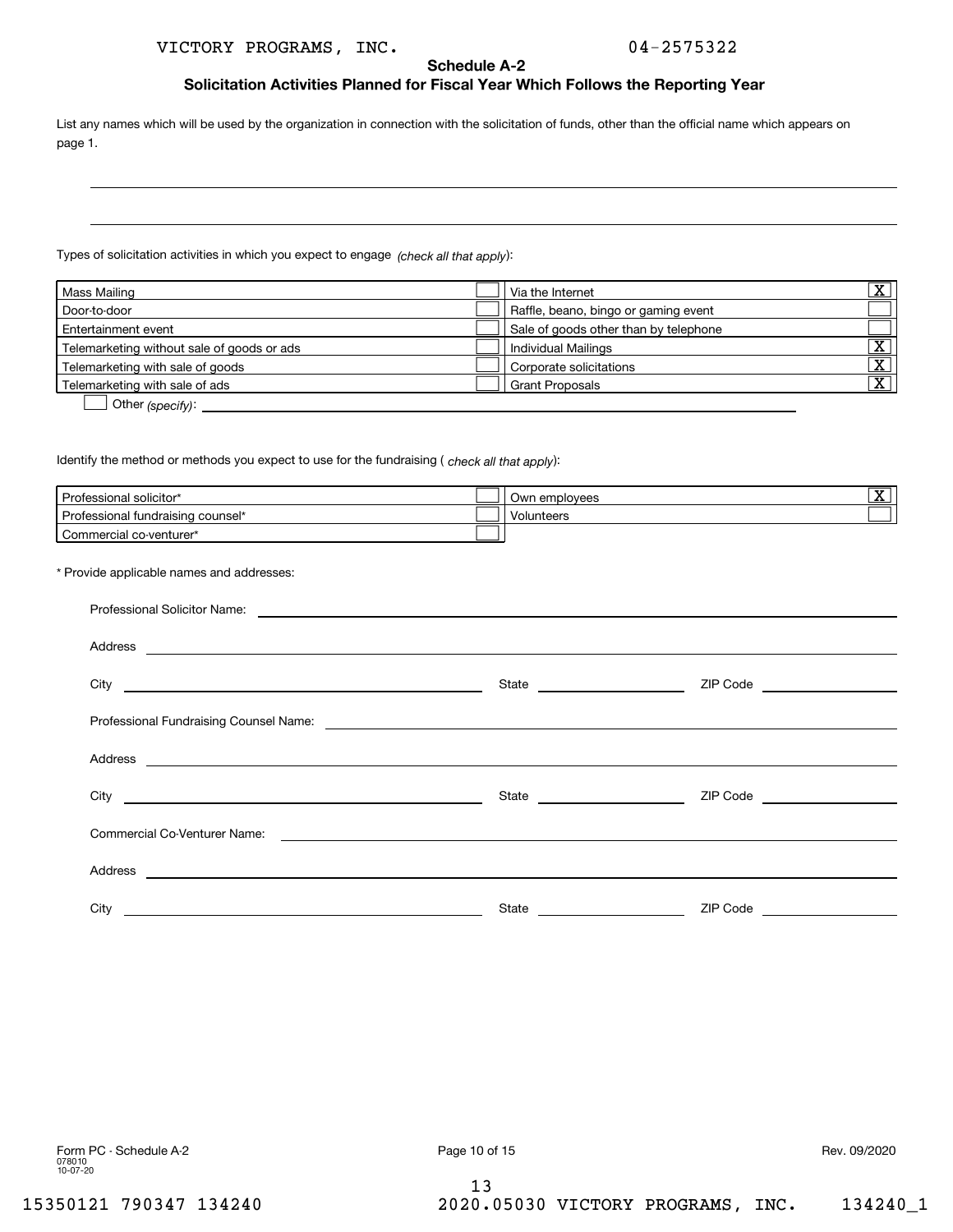| VICTORY PROGRAMS, INC.<br>Schedule A-2 ctd.<br>Solicitation Activities Planned for Fiscal Year Which Follows the Reporting Year                                                                                                                     |          | 04-2575322                                                                                                       |
|-----------------------------------------------------------------------------------------------------------------------------------------------------------------------------------------------------------------------------------------------------|----------|------------------------------------------------------------------------------------------------------------------|
| Identify the individuals who will have final responsibility for the charity's custody of contributions:                                                                                                                                             |          |                                                                                                                  |
| Name and Title: CHIEF EXECUTIVE OFFICER                                                                                                                                                                                                             |          |                                                                                                                  |
| Address 965 MASSACHUSETTS AVE                                                                                                                                                                                                                       |          | and the control of the control of the control of the control of the control of the control of the control of the |
| City BOSTON<br><u> 1989 - Johann Barnett, fransk politik (</u>                                                                                                                                                                                      |          | State MA ZIP Code 02118                                                                                          |
| CHRISTOPHER LAWRENCE<br>Name and Title: CHIEF FINANCIAL OFFICER                                                                                                                                                                                     |          |                                                                                                                  |
| Address 965 MASSACHUSETTS AVE                                                                                                                                                                                                                       |          |                                                                                                                  |
| City BOSTON<br><u> 1989 - Jan Salaman, mangang mga kalendar ng mga kalendar ng mga kalendar ng mga kalendar ng mga kalendar ng mga kalendar ng mga kalendar ng mga kalendar ng mga kalendar ng mga kalendar ng mga kalendar ng mga kalendar ng </u> |          | State MA ZIP Code 02118                                                                                          |
|                                                                                                                                                                                                                                                     |          |                                                                                                                  |
|                                                                                                                                                                                                                                                     |          |                                                                                                                  |
| <u> 1980 - Johann Barn, fransk politik formuler (d. 1980)</u><br>City                                                                                                                                                                               |          | ZIP Code ____________________                                                                                    |
| Identify the individuals who will have final responsibility for the charity's distribution of contributions:<br>SARAH PORTER<br>Name and Title: CHIEF EXECUTIVE OFFICER                                                                             |          |                                                                                                                  |
| Address 965 MASSACHUSETTS AVE                                                                                                                                                                                                                       |          |                                                                                                                  |
| <b>BOSTON</b><br>City                                                                                                                                                                                                                               | State MA | ZIP Code 02118                                                                                                   |
| CHRISTOPHER LAWRENCE<br>Name and Title: CHIEF FINANCIAL OFFICER                                                                                                                                                                                     |          |                                                                                                                  |
| Address 965 MASSACHUSETTS AVE                                                                                                                                                                                                                       |          |                                                                                                                  |
| City BOSTON 2008 20118                                                                                                                                                                                                                              |          |                                                                                                                  |
| Name and Title: <u>example and the series of the series of the series of the series of the series of the series of the series of the series of the series of the series of the series of the series of the series of the series </u>                |          |                                                                                                                  |
|                                                                                                                                                                                                                                                     |          |                                                                                                                  |
|                                                                                                                                                                                                                                                     |          |                                                                                                                  |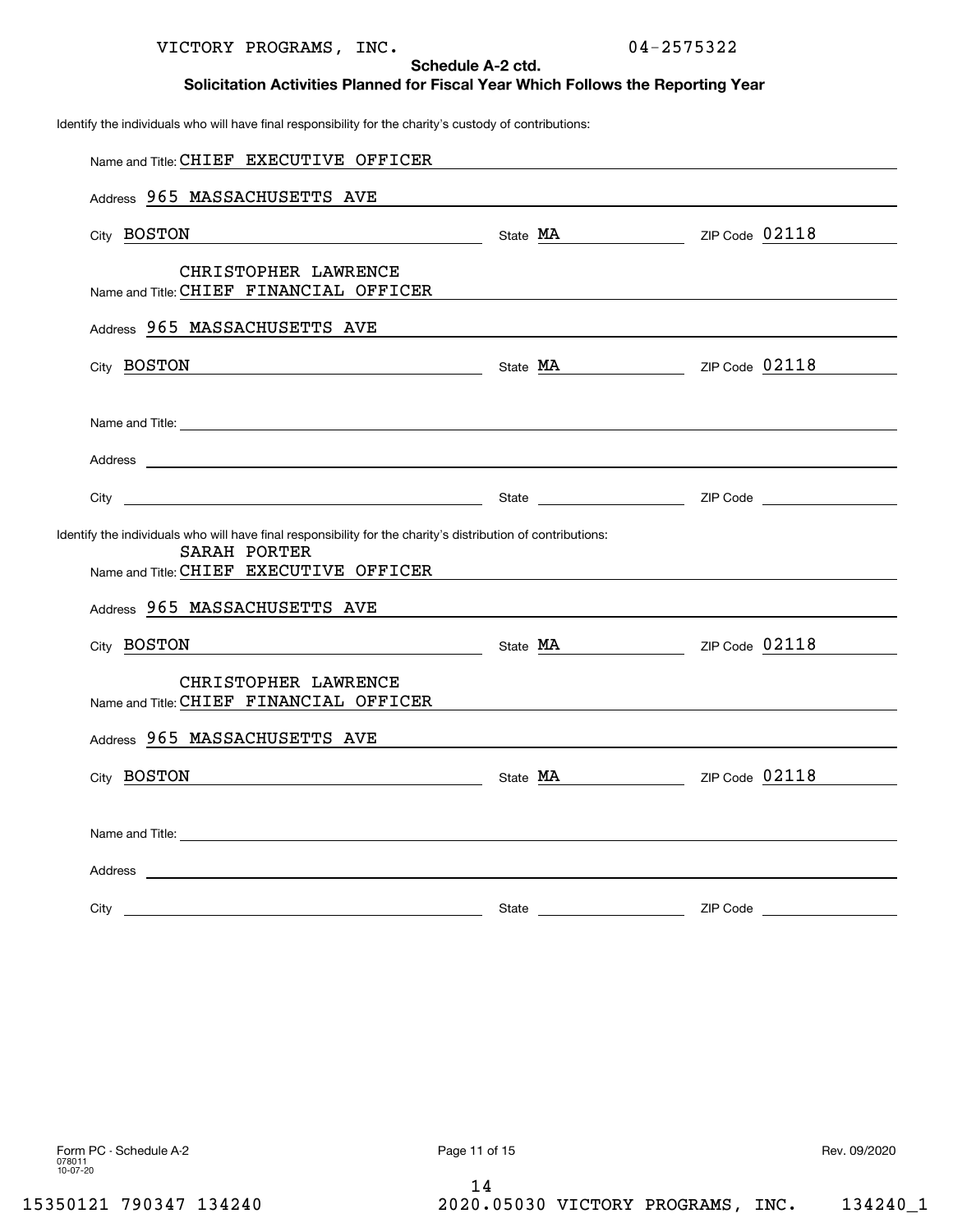## **Certification by Organization**

 Signers must be organization president or other authorized officer or trustee. *Two different signatures required.*

**Under penalty of perjury, we declare that the information furnished in this report, including all attachments, is true and correct to the best of our knowledge.**

|                                                                       | Date: ______________________     |
|-----------------------------------------------------------------------|----------------------------------|
| Printed Name: SARAH PORTER                                            |                                  |
| Title: CHIEF EXECUTIVE OFFICER                                        |                                  |
|                                                                       |                                  |
|                                                                       | Date: <u>___________________</u> |
|                                                                       |                                  |
| Title:<br><u> 1980 - Jan Sterling, amerikansk politiker (d. 1980)</u> |                                  |

078012 10-07-20

15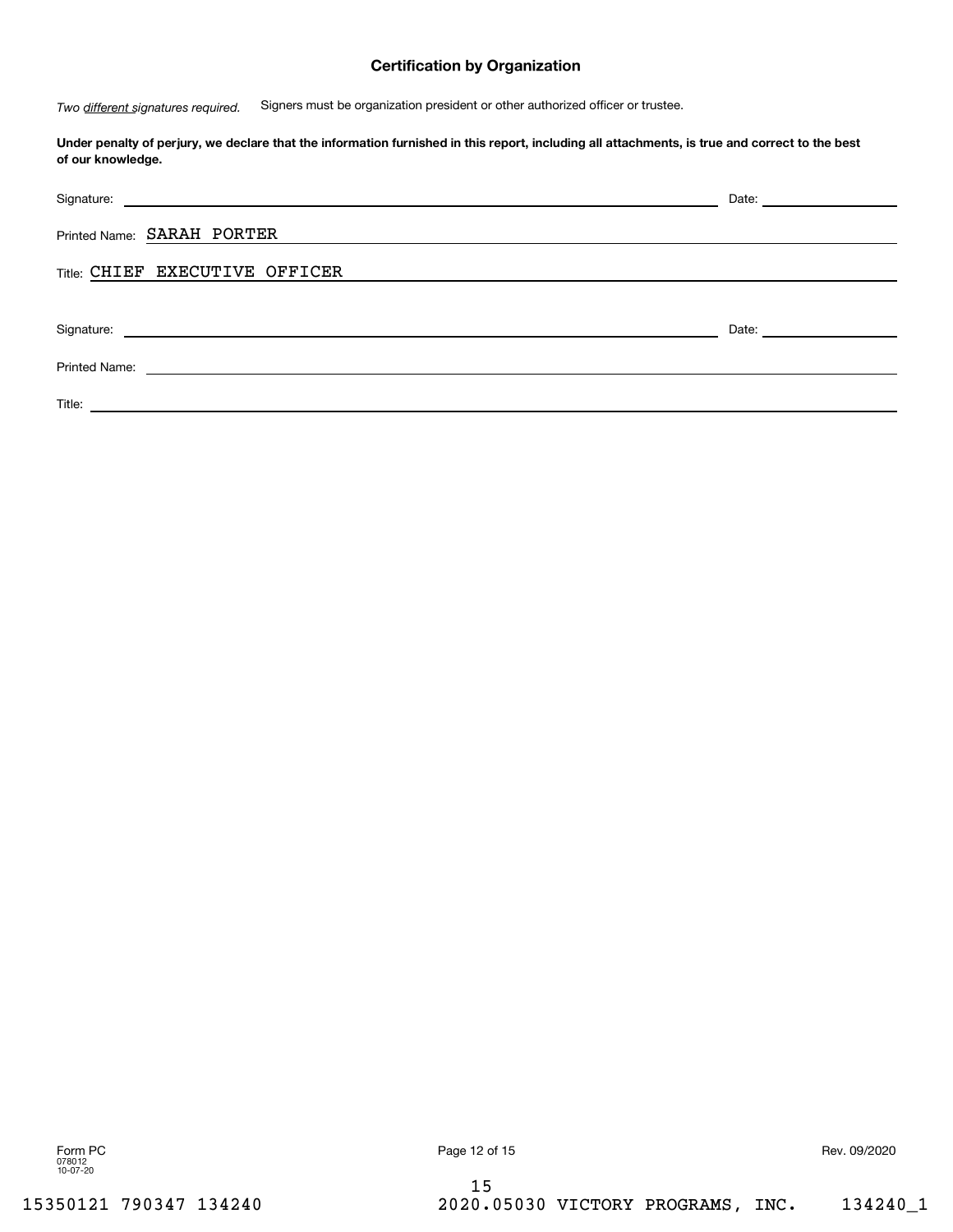#### **Schedule RO**

1. Please read the instructions and definition of "Related Organization" carefully before completing this section. (*If you have more than five Related Organizations, please attach a list.* )

| Name:      |                                              | Primary purpose or activity:                                                               |  |                                  |  |
|------------|----------------------------------------------|--------------------------------------------------------------------------------------------|--|----------------------------------|--|
| <b>FYE</b> | A. Donor restricted funds<br>(-) liabilities | B. 3rd party restricted funds   C. Unrestricted funds<br>(-) liabilities<br>() liabilities |  | D. Total net assets<br>$(A+B+C)$ |  |

| Name:      |                                              | Primary purpose or activity:                                             |                 |                                  |
|------------|----------------------------------------------|--------------------------------------------------------------------------|-----------------|----------------------------------|
| <b>FYE</b> | A. Donor restricted funds<br>(-) liabilities | B. 3rd party restricted funds   C. Unrestricted funds<br>(-) liabilities | (-) liabilities | D. Total net assets<br>$(A+B+C)$ |

| Name:      |                                              | Primary purpose or activity:                                         |                 |                                  |
|------------|----------------------------------------------|----------------------------------------------------------------------|-----------------|----------------------------------|
| <b>FYE</b> | A. Donor restricted funds<br>(-) liabilities | B. 3rd party restricted funds   C. Unrestricted funds<br>Iiabilities | (-) liabilities | D. Total net assets<br>$(A+B+C)$ |

| Name:      |                                              | Primary purpose or activity:                                             |                |                                  |
|------------|----------------------------------------------|--------------------------------------------------------------------------|----------------|----------------------------------|
| <b>FYE</b> | A. Donor restricted funds<br>(-) liabilities | B. 3rd party restricted funds   C. Unrestricted funds<br>(-) liabilities | () liabilities | D. Total net assets<br>$(A+B+C)$ |

| Name:      |                                              | Primary purpose or activity:                                             |                 |                                  |
|------------|----------------------------------------------|--------------------------------------------------------------------------|-----------------|----------------------------------|
| <b>FYE</b> | A. Donor restricted funds<br>(-) liabilities | B. 3rd party restricted funds   C. Unrestricted funds<br>(-) liabilities | (-) liabilities | D. Total net assets<br>$(A+B+C)$ |

16